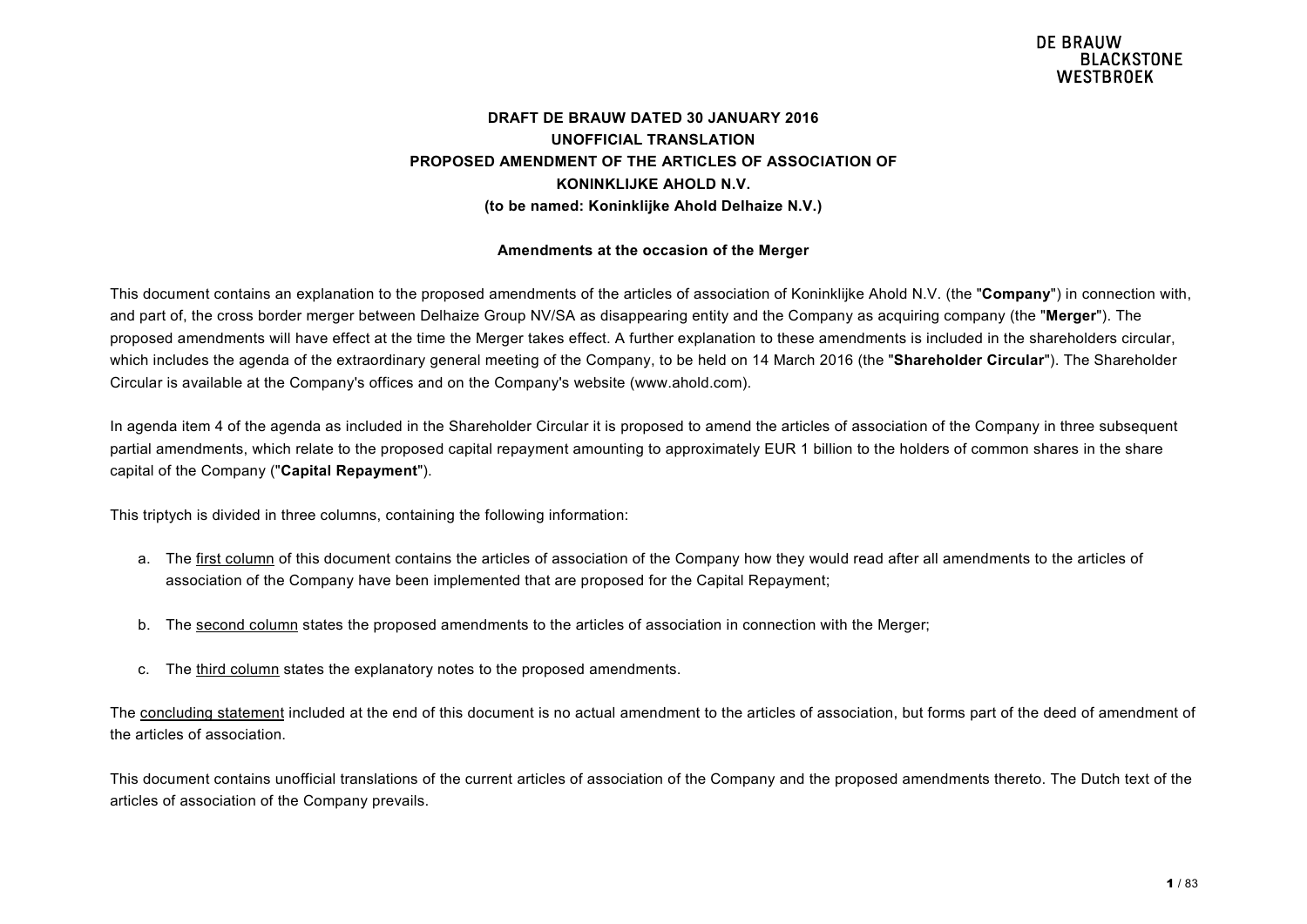#### **DE BRAUW EDINACTOR**<br>BLACKSTONE<br>WESTBROEK

| ARTICLES OF ASSOCIATION BEFORE THE AMENDMENT<br><b>CONCERNED</b>      |                                                              |                                                                  | PROPOSED AMENDMENTS TO THE ARTICLES OF ASSOCIATION<br><b>EXPLANATORY NOTES</b> |                                                                                                                                                                                                                                                                                                                                                                                                                                                           |  |  |  |
|-----------------------------------------------------------------------|--------------------------------------------------------------|------------------------------------------------------------------|--------------------------------------------------------------------------------|-----------------------------------------------------------------------------------------------------------------------------------------------------------------------------------------------------------------------------------------------------------------------------------------------------------------------------------------------------------------------------------------------------------------------------------------------------------|--|--|--|
| Name; office.                                                         |                                                              |                                                                  | Name; office.                                                                  |                                                                                                                                                                                                                                                                                                                                                                                                                                                           |  |  |  |
| Article 1.                                                            |                                                              | Article 1.                                                       |                                                                                |                                                                                                                                                                                                                                                                                                                                                                                                                                                           |  |  |  |
| 1.1.                                                                  | The name of the company is: Koninklijke Ahold N.V.           | 1.1.                                                             | The name of the company is: Koninklijke Ahold Delhaize<br>N.V.                 | It is proposed to amend the name of<br>the Company. The proposed new<br>name is a combination of the name<br>of Delhaize Group NV/SA and the<br>current name of the Company.                                                                                                                                                                                                                                                                              |  |  |  |
|                                                                       |                                                              |                                                                  |                                                                                | A request to extend the designation<br>"Koninklijke" (Royal) after the<br>Merger, including the proposed<br>amendments to the Articles of<br>Association, has been sent to His<br>Majesty the King of the Netherlands.<br>If and for as long as after the<br>effectuation of these proposed<br>articles of association His Majesty<br>The King of the Netherlands has not<br>confirmed (bestendigen) the<br>Company's name will be Ahold<br>Delhaize N.V. |  |  |  |
| 1.2.                                                                  | The company's registered seat is in Zaandam (Municipality    | 1.2.                                                             | The company's registered seat is in Zaandam (Municipality                      | Unchanged.                                                                                                                                                                                                                                                                                                                                                                                                                                                |  |  |  |
|                                                                       | of Zaanstad), the Netherlands, but it may have other offices |                                                                  | of Zaanstad), the Netherlands, but it may have other offices                   |                                                                                                                                                                                                                                                                                                                                                                                                                                                           |  |  |  |
|                                                                       | elsewhere.                                                   |                                                                  | elsewhere.                                                                     |                                                                                                                                                                                                                                                                                                                                                                                                                                                           |  |  |  |
| Objects.                                                              |                                                              | Objects.                                                         |                                                                                |                                                                                                                                                                                                                                                                                                                                                                                                                                                           |  |  |  |
| Article 2.                                                            |                                                              |                                                                  | Article 2.                                                                     |                                                                                                                                                                                                                                                                                                                                                                                                                                                           |  |  |  |
| The objects of the company are to promote or join others in promoting |                                                              |                                                                  | The objects of the company are to promote or join others in promoting          | Unchanged.                                                                                                                                                                                                                                                                                                                                                                                                                                                |  |  |  |
| companies and enterprises, to participate in companies and            |                                                              |                                                                  | companies and enterprises, to participate in companies and                     |                                                                                                                                                                                                                                                                                                                                                                                                                                                           |  |  |  |
| enterprises, to finance companies and enterprises, including the      |                                                              | enterprises, to finance companies and enterprises, including the |                                                                                |                                                                                                                                                                                                                                                                                                                                                                                                                                                           |  |  |  |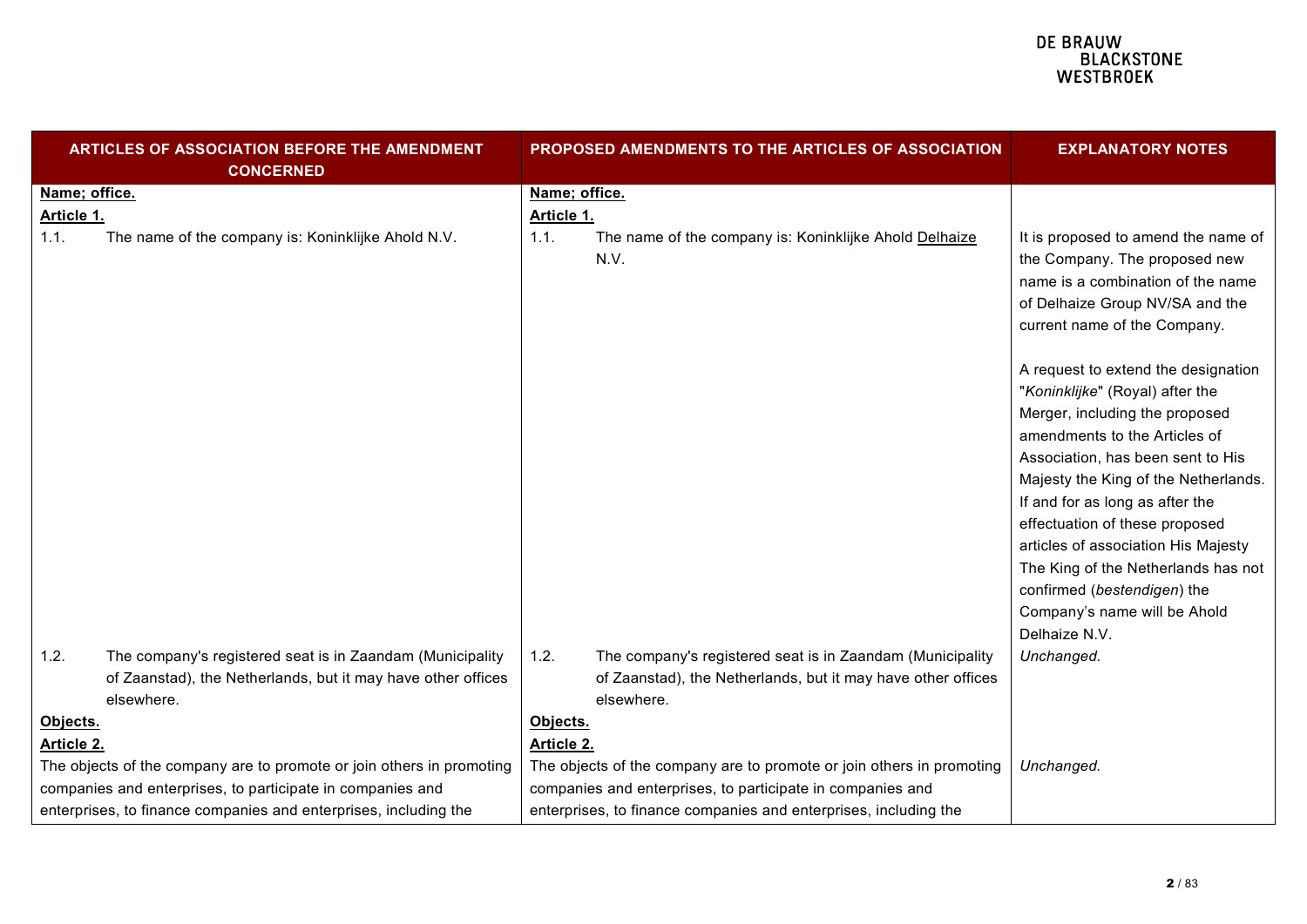| <b>ARTICLES OF ASSOCIATION BEFORE THE AMENDMENT</b><br><b>CONCERNED</b>                                                                                                                                                                                                                                                                                                                                                                                                                                                                                                                                                                                                                                                                                                                                                      | PROPOSED AMENDMENTS TO THE ARTICLES OF ASSOCIATION                                                                                                                                                                                                                                                                                                                                                                                                                                                                                                                                                                                                                                                                                                                                                                           | <b>EXPLANATORY NOTES</b>                                                                                                                                                                                                                                                                                                                                                                                                                                       |
|------------------------------------------------------------------------------------------------------------------------------------------------------------------------------------------------------------------------------------------------------------------------------------------------------------------------------------------------------------------------------------------------------------------------------------------------------------------------------------------------------------------------------------------------------------------------------------------------------------------------------------------------------------------------------------------------------------------------------------------------------------------------------------------------------------------------------|------------------------------------------------------------------------------------------------------------------------------------------------------------------------------------------------------------------------------------------------------------------------------------------------------------------------------------------------------------------------------------------------------------------------------------------------------------------------------------------------------------------------------------------------------------------------------------------------------------------------------------------------------------------------------------------------------------------------------------------------------------------------------------------------------------------------------|----------------------------------------------------------------------------------------------------------------------------------------------------------------------------------------------------------------------------------------------------------------------------------------------------------------------------------------------------------------------------------------------------------------------------------------------------------------|
| giving of guarantees and acting as surety for the benefit of third<br>parties as security for liabilities of companies and enterprises with<br>which the company is joined in a group or in which the company owns<br>an interest or with which the company collaborates in any other way,<br>to conduct the management of and to operate companies engaged in<br>the wholesale and retail trade in consumer and utility products and<br>companies that produce such products, to operate restaurants and<br>companies engaged in rendering public services, including all acts<br>and things which relate or may be conducive thereto in the broadest<br>sense, as well as to promote, to participate in, to conduct the<br>management of and, as the case may be, to operate businesses of<br>any other kind.<br>Duration. | giving of guarantees and acting as surety for the benefit of third<br>parties as security for liabilities of companies and enterprises with<br>which the company is joined in a group or in which the company owns<br>an interest or with which the company collaborates in any other way,<br>to conduct the management of and to operate companies engaged in<br>the wholesale and retail trade in consumer and utility products and<br>companies that produce such products, to operate restaurants and<br>companies engaged in rendering public services, including all acts<br>and things which relate or may be conducive thereto in the broadest<br>sense, as well as to promote, to participate in, to conduct the<br>management of and, as the case may be, to operate businesses of<br>any other kind.<br>Duration. |                                                                                                                                                                                                                                                                                                                                                                                                                                                                |
| Article 3.                                                                                                                                                                                                                                                                                                                                                                                                                                                                                                                                                                                                                                                                                                                                                                                                                   | Article 3.                                                                                                                                                                                                                                                                                                                                                                                                                                                                                                                                                                                                                                                                                                                                                                                                                   |                                                                                                                                                                                                                                                                                                                                                                                                                                                                |
| The company has been formed for an indefinite period of time.<br>Capital.<br>Article 4.                                                                                                                                                                                                                                                                                                                                                                                                                                                                                                                                                                                                                                                                                                                                      | The company has been formed for an indefinite period of time.<br>Capital.<br>Article 4.                                                                                                                                                                                                                                                                                                                                                                                                                                                                                                                                                                                                                                                                                                                                      | Unchanged.                                                                                                                                                                                                                                                                                                                                                                                                                                                     |
| The authorised capital of the company amounts to $\lceil \bullet \rceil$ euro<br>4.1.<br>(EUR [.]), consisting of:                                                                                                                                                                                                                                                                                                                                                                                                                                                                                                                                                                                                                                                                                                           | 4.1.<br>The authorised capital of the company amounts to $\lceil \bullet \rceil$ euro<br>(EUR [●]), consisting of:                                                                                                                                                                                                                                                                                                                                                                                                                                                                                                                                                                                                                                                                                                           | It is proposed to increase authorised<br>capital in order to allow for the<br>allotment of new common shares in<br>the capital of the Company on the<br>occasion of the Merger to the<br>current shareholders of Delhaize.<br>The amounts included in the<br>authorised capital will be<br>determined by the management<br>board after the Capital Repayment<br>are effected, within the limits of a<br>maximum total authorised capital of<br>EUR 45,000,000. |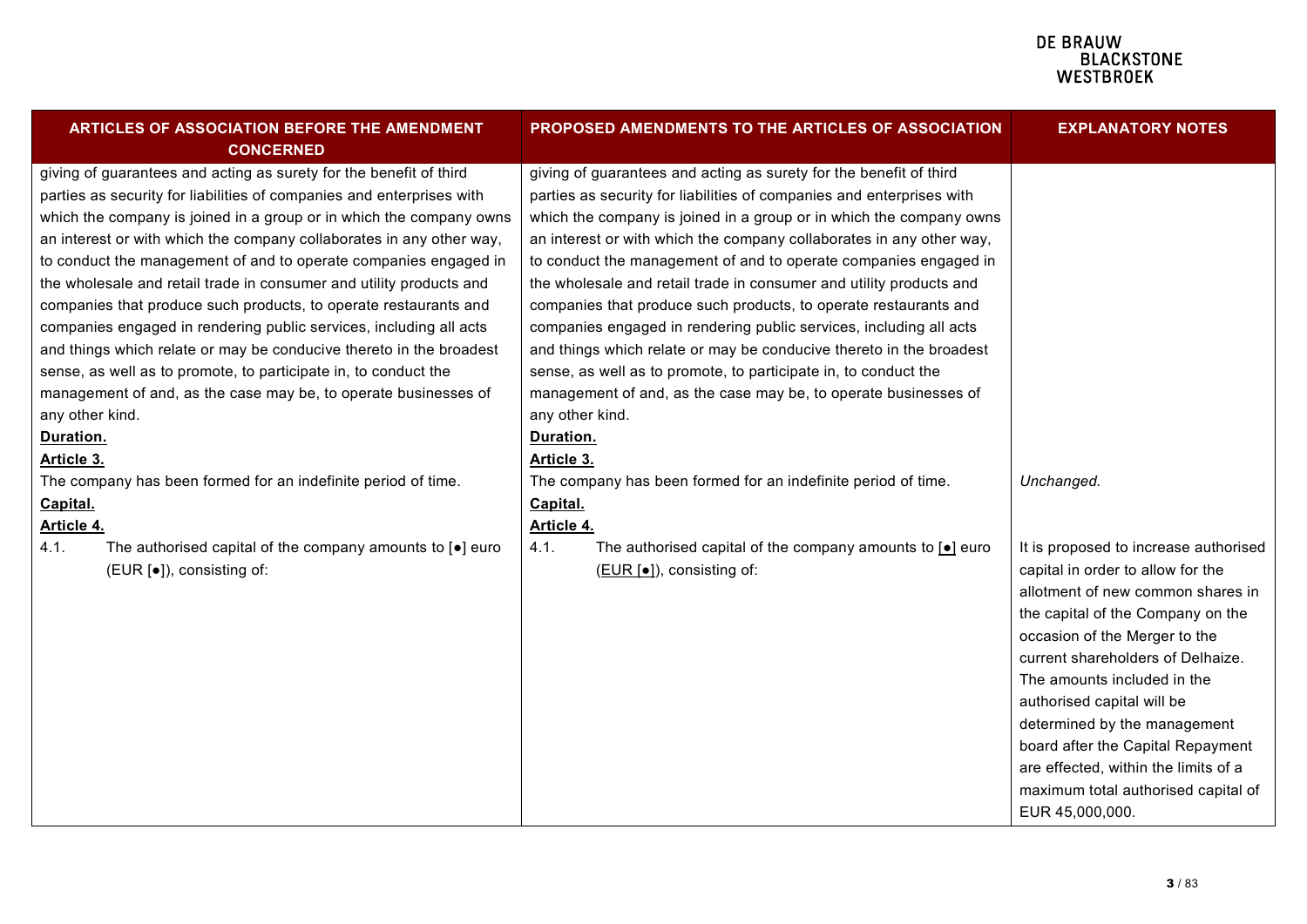| ARTICLES OF ASSOCIATION BEFORE THE AMENDMENT<br><b>CONCERNED</b>                                                                                                                                                                                                                                                                                                                                                                                                                                                                                                                                                                                                                                   | PROPOSED AMENDMENTS TO THE ARTICLES OF ASSOCIATION                                                                                                                                                                                                                                                                                                                                                                                                                                                                                                                                                                                                                                        | <b>EXPLANATORY NOTES</b>                                                                                                                                                                                                                                                                                                                                                                                                                                              |  |
|----------------------------------------------------------------------------------------------------------------------------------------------------------------------------------------------------------------------------------------------------------------------------------------------------------------------------------------------------------------------------------------------------------------------------------------------------------------------------------------------------------------------------------------------------------------------------------------------------------------------------------------------------------------------------------------------------|-------------------------------------------------------------------------------------------------------------------------------------------------------------------------------------------------------------------------------------------------------------------------------------------------------------------------------------------------------------------------------------------------------------------------------------------------------------------------------------------------------------------------------------------------------------------------------------------------------------------------------------------------------------------------------------------|-----------------------------------------------------------------------------------------------------------------------------------------------------------------------------------------------------------------------------------------------------------------------------------------------------------------------------------------------------------------------------------------------------------------------------------------------------------------------|--|
| thirty thousand (30,000) cumulative preferred shares<br>a.<br>of five hundred euro (EUR 500) each;                                                                                                                                                                                                                                                                                                                                                                                                                                                                                                                                                                                                 | [•] ([•]) cumulative preferred shares of one eurocent<br>a.<br>(EUR 0.01) each;                                                                                                                                                                                                                                                                                                                                                                                                                                                                                                                                                                                                           | It is proposed to decrease the<br>nominal value of the cumulative<br>preferred shares to EUR 0.01, so<br>the nominal value of all classes of<br>shares will be EUR 0.01. It is also<br>proposed to increase the number of<br>cumulative preferred shares in the<br>authorised capital proportionally to<br>the decrease of the nominal value of<br>cumulative preferred shares and to<br>the increase of the number of<br>common shares in the authorised<br>capital. |  |
| three hundred twenty-nine million (329,000,000)<br>b.<br>cumulative preferred financing shares of one<br>eurocent (EUR 0.01) each, which are convertible into<br>common shares, subdivided into:<br>one (1) series numbered FP1 of twenty-four<br>million (24,000,000) cumulative preferred<br>financing shares;<br>one (1) series numbered FP2 of thirty million<br>$\overline{\phantom{a}}$<br>(30,000,000) cumulative preferred financing<br>shares;<br>one (1) series numbered FP3 of three million<br>(3,000,000) cumulative preferred financing<br>shares;<br>one (1) series numbered FP4 of four million<br>and five hundred thousand (4,500,000)<br>cumulative preferred financing shares; | $\lceil \bullet \rceil$ ( $\lceil \bullet \rceil$ ) cumulative preferred financing shares of one<br>b.<br>eurocent (EUR 0.01) each, which are convertible into<br>common shares, subdivided into:<br>one (1) series numbered FP1 of $\left[\bullet\right]$ ( $\left[\bullet\right]$ )<br>cumulative preferred financing shares;<br>one (1) series numbered FP2 of [ $\bullet$ ] ([ $\bullet$ ])<br>$\overline{\phantom{a}}$<br>cumulative preferred financing shares;<br>one (1) series numbered FP3 of [ $\bullet$ ] ([ $\bullet$ ])<br>cumulative preferred financing shares;<br>one (1) series numbered FP4 of [ $\bullet$ ] ([ $\bullet$ ])<br>cumulative preferred financing shares; |                                                                                                                                                                                                                                                                                                                                                                                                                                                                       |  |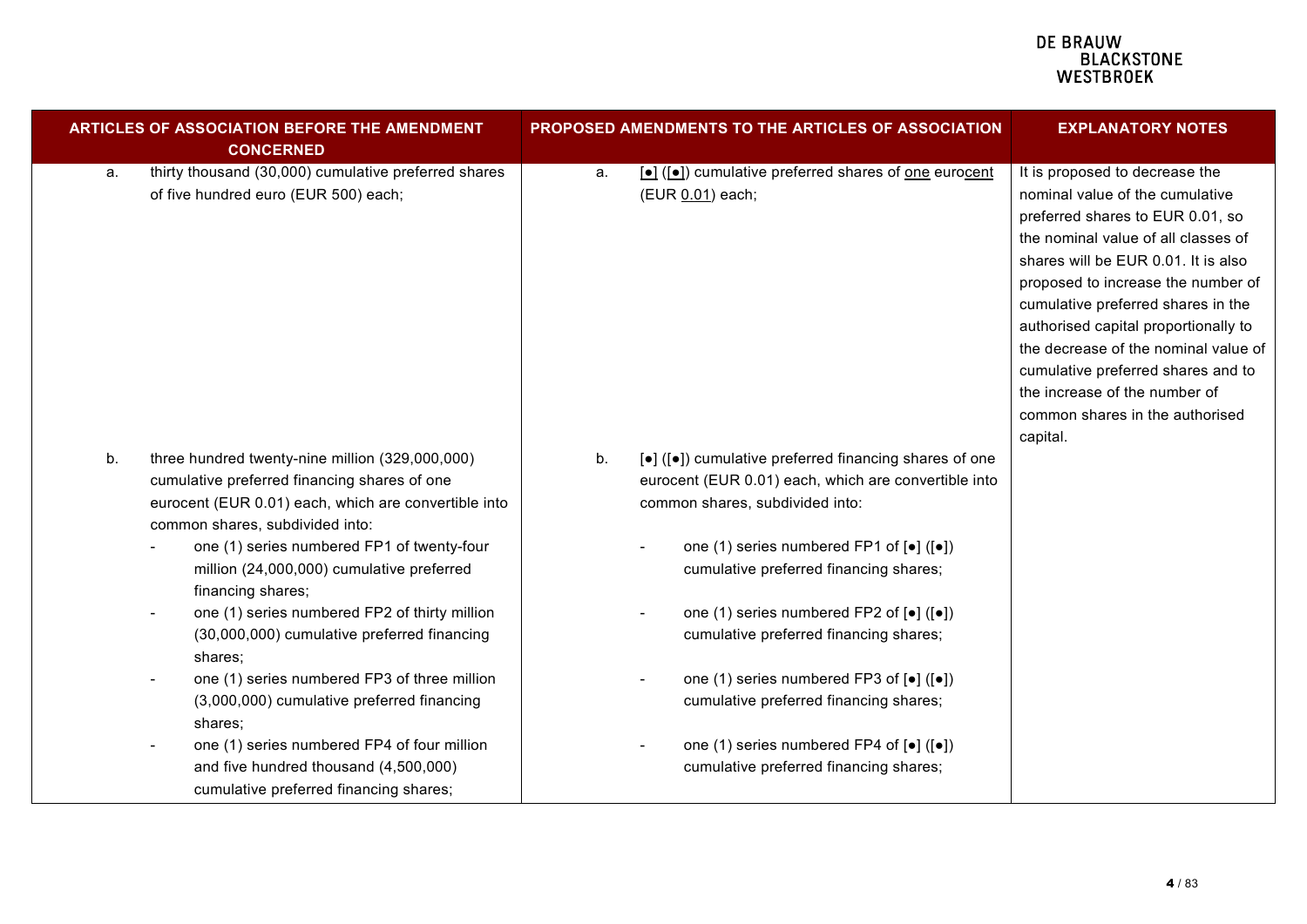| <b>ARTICLES OF ASSOCIATION BEFORE THE AMENDMENT</b><br><b>CONCERNED</b> | <b>PROPOSED AMENDMENTS TO THE ARTICLES OF ASSOCIATION</b>                                                               | <b>EXPLANATORY NOTES</b> |
|-------------------------------------------------------------------------|-------------------------------------------------------------------------------------------------------------------------|--------------------------|
| one (1) series numbered FP5(A) of six million<br>$\blacksquare$         | one (1) series numbered $FP5(A)$ of $\lbrack \bullet \rbrack$ ( $\lbrack \bullet \rbrack$ )<br>$\overline{\phantom{a}}$ |                          |
| (6,000,000) cumulative preferred financing                              | cumulative preferred financing shares;                                                                                  |                          |
| shares;                                                                 |                                                                                                                         |                          |
| one (1) series numbered FP5(B) of seven                                 | one (1) series numbered FP5(B) of $\left[ \bullet \right]$ ( $\left[ \bullet \right]$ )                                 |                          |
| million and five hundred thousand (7,500,000)                           | cumulative preferred financing shares;                                                                                  |                          |
| cumulative preferred financing shares;                                  |                                                                                                                         |                          |
| one (1) series numbered FP6 of nine million<br>$\overline{\phantom{a}}$ | one (1) series numbered FP6 of $\left[ \bullet \right]$ ( $\left[ \bullet \right]$ )                                    |                          |
| (9,000,000) cumulative preferred financing<br>shares;                   | cumulative preferred financing shares;                                                                                  |                          |
| one (1) series numbered FP7 of twenty-four                              | one (1) series numbered FP7 of [ $\bullet$ ] ([ $\bullet$ ])                                                            |                          |
| million and nine hundred thousand                                       | cumulative preferred financing shares;                                                                                  |                          |
| (24,900,000) cumulative preferred financing                             |                                                                                                                         |                          |
| shares:                                                                 |                                                                                                                         |                          |
| one (1) series numbered FP8 of three million                            | one (1) series numbered FP8 of [ $\bullet$ ] ([ $\bullet$ ])                                                            |                          |
| one hundred and eighty thousand (3,180,000)                             | cumulative preferred financing shares;                                                                                  |                          |
| cumulative preferred financing shares;                                  |                                                                                                                         |                          |
| one (1) series numbered FP9 of one million<br>$\overline{\phantom{a}}$  | one (1) series numbered FP9 of [ $\bullet$ ] ([ $\bullet$ ])                                                            |                          |
| nine hundred and fifty thousand (1,950,000)                             | cumulative preferred financing shares;                                                                                  |                          |
| cumulative preferred financing shares;                                  |                                                                                                                         |                          |
| one (1) series numbered FP10 of nine hundred                            | one (1) series numbered FP10 of [•] ([•])                                                                               |                          |
| and sixty thousand (960,000) cumulative                                 | cumulative preferred financing shares;                                                                                  |                          |
| preferred financing shares;                                             |                                                                                                                         |                          |
| one (1) series numbered FP11 of four million                            | one (1) series numbered FP11 of $[•] ([•])$                                                                             |                          |
| and fifty thousand (4,050,000) cumulative                               | cumulative preferred financing shares;                                                                                  |                          |
| preferred financing shares;                                             |                                                                                                                         |                          |
| one (1) series numbered FP12 of nine hundred                            | one (1) series numbered FP12 of [•] ([•])                                                                               |                          |
| and sixty thousand (960,000) cumulative                                 | cumulative preferred financing shares;                                                                                  |                          |
| preferred financing shares;                                             |                                                                                                                         |                          |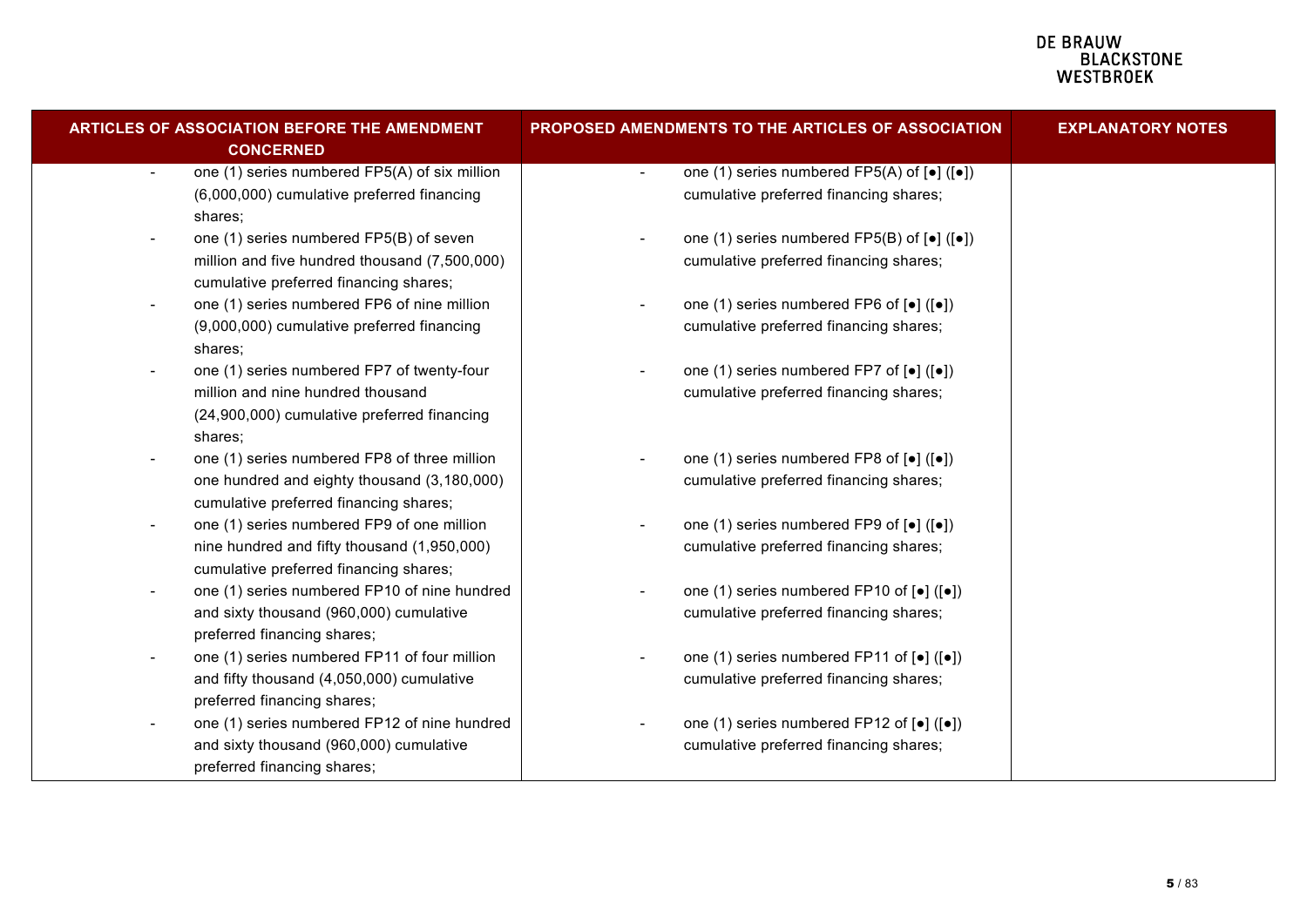| ARTICLES OF ASSOCIATION BEFORE THE AMENDMENT<br><b>CONCERNED</b>         | PROPOSED AMENDMENTS TO THE ARTICLES OF ASSOCIATION                                           | <b>EXPLANATORY NOTES</b> |
|--------------------------------------------------------------------------|----------------------------------------------------------------------------------------------|--------------------------|
| one (1) series numbered FP13 of six million<br>$\overline{\phantom{a}}$  | one (1) series numbered FP13 of [ $\bullet$ ] ([ $\bullet$ ])<br>$\overline{\phantom{a}}$    |                          |
| (6,000,000) cumulative preferred financing                               | cumulative preferred financing shares;                                                       |                          |
| shares:                                                                  |                                                                                              |                          |
| one (1) series numbered FP14 of four million<br>$\overline{\phantom{a}}$ | one (1) series numbered FP14 of [ $\bullet$ ] ([ $\bullet$ ])<br>$\overline{\phantom{a}}$    |                          |
| nine hundred and eighty thousand (4,980,000)                             | cumulative preferred financing shares;                                                       |                          |
| cumulative preferred financing shares;                                   |                                                                                              |                          |
| one (1) series numbered FP15(A) of one<br>$\overline{\phantom{a}}$       | one (1) series numbered FP15(A) of $\left[\bullet\right]$ ( $\left[\bullet\right]$ )         |                          |
| million (1,000,000) cumulative preferred                                 | cumulative preferred financing shares;                                                       |                          |
| financing shares;                                                        |                                                                                              |                          |
| one (1) series numbered FP15(B) of three<br>$\overline{\phantom{a}}$     | one (1) series numbered $FP15(B)$ of $\lbrack \bullet \rbrack$ ( $\lbrack \bullet \rbrack$ ) |                          |
| million (3,000,000) cumulative preferred                                 | cumulative preferred financing shares;                                                       |                          |
| financing shares;                                                        |                                                                                              |                          |
| one (1) series numbered FP16 of six million                              | one (1) series numbered FP16 of [ $\bullet$ ] ([ $\bullet$ ])                                |                          |
| (6,000,000) cumulative preferred financing                               | cumulative preferred financing shares;                                                       |                          |
| shares;                                                                  |                                                                                              |                          |
| one (1) series numbered FP17 of six hundred                              | one (1) series numbered FP17 of $\left[ \bullet \right]$ ( $\left[ \bullet \right]$ )        |                          |
| and thirty-six thousand (636,000) cumulative                             | cumulative preferred financing shares;                                                       |                          |
| preferred financing shares;                                              |                                                                                              |                          |
| one (1) series numbered FP18 of one hundred<br>$\overline{\phantom{a}}$  | one (1) series numbered FP18 of [•] ([•])                                                    |                          |
| and ninety-two thousand (192,000) cumulative                             | cumulative preferred financing shares;                                                       |                          |
| preferred financing shares;                                              |                                                                                              |                          |
| one (1) series numbered FP19 of two million<br>$\overline{\phantom{a}}$  | one (1) series numbered FP19 of [ $\bullet$ ] ([ $\bullet$ ])                                |                          |
| (2,000,000) cumulative preferred financing                               | cumulative preferred financing shares;                                                       |                          |
| shares;                                                                  |                                                                                              |                          |
| one (1) series numbered FP20 of one hundred<br>$\overline{\phantom{a}}$  | one (1) series numbered FP20 of [ $\bullet$ ] ([ $\bullet$ ])                                |                          |
| and ninety-two thousand (192,000) cumulative                             | cumulative preferred financing shares;                                                       |                          |
| preferred financing shares;                                              |                                                                                              |                          |
| one (1) series numbered FP21 of six million                              | one (1) series numbered FP21 of [ $\bullet$ ] ( $[\bullet]$ )                                |                          |
| four hundred eighty-four thousand eight                                  | cumulative preferred financing shares;                                                       |                          |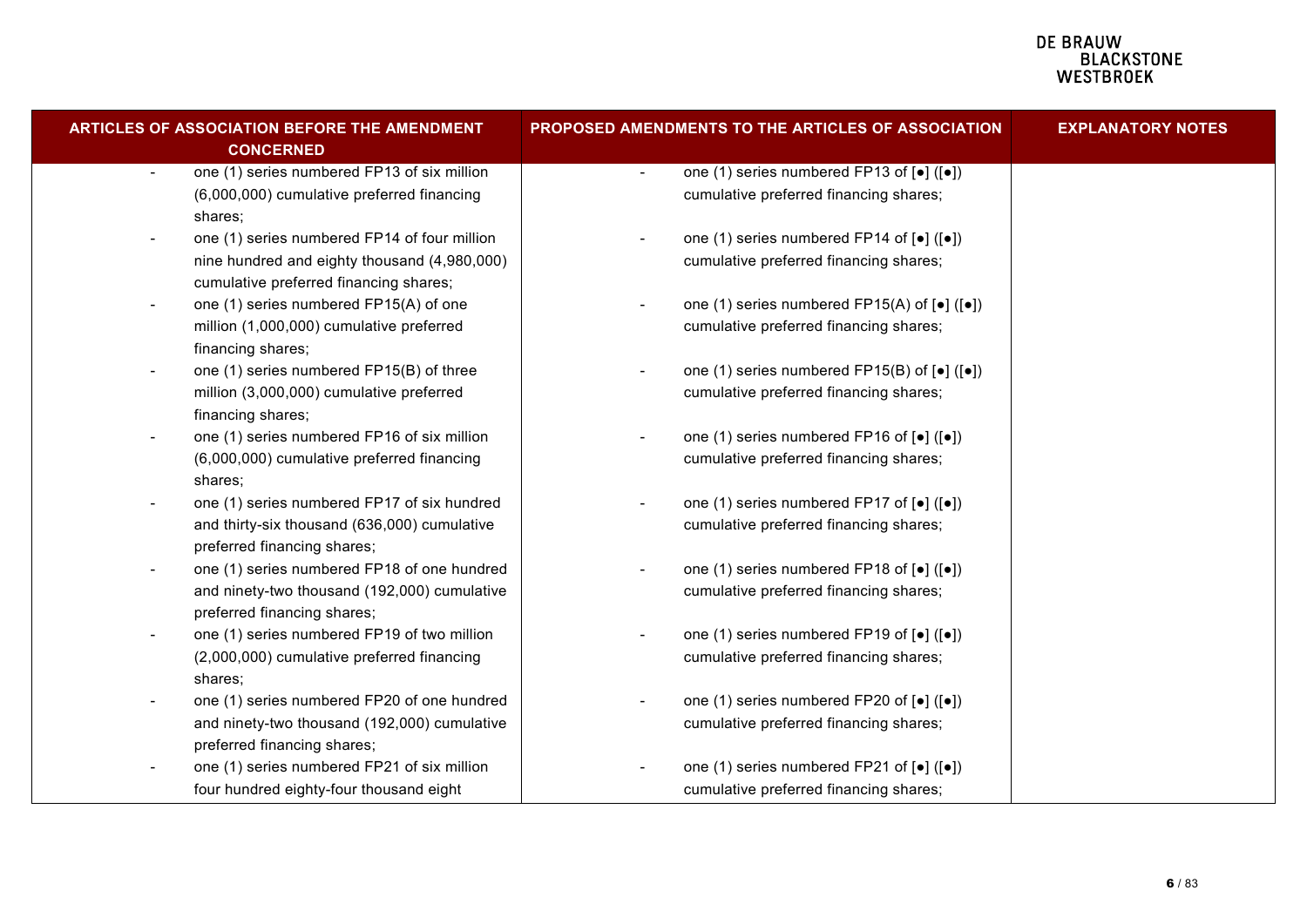| ARTICLES OF ASSOCIATION BEFORE THE AMENDMENT<br><b>CONCERNED</b>                                                                                                                                                            | PROPOSED AMENDMENTS TO THE ARTICLES OF ASSOCIATION                                                                    | <b>EXPLANATORY NOTES</b> |  |
|-----------------------------------------------------------------------------------------------------------------------------------------------------------------------------------------------------------------------------|-----------------------------------------------------------------------------------------------------------------------|--------------------------|--|
| hundred and ninety-seven (6,484,897)<br>cumulative preferred financing shares;<br>one (1) series numbered FP22 of fifteen million<br>eight hundred sixty-eight thousand and forty-<br>one (15,868,041) cumulative preferred | one (1) series numbered FP22 of [•] ([•])<br>cumulative preferred financing shares;                                   |                          |  |
| financing shares;<br>one (1) series numbered FP23 of six million<br>$\overline{\phantom{a}}$<br>seven hundred eight thousand six hundred and<br>seventy-one (6,708,671) cumulative preferred<br>financing shares;           | one (1) series numbered FP23 of [ $\bullet$ ] ( $\lbrack \bullet \rbrack$ )<br>cumulative preferred financing shares; |                          |  |
| one (1) series numbered FP24 of four million<br>$\overline{\phantom{a}}$<br>two hundred twenty thousand one hundred and<br>four (4,220,104) cumulative preferred financing<br>shares:                                       | one (1) series numbered FP24 of [ $\bullet$ ] ([ $\bullet$ ])<br>cumulative preferred financing shares;               |                          |  |
| one (1) series numbered FP25 of three million<br>two hundred sixty-eight thousand and sixty-<br>nine (3,268,069) cumulative preferred<br>financing shares;                                                                  | one (1) series numbered FP25 of [ $\bullet$ ] ([ $\bullet$ ])<br>cumulative preferred financing shares;               |                          |  |
| one (1) series numbered FP26 of eight<br>$\overline{\phantom{a}}$<br>hundred twenty-eight thousand four hundred<br>and sixty-two (828,462) cumulative preferred<br>financing shares;                                        | one (1) series numbered FP26 of [ $\bullet$ ] ( $\lbrack \bullet \rbrack$ )<br>cumulative preferred financing shares; |                          |  |
| one (1) series numbered FP27 of sixty-four<br>thousand eight hundred and seventy-one<br>(64,871) cumulative preferred financing<br>shares;                                                                                  | one (1) series numbered FP27 of [•] ([•])<br>cumulative preferred financing shares;                                   |                          |  |
| one (1) series numbered FP28 of seventy-nine<br>thousand two hundred and twenty-five (79,225)<br>cumulative preferred financing shares;                                                                                     | one (1) series numbered FP28 of [ $\bullet$ ] ( $\lbrack \bullet \rbrack$ )<br>cumulative preferred financing shares; |                          |  |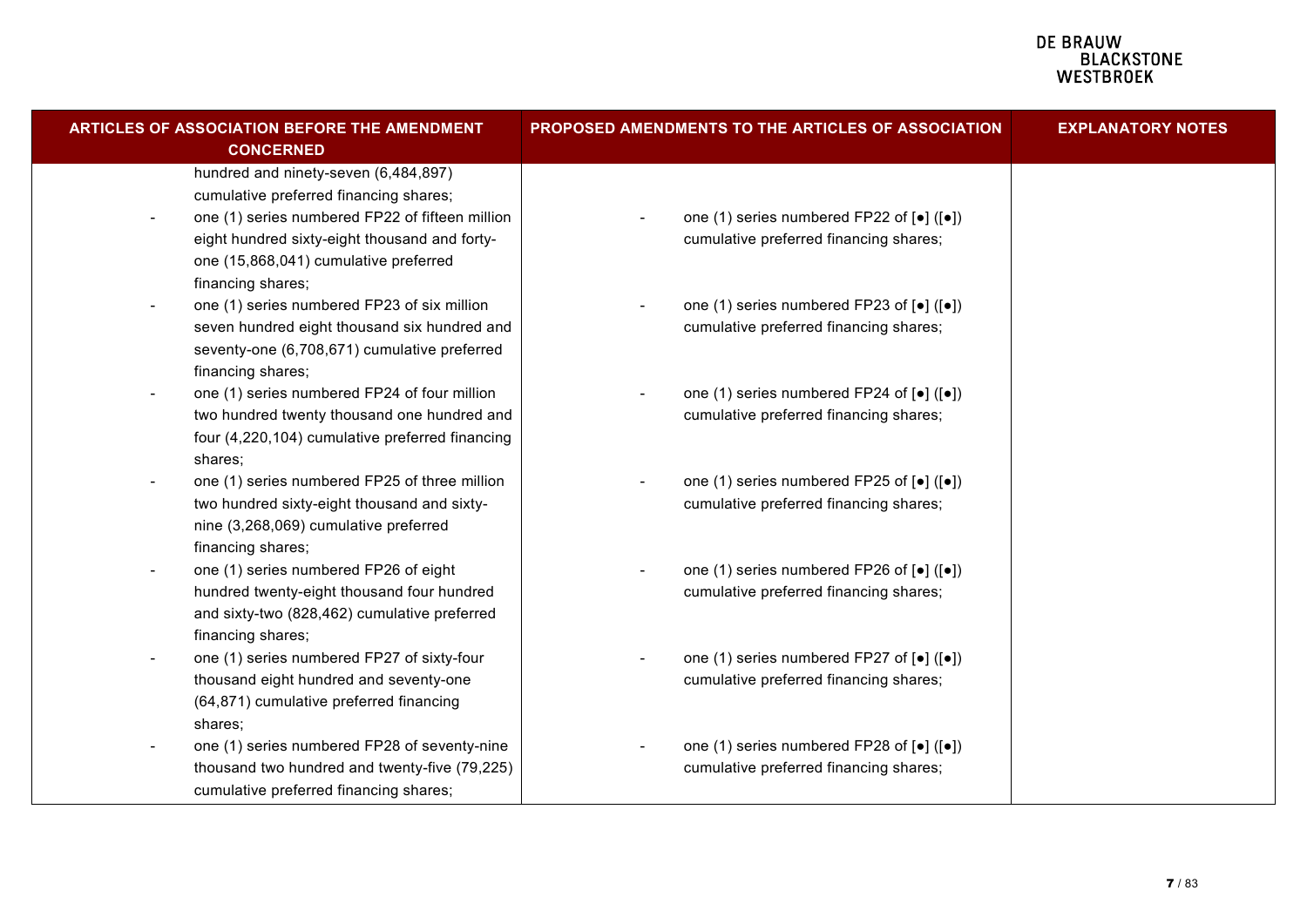| <b>ARTICLES OF ASSOCIATION BEFORE THE AMENDMENT</b><br><b>CONCERNED</b>                                   | PROPOSED AMENDMENTS TO THE ARTICLES OF ASSOCIATION                                                  | <b>EXPLANATORY NOTES</b>                                             |  |
|-----------------------------------------------------------------------------------------------------------|-----------------------------------------------------------------------------------------------------|----------------------------------------------------------------------|--|
| one (1) series numbered FP29 of sixty<br>$\overline{\phantom{a}}$                                         | one (1) series numbered FP29 of [ $\bullet$ ] ( $\lceil\bullet\rceil$ )<br>$\overline{\phantom{a}}$ |                                                                      |  |
| thousand seven hundred and sixty-three                                                                    | cumulative preferred financing shares;                                                              |                                                                      |  |
| (60,763) cumulative preferred financing                                                                   |                                                                                                     |                                                                      |  |
| shares;                                                                                                   |                                                                                                     |                                                                      |  |
| one (1) series numbered FP30 of five hundred                                                              | one (1) series numbered FP30 of [ $\bullet$ ] ([ $\bullet$ ])                                       |                                                                      |  |
| thirteen thousand eight hundred and sixty-five                                                            | cumulative preferred financing shares;                                                              |                                                                      |  |
| (513,865) cumulative preferred financing                                                                  |                                                                                                     |                                                                      |  |
| shares;                                                                                                   |                                                                                                     |                                                                      |  |
| one (1) series numbered FP31(B) of seven                                                                  | one (1) series numbered FP31(B) of $\left[\bullet\right]$ ( $\left[\bullet\right]$ )                |                                                                      |  |
| million nine hundred thirty-four thousand and                                                             | cumulative preferred financing shares;                                                              |                                                                      |  |
| twenty-one (7,934,021) cumulative preferred                                                               |                                                                                                     |                                                                      |  |
| financing shares;                                                                                         |                                                                                                     |                                                                      |  |
| one (1) series numbered FP32 of fifty-one<br>$\overline{\phantom{a}}$                                     | one (1) series numbered FP32 of [ $\bullet$ ] ( $\lbrack \bullet \rbrack$ )                         |                                                                      |  |
| million eight hundred sixty-eight thousand and                                                            | cumulative preferred financing shares;                                                              |                                                                      |  |
| forty-one (51,868,041) cumulative preferred                                                               |                                                                                                     |                                                                      |  |
| financing shares;                                                                                         |                                                                                                     |                                                                      |  |
| one (1) series numbered FP33 of one hundred<br>$\overline{\phantom{a}}$                                   | one (1) series numbered FP33 of [ $\bullet$ ] ([ $\bullet$ ])                                       |                                                                      |  |
| thousand nine hundred and seventy (100,970)                                                               | cumulative preferred financing shares;                                                              |                                                                      |  |
| cumulative preferred financing shares;                                                                    |                                                                                                     |                                                                      |  |
| eighty-seven (87) series numbered FP57<br>$\overline{\phantom{a}}$                                        | eighty-seven (87) series numbered FP57                                                              |                                                                      |  |
| through FP143 of one million (1,000,000)                                                                  | through FP143 of $[e]$ ( $[e]$ ) cumulative preferred                                               |                                                                      |  |
| cumulative preferred financing shares each;                                                               | financing shares each; and                                                                          |                                                                      |  |
| and                                                                                                       |                                                                                                     |                                                                      |  |
| $\left[\bullet\right]$ ( $\left[\bullet\right]$ ) common shares of one eurocent (EUR 0.01)<br>c.<br>each. | $[e]$ ( $[e]$ ) common shares of one eurocent (EUR 0.01)<br>C.<br>each.                             | It is proposed to increase the<br>number of ordinary shares in order |  |
|                                                                                                           |                                                                                                     | to enable the allotment of ordinary                                  |  |
|                                                                                                           |                                                                                                     | shares under the exchange ratio of                                   |  |
|                                                                                                           |                                                                                                     | the Merger, taking into account the                                  |  |
|                                                                                                           |                                                                                                     | maximum amount of the authorised                                     |  |
|                                                                                                           |                                                                                                     | capital as mentioned above.                                          |  |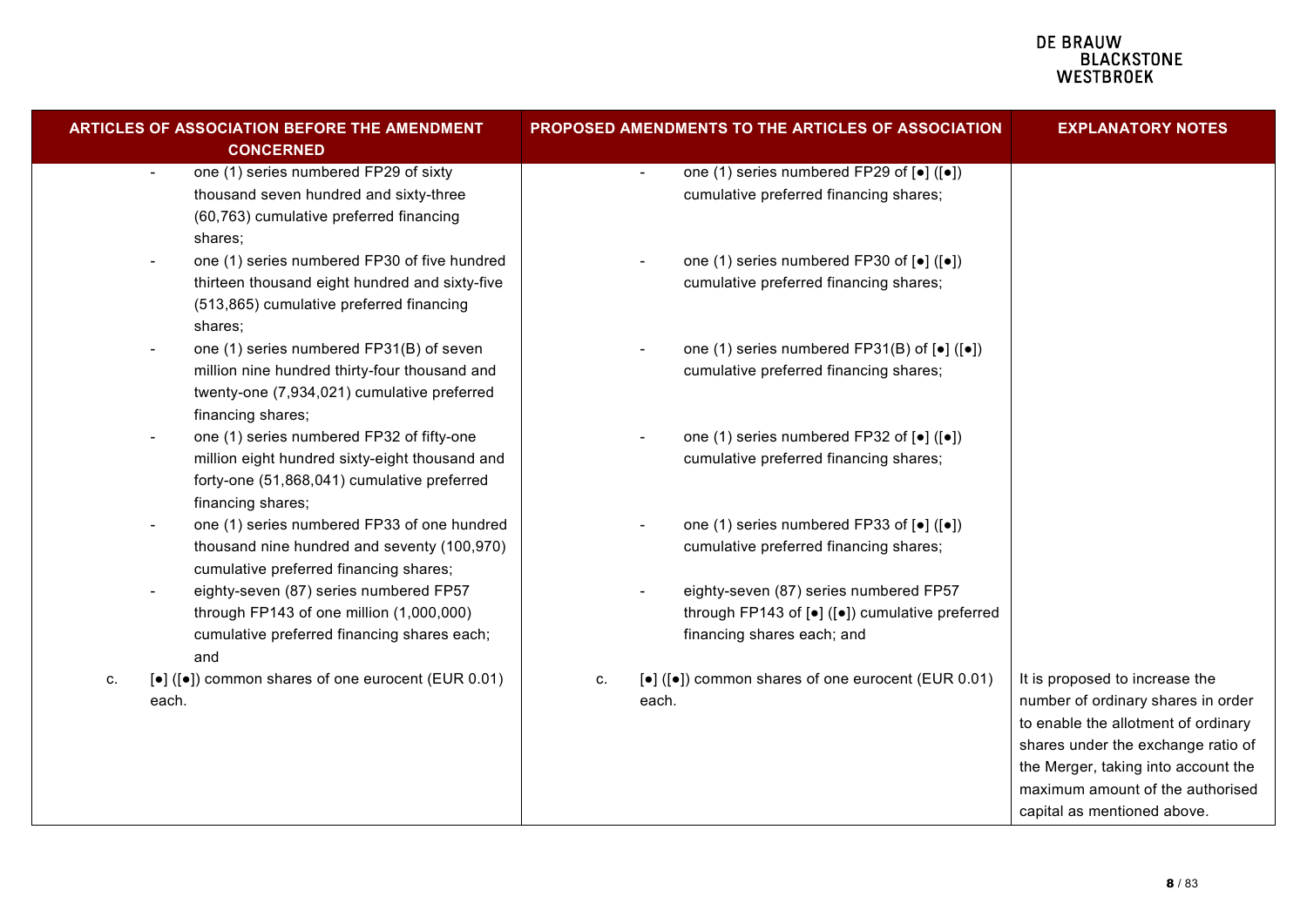| <b>ARTICLES OF ASSOCIATION BEFORE THE AMENDMENT</b><br><b>CONCERNED</b> |                                                                                                                                                                                                                                                                                                                                                                                                                                                                                                                                                                                  |      | PROPOSED AMENDMENTS TO THE ARTICLES OF ASSOCIATION                                                                                                                                                                                                                                                                                                                                                                                                                                                                                                                               | <b>EXPLANATORY NOTES</b> |  |
|-------------------------------------------------------------------------|----------------------------------------------------------------------------------------------------------------------------------------------------------------------------------------------------------------------------------------------------------------------------------------------------------------------------------------------------------------------------------------------------------------------------------------------------------------------------------------------------------------------------------------------------------------------------------|------|----------------------------------------------------------------------------------------------------------------------------------------------------------------------------------------------------------------------------------------------------------------------------------------------------------------------------------------------------------------------------------------------------------------------------------------------------------------------------------------------------------------------------------------------------------------------------------|--------------------------|--|
| 4.2.                                                                    | Where these articles of association refer to shares and<br>shareholders, these shall mean the cumulative preferred<br>shares, the cumulative preferred financing shares (the latter<br>hereinafter also: financing preferred shares), as well as the<br>common shares and the holders of such shares.<br>respectively, unless the contrary is expressly stated. Each<br>of the series of financing preferred shares constitutes a<br>separate class of shares.                                                                                                                   | 4.2. | Where these articles of association refer to shares and<br>shareholders, these shall mean the cumulative preferred<br>shares, the cumulative preferred financing shares (the latter<br>hereinafter also: financing preferred shares), as well as the<br>common shares and the holders of such shares,<br>respectively, unless the contrary is expressly stated. Each<br>of the series of financing preferred shares constitutes a<br>separate class of shares.                                                                                                                   | Unchanged.               |  |
| 4.3.                                                                    | Cumulative preferred financing shares may be converted<br>into common shares at the request of one or more holders<br>of financing preferred shares pursuant to a resolution hereto<br>adopted by the management board, including the terms and<br>conditions of such conversion. The terms and conditions to<br>be determined by the management board require the<br>approval of the general meeting and of the meeting of<br>holders of financing preferred shares. The foregoing also<br>applies in respect of an amendment of the terms and<br>conditions of the conversion. | 4.3. | Cumulative preferred financing shares may be converted<br>into common shares at the request of one or more holders<br>of financing preferred shares pursuant to a resolution hereto<br>adopted by the management board, including the terms and<br>conditions of such conversion. The terms and conditions to<br>be determined by the management board require the<br>approval of the general meeting and of the meeting of<br>holders of financing preferred shares. The foregoing also<br>applies in respect of an amendment of the terms and<br>conditions of the conversion. | Unchanged.               |  |
| 4.4.                                                                    | Whenever a share of a separate class of shares is<br>converted into a common share with due observance of the<br>provisions of these articles of association, the number of<br>shares of the authorised share capital in the form of such<br>class to be converted shall be decreased by such number of<br>converted shares, simultaneously with an increase of the<br>number of common shares into which such shares are<br>converted.                                                                                                                                          | 4.4. | Whenever a share of a separate class of shares is<br>converted into a common share with due observance of the<br>provisions of these articles of association, the number of<br>shares of the authorised share capital in the form of such<br>class to be converted shall be decreased by such number of<br>converted shares, simultaneously with an increase of the<br>number of common shares into which such shares are<br>converted.                                                                                                                                          | Unchanged.               |  |
| 4.5.                                                                    | An amendment to the number of shares of a particular class<br>in which the authorised share capital is divided, shall be<br>filed with the Trade Register within eight (8) days after such<br>amendment.                                                                                                                                                                                                                                                                                                                                                                         | 4.5. | An amendment to the number of shares of a particular class<br>in which the authorised share capital is divided, shall be<br>filed with the Trade Register within eight (8) days after such<br>amendment.                                                                                                                                                                                                                                                                                                                                                                         | Unchanged.               |  |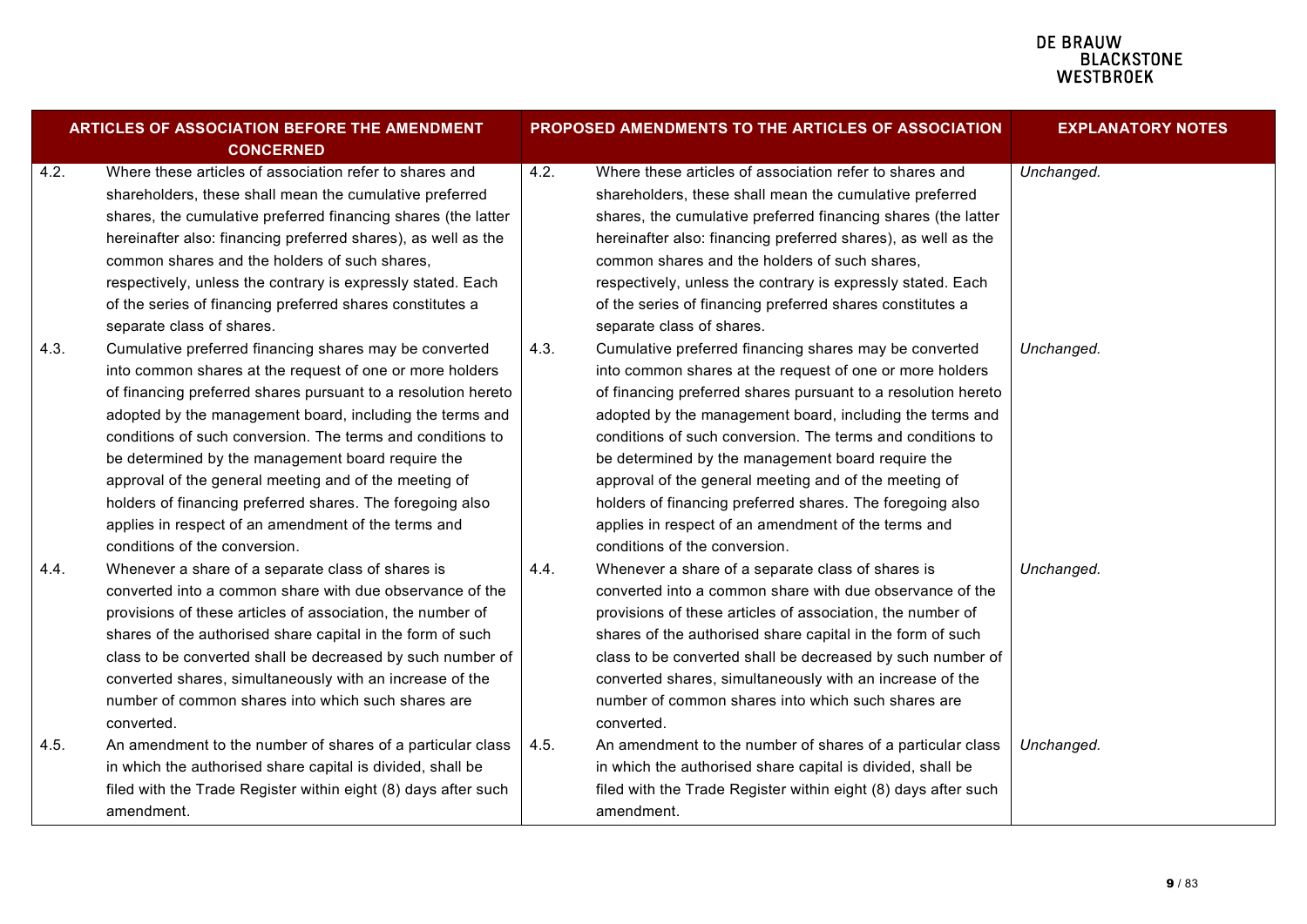| <b>ARTICLES OF ASSOCIATION BEFORE THE AMENDMENT</b><br><b>CONCERNED</b> |                                                                 | PROPOSED AMENDMENTS TO THE ARTICLES OF ASSOCIATION |                                                                 | <b>EXPLANATORY NOTES</b>       |
|-------------------------------------------------------------------------|-----------------------------------------------------------------|----------------------------------------------------|-----------------------------------------------------------------|--------------------------------|
|                                                                         | <b>Issue of shares.</b>                                         |                                                    | <b>Issue of shares.</b>                                         |                                |
| Article 5.                                                              |                                                                 | Article 5.                                         |                                                                 |                                |
| 5.1.                                                                    | Shares shall be issued pursuant to a resolution adopted by      | 5.1.                                               | Shares shall be issued pursuant to a resolution adopted by      | Unchanged.                     |
|                                                                         | the general meeting on a proposal of the management             |                                                    | the general meeting on a proposal of the management             |                                |
|                                                                         | board, or pursuant to a resolution of the management board      |                                                    | board, or pursuant to a resolution of the management board      |                                |
|                                                                         | if by resolution of the general meeting the management          |                                                    | if by resolution of the general meeting the management          |                                |
|                                                                         | board has been authorised for a specific period not             |                                                    | board has been authorised for a specific period not             |                                |
|                                                                         | exceeding five (5) years to issue shares, all this subject to   |                                                    | exceeding five (5) years to issue shares, all this subject to   |                                |
|                                                                         | the requirement of approval by the supervisory board. The       |                                                    | the requirement of approval by the supervisory board. The       |                                |
|                                                                         | resolution granting the aforesaid authorisation must            |                                                    | resolution granting the aforesaid authorisation must            |                                |
|                                                                         | determine how many shares of which particular class may         |                                                    | determine how many shares of which particular class may         |                                |
|                                                                         | be issued. The authorisation may from time to time be           |                                                    | be issued. The authorisation may from time to time be           |                                |
|                                                                         | extended for a period not exceeding five (5) years. Unless      |                                                    | extended for a period not exceeding five (5) years. Unless      |                                |
|                                                                         | otherwise stipulated at its grant, the authorisation cannot be  |                                                    | otherwise stipulated at its grant, the authorisation cannot be  |                                |
|                                                                         | withdrawn.                                                      |                                                    | withdrawn.                                                      |                                |
| 5.2.                                                                    | The general meeting, or the management board, if                | 5.2.                                               | The general meeting, or the management board, if                | It is proposed to clarify this |
|                                                                         | authorised for that purpose, shall determine the price and      |                                                    | authorised for that purpose, shall determine the price and      | provision.                     |
|                                                                         | the further conditions of issue in its resolution to issue      |                                                    | the further conditions of issue, including to which share       |                                |
|                                                                         | shares. Save for the provisions of section 80 of Book 2 of      |                                                    | premium reserve any amount in excess of the nominal value       |                                |
|                                                                         | the Dutch Civil Code, the price of issue may not be less        |                                                    | of the shares to be issued shall be allocated, in its           |                                |
|                                                                         | than par value.                                                 |                                                    | resolution to issue shares. Save for the provisions of          |                                |
|                                                                         |                                                                 |                                                    | section 80 of Book 2 of the Dutch Civil Code, the price of      |                                |
|                                                                         |                                                                 |                                                    | issue may not be less than par value.                           |                                |
| 5.3.                                                                    | Common shares and financing preferred shares may be             | 5.3.                                               | Common shares and financing preferred shares may be             | Unchanged.                     |
|                                                                         | issued only against payment in full of the amount at which      |                                                    | issued only against payment in full of the amount at which      |                                |
|                                                                         | such shares are issued and with due observance of the           |                                                    | such shares are issued and with due observance of the           |                                |
|                                                                         | provisions of sections 80a and 80b of Book 2 of the Dutch       |                                                    | provisions of sections 80a and 80b of Book 2 of the Dutch       |                                |
|                                                                         | Civil Code.                                                     |                                                    | Civil Code.                                                     |                                |
|                                                                         | At the issue of cumulative preferred shares it may be           |                                                    | At the issue of cumulative preferred shares it may be           |                                |
|                                                                         | stipulated that a part, not exceeding three-fourths, of the par |                                                    | stipulated that a part, not exceeding three-fourths, of the par |                                |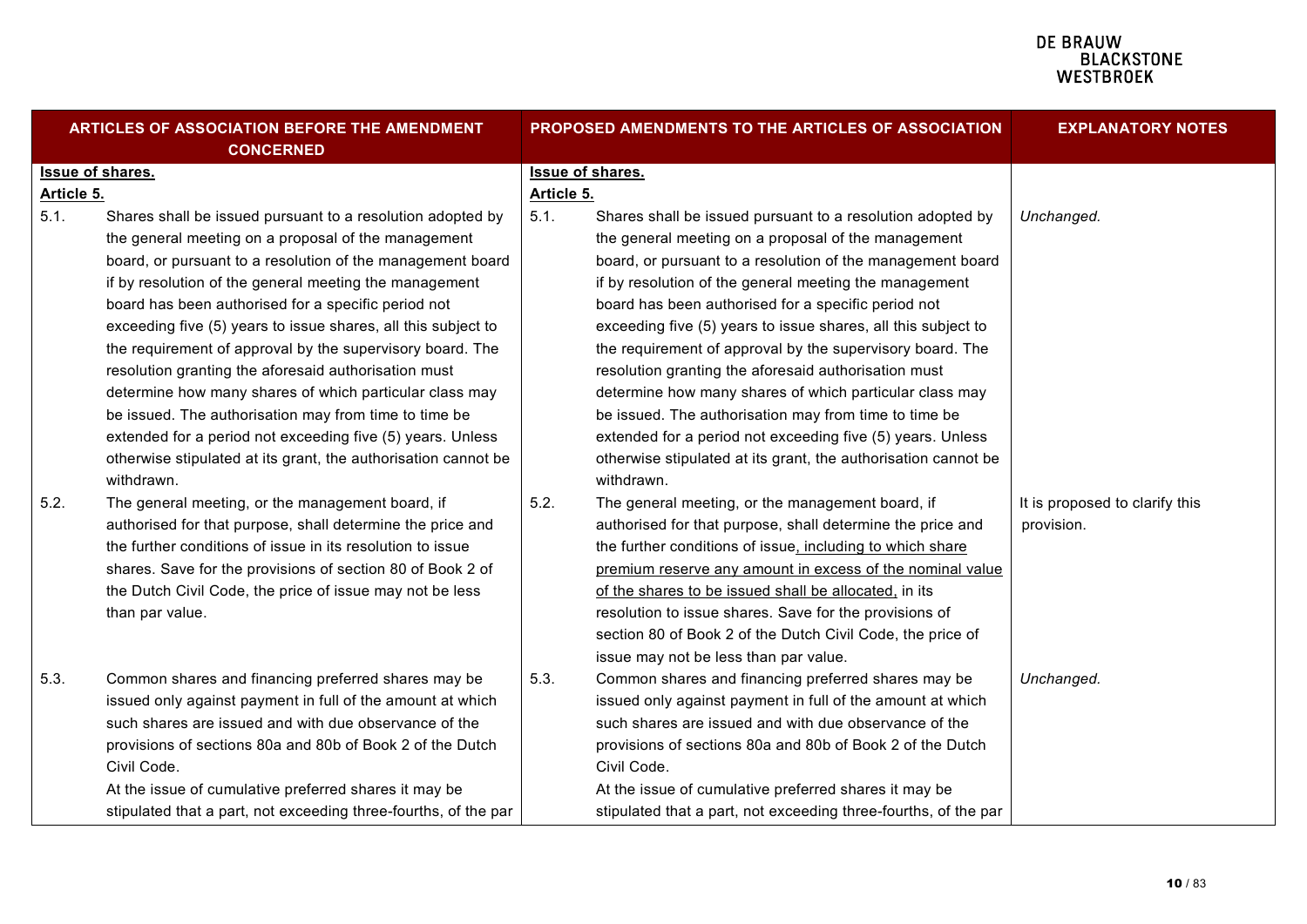|      | ARTICLES OF ASSOCIATION BEFORE THE AMENDMENT<br><b>CONCERNED</b>                                                                                                                                                                                                                                                                                                                                                                           |      | PROPOSED AMENDMENTS TO THE ARTICLES OF ASSOCIATION                                                                                                                                                                                                                                                                                                                                                                                         | <b>EXPLANATORY NOTES</b> |  |
|------|--------------------------------------------------------------------------------------------------------------------------------------------------------------------------------------------------------------------------------------------------------------------------------------------------------------------------------------------------------------------------------------------------------------------------------------------|------|--------------------------------------------------------------------------------------------------------------------------------------------------------------------------------------------------------------------------------------------------------------------------------------------------------------------------------------------------------------------------------------------------------------------------------------------|--------------------------|--|
|      | value amount may remain unpaid until such time as the<br>company shall make a call in respect of the monies unpaid<br>on said shares.                                                                                                                                                                                                                                                                                                      |      | value amount may remain unpaid until such time as the<br>company shall make a call in respect of the monies unpaid<br>on said shares.                                                                                                                                                                                                                                                                                                      |                          |  |
| 5.4. | Furthermore, the resolution of the general meeting to issue<br>shares or to authorise the management board shall be<br>legally valid only if it has been previously or simultaneously<br>approved by each group of holders of shares of the class<br>concerned whose rights are affected by the issue.                                                                                                                                     | 5.4. | Furthermore, the resolution of the general meeting to issue<br>shares or to authorise the management board shall be<br>legally valid only if it has been previously or simultaneously<br>approved by each group of holders of shares of the class<br>concerned whose rights are affected by the issue.                                                                                                                                     | Unchanged.               |  |
| 5.5. | The preceding paragraphs of this article shall apply mutatis<br>mutandis to the granting of rights to subscribe for shares,<br>but not to the issue of shares to a person who exercises a<br>previously acquired right to subscribe for shares.                                                                                                                                                                                            | 5.5. | The preceding paragraphs of this article shall apply mutatis<br>mutandis to the granting of rights to subscribe for shares,<br>but not to the issue of shares to a person who exercises a<br>previously acquired right to subscribe for shares.                                                                                                                                                                                            | Unchanged.               |  |
| 5.6. | Without requiring prior approval of the general meeting but<br>always subject to the approval of the supervisory board, the<br>management board shall have the power to carry out<br>transactions as referred to in section 94 of Book 2 of the<br>Dutch Civil Code.                                                                                                                                                                       | 5.6. | Without requiring prior approval of the general meeting but<br>always subject to the approval of the supervisory board, the<br>management board shall have the power to carry out<br>transactions as referred to in section 94 of Book 2 of the<br>Dutch Civil Code.                                                                                                                                                                       | Unchanged.               |  |
| 5.7. | If prior to the issue of shares it has been announced which<br>amount is to be issued and the subscriptions received total<br>a smaller amount, such smaller amount shall be issued only<br>if the terms and conditions of issue contain an express<br>provision to that effect.                                                                                                                                                           | 5.7. | If prior to the issue of shares it has been announced which<br>amount is to be issued and the subscriptions received total<br>a smaller amount, such smaller amount shall be issued only<br>if the terms and conditions of issue contain an express<br>provision to that effect.                                                                                                                                                           | Unchanged.               |  |
| 5.8. | Neither the company nor any of its subsidiaries may grant<br>loans, provide collateral, give any price guarantee,<br>otherwise guarantee or bind itself severally or with or for<br>third parties for the purpose of enabling third parties to<br>subscribe for or acquire shares in the company's capital or<br>depositary receipts issued therefor, unless the shares are to<br>be acquired by or for the account of persons employed by | 5.8. | Neither the company nor any of its subsidiaries may grant<br>loans, provide collateral, give any price guarantee,<br>otherwise guarantee or bind itself severally or with or for<br>third parties for the purpose of enabling third parties to<br>subscribe for or acquire shares in the company's capital or<br>depositary receipts issued therefor, unless the shares are to<br>be acquired by or for the account of persons employed by | Unchanged.               |  |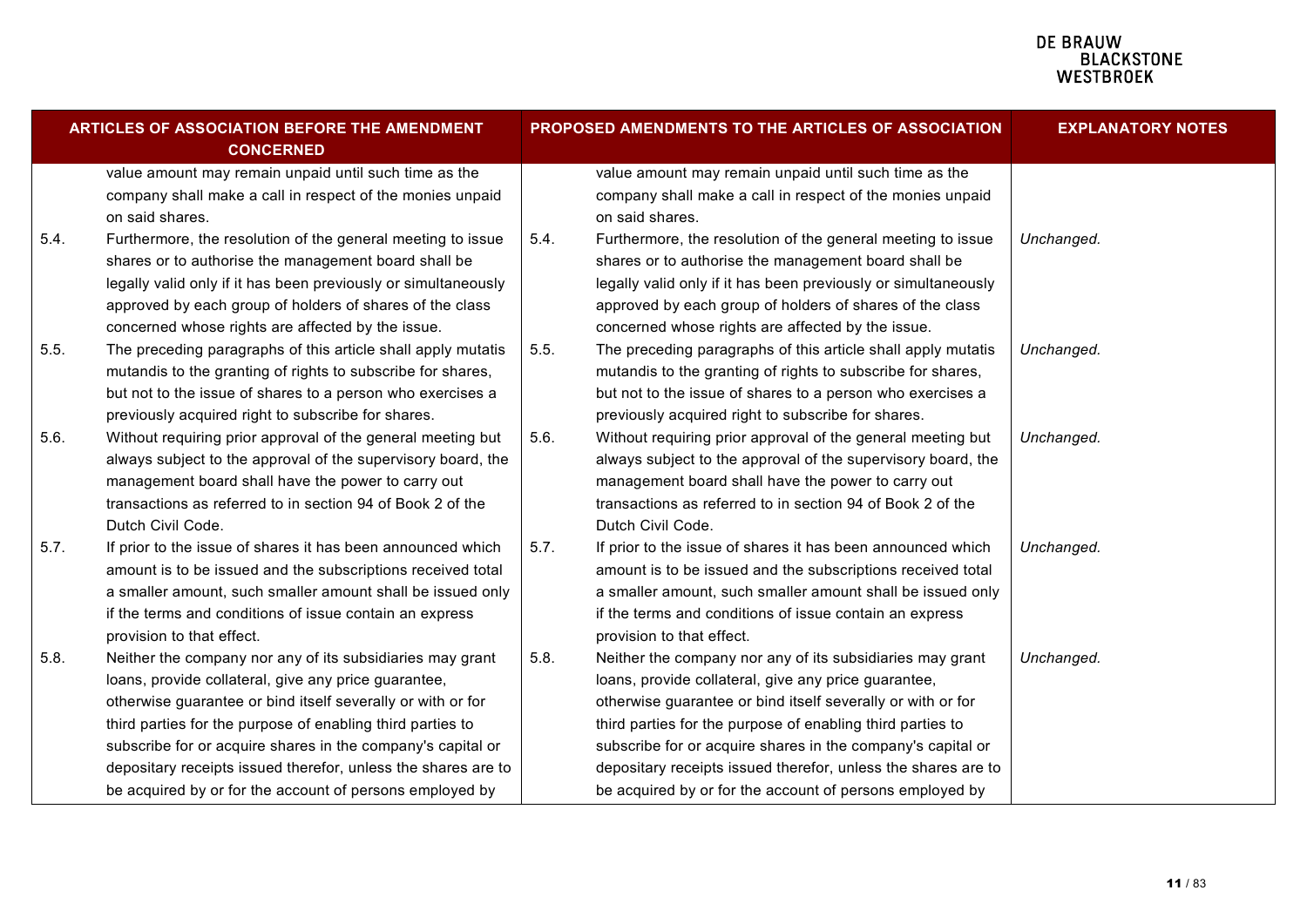#### **DE BRAUW EDINACTOR**<br>BLACKSTONE<br>WESTBROEK

| ARTICLES OF ASSOCIATION BEFORE THE AMENDMENT<br><b>CONCERNED</b> |                                  |                                                                                                                                                                                                                                                                                                                                                                                                                                                                                                                                                                                                                                                                                                                          | PROPOSED AMENDMENTS TO THE ARTICLES OF ASSOCIATION |                                  |                                                                                                                                                                                                                                                                                                                                                                                                                                                                                                                                                                                                                                                                                                                          | <b>EXPLANATORY NOTES</b> |
|------------------------------------------------------------------|----------------------------------|--------------------------------------------------------------------------------------------------------------------------------------------------------------------------------------------------------------------------------------------------------------------------------------------------------------------------------------------------------------------------------------------------------------------------------------------------------------------------------------------------------------------------------------------------------------------------------------------------------------------------------------------------------------------------------------------------------------------------|----------------------------------------------------|----------------------------------|--------------------------------------------------------------------------------------------------------------------------------------------------------------------------------------------------------------------------------------------------------------------------------------------------------------------------------------------------------------------------------------------------------------------------------------------------------------------------------------------------------------------------------------------------------------------------------------------------------------------------------------------------------------------------------------------------------------------------|--------------------------|
| 5.9.                                                             |                                  | the company or by a group company and such shares are<br>quoted on the official list of a stock exchange.<br>If cumulative preferred financing shares are to be issued,<br>the company shall, if necessary, arrange for such provisions<br>or arrangements to the effect that the voting rights on the<br>cumulative preferred financing shares are based on the fair<br>value of the capital contribution on such share in relation to                                                                                                                                                                                                                                                                                  | 5.9.                                               |                                  | the company or by a group company and such shares are<br>quoted on the official list of a stock exchange.<br>If cumulative preferred financing shares are to be issued,<br>the company shall, if necessary, arrange for such provisions<br>or arrangements to the effect that the voting rights on the<br>cumulative preferred financing shares are based on the fair<br>value of the capital contribution on such share in relation to                                                                                                                                                                                                                                                                                  | Unchanged.               |
|                                                                  |                                  | the price of common shares on Euronext Amsterdam N.V.                                                                                                                                                                                                                                                                                                                                                                                                                                                                                                                                                                                                                                                                    |                                                    |                                  | the price of common shares on Euronext Amsterdam N.V.                                                                                                                                                                                                                                                                                                                                                                                                                                                                                                                                                                                                                                                                    |                          |
|                                                                  |                                  | Pre-emptive right at issue of shares.                                                                                                                                                                                                                                                                                                                                                                                                                                                                                                                                                                                                                                                                                    |                                                    |                                  | Pre-emptive right at issue of shares.                                                                                                                                                                                                                                                                                                                                                                                                                                                                                                                                                                                                                                                                                    |                          |
| Article 6.<br>6.1.                                               | a.<br>b.<br>c.<br>d.<br>е.<br>f. | Upon the issue of shares which had previously remained<br>unissued, as referred to in article 5, shareholders shall have<br>a pre-emptive right to purchase shares of such new issue in<br>proportion to the aggregate amount of their existing<br>holdings of common shares, it being understood that this<br>pre-emptive right shall not apply to:<br>any issue of shares to employees of the company or<br>employees of a group company;<br>shares which are issued against payment in kind;<br>cumulative preferred shares;<br>financing preferred shares;<br>holders of cumulative preferred shares at the issue of<br>common shares; or<br>holders of financing preferred shares at the issue of<br>common shares. | Article 6.<br>6.1.                                 | a.<br>b.<br>c.<br>d.<br>e.<br>f. | Upon the issue of shares which had previously remained<br>unissued, as referred to in article 5, shareholders shall have<br>a pre-emptive right to purchase shares of such new issue in<br>proportion to the aggregate amount of their existing<br>holdings of common shares, it being understood that this<br>pre-emptive right shall not apply to:<br>any issue of shares to employees of the company or<br>employees of a group company;<br>shares which are issued against payment in kind;<br>cumulative preferred shares;<br>financing preferred shares;<br>holders of cumulative preferred shares at the issue of<br>common shares; or<br>holders of financing preferred shares at the issue of<br>common shares. | Unchanged.               |
| 6.2.                                                             |                                  | The pre-emptive right may be restricted or excluded by<br>resolution of the general meeting.<br>In the proposal for such resolution the reasons for the<br>proposal and the choice of the intended price of issue must<br>be explained in writing. If the management board has been                                                                                                                                                                                                                                                                                                                                                                                                                                      | 6.2.                                               |                                  | The pre-emptive right may be restricted or excluded by<br>resolution of the general meeting.<br>In the proposal for such resolution the reasons for the<br>proposal and the choice of the intended price of issue must<br>be explained in writing. If the management board has been                                                                                                                                                                                                                                                                                                                                                                                                                                      | Unchanged.               |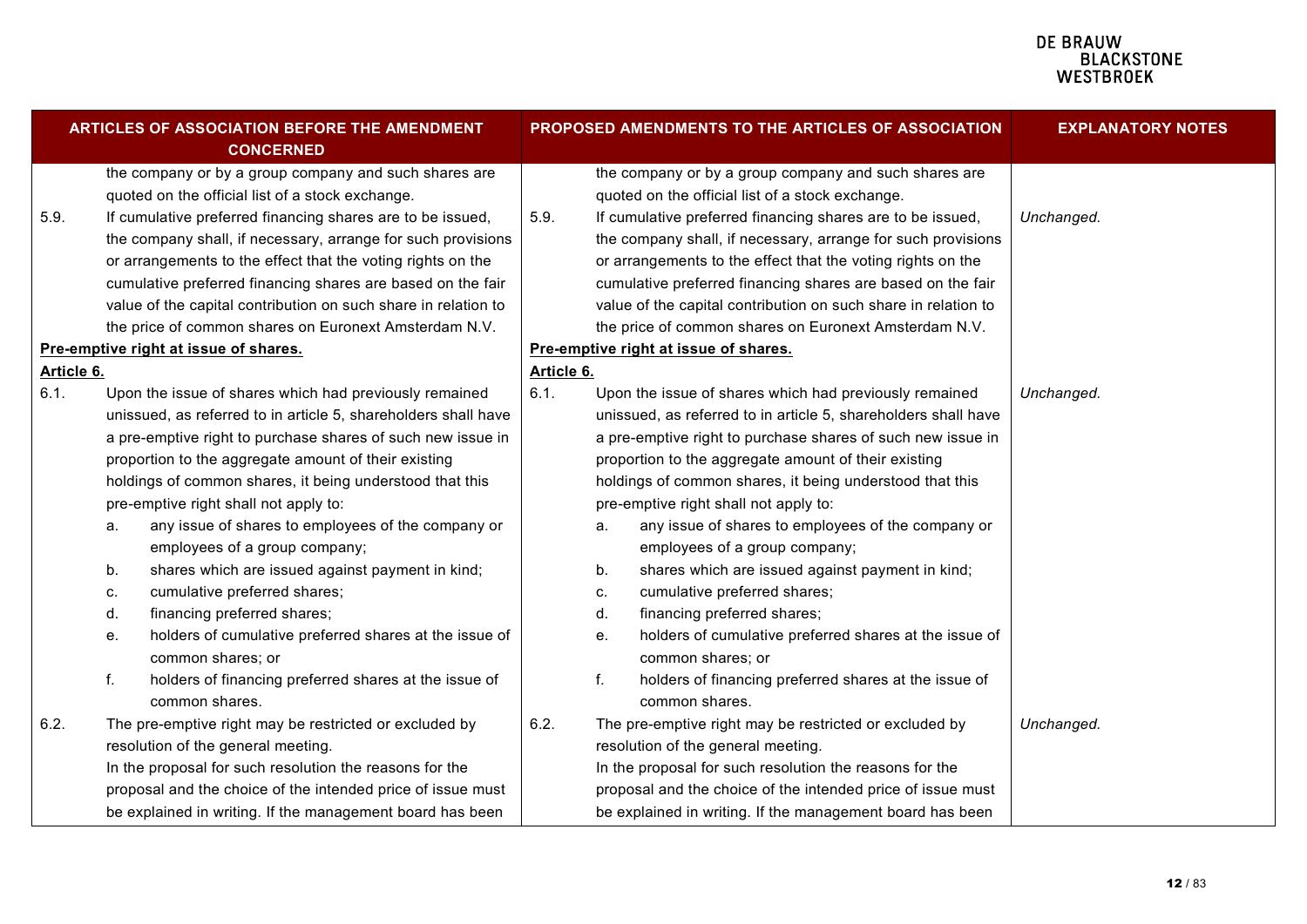| <b>ARTICLES OF ASSOCIATION BEFORE THE AMENDMENT</b><br><b>CONCERNED</b> |                                                               |            | PROPOSED AMENDMENTS TO THE ARTICLES OF ASSOCIATION            | <b>EXPLANATORY NOTES</b> |  |
|-------------------------------------------------------------------------|---------------------------------------------------------------|------------|---------------------------------------------------------------|--------------------------|--|
|                                                                         | designated as the body authorised to issue shares, the        |            | designated as the body authorised to issue shares, the        |                          |  |
|                                                                         | general meeting may by resolution also designate the          |            | general meeting may by resolution also designate the          |                          |  |
|                                                                         | management board for a period not exceeding five (5) years    |            | management board for a period not exceeding five (5) years    |                          |  |
|                                                                         | as the body authorised to restrict or exclude the pre-emptive |            | as the body authorised to restrict or exclude the pre-emptive |                          |  |
|                                                                         | right. This authorisation may from time to time be extended   |            | right. This authorisation may from time to time be extended   |                          |  |
|                                                                         | for a period not exceeding five (5) years. Unless otherwise   |            | for a period not exceeding five (5) years. Unless otherwise   |                          |  |
|                                                                         | stipulated at its grant, the authorisation cannot be          |            | stipulated at its grant, the authorisation cannot be          |                          |  |
|                                                                         | withdrawn.                                                    |            | withdrawn.                                                    |                          |  |
| 6.3.                                                                    | The adoption of resolutions of the general meeting as         | 6.3.       | The adoption of resolutions of the general meeting as         | Unchanged.               |  |
|                                                                         | referred to in paragraph 2 of this article shall require a    |            | referred to in paragraph 2 of this article shall require a    |                          |  |
|                                                                         | majority of at least two-thirds of the votes cast, if at the  |            | majority of at least two-thirds of the votes cast, if at the  |                          |  |
|                                                                         | meeting less than one-half of the issued and outstanding      |            | meeting less than one-half of the issued and outstanding      |                          |  |
|                                                                         | capital is represented.                                       |            | capital is represented.                                       |                          |  |
| 6.4.                                                                    | For the purposes of this article the granting of rights to    | 6.4.       | For the purposes of this article the granting of rights to    | Unchanged.               |  |
|                                                                         | subscribe for shares shall be considered the equivalent of    |            | subscribe for shares shall be considered the equivalent of    |                          |  |
|                                                                         | the issue of shares, and the provisions of this article shall |            | the issue of shares, and the provisions of this article shall |                          |  |
|                                                                         | not apply in respect of shares issued to a person who         |            | not apply in respect of shares issued to a person who         |                          |  |
|                                                                         | exercises a previously acquired right to subscribe for        |            | exercises a previously acquired right to subscribe for        |                          |  |
|                                                                         | shares.                                                       |            | shares.                                                       |                          |  |
|                                                                         | Purchase by the company of its own shares.                    |            | Purchase by the company of its own shares.                    |                          |  |
| <u>Article 7.</u>                                                       |                                                               | Article 7. |                                                               |                          |  |
| 7.1.                                                                    | The management board may have the company to acquire          | 7.1.       | The management board may have the company to acquire          | Unchanged.               |  |
|                                                                         | fully paid-in shares in its own share capital for valuable    |            | fully paid-in shares in its own share capital for valuable    |                          |  |
|                                                                         | consideration, subject to the authorization of the general    |            | consideration, subject to the authorization of the general    |                          |  |
|                                                                         | meeting and the approval of the supervisory board and with    |            | meeting and the approval of the supervisory board and with    |                          |  |
|                                                                         | due observance of the provisions of section 98 of Book 2 of   |            | due observance of the provisions of section 98 of Book 2 of   |                          |  |
|                                                                         | the Dutch Civil Code.                                         |            | the Dutch Civil Code.                                         |                          |  |
| 7.2.                                                                    | The authorisation of the general meeting shall not be         | 7.2.       | The authorisation of the general meeting shall not be         | Unchanged.               |  |
|                                                                         | required if the company acquires fully paid-in shares in its  |            | required if the company acquires fully paid-in shares in its  |                          |  |
|                                                                         | own capital for the purpose of transferring such shares, by   |            | own capital for the purpose of transferring such shares, by   |                          |  |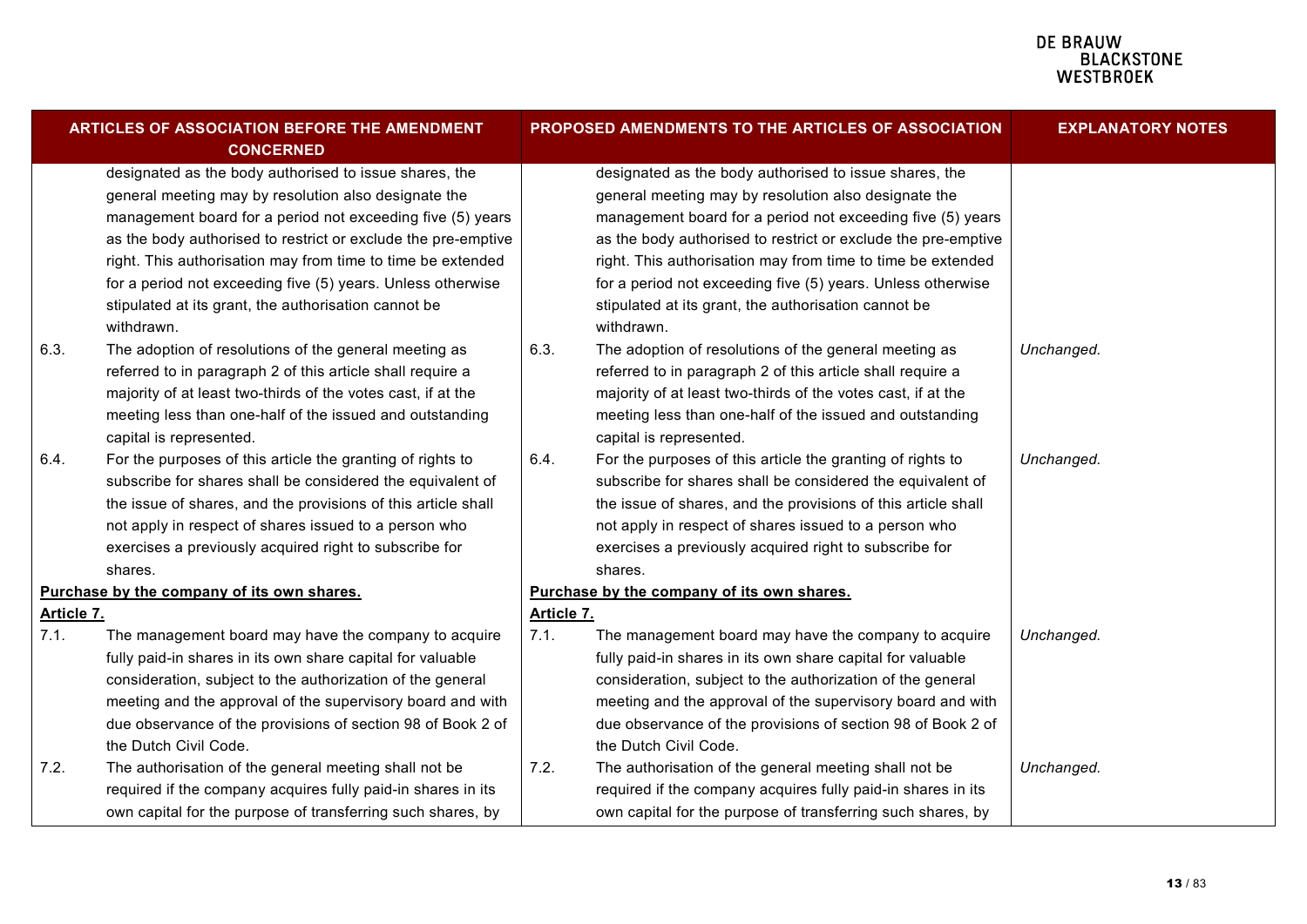| <b>ARTICLES OF ASSOCIATION BEFORE THE AMENDMENT</b><br><b>CONCERNED</b> |    |                                                                 |            |    | PROPOSED AMENDMENTS TO THE ARTICLES OF ASSOCIATION              | <b>EXPLANATORY NOTES</b> |
|-------------------------------------------------------------------------|----|-----------------------------------------------------------------|------------|----|-----------------------------------------------------------------|--------------------------|
|                                                                         |    | virtue of an applicable employee stock purchase plan, to        |            |    | virtue of an applicable employee stock purchase plan, to        |                          |
|                                                                         |    | persons employed by the company or by a group company,          |            |    | persons employed by the company or by a group company,          |                          |
|                                                                         |    | provided such shares are quoted on the official list of any     |            |    | provided such shares are quoted on the official list of any     |                          |
|                                                                         |    | stock exchange.                                                 |            |    | stock exchange.                                                 |                          |
|                                                                         |    | Cancellation of shares; reduction of capital.                   |            |    | Cancellation of shares; reduction of capital.                   |                          |
| <u>Article 8.</u>                                                       |    |                                                                 | Article 8. |    |                                                                 |                          |
| 8.1.                                                                    |    | On a proposal of the management board, made with the            | 8.1.       |    | On a proposal of the management board, made with the            | Unchanged.               |
|                                                                         |    | approval of the supervisory board, the general meeting may      |            |    | approval of the supervisory board, the general meeting may      |                          |
|                                                                         |    | resolve to reduce the issued and outstanding capital by         |            |    | resolve to reduce the issued and outstanding capital by         |                          |
|                                                                         |    | cancelling:                                                     |            |    | cancelling:                                                     |                          |
|                                                                         | a. | shares in its own capital which the company itself              |            | a. | shares in its own capital which the company itself              |                          |
|                                                                         |    | holds or the depositary receipts issued therefor are            |            |    | holds or the depositary receipts issued therefor are            |                          |
|                                                                         |    | held by the company;                                            |            |    | held by the company;                                            |                          |
|                                                                         | b. | all issued cumulative preferred shares against                  |            | b. | all issued cumulative preferred shares against                  |                          |
|                                                                         |    | repayment of the amount paid in on those shares and             |            |    | repayment of the amount paid in on those shares and             |                          |
|                                                                         |    | against a simultaneous release from the obligation to           |            |    | against a simultaneous release from the obligation to           |                          |
|                                                                         |    | pay any further calls on the shares to the extent that          |            |    | pay any further calls on the shares to the extent that          |                          |
|                                                                         |    | the shares had not been fully paid in; or                       |            |    | the shares had not been fully paid in; or                       |                          |
|                                                                         | C. | all issued shares of one or several series of financing         |            | c. | all issued shares of one or several series of financing         |                          |
|                                                                         |    | preferred shares against repayment of the amount                |            |    | preferred shares against repayment of the amount                |                          |
|                                                                         |    | paid in on those shares;                                        |            |    | paid in on those shares;                                        |                          |
|                                                                         |    | always provided that such resolution must be adopted by a       |            |    | always provided that such resolution must be adopted by a       |                          |
|                                                                         |    | majority of at least two-thirds of the votes cast, if less than |            |    | majority of at least two-thirds of the votes cast, if less than |                          |
|                                                                         |    | one-half of the issued and outstanding capital is               |            |    | one-half of the issued and outstanding capital is               |                          |
|                                                                         |    | represented at the meeting, and that the provisions of          |            |    | represented at the meeting, and that the provisions of          |                          |
|                                                                         |    | sections 99 and 100 of Book 2 of the Dutch Civil Code are       |            |    | sections 99 and 100 of Book 2 of the Dutch Civil Code are       |                          |
|                                                                         |    | observed, and finally, all this without prejudice to the        |            |    | observed, and finally, all this without prejudice to the        |                          |
|                                                                         |    | provisions of article 40, paragraphs 3 and 4.                   |            |    | provisions of article 40, paragraphs 3 and 4.                   |                          |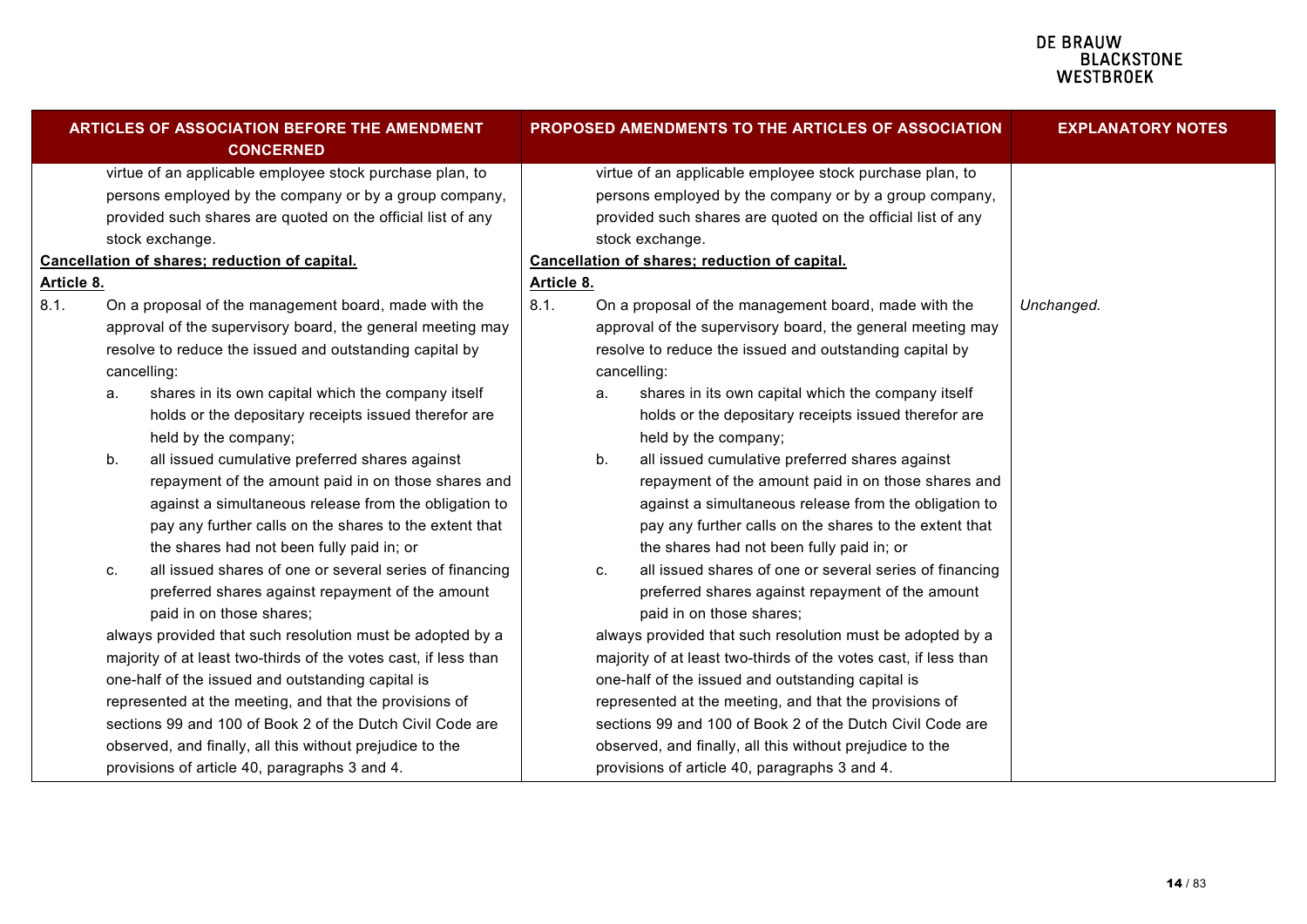| ARTICLES OF ASSOCIATION BEFORE THE AMENDMENT<br><b>CONCERNED</b> |                                                              |            | <b>PROPOSED AMENDMENTS TO THE ARTICLES OF ASSOCIATION</b>    | <b>EXPLANATORY NOTES</b> |
|------------------------------------------------------------------|--------------------------------------------------------------|------------|--------------------------------------------------------------|--------------------------|
| 8.2.                                                             | The preceding paragraph shall apply mutatis mutandis to a    | 8.2.       | The preceding paragraph shall apply mutatis mutandis to a    | Unchanged.               |
|                                                                  | resolution to reduce the issued and outstanding capital by   |            | resolution to reduce the issued and outstanding capital by   |                          |
|                                                                  | reducing the par value amount of the shares.                 |            | reducing the par value amount of the shares.                 |                          |
|                                                                  | If a reduction of the issued and outstanding capital entails |            | If a reduction of the issued and outstanding capital entails |                          |
|                                                                  | repayment in part, the resolution for that purpose may       |            | repayment in part, the resolution for that purpose may       |                          |
|                                                                  | provide that such repayment shall be made in cash or in the  |            | provide that such repayment shall be made in cash or in the  |                          |
|                                                                  | form of rights as against the company or participations in   |            | form of rights as against the company or participations in   |                          |
|                                                                  | any division of the company.                                 |            | any division of the company.                                 |                          |
| 8.3.                                                             | If a proposal to reduce the capital is to be made to the     | 8.3.       | If a proposal to reduce the capital is to be made to the     | Unchanged.               |
|                                                                  | general meeting, the purpose of the reduction and the        |            | general meeting, the purpose of the reduction and the        |                          |
|                                                                  | manner in which it is to be implemented shall be stated in   |            | manner in which it is to be implemented shall be stated in   |                          |
|                                                                  | the notice convoking the meeting.                            |            | the notice convoking the meeting.                            |                          |
| Shares; shareholders registers.                                  |                                                              |            | Shares; shareholders registers.                              |                          |
| Article 9.                                                       |                                                              | Article 9. |                                                              |                          |
| 9.1.                                                             | Cumulative preferred shares and financing preferred shares   | 9.1.       | Cumulative preferred shares and financing preferred shares   | Unchanged.               |
|                                                                  | shall be registered shares. No share certificates shall be   |            | shall be registered shares. No share certificates shall be   |                          |
|                                                                  | issued for cumulative preferred shares and financing         |            | issued for cumulative preferred shares and financing         |                          |
|                                                                  | preferred shares.                                            |            | preferred shares.                                            |                          |
| 9.2.                                                             | Common shares shall be either bearer shares or registered    | 9.2.       | Common shares shall be either bearer shares or registered    | Unchanged.               |
|                                                                  | shares. The company may, subject to a resolution of the      |            | shares. The company may, subject to a resolution of the      |                          |
|                                                                  | management board and the approval of the supervisory         |            | management board and the approval of the supervisory         |                          |
|                                                                  | board, request the Central Institute (as defined below) to   |            | board, request the Central Institute (as defined below) to   |                          |
|                                                                  | register the common bearer shares forming part of the giro   |            | register the common bearer shares forming part of the giro   |                          |
|                                                                  | depositary or a collective depositary, in accordance with    |            | depositary or a collective depositary, in accordance with    |                          |
|                                                                  | the Act on Giro Transfer of Securities (Wet giraal           |            | the Act on Giro Transfer of Securities (Wet giraal           |                          |
|                                                                  | effectenverkeer).                                            |            | effectenverkeer).                                            |                          |
| 9.3.                                                             | All bearer common shares shall be embodied in one (1)        | 9.3.       | All bearer common shares shall be embodied in one (1)        | Unchanged.               |
|                                                                  | share certificate.                                           |            | share certificate.                                           |                          |
|                                                                  | No share certificates shall be issued for registered common  |            | No share certificates shall be issued for registered common  |                          |
|                                                                  | shares.                                                      |            | shares.                                                      |                          |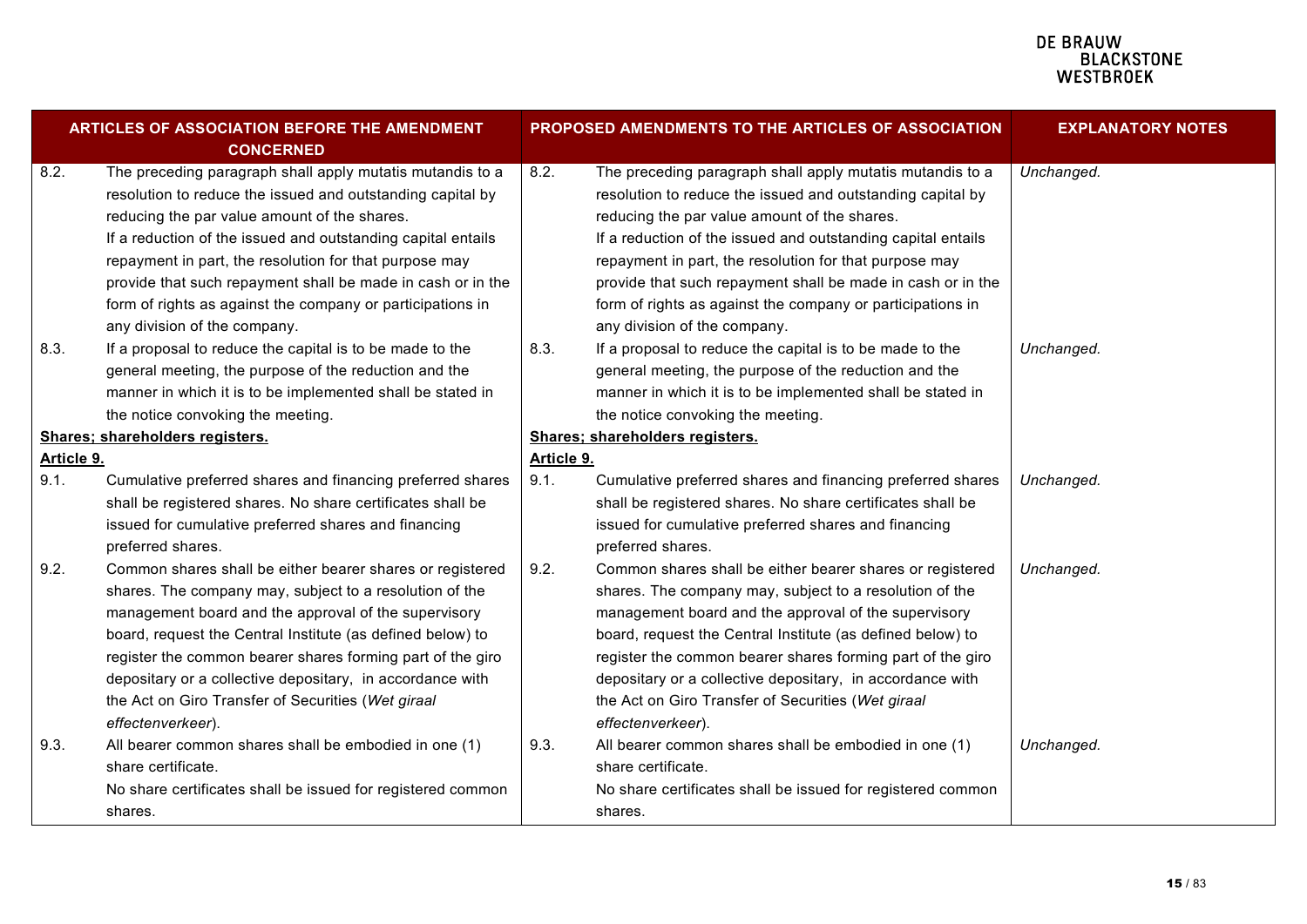| <b>ARTICLES OF ASSOCIATION BEFORE THE AMENDMENT</b><br><b>CONCERNED</b> |                                                                 |      | PROPOSED AMENDMENTS TO THE ARTICLES OF ASSOCIATION              | <b>EXPLANATORY NOTES</b> |
|-------------------------------------------------------------------------|-----------------------------------------------------------------|------|-----------------------------------------------------------------|--------------------------|
| 9.4.                                                                    | The company will grant a right with respect to a bearer         | 9.4. | The company will grant a right with respect to a bearer         | Unchanged.               |
|                                                                         | common share to a person entitled thereto in the following      |      | common share to a person entitled thereto in the following      |                          |
|                                                                         | manner: (a) the company will enable the central institute as    |      | manner: (a) the company will enable the central institute as    |                          |
|                                                                         | referred to in the Act on Giro Transfer of Securities (the      |      | referred to in the Act on Giro Transfer of Securities (the      |                          |
|                                                                         | "Central Institute") to cause to add a common share to the      |      | "Central Institute") to cause to add a common share to the      |                          |
|                                                                         | share certificate; and (b) the person entitled thereto will     |      | share certificate; and (b) the person entitled thereto will     |                          |
|                                                                         | designate an intermediary as referred to in the Act on Giro     |      | designate an intermediary as referred to in the Act on Giro     |                          |
|                                                                         | Transfer of Securities (the "intermediary") or the Central      |      | Transfer of Securities (the "intermediary") or the Central      |                          |
|                                                                         | Institute, which will credit that person accordingly as a joint |      | Institute, which will credit that person accordingly as a joint |                          |
|                                                                         | owner (the "joint owner") of the collective depositary as       |      | owner (the "joint owner") of the collective depositary as       |                          |
|                                                                         | referred to in the Act on Giro Transfer of Securities. The      |      | referred to in the Act on Giro Transfer of Securities. The      |                          |
|                                                                         | joint owners will hereinafter also be referred to as holders of |      | joint owners will hereinafter also be referred to as holders of |                          |
|                                                                         | bearer shares and, to the extent necessary, they will also be   |      | bearer shares and, to the extent necessary, they will also be   |                          |
|                                                                         | recognised as such by the company.                              |      | recognised as such by the company.                              |                          |
| 9.5.                                                                    | The administration of the share certificate will be irrevocably | 9.5. | The administration of the share certificate will be irrevocably | Unchanged.               |
|                                                                         | assigned to the Central Institute, and the Central Institute    |      | assigned to the Central Institute, and the Central Institute    |                          |
|                                                                         | will be irrevocably authorised to do anything necessary for     |      | will be irrevocably authorised to do anything necessary for     |                          |
|                                                                         | that purpose on behalf of the person(s) entitled thereto with   |      | that purpose on behalf of the person(s) entitled thereto with   |                          |
|                                                                         | respect to the shares, including the acceptance and transfer    |      | respect to the shares, including the acceptance and transfer    |                          |
|                                                                         | and $-$ on behalf of the company $-$ the cooperation in adding  |      | and – on behalf of the company – the cooperation in adding      |                          |
|                                                                         | any shares to and deleting any shares from the share            |      | any shares to and deleting any shares from the share            |                          |
|                                                                         | certificate.                                                    |      | certificate.                                                    |                          |
| 9.6.                                                                    | The Central Institute is only authorised to deliver from the    | 9.6. | The Central Institute is only authorised to deliver from the    | Unchanged.               |
|                                                                         | giro depositary insofar as the Act on Giro Transfer of          |      | giro depositary insofar as the Act on Giro Transfer of          |                          |
|                                                                         | Securities allows such delivery. An intermediary is only        |      | Securities allows such delivery. An intermediary is only        |                          |
|                                                                         | authorised to deliver from the giro depositary insofar as the   |      | authorised to deliver from the giro depositary insofar as the   |                          |
|                                                                         | Act on Giro Transfer of Securities allows such delivery.        |      | Act on Giro Transfer of Securities allows such delivery.        |                          |
|                                                                         | When a delivery as referred to in the first or second           |      | When a delivery as referred to in the first or second           |                          |
|                                                                         | sentence of this article occurs, the relevant bearer common     |      | sentence of this article occurs, the relevant bearer common     |                          |
|                                                                         | shares will be converted into the same number of registered     |      | shares will be converted into the same number of registered     |                          |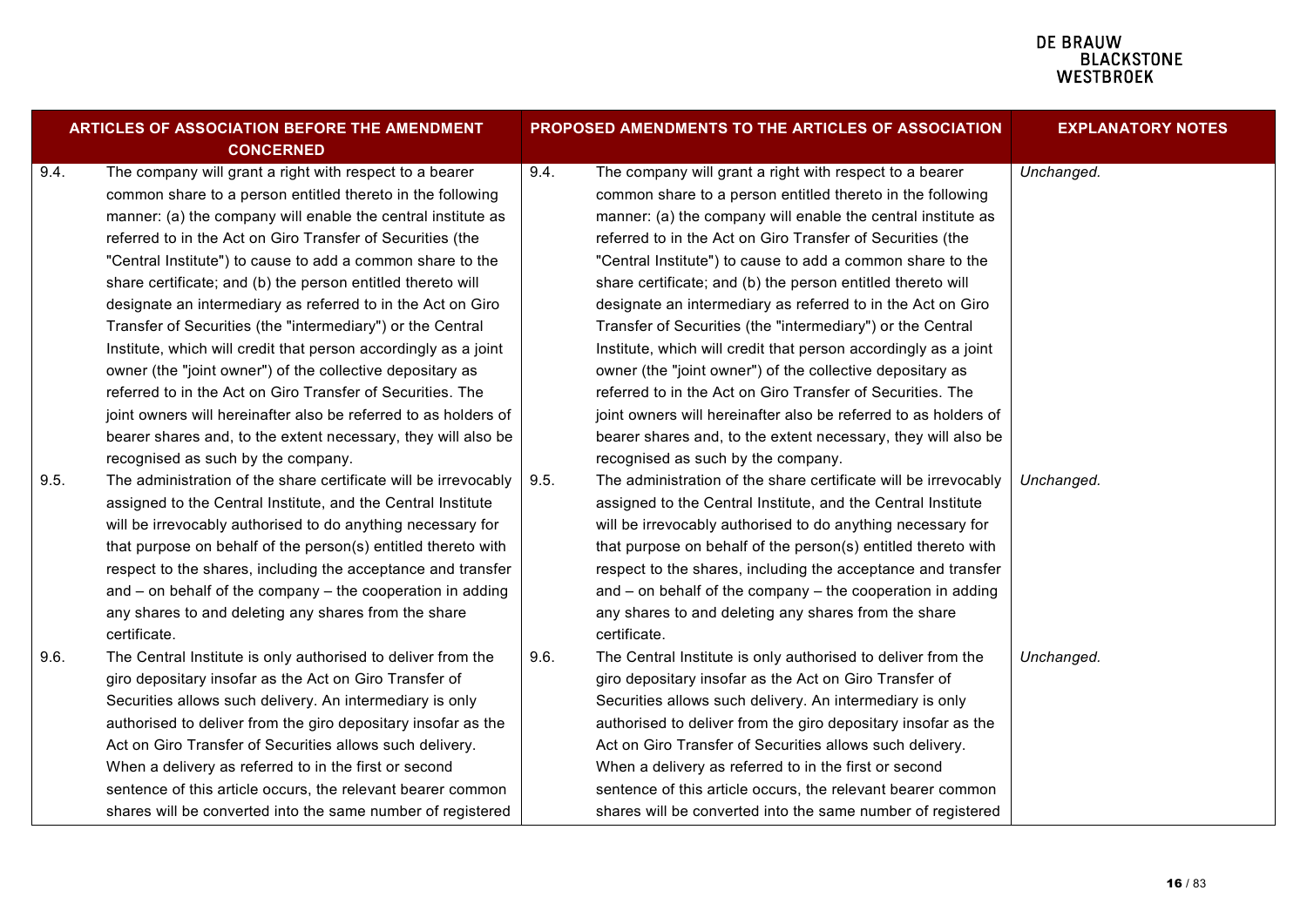|      | <b>ARTICLES OF ASSOCIATION BEFORE THE AMENDMENT</b><br><b>CONCERNED</b> |      | PROPOSED AMENDMENTS TO THE ARTICLES OF ASSOCIATION              | <b>EXPLANATORY NOTES</b> |
|------|-------------------------------------------------------------------------|------|-----------------------------------------------------------------|--------------------------|
|      | common shares, and (a) the company will enable the                      |      | common shares, and (a) the company will enable the              |                          |
|      | Central Institute to cause to delete these common shares                |      | Central Institute to cause to delete these common shares        |                          |
|      | from the share certificate, (b) the relevant affiliated                 |      | from the share certificate, (b) the relevant affiliated         |                          |
|      | institution or the Central Institute will debit the person              |      | institution or the Central Institute will debit the person      |                          |
|      | entitled thereto as a joint owner of its collective depositary          |      | entitled thereto as a joint owner of its collective depositary  |                          |
|      | or giro depositary respectively, (c) the Central Institute will         |      | or giro depositary respectively, (c) the Central Institute will |                          |
|      | allocate these common shares to the person entitled thereto             |      | allocate these common shares to the person entitled thereto     |                          |
|      | with due observance of the formalities for transfer, (d) the            |      | with due observance of the formalities for transfer, (d) the    |                          |
|      | company will acknowledge this transfer, and (e) the                     |      | company will acknowledge this transfer, and (e) the             |                          |
|      | management board of the company will cause to enter this                |      | management board of the company will cause to enter this        |                          |
|      | person as a holder of registered shares in the shareholders             |      | person as a holder of registered shares in the shareholders     |                          |
|      | register. The company may only charge the associated                    |      | register. The company may only charge the associated            |                          |
|      | costs of the conversion to the shareholder that causes to               |      | costs of the conversion to the shareholder that causes to       |                          |
|      | convert his shares into registered shares or into bearer                |      | convert his shares into registered shares or into bearer        |                          |
|      | shares pursuant to the provisions of this paragraph or of               |      | shares pursuant to the provisions of this paragraph or of       |                          |
|      | paragraph 8 of this article.                                            |      | paragraph 8 of this article.                                    |                          |
| 9.7. | Bearer common shares may be exchanged for registered                    | 9.7. | Bearer common shares may be exchanged for registered            | Unchanged.               |
|      | shares, or vice versa, by means of a written shareholder's              |      | shares, or vice versa, by means of a written shareholder's      |                          |
|      | request for such exchange to the management board, and a                |      | request for such exchange to the management board, and a        |                          |
|      | subsequent resolution of the management board resolves                  |      | subsequent resolution of the management board resolves          |                          |
|      | about this. If the management board has made a request as               |      | about this. If the management board has made a request as       |                          |
|      | referred to in paragraph 2, second sentence, the                        |      | referred to in paragraph 2, second sentence, the                |                          |
|      | management board shall refuse a request to exchange                     |      | management board shall refuse a request to exchange             |                          |
|      | shares as referred to in the first sentence of this paragraph           |      | shares as referred to in the first sentence of this paragraph   |                          |
|      | 7.                                                                      |      | 7.                                                              |                          |
| 9.8. | A shareholder may cause to convert one or more of his                   | 9.8. | A shareholder may cause to convert one or more of his           | Unchanged.               |
|      | registered common shares into bearer shares as follows: (a)             |      | registered common shares into bearer shares as follows: (a)     |                          |
|      | the person entitled thereto will transfer these shares                  |      | the person entitled thereto will transfer these shares          |                          |
|      | through an intermediary to the Central Institute by a deed of           |      | through an intermediary to the Central Institute by a deed of   |                          |
|      | transfer, (b) the company will acknowledge such transfer,               |      | transfer, (b) the company will acknowledge such transfer,       |                          |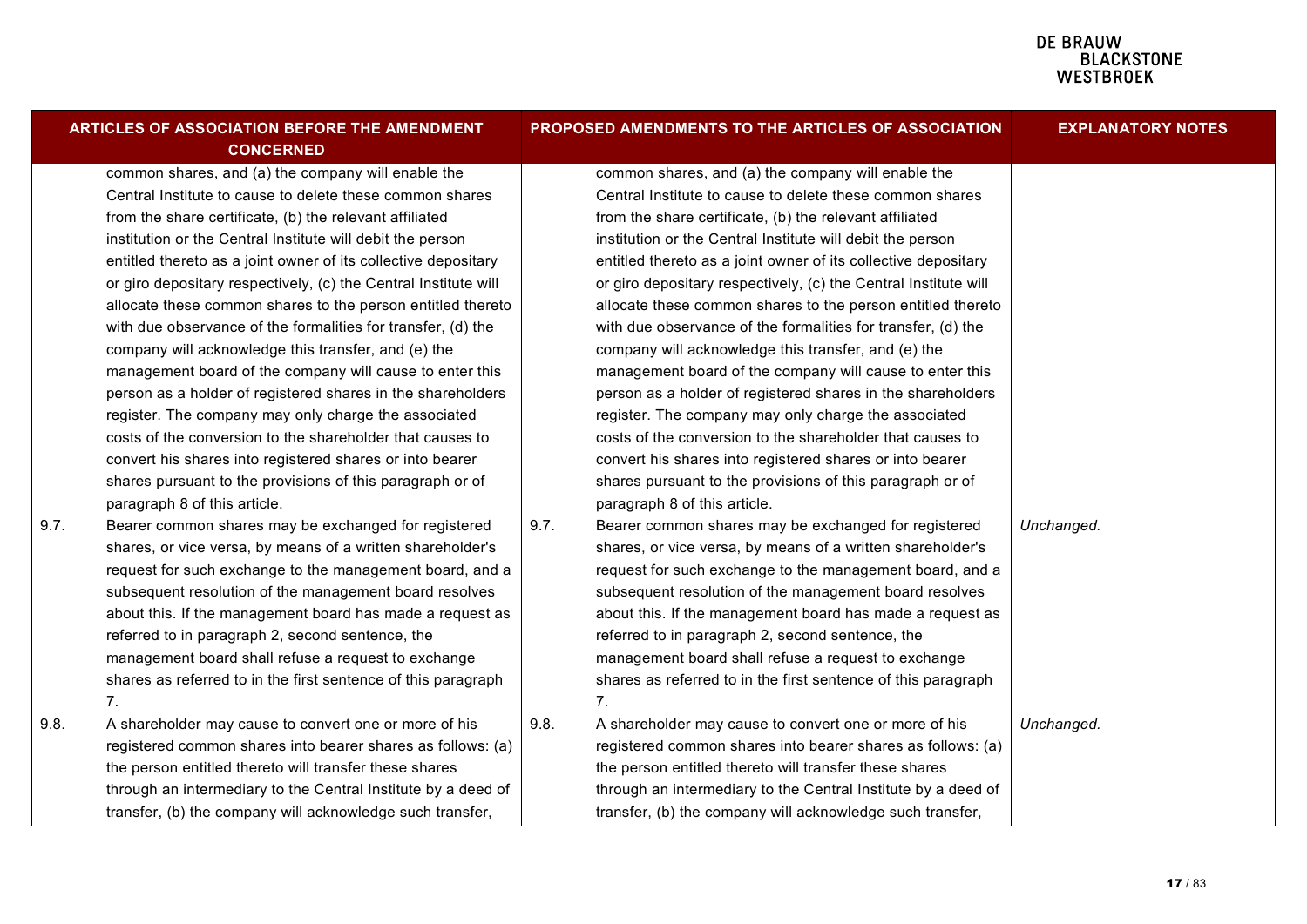#### **DE BRAUW EDINACTOR**<br>BLACKSTONE<br>WESTBROEK

|       | ARTICLES OF ASSOCIATION BEFORE THE AMENDMENT<br><b>CONCERNED</b> |       | PROPOSED AMENDMENTS TO THE ARTICLES OF ASSOCIATION             | <b>EXPLANATORY NOTES</b> |
|-------|------------------------------------------------------------------|-------|----------------------------------------------------------------|--------------------------|
|       | (c) the Central Institute will enable the company to cause to    |       | (c) the Central Institute will enable the company to cause to  |                          |
|       | add these shares to the share certificate, (d) an                |       | add these shares to the share certificate, (d) an              |                          |
|       | intermediary or the Central Institute designated by the          |       | intermediary or the Central Institute designated by the        |                          |
|       | person will credit the person so entitled as a joint owner of    |       | person will credit the person so entitled as a joint owner of  |                          |
|       | its collective depositary or giro depositary respectively and    |       | its collective depositary or giro depositary respectively and  |                          |
|       | (e) the management board of the company will delete such         |       | (e) the management board of the company will delete such       |                          |
|       | person from the shareholders' register as a holder of the        |       | person from the shareholders' register as a holder of the      |                          |
|       | registered shares thus converted. A conversion of a              |       | registered shares thus converted. A conversion of a            |                          |
|       | registered share that is pledged or for which share a right of   |       | registered share that is pledged or for which share a right of |                          |
|       | usufruct exists, requires the prior written approval of the      |       | usufruct exists, requires the prior written approval of the    |                          |
|       | pledgee or usufructuary, respectively.                           |       | pledgee or usufructuary, respectively.                         |                          |
| 9.9.  | With respect to the registered common shares a separate          | 9.9.  | With respect to the registered common shares a separate        | Unchanged.               |
|       | register for each class of shares shall be kept at the office    |       | register for each class of shares shall be kept at the office  |                          |
|       | of the company, in which registers shall be recorded the         |       | of the company, in which registers shall be recorded the       |                          |
|       | names and addresses of the shareholders, the number of           |       | names and addresses of the shareholders, the number of         |                          |
|       | shares held by each of them, the class and the numbers of        |       | shares held by each of them, the class and the numbers of      |                          |
|       | their shares, the amount paid in on each share and for each      |       | their shares, the amount paid in on each share and for each    |                          |
|       | share of financing preferred shares, the premium paid on         |       | share of financing preferred shares, the premium paid on       |                          |
|       | that share.                                                      |       | that share.                                                    |                          |
| 9.10. | In the registers shall also be recorded the names and            | 9.10. | In the registers shall also be recorded the names and          | Unchanged.               |
|       | addresses of persons who hold a right of usufruct or a           |       | addresses of persons who hold a right of usufruct or a         |                          |
|       | pledge on registered common shares, together with notes          |       | pledge on registered common shares, together with notes        |                          |
|       | specifying whether the right to vote such shares and the         |       | specifying whether the right to vote such shares and the       |                          |
|       | rights referred to in article 10, paragraph 3, and article 11,   |       | rights referred to in article 10, paragraph 3, and article 11, |                          |
|       | paragraph 3, vest in them.                                       |       | paragraph 3, vest in them.                                     |                          |
| 9.11. | Every holder of one or several registered common shares,         | 9.11. | Every holder of one or several registered common shares,       | Unchanged.               |
|       | as well as every holder of a right of usufruct or a pledge on    |       | as well as every holder of a right of usufruct or a pledge on  |                          |
|       | one or several registered common shares, shall be required       |       | one or several registered common shares, shall be required     |                          |
|       | to ensure that his address is known to the company.              |       | to ensure that his address is known to the company.            |                          |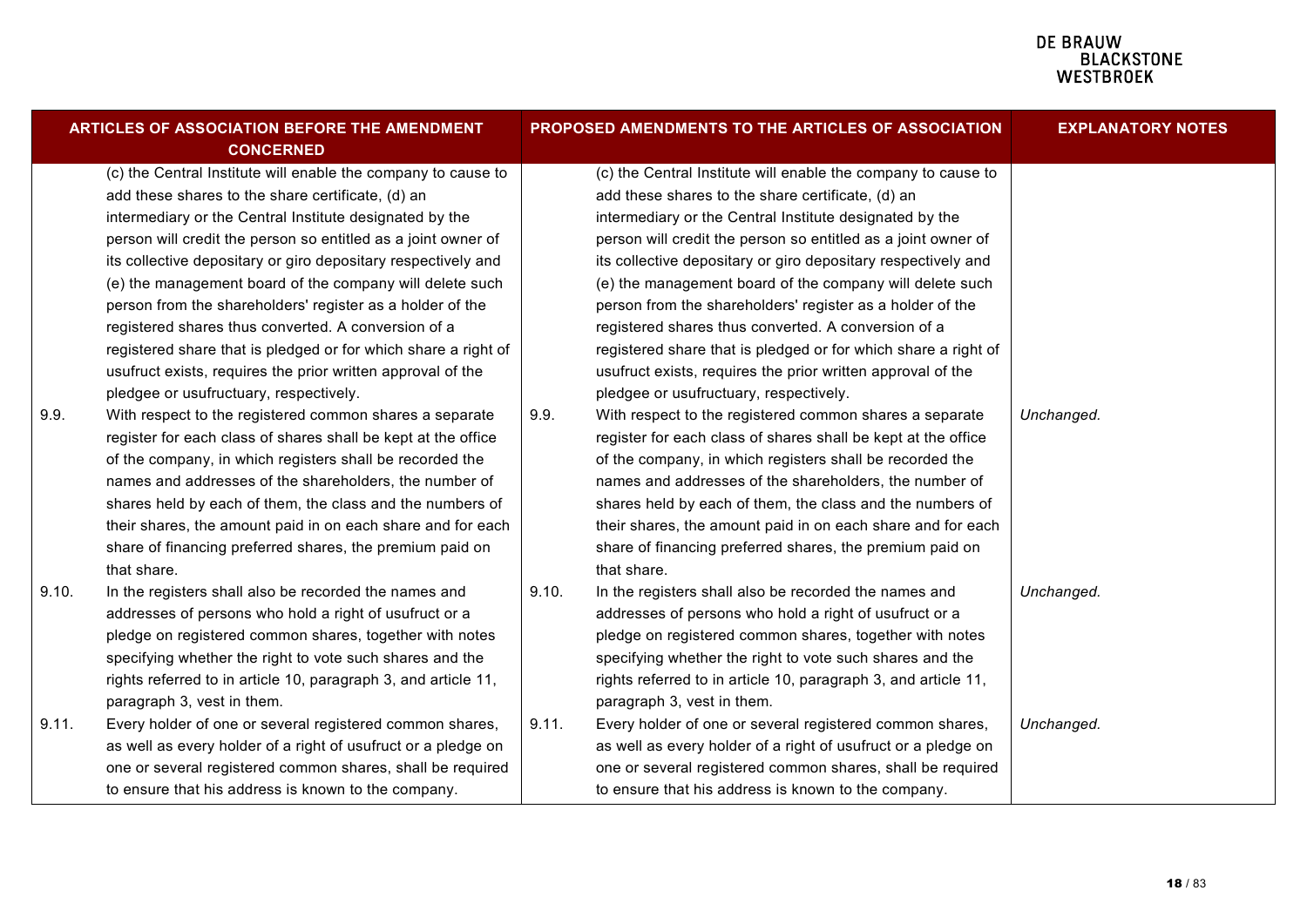| ARTICLES OF ASSOCIATION BEFORE THE AMENDMENT<br><b>CONCERNED</b> |                                                                |       | <b>PROPOSED AMENDMENTS TO THE ARTICLES OF ASSOCIATION</b>      | <b>EXPLANATORY NOTES</b> |
|------------------------------------------------------------------|----------------------------------------------------------------|-------|----------------------------------------------------------------|--------------------------|
| 9.12.                                                            | All notices and announcements required or permitted to be      | 9.12. | All notices and announcements required or permitted to be      | Unchanged.               |
|                                                                  | given/made by the company to holders of registered             |       | given/made by the company to holders of registered             |                          |
|                                                                  | common shares shall be sent to their addresses as              |       | common shares shall be sent to their addresses as              |                          |
|                                                                  | recorded in the shareholders registers.                        |       | recorded in the shareholders registers.                        |                          |
| 9.13.                                                            | All entries and notes to be made in the shareholders           | 9.13. | All entries and notes to be made in the shareholders           | Unchanged.               |
|                                                                  | registers shall be signed by both one (1) member of the        |       | registers shall be signed by both one (1) member of the        |                          |
|                                                                  | management board or in such other way as the                   |       | management board or in such other way as the                   |                          |
|                                                                  | management board decides with due observance of the law,       |       | management board decides with due observance of the law,       |                          |
|                                                                  | including electronic record.                                   |       | including electronic record.                                   |                          |
| 9.14.                                                            | Upon the request and without any charge to any                 | 9.14. | Upon the request and without any charge to any                 | Unchanged.               |
|                                                                  | shareholder, usufructuary or pledgee, an extract from the      |       | shareholder, usufructuary or pledgee, an extract from the      |                          |
|                                                                  | shareholders register shall be provided in respect of his      |       | shareholders register shall be provided in respect of his      |                          |
|                                                                  | right to any share.                                            |       | right to any share.                                            |                          |
|                                                                  | If a share is encumbered with a right of usufruct or a         |       | If a share is encumbered with a right of usufruct or a         |                          |
|                                                                  | pledge, the extract shall specify in whom the right to vote    |       | pledge, the extract shall specify in whom the right to vote    |                          |
|                                                                  | that share and the rights referred to in article 10, paragraph |       | that share and the rights referred to in article 10, paragraph |                          |
|                                                                  | 3, and article 11, paragraph 3, are vested.                    |       | 3, and article 11, paragraph 3, are vested.                    |                          |
| 9.15.                                                            | The registers shall be available at the office of the company  | 9.15. | The registers shall be available at the office of the company  | Unchanged.               |
|                                                                  | for inspection by the shareholders, as well as for inspection  |       | for inspection by the shareholders, as well as for inspection  |                          |
|                                                                  | by usufructuaries and pledgees insofar as any voting rights    |       | by usufructuaries and pledgees insofar as any voting rights    |                          |
|                                                                  | attached to these shares vest in them.                         |       | attached to these shares vest in them.                         |                          |
| 9.16.                                                            | The preceding paragraph shall not apply to that part of any    | 9.16. | The preceding paragraph shall not apply to that part of any    | Unchanged.               |
|                                                                  | register which is kept outside the Netherlands in compliance   |       | register which is kept outside the Netherlands in compliance   |                          |
|                                                                  | with the applicable laws or stock exchange regulations in      |       | with the applicable laws or stock exchange regulations in      |                          |
|                                                                  | force in the foreign jurisdiction concerned.                   |       | force in the foreign jurisdiction concerned.                   |                          |
| 9.17.                                                            | If cumulative preferred shares have been issued and are        | 9.17. | If cumulative preferred shares have been issued and are        | Unchanged.               |
|                                                                  | not fully paid in, every release from liability granted in     |       | not fully paid in, every release from liability granted in     |                          |
|                                                                  | respect of calls not yet paid, as well as the date of transfer |       | respect of calls not yet paid, as well as the date of transfer |                          |
|                                                                  | in the case of transfers of such shares, shall also be         |       | in the case of transfers of such shares, shall also be         |                          |
|                                                                  | recorded in the relevant register.                             |       | recorded in the relevant register.                             |                          |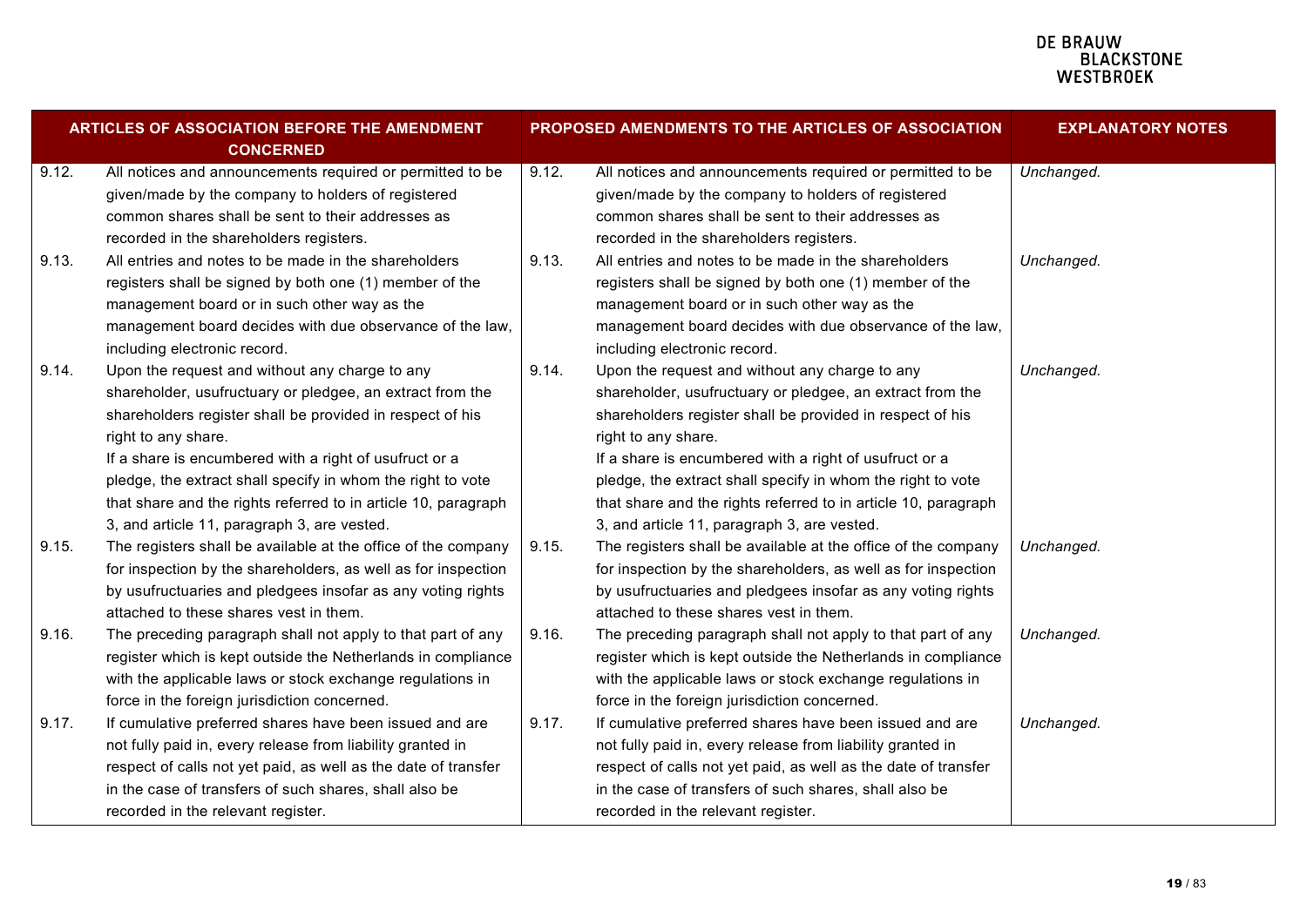| <b>ARTICLES OF ASSOCIATION BEFORE THE AMENDMENT</b><br><b>CONCERNED</b> |                                                                  |             | PROPOSED AMENDMENTS TO THE ARTICLES OF ASSOCIATION               | <b>EXPLANATORY NOTES</b> |
|-------------------------------------------------------------------------|------------------------------------------------------------------|-------------|------------------------------------------------------------------|--------------------------|
|                                                                         | The information in the register in respect of not fully paid-in  |             | The information in the register in respect of not fully paid-in  |                          |
|                                                                         | shares shall be available for public inspection. A copy of or    |             | shares shall be available for public inspection. A copy of or    |                          |
|                                                                         | an extract from such information shall be supplied at cost.      |             | an extract from such information shall be supplied at cost.      |                          |
|                                                                         | Usufruct of shares.                                              |             | <b>Usufruct of shares.</b>                                       |                          |
| Article 10.                                                             |                                                                  | Article 10. |                                                                  |                          |
| 10.1.                                                                   | Shares in the capital of the company may be encumbered           | 10.1.       | Shares in the capital of the company may be encumbered           | Unchanged.               |
|                                                                         | with a right of usufruct.                                        |             | with a right of usufruct.                                        |                          |
| 10.2.                                                                   | If a share is encumbered with a right of usufruct, the voting    | 10.2.       | If a share is encumbered with a right of usufruct, the voting    | Unchanged.               |
|                                                                         | right attached to that share shall vest in the shareholder,      |             | right attached to that share shall vest in the shareholder,      |                          |
|                                                                         | unless at the creation of the right of usufruct that right has   |             | unless at the creation of the right of usufruct that right has   |                          |
|                                                                         | been granted to the usufructuary.                                |             | been granted to the usufructuary.                                |                          |
| 10.3.                                                                   | Holders of shares, the voting rights of which vest in a          | 10.3.       | Holders of shares, the voting rights of which vest in a          | Unchanged.               |
|                                                                         | usufructuary, and holders of rights of usufruct on shares        |             | usufructuary, and holders of rights of usufruct on shares        |                          |
|                                                                         | and the voting rights attached to those shares shall have        |             | and the voting rights attached to those shares shall have        |                          |
|                                                                         | the rights which the law has granted to the holders of           |             | the rights which the law has granted to the holders of           |                          |
|                                                                         | depositary receipts for shares in the capital of a company       |             | depositary receipts for shares in the capital of a company       |                          |
|                                                                         | issued with the cooperation of that company.                     |             | issued with the cooperation of that company.                     |                          |
|                                                                         | Any person who holds a right of usufruct on shares but not       |             | Any person who holds a right of usufruct on shares but not       |                          |
|                                                                         | the voting right attached thereto shall not have the aforesaid   |             | the voting right attached thereto shall not have the aforesaid   |                          |
|                                                                         | statutory rights.                                                |             | statutory rights.                                                |                          |
| 10.4.                                                                   | If a share is encumbered with a right of usufruct, any rights    | 10.4.       | If a share is encumbered with a right of usufruct, any rights    | Unchanged.               |
|                                                                         | arising from that share to subscribe for additional shares       |             | arising from that share to subscribe for additional shares       |                          |
|                                                                         | shall remain vested in the shareholder, provided that he         |             | shall remain vested in the shareholder, provided that he         |                          |
|                                                                         | shall compensate the usufructuary for the value of such          |             | shall compensate the usufructuary for the value of such          |                          |
|                                                                         | rights insofar as the usufructuary is entitled thereto by virtue |             | rights insofar as the usufructuary is entitled thereto by virtue |                          |
|                                                                         | of his right of usufruct.                                        |             | of his right of usufruct.                                        |                          |
| Pledge of shares.                                                       |                                                                  |             | Pledge of shares.                                                |                          |
| Article 11.                                                             |                                                                  | Article 11. |                                                                  |                          |
| 11.1.                                                                   | Shares in the capital of the company may be pledged as           | 11.1.       | Shares in the capital of the company may be pledged as           | Unchanged.               |
|                                                                         | security for a debt.                                             |             | security for a debt.                                             |                          |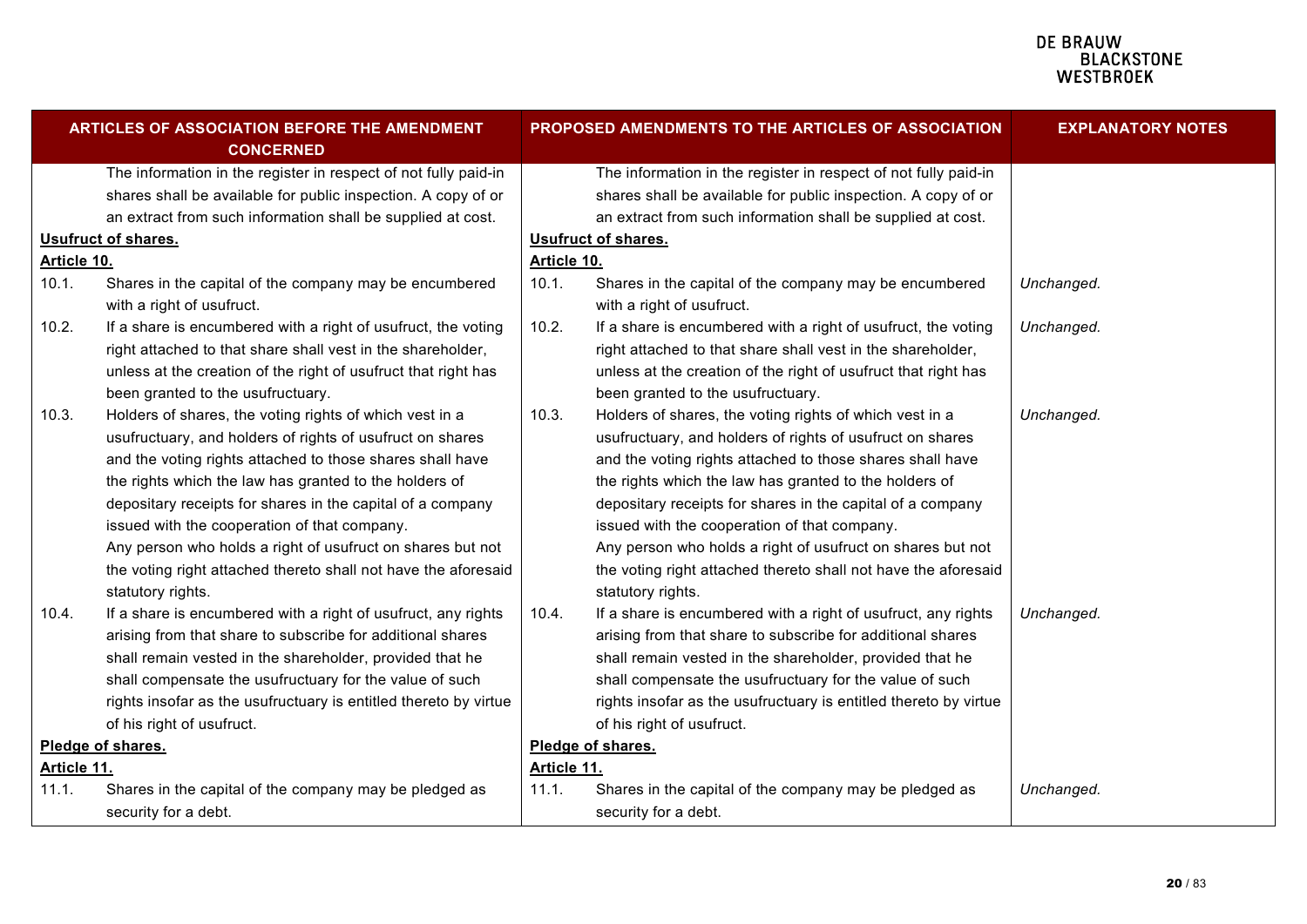| ARTICLES OF ASSOCIATION BEFORE THE AMENDMENT<br><b>CONCERNED</b> |                                                                                                                          |                                                      | <b>PROPOSED AMENDMENTS TO THE ARTICLES OF ASSOCIATION</b>                                                                | <b>EXPLANATORY NOTES</b> |
|------------------------------------------------------------------|--------------------------------------------------------------------------------------------------------------------------|------------------------------------------------------|--------------------------------------------------------------------------------------------------------------------------|--------------------------|
| 11.2.                                                            | If a common share is encumbered with a pledge, the voting<br>right attached to that share shall vest in the shareholder, | 11.2.                                                | If a common share is encumbered with a pledge, the voting<br>right attached to that share shall vest in the shareholder, | Unchanged.               |
|                                                                  | unless at the creation of the pledge the voting right has                                                                |                                                      | unless at the creation of the pledge the voting right has                                                                |                          |
|                                                                  | been granted to the pledgee.                                                                                             |                                                      | been granted to the pledgee.                                                                                             |                          |
|                                                                  | If a cumulative preferred share or a financing preferred                                                                 |                                                      | If a cumulative preferred share or a financing preferred                                                                 |                          |
|                                                                  | share is encumbered with a pledge, the voting right cannot                                                               |                                                      | share is encumbered with a pledge, the voting right cannot                                                               |                          |
|                                                                  | be granted to the pledgee. The voting right attached to that                                                             |                                                      | be granted to the pledgee. The voting right attached to that                                                             |                          |
|                                                                  | share shall vest exclusively in the shareholder.                                                                         |                                                      | share shall vest exclusively in the shareholder.                                                                         |                          |
| 11.3.                                                            | Holders of shares, the voting rights of which vest in a                                                                  | 11.3.                                                | Holders of shares, the voting rights of which vest in a                                                                  | Unchanged.               |
|                                                                  | pledgee, and holders of a right of pledge on shares and the                                                              |                                                      | pledgee, and holders of a right of pledge on shares and the                                                              |                          |
|                                                                  | voting rights attached to those shares shall have the rights                                                             |                                                      | voting rights attached to those shares shall have the rights                                                             |                          |
|                                                                  | which the law has granted to the holders of depositary                                                                   |                                                      | which the law has granted to the holders of depositary                                                                   |                          |
|                                                                  | receipts for shares in the capital of a company issued with                                                              |                                                      | receipts for shares in the capital of a company issued with                                                              |                          |
|                                                                  | the cooperation of that company.                                                                                         |                                                      | the cooperation of that company.                                                                                         |                          |
|                                                                  | Holders of a pledge on shares but not the voting rights                                                                  |                                                      | Holders of a pledge on shares but not the voting rights                                                                  |                          |
|                                                                  | attached thereto shall not have the aforesaid statutory                                                                  |                                                      | attached thereto shall not have the aforesaid statutory                                                                  |                          |
|                                                                  | rights.                                                                                                                  |                                                      | rights.                                                                                                                  |                          |
|                                                                  | Depositary receipts; holders of depositary receipts.                                                                     | Depositary receipts; holders of depositary receipts. |                                                                                                                          |                          |
| Article 12.                                                      |                                                                                                                          | Article 12.                                          |                                                                                                                          |                          |
| 12.1.                                                            | By virtue of a resolution of the management board approved                                                               | 12.1.                                                | By virtue of a resolution of the management board approved                                                               | Unchanged.               |
|                                                                  | by the supervisory board, the company may cooperate in                                                                   |                                                      | by the supervisory board, the company may cooperate in                                                                   |                          |
|                                                                  | the issue of depositary receipts for shares in its capital,                                                              |                                                      | the issue of depositary receipts for shares in its capital,                                                              |                          |
|                                                                  | provided that a scheme is applicable as a result of which                                                                |                                                      | provided that a scheme is applicable as a result of which                                                                |                          |
|                                                                  | holders of depositary receipts for shares may be granted a                                                               |                                                      | holders of depositary receipts for shares may be granted a                                                               |                          |
|                                                                  | proxy, or may be granted the possibility to provide voting                                                               |                                                      | proxy, or may be granted the possibility to provide voting                                                               |                          |
|                                                                  | instructions, for such number of shares that corresponds                                                                 |                                                      | instructions, for such number of shares that corresponds                                                                 |                          |
|                                                                  | with the number of depositary receipts for shares held by a                                                              |                                                      | with the number of depositary receipts for shares held by a                                                              |                          |
|                                                                  | holder of depositary receipts for shares, this number to be                                                              |                                                      | holder of depositary receipts for shares, this number to be                                                              |                          |
|                                                                  | reduced with due observance of any limitations in voting                                                                 |                                                      | reduced with due observance of any limitations in voting                                                                 |                          |
|                                                                  | rights applicable to the holder of the shares.                                                                           |                                                      | rights applicable to the holder of the shares.                                                                           |                          |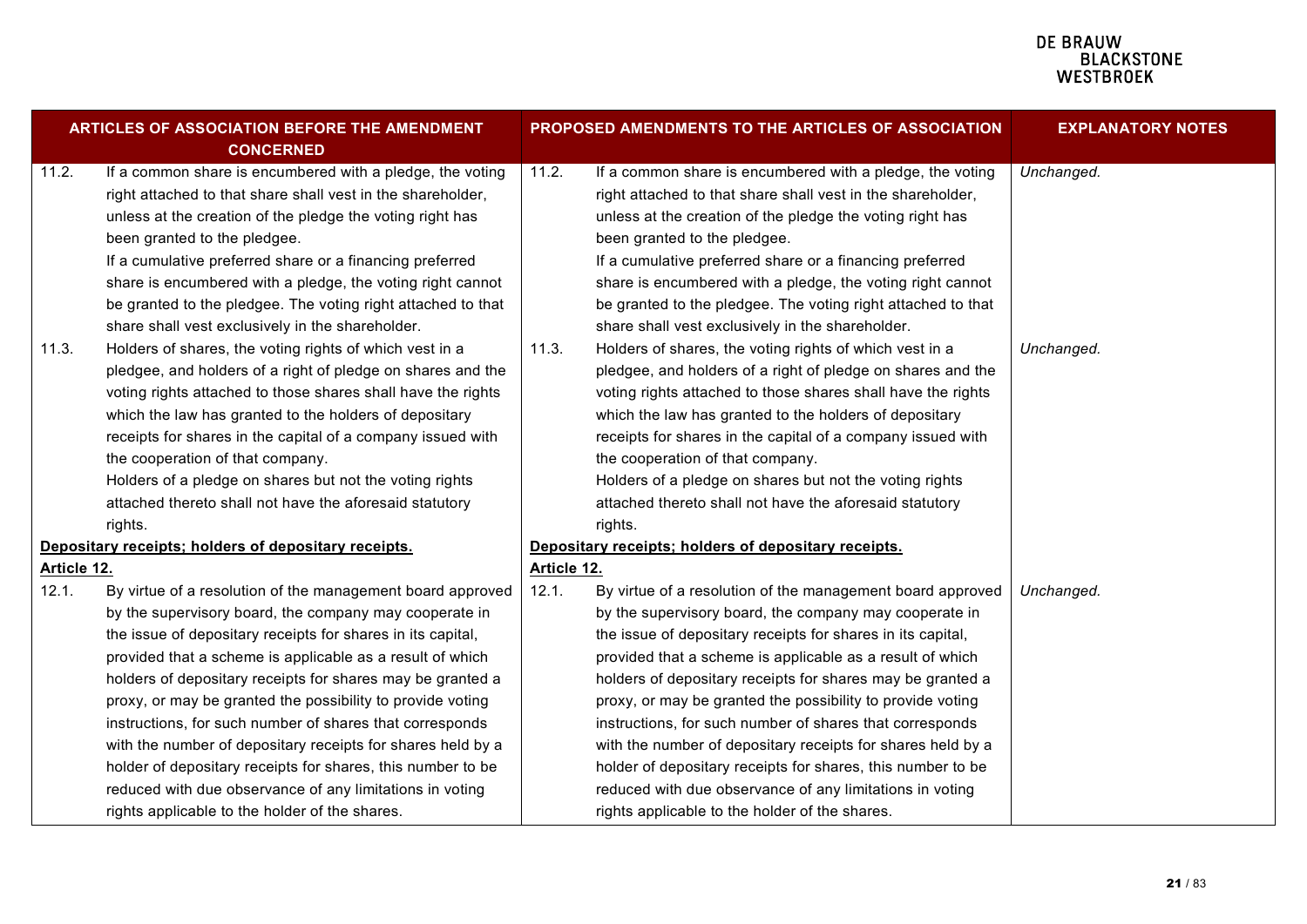| ARTICLES OF ASSOCIATION BEFORE THE AMENDMENT<br><b>CONCERNED</b> |                                                                                                                                                                                                                                                                                                                                                                                                                                                                                                                                                                                                               |                                    | <b>PROPOSED AMENDMENTS TO THE ARTICLES OF ASSOCIATION</b>                                                                                                                                                                                                                                                                                                                                                                                                                                                                                                                                                     | <b>EXPLANATORY NOTES</b> |
|------------------------------------------------------------------|---------------------------------------------------------------------------------------------------------------------------------------------------------------------------------------------------------------------------------------------------------------------------------------------------------------------------------------------------------------------------------------------------------------------------------------------------------------------------------------------------------------------------------------------------------------------------------------------------------------|------------------------------------|---------------------------------------------------------------------------------------------------------------------------------------------------------------------------------------------------------------------------------------------------------------------------------------------------------------------------------------------------------------------------------------------------------------------------------------------------------------------------------------------------------------------------------------------------------------------------------------------------------------|--------------------------|
| 12.2.                                                            | Where these articles of association further refer to the<br>"holders of depositary receipts" this shall mean:<br>holders of depositary receipts issued for shares in the<br>capital of the company with the cooperation of the<br>company; and<br>persons who in accordance with the provisions of<br>article 10, paragraph 3, and article 11, paragraph 3,<br>enjoy the rights which the law has granted to holders<br>of depositary receipts for shares in the capital of a<br>company issued with the cooperation of that<br>company.<br>Approval required for the transfer of cumulative preferred shares | 12.2.                              | Where these articles of association further refer to the<br>"holders of depositary receipts" this shall mean:<br>holders of depositary receipts issued for shares in the<br>capital of the company with the cooperation of the<br>company; and<br>persons who in accordance with the provisions of<br>article 10, paragraph 3, and article 11, paragraph 3,<br>enjoy the rights which the law has granted to holders<br>of depositary receipts for shares in the capital of a<br>company issued with the cooperation of that<br>company.<br>Approval required for the transfer of cumulative preferred shares | Unchanged.               |
| and of financing preferred shares.                               |                                                                                                                                                                                                                                                                                                                                                                                                                                                                                                                                                                                                               | and of financing preferred shares. |                                                                                                                                                                                                                                                                                                                                                                                                                                                                                                                                                                                                               |                          |
| Article 13.                                                      |                                                                                                                                                                                                                                                                                                                                                                                                                                                                                                                                                                                                               | Article 13.                        |                                                                                                                                                                                                                                                                                                                                                                                                                                                                                                                                                                                                               |                          |
| 13.1.                                                            | Any transfer of cumulative preferred shares and of financing<br>preferred shares shall require the approval of the<br>management board, except where financing preferred<br>shares are concerned which involve a transfer by or to a<br>legal person as referred to in article 13a, paragraph 5 under<br>b. The request for approval shall be made in writing and<br>must specify the name and the address of the proposed<br>transferee and the price or other consideration which the<br>proposed transferee is willing to pay or give.                                                                     | 13.1.                              | Any transfer of cumulative preferred shares and of financing<br>preferred shares shall require the approval of the<br>management board, except where financing preferred<br>shares are concerned which involve a transfer by or to a<br>legal person as referred to in article 13a, paragraph 5 under<br>b. The request for approval shall be made in writing and<br>must specify the name and the address of the proposed<br>transferee and the price or other consideration which the<br>proposed transferee is willing to pay or give.                                                                     | Unchanged.               |
| 13.2.                                                            | If its approval is withheld the management board must at<br>the same time designate one or several interested buyers<br>who are willing and able to buy against payment in cash all<br>the shares to which the request for approval relates, at a<br>price to be determined in mutual agreement by the<br>transferor and the management board within two (2) months<br>after the interested buyers have been so designated.                                                                                                                                                                                   | 13.2.                              | If its approval is withheld the management board must at<br>the same time designate one or several interested buyers<br>who are willing and able to buy against payment in cash all<br>the shares to which the request for approval relates, at a<br>price to be determined in mutual agreement by the<br>transferor and the management board within two (2) months<br>after the interested buyers have been so designated.                                                                                                                                                                                   | Unchanged.               |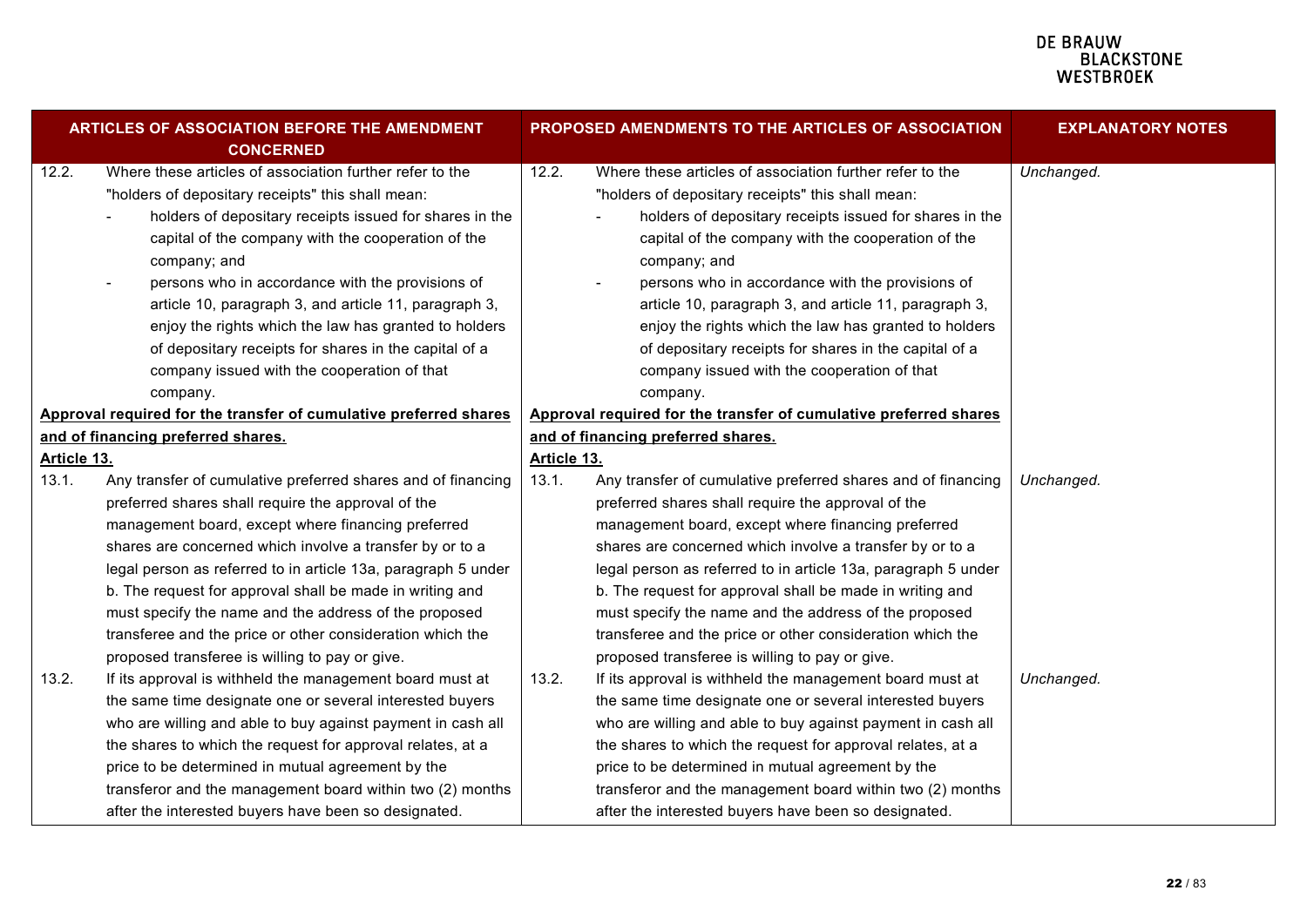| <b>ARTICLES OF ASSOCIATION BEFORE THE AMENDMENT</b><br><b>CONCERNED</b> |                                                                 |       | PROPOSED AMENDMENTS TO THE ARTICLES OF ASSOCIATION              | <b>EXPLANATORY NOTES</b> |
|-------------------------------------------------------------------------|-----------------------------------------------------------------|-------|-----------------------------------------------------------------|--------------------------|
| 13.3.                                                                   | If within three (3) months of receipt by the company of the     | 13.3. | If within three (3) months of receipt by the company of the     | Unchanged.               |
|                                                                         | request for approval of the intended transfer the transferor    |       | request for approval of the intended transfer the transferor    |                          |
|                                                                         | has not received from the company a written notice              |       | has not received from the company a written notice              |                          |
|                                                                         | rejecting the request which notice was combined with the        |       | rejecting the request which notice was combined with the        |                          |
|                                                                         | designation of one or several interested buyers to whom the     |       | designation of one or several interested buyers to whom the     |                          |
|                                                                         | shares may be transferred in accordance with the                |       | shares may be transferred in accordance with the                |                          |
|                                                                         | provisions of this article, then upon the expiry of said period |       | provisions of this article, then upon the expiry of said period |                          |
|                                                                         | or after receipt of the notice of rejection, as the case may    |       | or after receipt of the notice of rejection, as the case may    |                          |
|                                                                         | be, the approval of the transfer shall be deemed to have        |       | be, the approval of the transfer shall be deemed to have        |                          |
|                                                                         | been granted.                                                   |       | been granted.                                                   |                          |
| 13.4.                                                                   | If the transferor and the management board have not             | 13.4. | If the transferor and the management board have not             | Unchanged.               |
|                                                                         | reached agreement on the price as referred to in paragraph      |       | reached agreement on the price as referred to in paragraph      |                          |
|                                                                         | 2 of this article within two (2) months after the date of the   |       | 2 of this article within two (2) months after the date of the   |                          |
|                                                                         | written notice of rejection which was combined with the         |       | written notice of rejection which was combined with the         |                          |
|                                                                         | designation of one (1) or several interested buyers to whom     |       | designation of one (1) or several interested buyers to whom     |                          |
|                                                                         | the shares concerned may be transferred in accordance           |       | the shares concerned may be transferred in accordance           |                          |
|                                                                         | with the provisions of this article, that price shall then be   |       | with the provisions of this article, that price shall then be   |                          |
|                                                                         | determined by an expert to be appointed by the transferor       |       | determined by an expert to be appointed by the transferor       |                          |
|                                                                         | and the management board in mutual agreement or, failing        |       | and the management board in mutual agreement or, failing        |                          |
|                                                                         | reaching such agreement within three (3) months after the       |       | reaching such agreement within three (3) months after the       |                          |
|                                                                         | notice of rejection, by the President of the Royal Dutch        |       | notice of rejection, by the President of the Royal Dutch        |                          |
|                                                                         | Notarial Association acting at the request of either of the     |       | Notarial Association acting at the request of either of the     |                          |
|                                                                         | parties. If the matter concerns financing preferred shares      |       | parties. If the matter concerns financing preferred shares      |                          |
|                                                                         | the expert shall determine the price taking therefor as his     |       | the expert shall determine the price taking therefor as his     |                          |
|                                                                         | guideline the value which pursuant to article 39, paragraph     |       | guideline the value which pursuant to article 39, paragraph     |                          |
|                                                                         | 4, article 40 and article 44 may be attributed to the financing |       | 4, article 40 and article 44 may be attributed to the financing |                          |
|                                                                         | preferred shares concerned.                                     |       | preferred shares concerned.                                     |                          |
| 13.5.                                                                   | The transferor may decide against transferring his shares,      | 13.5. | The transferor may decide against transferring his shares,      | Unchanged.               |
|                                                                         | provided he shall notify the management board of that           |       | provided he shall notify the management board of that           |                          |
|                                                                         | decision in writing within one (1) month after he has been      |       | decision in writing within one (1) month after he has been      |                          |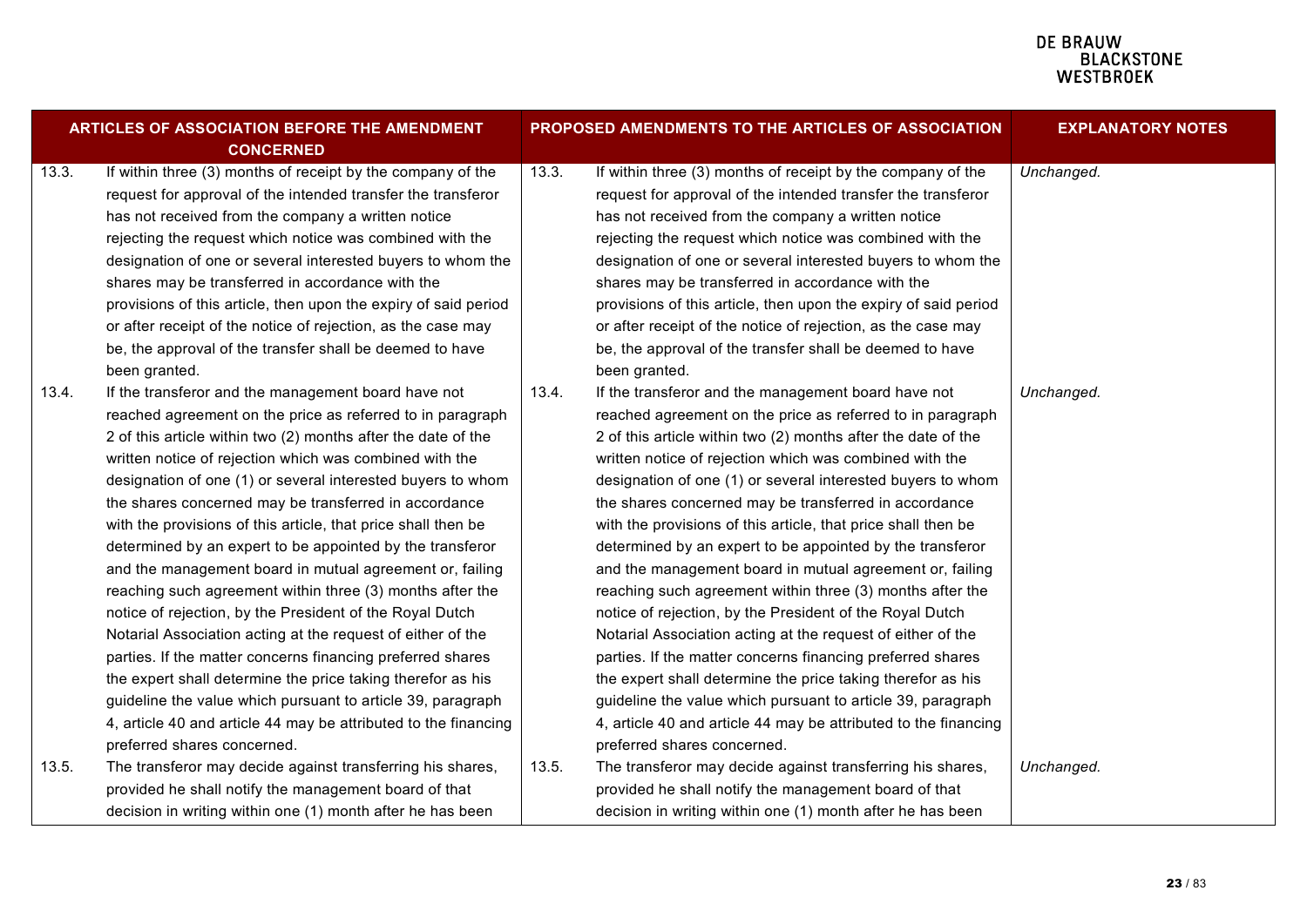| ARTICLES OF ASSOCIATION BEFORE THE AMENDMENT<br><b>CONCERNED</b>               |                                                                                                                                                                                                                                                                                                                                                                                                                                                                                                                                                                                                                                                        |                        | PROPOSED AMENDMENTS TO THE ARTICLES OF ASSOCIATION                                                                                                                                                                                                                                                                                                                                                                                                                                                                                                                                                                                                     | <b>EXPLANATORY NOTES</b> |
|--------------------------------------------------------------------------------|--------------------------------------------------------------------------------------------------------------------------------------------------------------------------------------------------------------------------------------------------------------------------------------------------------------------------------------------------------------------------------------------------------------------------------------------------------------------------------------------------------------------------------------------------------------------------------------------------------------------------------------------------------|------------------------|--------------------------------------------------------------------------------------------------------------------------------------------------------------------------------------------------------------------------------------------------------------------------------------------------------------------------------------------------------------------------------------------------------------------------------------------------------------------------------------------------------------------------------------------------------------------------------------------------------------------------------------------------------|--------------------------|
|                                                                                | informed of the name(s) of the designated interested<br>buyer(s) and of the price determined in the manner as<br>described above.                                                                                                                                                                                                                                                                                                                                                                                                                                                                                                                      |                        | informed of the name(s) of the designated interested<br>buyer(s) and of the price determined in the manner as<br>described above.                                                                                                                                                                                                                                                                                                                                                                                                                                                                                                                      |                          |
| 13.6.                                                                          | If approval of the transfer has been granted or is deemed to<br>have been granted, during a period of three (3) months<br>thereafter the transferor shall be at liberty to transfer all the<br>shares to which his request related to the transferee<br>proposed in his request and at the price or for the<br>consideration as referred to in the second sentence of<br>paragraph 1 of this article.                                                                                                                                                                                                                                                  | 13.6.                  | If approval of the transfer has been granted or is deemed to<br>have been granted, during a period of three (3) months<br>thereafter the transferor shall be at liberty to transfer all the<br>shares to which his request related to the transferee<br>proposed in his request and at the price or for the<br>consideration as referred to in the second sentence of<br>paragraph 1 of this article.                                                                                                                                                                                                                                                  | Unchanged.               |
| 13.7.                                                                          | Those expenses incidental to the transfer incurred by the<br>company may be charged to the transferee.                                                                                                                                                                                                                                                                                                                                                                                                                                                                                                                                                 | 13.7.                  | Those expenses incidental to the transfer incurred by the<br>company may be charged to the transferee.                                                                                                                                                                                                                                                                                                                                                                                                                                                                                                                                                 | Unchanged.               |
| 13.8.                                                                          | The provisions of this article shall apply mutatis mutandis at<br>the apportionment of financing preferred shares from any<br>community of property.                                                                                                                                                                                                                                                                                                                                                                                                                                                                                                   | 13.8.                  | The provisions of this article shall apply mutatis mutandis at<br>the apportionment of financing preferred shares from any<br>community of property.                                                                                                                                                                                                                                                                                                                                                                                                                                                                                                   | Unchanged.               |
| Restrictions to transferability of financing preferred shares.<br>Article 13a. |                                                                                                                                                                                                                                                                                                                                                                                                                                                                                                                                                                                                                                                        |                        | Restrictions to transferability of financing preferred shares.                                                                                                                                                                                                                                                                                                                                                                                                                                                                                                                                                                                         |                          |
| 13a.1.                                                                         | Financing preferred shares may be transferred only to<br>natural persons.                                                                                                                                                                                                                                                                                                                                                                                                                                                                                                                                                                              | Article 13a.<br>13a.1. | Financing preferred shares may be transferred only to<br>natural persons.                                                                                                                                                                                                                                                                                                                                                                                                                                                                                                                                                                              | Unchanged.               |
| 13a.2.                                                                         | Without prejudice to paragraph 1 of this article, the transfer<br>of financing preferred shares shall not be permitted if and to<br>such extent as the transferee individually, or, by virtue of a<br>private arrangement of collaboration, jointly with one or<br>several other natural and/or legal persons, is directly or -<br>otherwise than as holder of depositary receipts issued for<br>financing preferred shares with the cooperation of the<br>company - indirectly:<br>the holder of a par value amount of financing<br>Α.<br>preferred shares of one or more series constituting<br>one percent (1%) or more of the total capital of the | 13a.2.                 | Without prejudice to paragraph 1 of this article, the transfer<br>of financing preferred shares shall not be permitted if and to<br>such extent as the transferee individually, or, by virtue of a<br>private arrangement of collaboration, jointly with one or<br>several other natural and/or legal persons, is directly or -<br>otherwise than as holder of depositary receipts issued for<br>financing preferred shares with the cooperation of the<br>company - indirectly:<br>the holder of a par value amount of financing<br>А.<br>preferred shares of one or more series constituting<br>one percent (1%) or more of the total capital of the | Unchanged.               |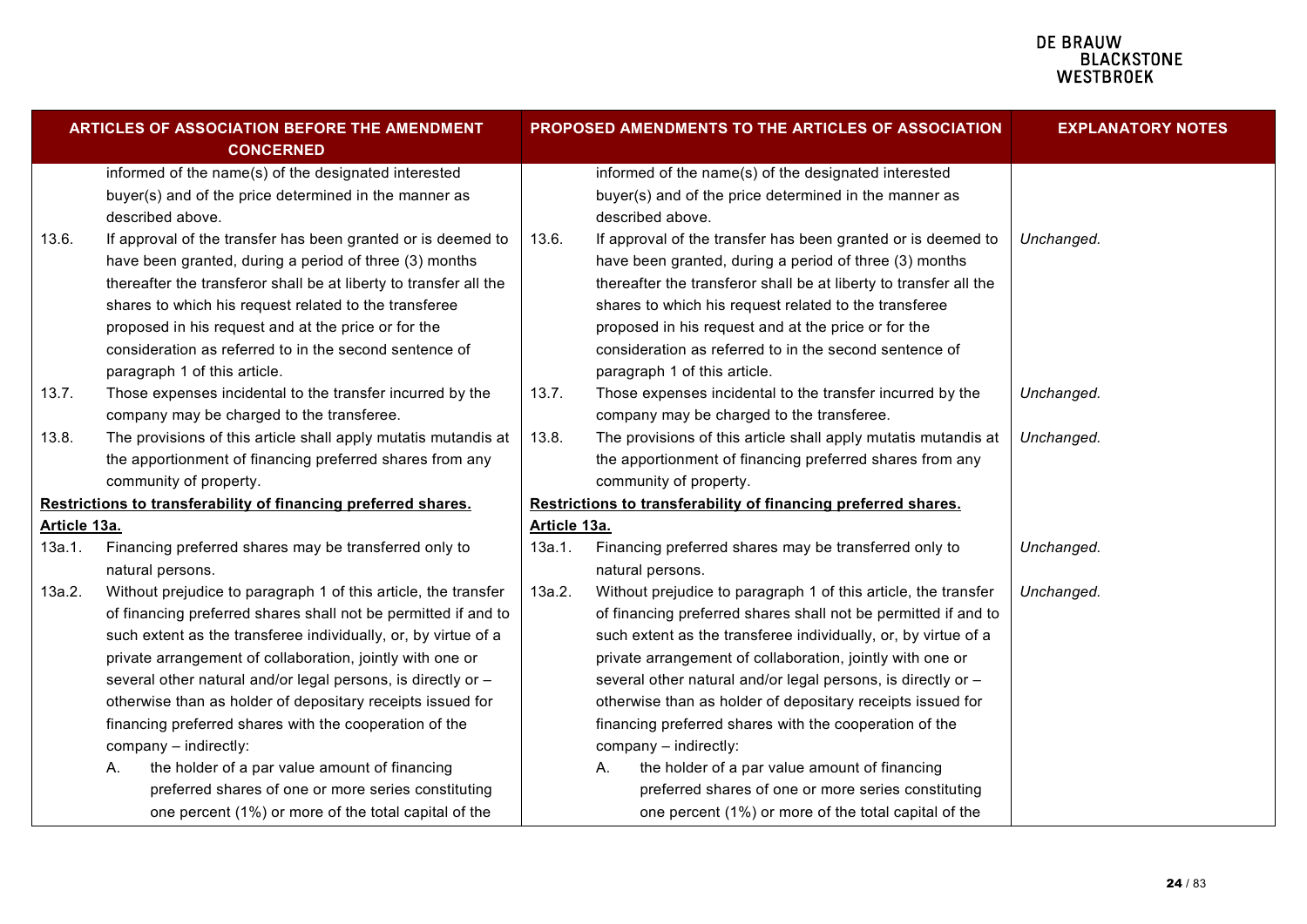| <b>ARTICLES OF ASSOCIATION BEFORE THE AMENDMENT</b><br><b>CONCERNED</b> |    |                                                                |        |           | <b>PROPOSED AMENDMENTS TO THE ARTICLES OF ASSOCIATION</b>      | <b>EXPLANATORY NOTES</b> |
|-------------------------------------------------------------------------|----|----------------------------------------------------------------|--------|-----------|----------------------------------------------------------------|--------------------------|
|                                                                         |    | company issued and outstanding in the form of                  |        |           | company issued and outstanding in the form of                  |                          |
|                                                                         |    | financing preferred shares of any series; or                   |        |           | financing preferred shares of any series; or                   |                          |
|                                                                         | Β. | if as a result of such transfer the transferee would           |        | <b>B.</b> | if as a result of such transfer the transferee would           |                          |
|                                                                         |    | acquire financing preferred shares constituting more           |        |           | acquire financing preferred shares constituting more           |                          |
|                                                                         |    | than one percent (1%) of the total capital of the              |        |           | than one percent (1%) of the total capital of the              |                          |
|                                                                         |    | company issued and outstanding in the form of                  |        |           | company issued and outstanding in the form of                  |                          |
|                                                                         |    | financing preferred shares of any series.                      |        |           | financing preferred shares of any series.                      |                          |
|                                                                         |    | For the purposes of the foregoing provisions the               |        |           | For the purposes of the foregoing provisions the               |                          |
|                                                                         |    | expressions 'holding shares' and 'acquiring shares'            |        |           | expressions 'holding shares' and 'acquiring shares'            |                          |
|                                                                         |    | shall also mean holding rights of usufruct and                 |        |           | shall also mean holding rights of usufruct and                 |                          |
|                                                                         |    | acquiring rights of usufruct, respectively, of financing       |        |           | acquiring rights of usufruct, respectively, of financing       |                          |
|                                                                         |    | preferred shares, insofar as in such cases the voting          |        |           | preferred shares, insofar as in such cases the voting          |                          |
|                                                                         |    | right vests in the usufructuary.                               |        |           | right vests in the usufructuary.                               |                          |
| 13a.3.                                                                  |    | For the purposes of the provisions of paragraphs 1 and 2 of    | 13a.3. |           | For the purposes of the provisions of paragraphs 1 and 2 of    | Unchanged.               |
|                                                                         |    | this article, subscription for financing preferred shares upon |        |           | this article, subscription for financing preferred shares upon |                          |
|                                                                         |    | issue – whether or not in the form of stock dividends and/or   |        |           | issue – whether or not in the form of stock dividends and/or   |                          |
|                                                                         |    | bonus shares - including the exercise of a right to subscribe  |        |           | bonus shares - including the exercise of a right to subscribe  |                          |
|                                                                         |    | for financing preferred shares, shall be the equivalent of a   |        |           | for financing preferred shares, shall be the equivalent of a   |                          |
|                                                                         |    | transfer. For the purpose of calculating the amount of the     |        |           | transfer. For the purpose of calculating the amount of the     |                          |
|                                                                         |    | issued and outstanding capital the shares to be subscribed     |        |           | issued and outstanding capital the shares to be subscribed     |                          |
|                                                                         |    | for shall be included in this calculation.                     |        |           | for shall be included in this calculation.                     |                          |
| 13a.4.                                                                  |    | Notwithstanding the provision in the first sentence of         | 13a.4. |           | Notwithstanding the provision in the first sentence of         | Unchanged.               |
|                                                                         |    | paragraph 3 it shall be permitted that by subscribing for      |        |           | paragraph 3 it shall be permitted that by subscribing for      |                          |
|                                                                         |    | financing preferred shares upon issue a shareholder who        |        |           | financing preferred shares upon issue a shareholder who        |                          |
|                                                                         |    | already holds financing preferred shares constituting more     |        |           | already holds financing preferred shares constituting more     |                          |
|                                                                         |    | than one percent (1%) of the capital issued and outstanding    |        |           | than one percent (1%) of the capital issued and outstanding    |                          |
|                                                                         |    | in the form of financing preferred shares shall acquire more   |        |           | in the form of financing preferred shares shall acquire more   |                          |
|                                                                         |    | financing preferred shares than one percent (1%) of the        |        |           | financing preferred shares than one percent (1%) of the        |                          |
|                                                                         |    | total capital issued and outstanding in the form of financing  |        |           | total capital issued and outstanding in the form of financing  |                          |
|                                                                         |    | preferred shares after that issue, provided however that       |        |           | preferred shares after that issue, provided however that       |                          |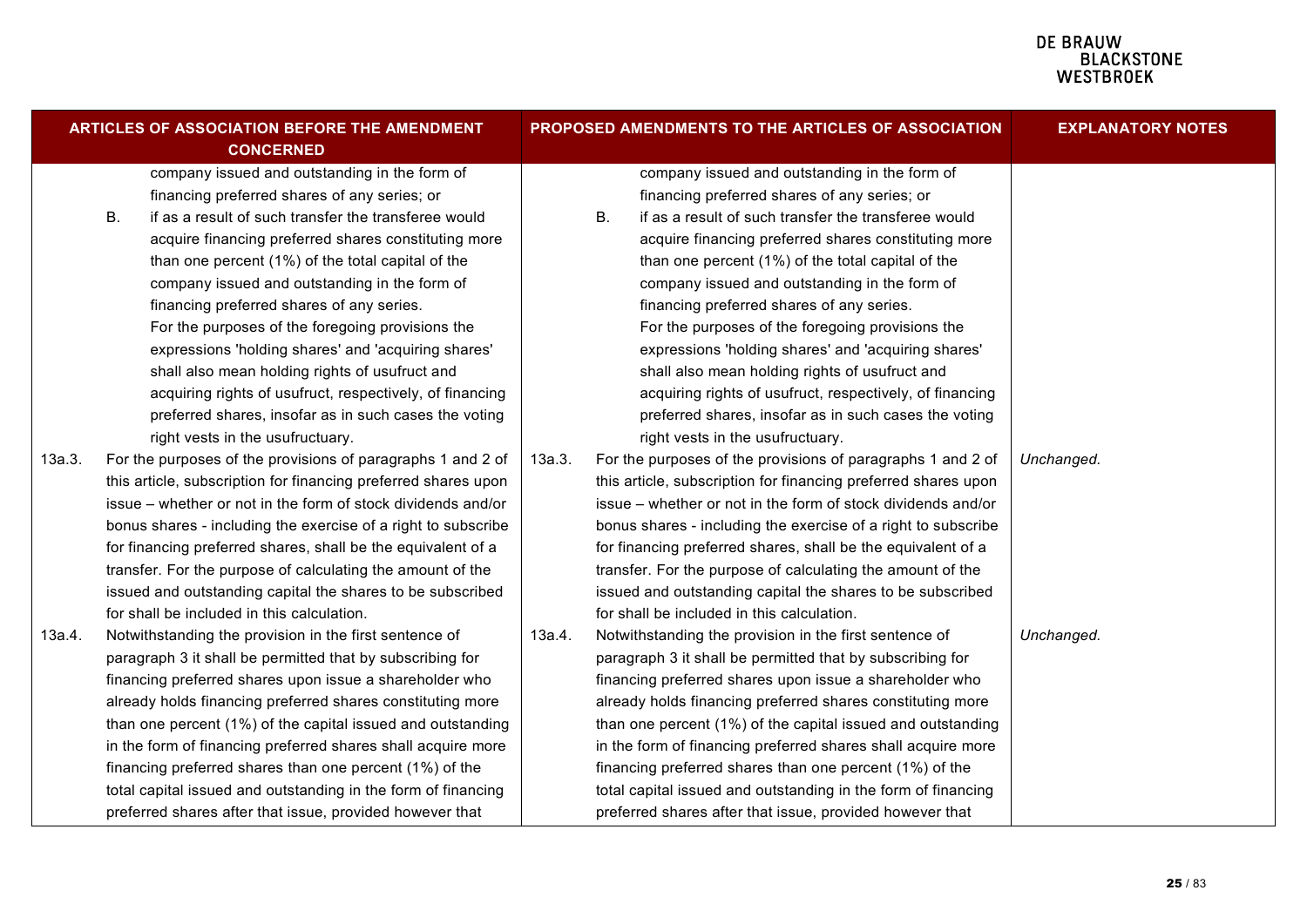| <b>ARTICLES OF ASSOCIATION BEFORE THE AMENDMENT</b><br><b>CONCERNED</b> |                                                                                                                                                                                                                                                                                                                                                                                                                                                                                                                                                                                                                                                                                                                                                                                                                                                                                                                                                                                                                                                      |                                           |          | PROPOSED AMENDMENTS TO THE ARTICLES OF ASSOCIATION                                                                                                                                                                                                                                                                                                                                                                                                                                                                                                                                                                                                                                                                                                                                                                                                                                                                                                                                                                                       | <b>EXPLANATORY NOTES</b> |
|-------------------------------------------------------------------------|------------------------------------------------------------------------------------------------------------------------------------------------------------------------------------------------------------------------------------------------------------------------------------------------------------------------------------------------------------------------------------------------------------------------------------------------------------------------------------------------------------------------------------------------------------------------------------------------------------------------------------------------------------------------------------------------------------------------------------------------------------------------------------------------------------------------------------------------------------------------------------------------------------------------------------------------------------------------------------------------------------------------------------------------------|-------------------------------------------|----------|------------------------------------------------------------------------------------------------------------------------------------------------------------------------------------------------------------------------------------------------------------------------------------------------------------------------------------------------------------------------------------------------------------------------------------------------------------------------------------------------------------------------------------------------------------------------------------------------------------------------------------------------------------------------------------------------------------------------------------------------------------------------------------------------------------------------------------------------------------------------------------------------------------------------------------------------------------------------------------------------------------------------------------------|--------------------------|
| 13a.5.                                                                  | such acquisition shall not exceed the percentage,<br>mentioned in the following sentence, of the amount by<br>which the capital issued and outstanding in the form of<br>financing preferred shares is increased by the issue. The<br>aforesaid percentage shall be equal to the percentage of<br>the capital issued and outstanding in the form of financing<br>preferred shares of any series which was held by the<br>shareholder immediately prior to the issue.<br>The provisions of paragraphs 1 through 4 shall not apply to:<br>transfer of financing preferred shares to the company<br>a.<br>itself or to a subsidiary of the company;<br>transfer or issue of financing preferred shares to a<br>b.<br>trust office if with respect to such trust office the<br>management board, by irrevocable resolution<br>previously approved by the supervisory board, has<br>withdrawn the restriction imposed on the possibility of<br>transfer or issue of financing preferred shares, by<br>which resolution conditions may be attached to such | 13a.5.                                    | a.<br>b. | such acquisition shall not exceed the percentage,<br>mentioned in the following sentence, of the amount by<br>which the capital issued and outstanding in the form of<br>financing preferred shares is increased by the issue. The<br>aforesaid percentage shall be equal to the percentage of<br>the capital issued and outstanding in the form of financing<br>preferred shares of any series which was held by the<br>shareholder immediately prior to the issue.<br>The provisions of paragraphs 1 through 4 shall not apply to:<br>transfer of financing preferred shares to the company<br>itself or to a subsidiary of the company;<br>transfer or issue of financing preferred shares to a<br>trust office if with respect to such trust office the<br>management board, by irrevocable resolution<br>previously approved by the supervisory board, has<br>withdrawn the restriction imposed on the possibility of<br>transfer or issue of financing preferred shares, by<br>which resolution conditions may be attached to such | Unchanged.               |
|                                                                         | withdrawal.                                                                                                                                                                                                                                                                                                                                                                                                                                                                                                                                                                                                                                                                                                                                                                                                                                                                                                                                                                                                                                          |                                           |          | withdrawal.                                                                                                                                                                                                                                                                                                                                                                                                                                                                                                                                                                                                                                                                                                                                                                                                                                                                                                                                                                                                                              |                          |
| <u>Article 14.</u>                                                      | <b>Transfer of shares.</b>                                                                                                                                                                                                                                                                                                                                                                                                                                                                                                                                                                                                                                                                                                                                                                                                                                                                                                                                                                                                                           | <b>Transfer of shares.</b><br>Article 14. |          |                                                                                                                                                                                                                                                                                                                                                                                                                                                                                                                                                                                                                                                                                                                                                                                                                                                                                                                                                                                                                                          |                          |
| 14.1.                                                                   | The transfer of registered shares shall require a deed<br>executed for that purpose as well as, save in the event that<br>the company is itself a party to the transaction, written<br>acknowledgement by the company of the transfer, unless<br>the management board made a request as referred to in<br>article 9, paragraph 2, second sentence. The<br>acknowledgement is to be made either in the transfer deed,<br>or by a dated statement endorsed upon the transfer deed or<br>upon a copy of or extract from that deed certified by a                                                                                                                                                                                                                                                                                                                                                                                                                                                                                                        | 14.1.                                     |          | The transfer of registered shares shall require a deed<br>executed for that purpose as well as, save in the event that<br>the company is itself a party to the transaction, written<br>acknowledgement by the company of the transfer, unless<br>the management board made a request as referred to in<br>article 9, paragraph 2, second sentence. The<br>acknowledgement is to be made either in the transfer deed,<br>or by a dated statement endorsed upon the transfer deed or<br>upon a copy of or extract from that deed certified by a                                                                                                                                                                                                                                                                                                                                                                                                                                                                                            | Unchanged.               |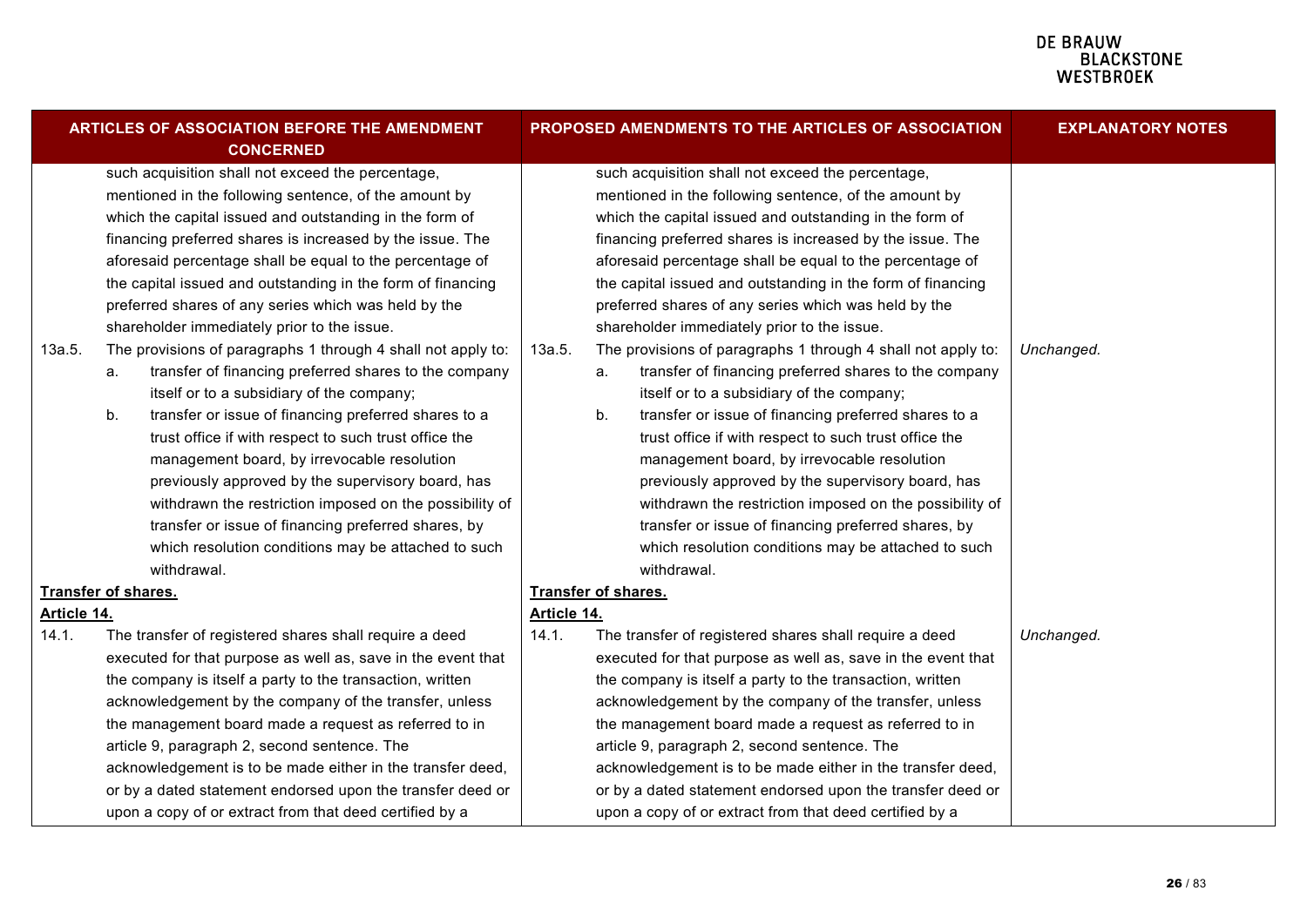| <b>ARTICLES OF ASSOCIATION BEFORE THE AMENDMENT</b><br><b>CONCERNED</b> |                                                                                                                                                                                                                                                                                                                                                                                                                                                                                                                                                                                    |             | <b>PROPOSED AMENDMENTS TO THE ARTICLES OF ASSOCIATION</b>                                                                                                                                                                                                                                                                                                                                                                                                                                                                                                                          | <b>EXPLANATORY NOTES</b> |
|-------------------------------------------------------------------------|------------------------------------------------------------------------------------------------------------------------------------------------------------------------------------------------------------------------------------------------------------------------------------------------------------------------------------------------------------------------------------------------------------------------------------------------------------------------------------------------------------------------------------------------------------------------------------|-------------|------------------------------------------------------------------------------------------------------------------------------------------------------------------------------------------------------------------------------------------------------------------------------------------------------------------------------------------------------------------------------------------------------------------------------------------------------------------------------------------------------------------------------------------------------------------------------------|--------------------------|
|                                                                         | notary (notaris) or bailiff (deurwaarder), or in the manner as<br>referred to below in paragraph 2. Service of notice of the<br>transfer deed or of the aforesaid copy or extract upon the<br>company shall be the equivalent of acknowledgement as<br>stated in this paragraph.                                                                                                                                                                                                                                                                                                   |             | notary (notaris) or bailiff (deurwaarder), or in the manner as<br>referred to below in paragraph 2. Service of notice of the<br>transfer deed or of the aforesaid copy or extract upon the<br>company shall be the equivalent of acknowledgement as<br>stated in this paragraph.                                                                                                                                                                                                                                                                                                   |                          |
| 14.2.                                                                   | If the transfer concerns shares not fully paid-in the<br>acknowledgement by the company can only be made if the<br>transfer deed bears a complete date.                                                                                                                                                                                                                                                                                                                                                                                                                            | 14.2.       | If the transfer concerns shares not fully paid-in the<br>acknowledgement by the company can only be made if the<br>transfer deed bears a complete date.                                                                                                                                                                                                                                                                                                                                                                                                                            | Unchanged.               |
| 14.3.                                                                   | The preceding paragraphs of this article shall apply mutatis<br>mutandis to the transfer of any qualified interest in a<br>registered share, provided that a pledge may also be<br>created without acknowledgement by or service of notice<br>upon the company and that section 239 of Book 3 of the<br>Dutch Civil Code shall apply, in which case<br>acknowledgement by or service of notice upon the company<br>shall replace the announcement referred to in subsection 3<br>of section 239 of Book 3 of the Dutch Civil Code.<br>Jointly owned shares or depositary receipts. | 14.3.       | The preceding paragraphs of this article shall apply mutatis<br>mutandis to the transfer of any qualified interest in a<br>registered share, provided that a pledge may also be<br>created without acknowledgement by or service of notice<br>upon the company and that section 239 of Book 3 of the<br>Dutch Civil Code shall apply, in which case<br>acknowledgement by or service of notice upon the company<br>shall replace the announcement referred to in subsection 3<br>of section 239 of Book 3 of the Dutch Civil Code.<br>Jointly owned shares or depositary receipts. | Unchanged.               |
| Article 15.                                                             |                                                                                                                                                                                                                                                                                                                                                                                                                                                                                                                                                                                    | Article 15. |                                                                                                                                                                                                                                                                                                                                                                                                                                                                                                                                                                                    |                          |
| 15.1.                                                                   | If through any cause whatsoever one or more shares or<br>depositary receipts are held in common by two or more<br>persons, such persons may jointly exercise the rights<br>arising from those shares or depositary receipts, provided<br>that these persons be represented for that purpose by one<br>from their midst or by a third party authorised by them for<br>that purpose by a written power of attorney.                                                                                                                                                                  | 15.1.       | If through any cause whatsoever one or more shares or<br>depositary receipts are held in common by two or more<br>persons, such persons may jointly exercise the rights<br>arising from those shares or depositary receipts, provided<br>that these persons be represented for that purpose by one<br>from their midst or by a third party authorised by them for<br>that purpose by a written power of attorney.                                                                                                                                                                  | Unchanged.               |
| 15.2.                                                                   | Paragraph 1 shall not apply to any property consisting of a<br>securities portfolio placed in the custody of a securities<br>deposit company as defined in the Act on Giro Transfer of<br>Securities. The rights arising from the shares or depositary                                                                                                                                                                                                                                                                                                                             | 15.2.       | Paragraph 1 shall not apply to any property consisting of a<br>securities portfolio placed in the custody of a securities<br>deposit company as defined in the Act on Giro Transfer of<br>Securities. The rights arising from the shares or depositary                                                                                                                                                                                                                                                                                                                             | Unchanged.               |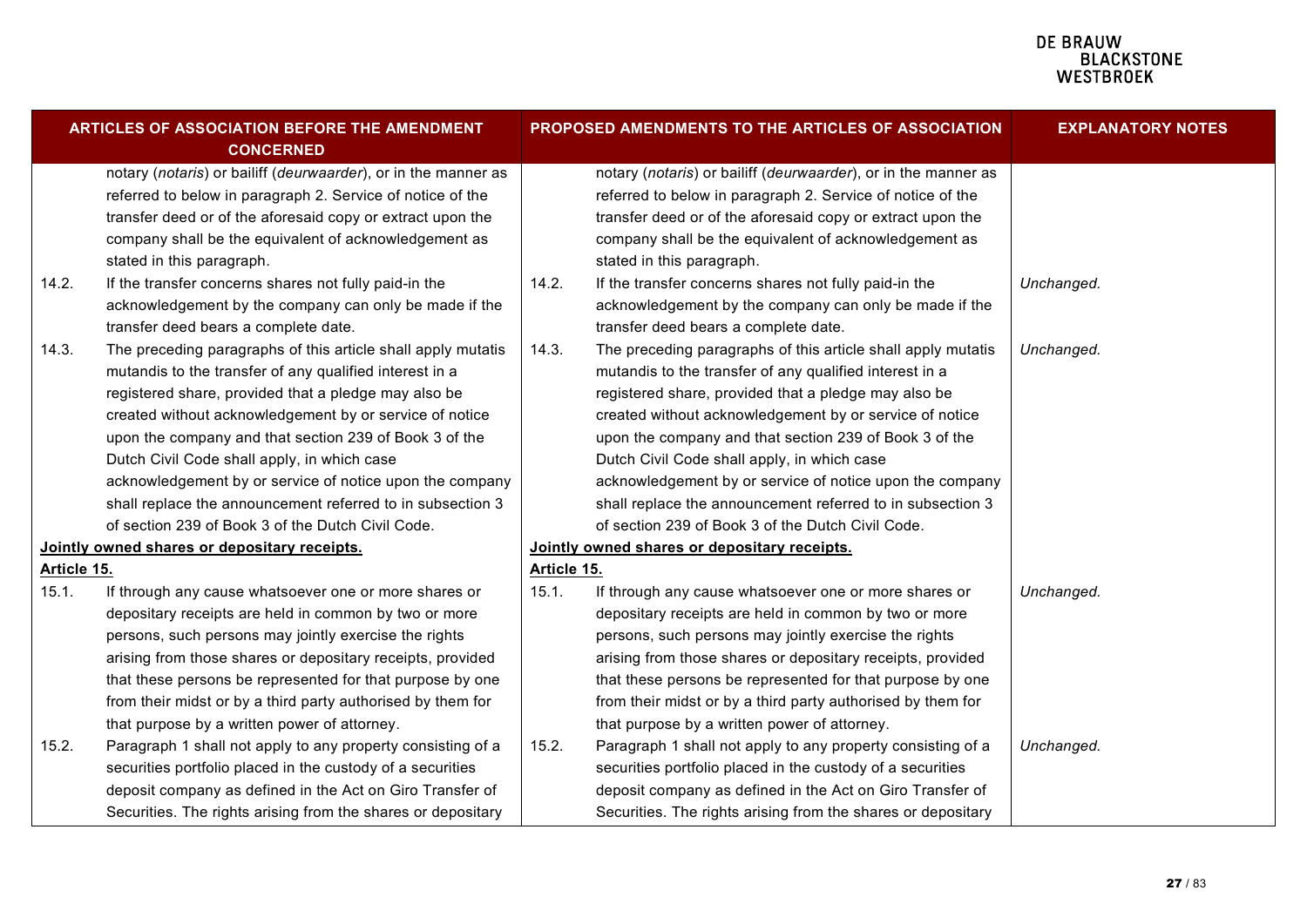| <b>ARTICLES OF ASSOCIATION BEFORE THE AMENDMENT</b><br><b>CONCERNED</b> |                                                              |             | PROPOSED AMENDMENTS TO THE ARTICLES OF ASSOCIATION           | <b>EXPLANATORY NOTES</b> |
|-------------------------------------------------------------------------|--------------------------------------------------------------|-------------|--------------------------------------------------------------|--------------------------|
|                                                                         | receipts which are part of such community may be             |             | receipts which are part of such community may be             |                          |
|                                                                         | exercised by the joint owners, each to exercise said rights  |             | exercised by the joint owners, each to exercise said rights  |                          |
|                                                                         | pro rata to the number of shares or depositary receipts to   |             | pro rata to the number of shares or depositary receipts to   |                          |
|                                                                         | which he owns an interest in that community.                 |             | which he owns an interest in that community.                 |                          |
|                                                                         | Management board; general.                                   |             | Management board; general.                                   |                          |
| Article 16.                                                             |                                                              | Article 16. |                                                              |                          |
| 16.1.                                                                   | The management of the company shall be conducted by a        | 16.1.       | The management of the company shall be conducted by a        | Unchanged.               |
|                                                                         | management board under supervision of the supervisory        |             | management board under supervision of the supervisory        |                          |
|                                                                         | board.                                                       |             | board.                                                       |                          |
| 16.2.                                                                   | The management board shall be composed of at least three     | 16.2.       | The management board shall be composed of at least three     | Unchanged.               |
|                                                                         | (3) members.                                                 |             | (3) members.                                                 |                          |
| 16.3.                                                                   | Subject to the provision in the preceding paragraph the      | 16.3.       | Subject to the provision in the preceding paragraph the      | Unchanged.               |
|                                                                         | number of members of the management board shall be           |             | number of members of the management board shall be           |                          |
|                                                                         | determined by the supervisory board.                         |             | determined by the supervisory board.                         |                          |
| 16.4.                                                                   | A member of the management board shall be appointed for      | 16.4.       | A member of the management board shall be appointed for      | Unchanged.               |
|                                                                         | a maximum period of four (4) years, except if such member    |             | a maximum period of four (4) years, except if such member    |                          |
|                                                                         | of the management board has resigned at an earlier date,     |             | of the management board has resigned at an earlier date,     |                          |
|                                                                         | his term of office shall lapse on the day of the annual      |             | his term of office shall lapse on the day of the annual      |                          |
|                                                                         | general meeting to be held in the fourth year after the year |             | general meeting to be held in the fourth year after the year |                          |
|                                                                         | of his appointment. A member of the management board         |             | of his appointment. A member of the management board         |                          |
|                                                                         | may be re-appointed with due observance of the preceding     |             | may be re-appointed with due observance of the preceding     |                          |
|                                                                         | sentence. The supervisory board may draw up a retirement     |             | sentence. The supervisory board may draw up a retirement     |                          |
|                                                                         | schedule for the members of the management board that        |             | schedule for the members of the management board that        |                          |
|                                                                         | are appointed for a maximum period.                          |             | are appointed for a maximum period.                          |                          |
| 16.5.                                                                   | A resolution to appoint the members of the management        | 16.5.       | A resolution to appoint the members of the management        | Unchanged.               |
|                                                                         | board shall be adopted by the general meeting. The           |             | board shall be adopted by the general meeting. The           |                          |
|                                                                         | supervisory board shall make a non-binding nomination for    |             | supervisory board shall make a non-binding nomination for    |                          |
|                                                                         | the appointment of such person.                              |             | the appointment of such person.                              |                          |
|                                                                         | In the event of a vacancy or under well-known                |             | In the event of a vacancy or under well-known                |                          |
|                                                                         | circumstances that a vacancy will occur, the management      |             | circumstances that a vacancy will occur, the management      |                          |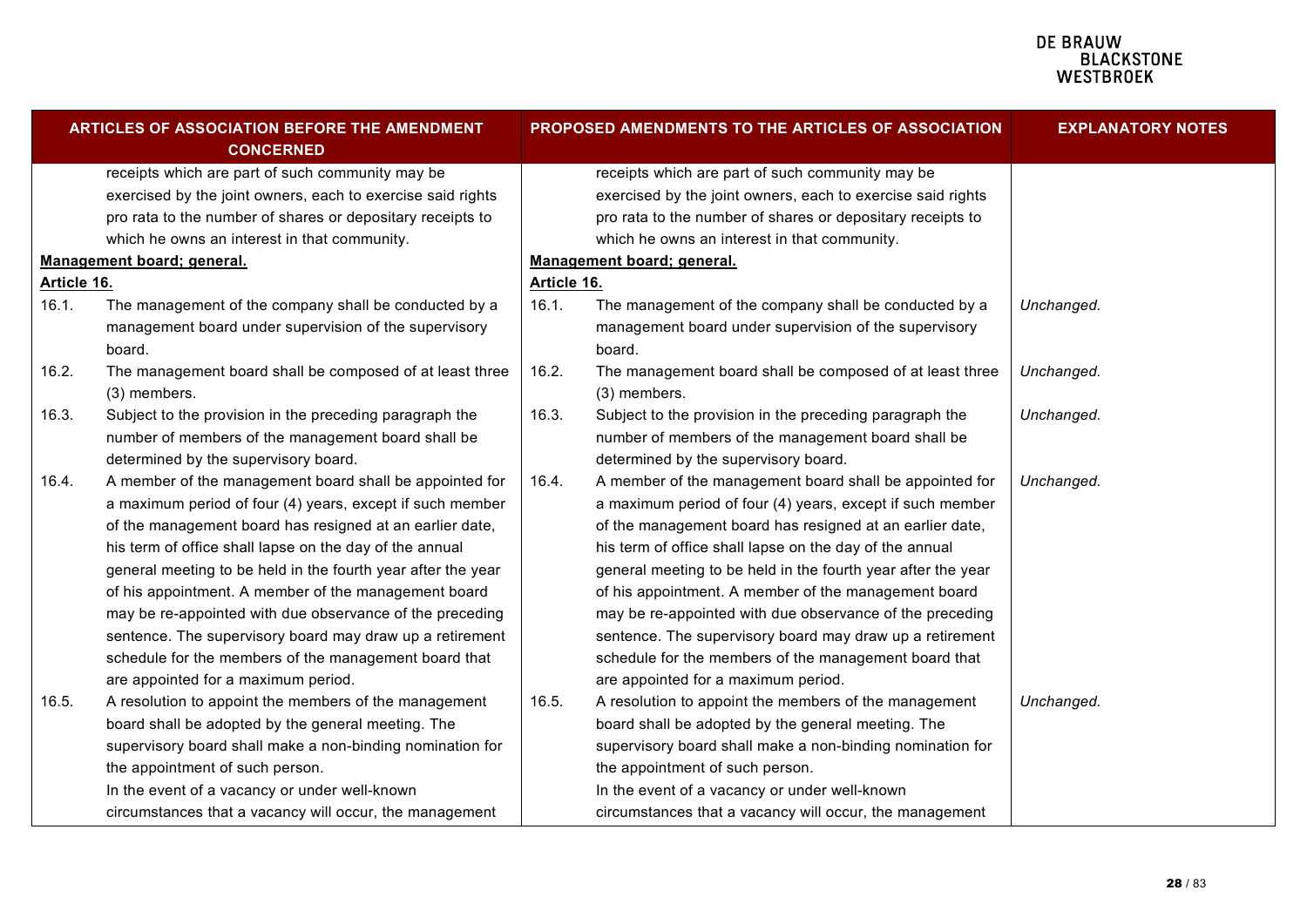| ARTICLES OF ASSOCIATION BEFORE THE AMENDMENT<br><b>CONCERNED</b> |                                                                  |       | PROPOSED AMENDMENTS TO THE ARTICLES OF ASSOCIATION               | <b>EXPLANATORY NOTES</b> |
|------------------------------------------------------------------|------------------------------------------------------------------|-------|------------------------------------------------------------------|--------------------------|
|                                                                  | board shall invite the supervisory board to make a               |       | board shall invite the supervisory board to make a               |                          |
|                                                                  | nomination within sixty (60) days.                               |       | nomination within sixty (60) days.                               |                          |
|                                                                  | The nomination shall be included in the notice of the            |       | The nomination shall be included in the notice of the            |                          |
|                                                                  | general meeting at which the appointment shall be                |       | general meeting at which the appointment shall be                |                          |
|                                                                  | considered. Shareholders or holders of depositary receipts       |       | considered. Shareholders or holders of depositary receipts       |                          |
|                                                                  | for shares nominating a person to be appointed a member          |       | for shares nominating a person to be appointed a member          |                          |
|                                                                  | of the management board must observe the provisions of           |       | of the management board must observe the provisions of           |                          |
|                                                                  | article 28, paragraph 4 of these articles of association in this |       | article 28, paragraph 4 of these articles of association in this |                          |
|                                                                  | respect.                                                         |       | respect.                                                         |                          |
|                                                                  | A resolution to appoint a person to the management board,        |       | A resolution to appoint a person to the management board,        |                          |
|                                                                  | nominated by the supervisory board, shall be adopted by an       |       | nominated by the supervisory board, shall be adopted by an       |                          |
|                                                                  | absolute majority of the votes cast. A resolution to appoint a   |       | absolute majority of the votes cast. A resolution to appoint a   |                          |
|                                                                  | person to the management board, not nominated by the             |       | person to the management board, not nominated by the             |                          |
|                                                                  | supervisory board, shall be adopted by an absolute majority      |       | supervisory board, shall be adopted by an absolute majority      |                          |
|                                                                  | of the votes cast, if such majority represents at least one-     |       | of the votes cast, if such majority represents at least one-     |                          |
|                                                                  | third of the issued share capital. If an absolute majority of    |       | third of the issued share capital. If an absolute majority of    |                          |
|                                                                  | the votes cast is in favour of the resolution to appoint such    |       | the votes cast is in favour of the resolution to appoint such    |                          |
|                                                                  | person to the management board, but such majority does           |       | person to the management board, but such majority does           |                          |
|                                                                  | not represent at least one-third of the issued share capital,    |       | not represent at least one-third of the issued share capital,    |                          |
|                                                                  | a new meeting may be convened at which the resolution            |       | a new meeting may be convened at which the resolution            |                          |
|                                                                  | may be passed by an absolute majority of the votes cast,         |       | may be passed by an absolute majority of the votes cast,         |                          |
|                                                                  | regardless of the proportion of the capital represented at       |       | regardless of the proportion of the capital represented at       |                          |
|                                                                  | such meeting.                                                    |       | such meeting.                                                    |                          |
| 16.6.                                                            | The general meeting may at any time suspend or dismiss a         | 16.6. | The general meeting may at any time suspend or dismiss a         | Unchanged.               |
|                                                                  | member of the management board. The supervisory board            |       | member of the management board. The supervisory board            |                          |
|                                                                  | may at any time suspend a member of the management               |       | may at any time suspend a member of the management               |                          |
|                                                                  | board. A resolution to suspend or dismiss a member of the        |       | board. A resolution to suspend or dismiss a member of the        |                          |
|                                                                  | management board shall be adopted by an absolute                 |       | management board shall be adopted by an absolute                 |                          |
|                                                                  | majority of the votes cast, if such majority represents at       |       | majority of the votes cast, if such majority represents at       |                          |
|                                                                  | least one-third of the issued share capital, unless the          |       | least one-third of the issued share capital, unless the          |                          |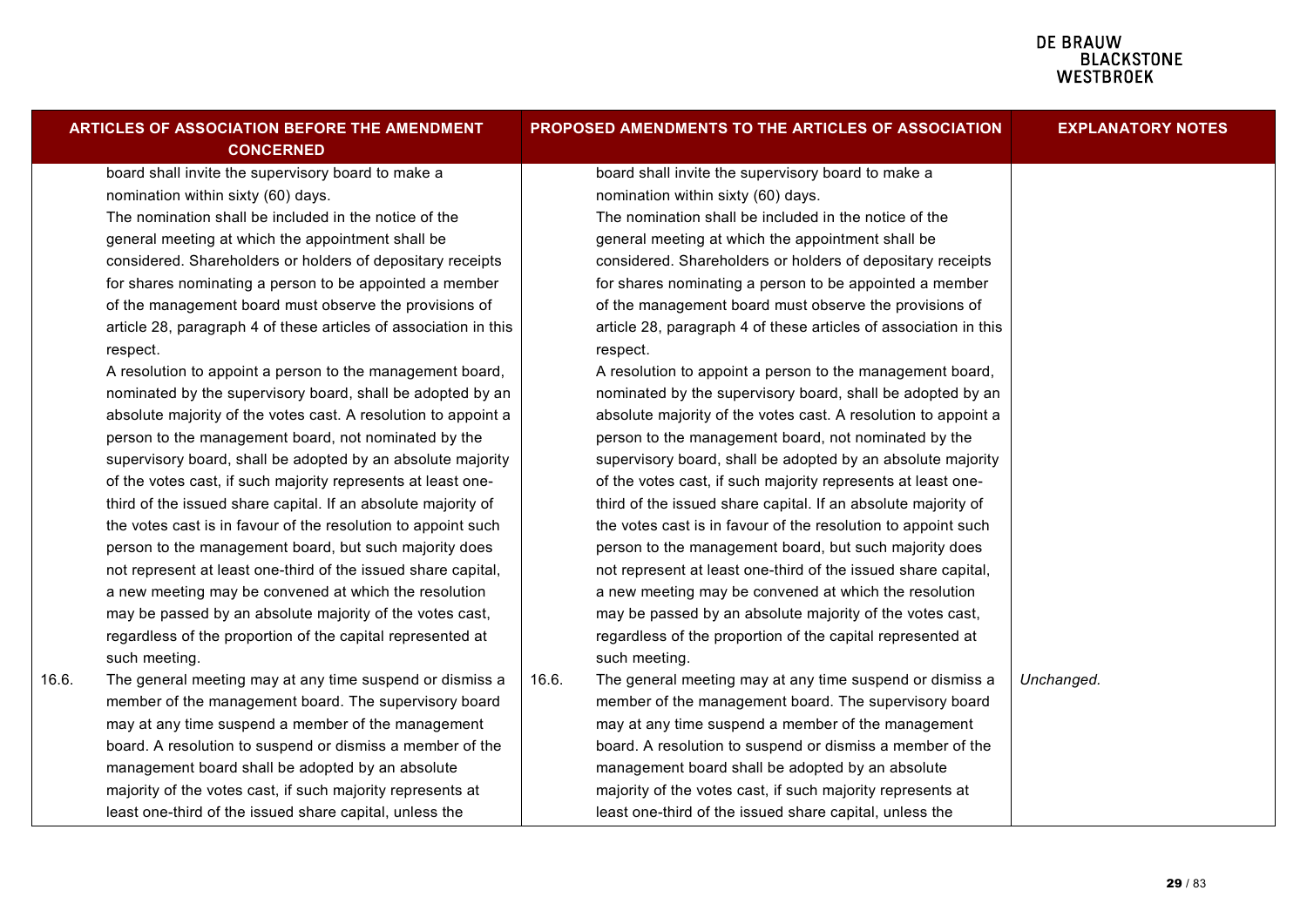| ARTICLES OF ASSOCIATION BEFORE THE AMENDMENT<br><b>CONCERNED</b> |                                                              |        | PROPOSED AMENDMENTS TO THE ARTICLES OF ASSOCIATION           | <b>EXPLANATORY NOTES</b> |
|------------------------------------------------------------------|--------------------------------------------------------------|--------|--------------------------------------------------------------|--------------------------|
|                                                                  | proposal to suspend or dismiss a member of the               |        | proposal to suspend or dismiss a member of the               |                          |
|                                                                  | management board was made by the supervisory board, in       |        | management board was made by the supervisory board, in       |                          |
|                                                                  | which case the resolution will be adopted by an absolute     |        | which case the resolution will be adopted by an absolute     |                          |
|                                                                  | majority of votes, without a quorum being required. If an    |        | majority of votes, without a quorum being required. If an    |                          |
|                                                                  | absolute majority of the votes cast is in favour of the      |        | absolute majority of the votes cast is in favour of the      |                          |
|                                                                  | resolution to suspend or dismiss such member of the          |        | resolution to suspend or dismiss such member of the          |                          |
|                                                                  | management board - such resolution not being based on a      |        | management board - such resolution not being based on a      |                          |
|                                                                  | proposal thereto by the supervisory board - but such         |        | proposal thereto by the supervisory board - but such         |                          |
|                                                                  | majority does not represent at least one-third of the issued |        | majority does not represent at least one-third of the issued |                          |
|                                                                  | share capital, a new meeting may be convened at which the    |        | share capital, a new meeting may be convened at which the    |                          |
|                                                                  | resolution may be passed by an absolute majority of the      |        | resolution may be passed by an absolute majority of the      |                          |
|                                                                  | votes cast, regardless of the proportion of the capital      |        | votes cast, regardless of the proportion of the capital      |                          |
|                                                                  | represented at such meeting.                                 |        | represented at such meeting.                                 |                          |
|                                                                  | In the event of intended suspension or dismissal of a        |        | In the event of intended suspension or dismissal of a        |                          |
|                                                                  | member of the management board the member concerned          |        | member of the management board the member concerned          |                          |
|                                                                  | must be given the opportunity to account for his conduct at  |        | must be given the opportunity to account for his conduct at  |                          |
|                                                                  | the general meeting and may be assisted by an adviser        |        | the general meeting and may be assisted by an adviser        |                          |
|                                                                  | when doing so.                                               |        | when doing so.                                               |                          |
| 16.7.                                                            | The allocation of duties within the management board shall   | 16.7.  | The allocation of duties within the management board shall   | Unchanged.               |
|                                                                  | require the approval of the supervisory board.               |        | require the approval of the supervisory board.               |                          |
| 16.8.                                                            | The supervisory board may appoint one (1) of the members     | 16.8.  | The supervisory board may appoint one (1) of the members     | Unchanged.               |
|                                                                  | of the management board as chairman of the management        |        | of the management board as chairman of the management        |                          |
|                                                                  | board. The chairman so appointed shall have the title of     |        | board. The chairman so appointed shall have the title of     |                          |
|                                                                  | "president".                                                 |        | "president".                                                 |                          |
| 16.9.                                                            | The management board shall appoint with the approval of      | 16.9.  | The management board shall appoint with the approval of      | Unchanged.               |
|                                                                  | the supervisory board a person to act as secretary of the    |        | the supervisory board a person to act as secretary of the    |                          |
|                                                                  | company. The secretary so appointed shall have the title of  |        | company. The secretary so appointed shall have the title of  |                          |
|                                                                  | "company secretary".                                         |        | "company secretary".                                         |                          |
| 16.10.                                                           | Within three (3) months after a suspension by either the     | 16.10. | Within three (3) months after a suspension by either the     | Unchanged.               |
|                                                                  | general meeting or the supervisory board of a member of      |        | general meeting or the supervisory board of a member of      |                          |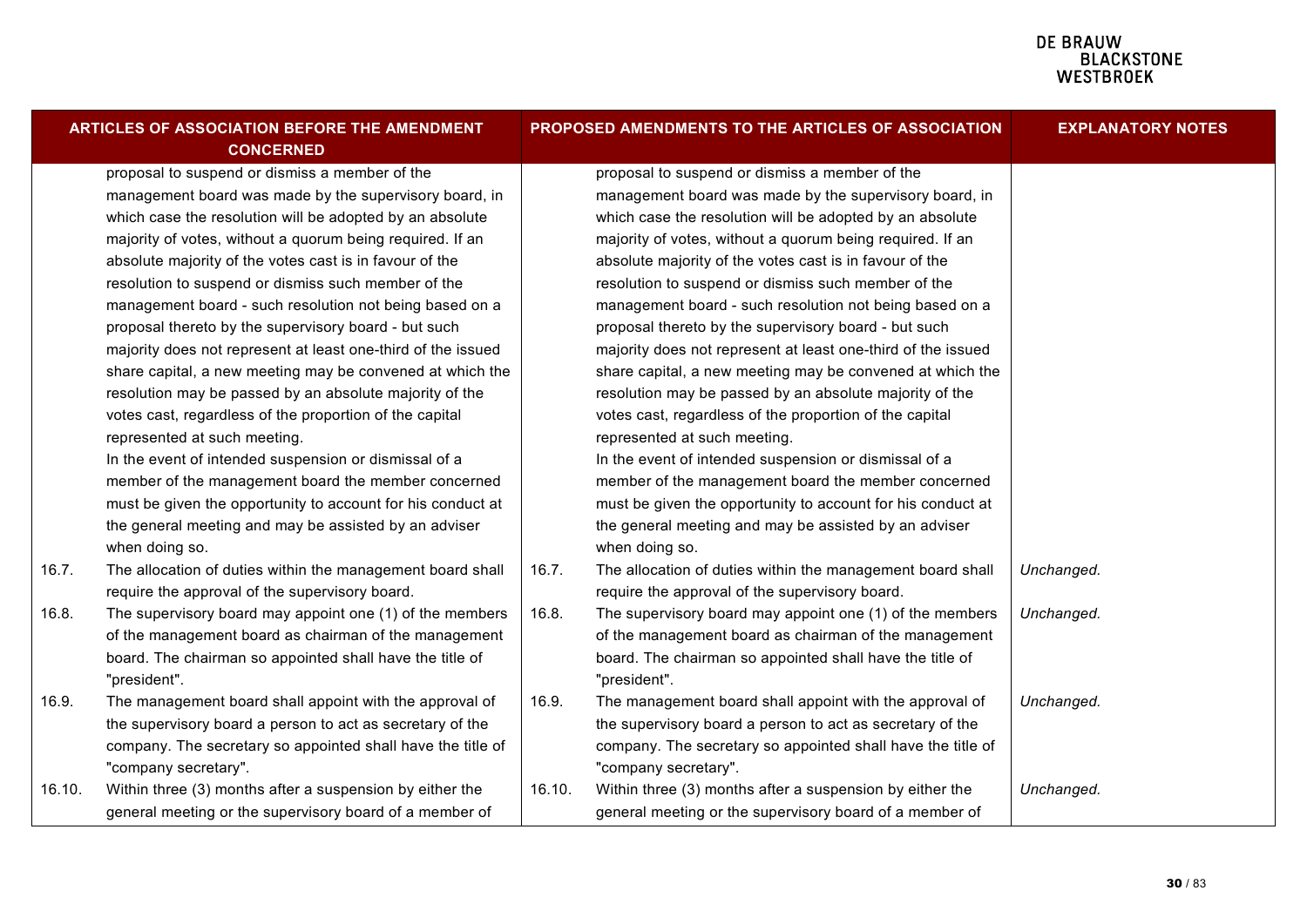| <b>ARTICLES OF ASSOCIATION BEFORE THE AMENDMENT</b><br><b>CONCERNED</b> |                                                                |             | <b>PROPOSED AMENDMENTS TO THE ARTICLES OF ASSOCIATION</b>      | <b>EXPLANATORY NOTES</b> |
|-------------------------------------------------------------------------|----------------------------------------------------------------|-------------|----------------------------------------------------------------|--------------------------|
|                                                                         | the management board has taken effect, a general meeting       |             | the management board has taken effect, a general meeting       |                          |
|                                                                         | shall be held, in which meeting a resolution must be           |             | shall be held, in which meeting a resolution must be           |                          |
|                                                                         | adopted to either terminate or extend the suspension for a     |             | adopted to either terminate or extend the suspension for a     |                          |
|                                                                         | maximum period of another three (3) months, commencing         |             | maximum period of another three (3) months, commencing         |                          |
|                                                                         | on the day on which the general meeting has resolved to        |             | on the day on which the general meeting has resolved to        |                          |
|                                                                         | extend the suspension. A resolution to extend a suspension     |             | extend the suspension. A resolution to extend a suspension     |                          |
|                                                                         | may only be adopted once. If neither such resolution is        |             | may only be adopted once. If neither such resolution is        |                          |
|                                                                         | adopted nor the general meeting has resolved to dismiss        |             | adopted nor the general meeting has resolved to dismiss        |                          |
|                                                                         | the member of the management board, the suspension shall       |             | the member of the management board, the suspension shall       |                          |
|                                                                         | terminate after the period of suspension has expired.          |             | terminate after the period of suspension has expired.          |                          |
| 16.11.                                                                  | The management board shall draw up a set of regulations,       | 16.11.      | The management board shall draw up a set of regulations,       | Unchanged.               |
|                                                                         | including provisions in respect of, amongst other things, the  |             | including provisions in respect of, amongst other things, the  |                          |
|                                                                         | manner of convocation of its meetings, the supplying of        |             | manner of convocation of its meetings, the supplying of        |                          |
|                                                                         | information to the supervisory board and concerning a          |             | information to the supervisory board and concerning a          |                          |
|                                                                         | conflict of interest between the company and a member of       |             | conflict of interest between the company and a member of       |                          |
|                                                                         | the management board.                                          |             | the management board.                                          |                          |
| 16.12.                                                                  | Adoption and amendment of the regulations by the               | 16.12.      | Adoption and amendment of the regulations by the               | Unchanged.               |
|                                                                         | management board is subject to the prior approval of the       |             | management board is subject to the prior approval of the       |                          |
|                                                                         | supervisory board.                                             |             | supervisory board.                                             |                          |
| <u> Article 17.</u>                                                     |                                                                | Article 17. |                                                                |                          |
| 17.1.                                                                   | The management board shall manage the business of the          | 17.1.       | The management board shall manage the business of the          | Unchanged.               |
|                                                                         | company.                                                       |             | company.                                                       |                          |
| 17.2.                                                                   | The management board and each individual member of the         | 17.2.       | The management board and each individual member of the         | Unchanged.               |
|                                                                         | management board shall have full authority to represent the    |             | management board shall have full authority to represent the    |                          |
|                                                                         | company and to commit the company vis-à-vis third parties.     |             | company and to commit the company vis-à-vis third parties.     |                          |
| 17.3.                                                                   | For the purposes of decision-making by the management          | 17.3.       | For the purposes of decision-making by the management          | Unchanged.               |
|                                                                         | board each member shall have one (1) vote.                     |             | board each member shall have one (1) vote.                     |                          |
| 17.4.                                                                   | A member of the management board shall not take part in        | 17.4.       | A member of the management board shall not take part in        | Unchanged.               |
|                                                                         | the deliberations and decision-making on a subject or          |             | the deliberations and decision-making on a subject or          |                          |
|                                                                         | transaction in relation to which he has a conflict of interest |             | transaction in relation to which he has a conflict of interest |                          |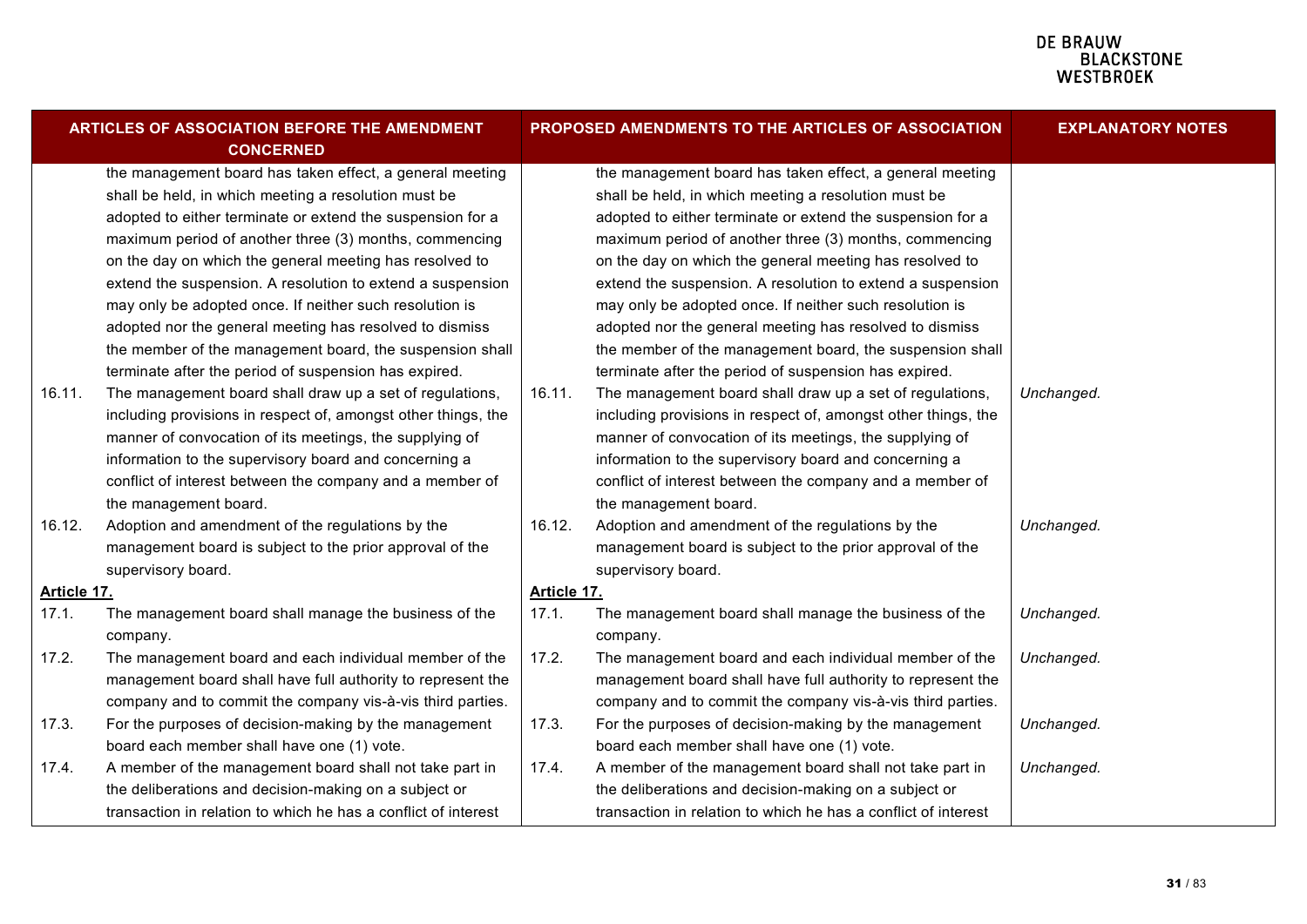| <b>ARTICLES OF ASSOCIATION BEFORE THE AMENDMENT</b><br><b>CONCERNED</b> |                                                           |                                                               |             |        | PROPOSED AMENDMENTS TO THE ARTICLES OF ASSOCIATION            | <b>EXPLANATORY NOTES</b> |
|-------------------------------------------------------------------------|-----------------------------------------------------------|---------------------------------------------------------------|-------------|--------|---------------------------------------------------------------|--------------------------|
|                                                                         |                                                           | with the company. If as a result thereof no resolution of the |             |        | with the company. If as a result thereof no resolution of the |                          |
|                                                                         |                                                           | management board can be adopted, the resolution is            |             |        | management board can be adopted, the resolution is            |                          |
|                                                                         |                                                           | adopted by the supervisory board.                             |             |        | adopted by the supervisory board.                             |                          |
| Article 18.                                                             |                                                           |                                                               | Article 18. |        |                                                               |                          |
| 18.1.                                                                   |                                                           | Without prejudice to any other applicable provisions of       | 18.1.       |        | Without prejudice to any other applicable provisions of       | Unchanged.               |
|                                                                         |                                                           | these articles of association, the management board shall     |             |        | these articles of association, the management board shall     |                          |
|                                                                         |                                                           | require the prior approval of the supervisory board for any   |             |        | require the prior approval of the supervisory board for any   |                          |
|                                                                         |                                                           | action specified from time to time by a resolution to that    |             |        | action specified from time to time by a resolution to that    |                          |
|                                                                         |                                                           | effect adopted by the supervisory board of which the          |             |        | effect adopted by the supervisory board of which the          |                          |
|                                                                         |                                                           | management board has been informed in writing. Such           |             |        | management board has been informed in writing. Such           |                          |
|                                                                         |                                                           | resolutions by the supervisory board shall be included in the |             |        | resolutions by the supervisory board shall be included in the |                          |
|                                                                         |                                                           | regulations of the management board as referred to in         |             |        | regulations of the management board as referred to in         |                          |
|                                                                         |                                                           | article 16, paragraph 11.                                     |             |        | article 16, paragraph 11.                                     |                          |
| 18.2.                                                                   |                                                           | With due observance of the provisions included in article 22, | 18.2.       |        | With due observance of the provisions included in article 22, | Unchanged.               |
|                                                                         |                                                           | paragraph 5, the management board shall submit to the         |             |        | paragraph 5, the management board shall submit to the         |                          |
|                                                                         |                                                           | supervisory board for approval:                               |             |        | supervisory board for approval:                               |                          |
|                                                                         | a.                                                        | the operational and financial objectives of the               |             | а.     | the operational and financial objectives of the               |                          |
|                                                                         |                                                           | company;                                                      |             |        | company;                                                      |                          |
|                                                                         | b.                                                        | the strategy designed to achieve the objectives; and          |             | b.     | the strategy designed to achieve the objectives; and          |                          |
|                                                                         | c.                                                        | the parameters to be applied in relation to the               |             | C.     | the parameters to be applied in relation to the               |                          |
|                                                                         |                                                           | strategy, for example in respect of the financial ratios.     |             |        | strategy, for example in respect of the financial ratios.     |                          |
| 18.3.                                                                   |                                                           | Without prejudice to any other applicable provisions of       | 18.3.       |        | Without prejudice to any other applicable provisions of       | Unchanged.               |
|                                                                         |                                                           | these articles of association, the management board shall     |             |        | these articles of association, the management board shall     |                          |
|                                                                         |                                                           | furthermore require the approval of the supervisory board     |             |        | furthermore require the approval of the supervisory board     |                          |
|                                                                         |                                                           | and the general meeting for resolutions of the management     |             |        | and the general meeting for resolutions of the management     |                          |
|                                                                         |                                                           | board regarding a significant change in the identity or       |             |        | board regarding a significant change in the identity or       |                          |
|                                                                         | nature of the company or the enterprise, including in any |                                                               |             |        | nature of the company or the enterprise, including in any     |                          |
|                                                                         | event:                                                    |                                                               |             | event: |                                                               |                          |
|                                                                         | a.                                                        | the transfer of the enterprise or practically the entire      |             | a.     | the transfer of the enterprise or practically the entire      |                          |
|                                                                         |                                                           | enterprise to a third party;                                  |             |        | enterprise to a third party;                                  |                          |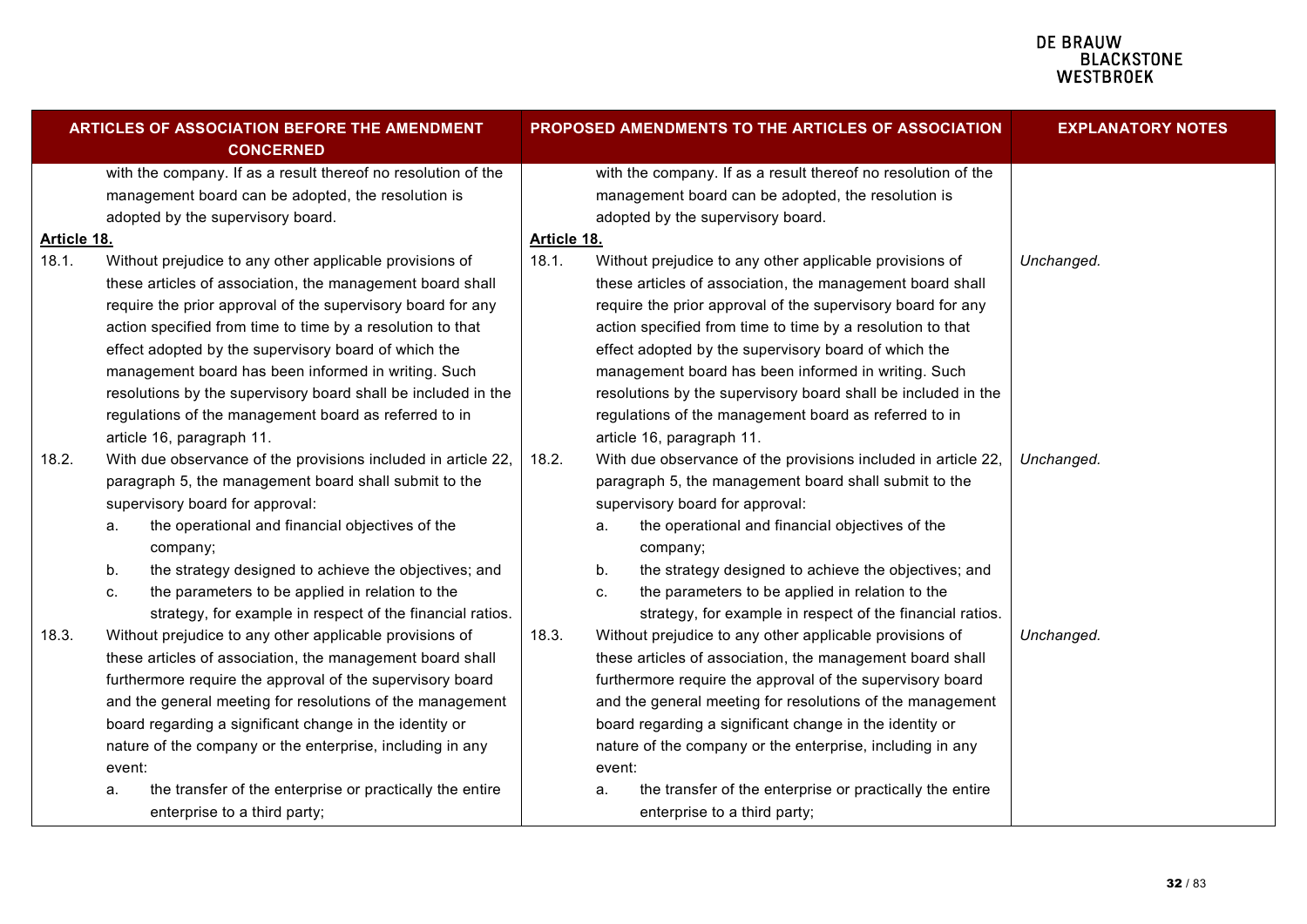| ARTICLES OF ASSOCIATION BEFORE THE AMENDMENT<br><b>CONCERNED</b> |          |                                                                                                                                                                                                                                                                                                                                                                                                                                                                                                                                                                                                                                                                                                               | PROPOSED AMENDMENTS TO THE ARTICLES OF ASSOCIATION |          |                                                                                                                                                                                                                                                                                                                                                                                                                                                                                                                                                                                                                                                                                                               | <b>EXPLANATORY NOTES</b> |
|------------------------------------------------------------------|----------|---------------------------------------------------------------------------------------------------------------------------------------------------------------------------------------------------------------------------------------------------------------------------------------------------------------------------------------------------------------------------------------------------------------------------------------------------------------------------------------------------------------------------------------------------------------------------------------------------------------------------------------------------------------------------------------------------------------|----------------------------------------------------|----------|---------------------------------------------------------------------------------------------------------------------------------------------------------------------------------------------------------------------------------------------------------------------------------------------------------------------------------------------------------------------------------------------------------------------------------------------------------------------------------------------------------------------------------------------------------------------------------------------------------------------------------------------------------------------------------------------------------------|--------------------------|
|                                                                  | b.<br>c. | the conclusion or cancellation of any long-lasting<br>cooperation by the company or a subsidiary<br>(dochtermaatschappij) with any other legal person or<br>company or as a fully liable general partner of a<br>limited partnership or a general partnership, provided<br>that such cooperation or the cancellation thereof is of<br>essential importance to the company; and<br>the acquisition or disposal of a participating interest<br>in the capital of a company with a value of at least<br>one-third of the sum of the assets according to the<br>consolidated balance sheet with explanatory notes<br>thereto according to the last adopted annual<br>accounts of the company, by the company or a |                                                    | b.<br>c. | the conclusion or cancellation of any long-lasting<br>cooperation by the company or a subsidiary<br>(dochtermaatschappij) with any other legal person or<br>company or as a fully liable general partner of a<br>limited partnership or a general partnership, provided<br>that such cooperation or the cancellation thereof is of<br>essential importance to the company; and<br>the acquisition or disposal of a participating interest<br>in the capital of a company with a value of at least<br>one-third of the sum of the assets according to the<br>consolidated balance sheet with explanatory notes<br>thereto according to the last adopted annual<br>accounts of the company, by the company or a |                          |
| 18.4                                                             |          | subsidiary.<br>If a serious private bid is made for a business unit or a<br>participating interest and the value of the bid exceeds the<br>threshold referred to in the preceding paragraph under c.,<br>and such bid is made public, the management board shall,<br>at its earliest convenience, make public its position on the<br>bid and the reasons for this position.<br>Management board; absence; managers, deputy managers and                                                                                                                                                                                                                                                                       | 18.4                                               |          | subsidiary.<br>If a serious private bid is made for a business unit or a<br>participating interest and the value of the bid exceeds the<br>threshold referred to in the preceding paragraph under c.,<br>and such bid is made public, the management board shall,<br>at its earliest convenience, make public its position on the<br>bid and the reasons for this position.<br>Management board; absence; managers, deputy managers and                                                                                                                                                                                                                                                                       | Unchanged.               |
| other holders of executive powers.<br>Article 19.                |          | Article 19.                                                                                                                                                                                                                                                                                                                                                                                                                                                                                                                                                                                                                                                                                                   | other holders of executive powers.                 |          |                                                                                                                                                                                                                                                                                                                                                                                                                                                                                                                                                                                                                                                                                                               |                          |
| 19.1.                                                            |          | In the event that one or more members of the management<br>board is absent or ceases to hold office, the management of<br>the company shall be conducted by the remaining members<br>or by the sole remaining member, as the case may be.                                                                                                                                                                                                                                                                                                                                                                                                                                                                     | 19.1.                                              |          | In the event that one or more members of the management<br>board is absent or ceases to hold office, the management of<br>the company shall be conducted by the remaining members<br>or by the sole remaining member, as the case may be.                                                                                                                                                                                                                                                                                                                                                                                                                                                                     | Unchanged.               |
| 19.2.                                                            |          | In the event that all members are absent or cease to hold<br>office, the supervisory board shall be temporarily in charge                                                                                                                                                                                                                                                                                                                                                                                                                                                                                                                                                                                     | 19.2.                                              |          | In the event that all members are absent or cease to hold<br>office, the supervisory board shall be temporarily in charge                                                                                                                                                                                                                                                                                                                                                                                                                                                                                                                                                                                     | Unchanged.               |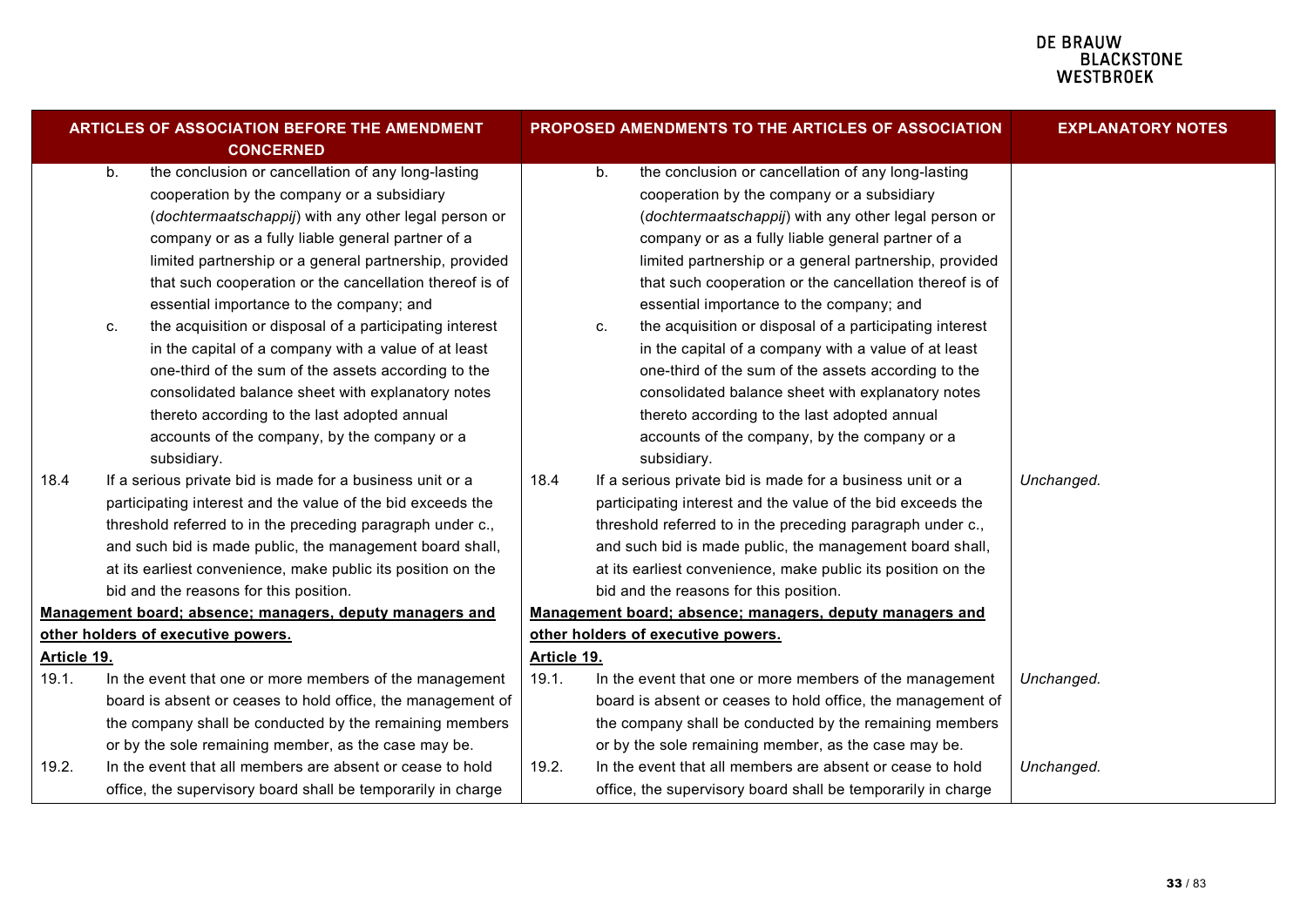| ARTICLES OF ASSOCIATION BEFORE THE AMENDMENT<br><b>CONCERNED</b> |                                                                                                                                                                                                                                                                                                                                                                                                                                                                                                                                                                                                              |             | PROPOSED AMENDMENTS TO THE ARTICLES OF ASSOCIATION                                                                                                                                                                                                                                                                                                                                                                                                                                                                                                                                                           | <b>EXPLANATORY NOTES</b> |
|------------------------------------------------------------------|--------------------------------------------------------------------------------------------------------------------------------------------------------------------------------------------------------------------------------------------------------------------------------------------------------------------------------------------------------------------------------------------------------------------------------------------------------------------------------------------------------------------------------------------------------------------------------------------------------------|-------------|--------------------------------------------------------------------------------------------------------------------------------------------------------------------------------------------------------------------------------------------------------------------------------------------------------------------------------------------------------------------------------------------------------------------------------------------------------------------------------------------------------------------------------------------------------------------------------------------------------------|--------------------------|
|                                                                  | of the management and shall be authorised to temporarily<br>entrust the management to others.                                                                                                                                                                                                                                                                                                                                                                                                                                                                                                                |             | of the management and shall be authorised to temporarily<br>entrust the management to others.                                                                                                                                                                                                                                                                                                                                                                                                                                                                                                                |                          |
| 19.3.                                                            | The supervisory board shall as soon as practicably possible<br>make provisions to fill any vacancy.                                                                                                                                                                                                                                                                                                                                                                                                                                                                                                          | 19.3.       | The supervisory board shall as soon as practicably possible<br>make provisions to fill any vacancy.                                                                                                                                                                                                                                                                                                                                                                                                                                                                                                          | Unchanged.               |
| 19.4.                                                            | The management board may appoint persons holding<br>general or restricted powers of attorney                                                                                                                                                                                                                                                                                                                                                                                                                                                                                                                 | 19.4.       | The management board may appoint persons holding<br>general or restricted powers of attorney                                                                                                                                                                                                                                                                                                                                                                                                                                                                                                                 | Unchanged.               |
|                                                                  | (procuratiehouders). The management board may grant to<br>one or more such persons the title of "manager" (directeur)<br>or "deputy manager" (adjunct-directeur).                                                                                                                                                                                                                                                                                                                                                                                                                                            |             | (procuratiehouders). The management board may grant to<br>one or more such persons the title of "manager" (directeur)<br>or "deputy manager" (adjunct-directeur).                                                                                                                                                                                                                                                                                                                                                                                                                                            |                          |
| 19.5.                                                            | The powers of attorney granted to persons as referred to<br>here and the title, if any, to be used by these persons shall<br>be specified at their appointment.                                                                                                                                                                                                                                                                                                                                                                                                                                              | 19.5.       | The powers of attorney granted to persons as referred to<br>here and the title, if any, to be used by these persons shall<br>be specified at their appointment.                                                                                                                                                                                                                                                                                                                                                                                                                                              | Unchanged.               |
| Management board; remuneration and indemnification.              |                                                                                                                                                                                                                                                                                                                                                                                                                                                                                                                                                                                                              |             | Management board; remuneration and indemnification.                                                                                                                                                                                                                                                                                                                                                                                                                                                                                                                                                          |                          |
| Article 20.                                                      |                                                                                                                                                                                                                                                                                                                                                                                                                                                                                                                                                                                                              | Article 20. |                                                                                                                                                                                                                                                                                                                                                                                                                                                                                                                                                                                                              |                          |
| 20.1.                                                            | The company has a policy in the area of remuneration of<br>the management board. This policy is subject to the<br>approval by the general meeting on a proposal made by the<br>supervisory board.                                                                                                                                                                                                                                                                                                                                                                                                            | 20.1.       | The company has a policy in the area of remuneration of<br>the management board. This policy is subject to the<br>approval by the general meeting on a proposal made by the<br>supervisory board.                                                                                                                                                                                                                                                                                                                                                                                                            | Unchanged.               |
| 20.2.                                                            | The remuneration of members of the management board<br>shall, with due observance of the policy as referred to in the<br>preceding paragraph, be determined by the supervisory<br>board. The supervisory board shall submit for approval by<br>the general meeting a proposal regarding the arrangements<br>for the remuneration of members of the management board<br>in the form of shares or rights to acquire shares. This<br>proposal shall include. amongst other things, how many<br>shares or rights to acquire shares may be awarded to<br>members of the management board and which criteria apply | 20.2.       | The remuneration of members of the management board<br>shall, with due observance of the policy as referred to in the<br>preceding paragraph, be determined by the supervisory<br>board. The supervisory board shall submit for approval by<br>the general meeting a proposal regarding the arrangements<br>for the remuneration of members of the management board<br>in the form of shares or rights to acquire shares. This<br>proposal shall include. amongst other things, how many<br>shares or rights to acquire shares may be awarded to<br>members of the management board and which criteria apply | Unchanged.               |
|                                                                  | to an award or a modification.                                                                                                                                                                                                                                                                                                                                                                                                                                                                                                                                                                               |             | to an award or a modification.                                                                                                                                                                                                                                                                                                                                                                                                                                                                                                                                                                               |                          |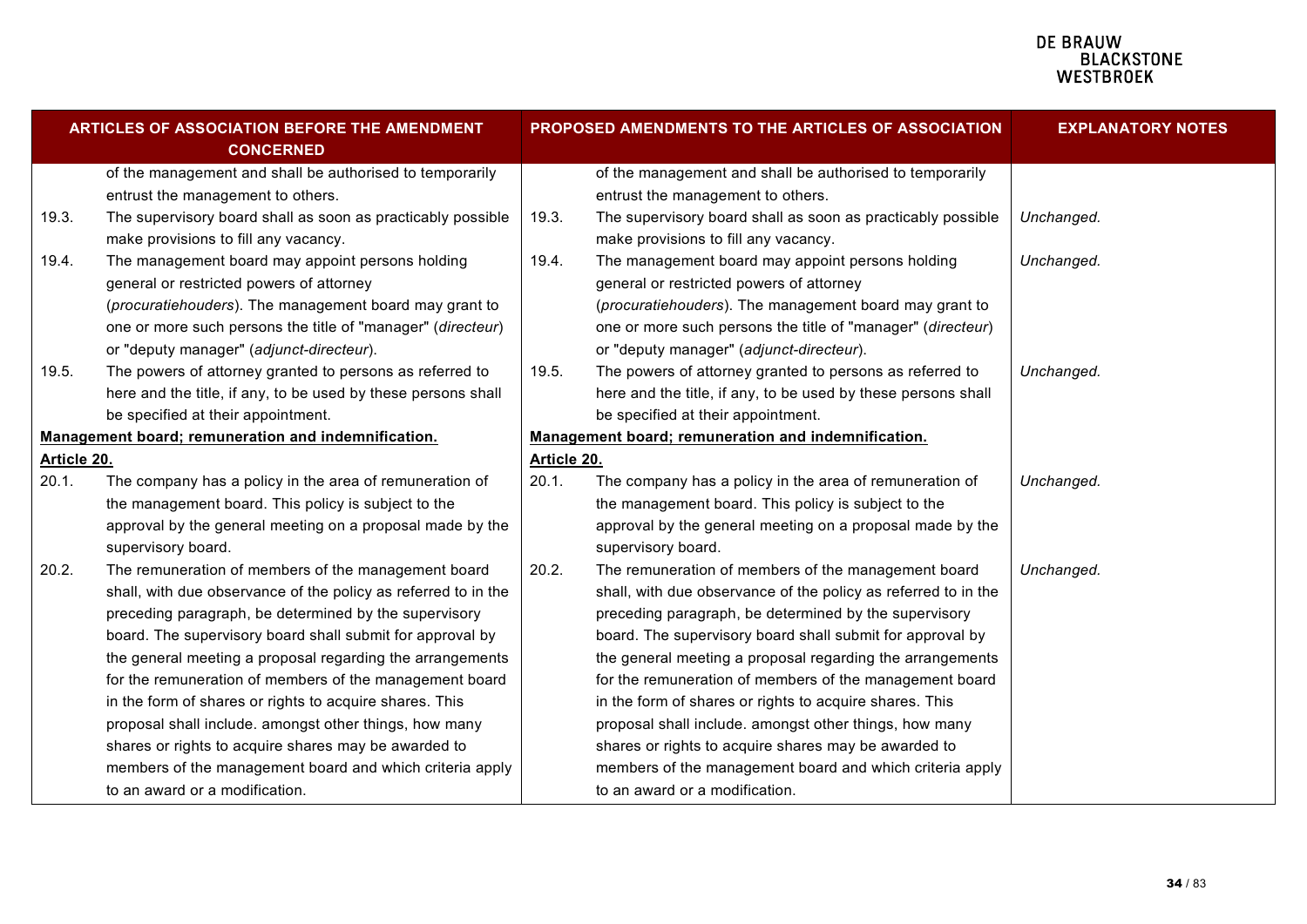| <b>ARTICLES OF ASSOCIATION BEFORE THE AMENDMENT</b><br><b>CONCERNED</b> |                                                            |                                                                                                                                                                                                                                                                                                                                                                                                                                                                                                                       |       |       | PROPOSED AMENDMENTS TO THE ARTICLES OF ASSOCIATION                                                                                                                                                                                                                                                                                                                                                                                                                                                                    | <b>EXPLANATORY NOTES</b> |
|-------------------------------------------------------------------------|------------------------------------------------------------|-----------------------------------------------------------------------------------------------------------------------------------------------------------------------------------------------------------------------------------------------------------------------------------------------------------------------------------------------------------------------------------------------------------------------------------------------------------------------------------------------------------------------|-------|-------|-----------------------------------------------------------------------------------------------------------------------------------------------------------------------------------------------------------------------------------------------------------------------------------------------------------------------------------------------------------------------------------------------------------------------------------------------------------------------------------------------------------------------|--------------------------|
| 20.3.                                                                   | like.                                                      | The company shall not grant its members of the<br>management board any personal loans, guarantees or the                                                                                                                                                                                                                                                                                                                                                                                                              | 20.3. | like. | The company shall not grant its members of the<br>management board any personal loans, guarantees or the                                                                                                                                                                                                                                                                                                                                                                                                              | Unchanged.               |
| 20.4.                                                                   |                                                            | Unless Dutch law provides otherwise, the following shall be<br>reimbursed to current and future members of the<br>management board:                                                                                                                                                                                                                                                                                                                                                                                   | 20.4. |       | Unless Dutch law provides otherwise, the following shall be<br>reimbursed to current and future members of the<br>management board:                                                                                                                                                                                                                                                                                                                                                                                   | Unchanged.               |
|                                                                         | a.                                                         | the reasonable costs of conducting a defence against<br>claims based on acts or failures to act in the exercise<br>of their duties or any other duties currently or<br>previously performed by them at the company's<br>request;                                                                                                                                                                                                                                                                                      |       | a.    | the reasonable costs of conducting a defence against<br>claims based on acts or failures to act in the exercise<br>of their duties or any other duties currently or<br>previously performed by them at the company's<br>request;                                                                                                                                                                                                                                                                                      |                          |
|                                                                         | b.                                                         | any damages or fines payable by them as a result of<br>an act or failure to act as referred to under a;                                                                                                                                                                                                                                                                                                                                                                                                               |       | b.    | any damages or fines payable by them as a result of<br>an act or failure to act as referred to under a;                                                                                                                                                                                                                                                                                                                                                                                                               |                          |
|                                                                         | c.                                                         | the reasonable costs of appearing in other legal<br>proceedings in which they are involved as current or<br>future members of the management board, with the<br>exception of proceedings primarily aimed at pursuing<br>a claim on their own behalf.                                                                                                                                                                                                                                                                  |       | C.    | the reasonable costs of appearing in other legal<br>proceedings in which they are involved as current or<br>future members of the management board, with the<br>exception of proceedings primarily aimed at pursuing<br>a claim on their own behalf.                                                                                                                                                                                                                                                                  |                          |
|                                                                         | There shall be no entitlement to reimbursement as referred |                                                                                                                                                                                                                                                                                                                                                                                                                                                                                                                       |       |       | There shall be no entitlement to reimbursement as referred                                                                                                                                                                                                                                                                                                                                                                                                                                                            |                          |
|                                                                         |                                                            | to above if and to the extent that:                                                                                                                                                                                                                                                                                                                                                                                                                                                                                   |       |       | to above if and to the extent that:                                                                                                                                                                                                                                                                                                                                                                                                                                                                                   |                          |
|                                                                         | a.                                                         | a Dutch court or, in the event of arbitration, an<br>arbitrator has established in a final and conclusive<br>decision that the act or failure to act of the person<br>concerned can be characterised as wilful (opzettelijk),<br>intentionally reckless (bewust roekeloos) or seriously<br>culpable (ernstig verwijtbaar) conduct, unless Dutch<br>law provides otherwise or this would, in view of the<br>circumstances of the case, be unacceptable<br>according to standards of reasonableness and<br>fairness; or |       | a.    | a Dutch court or, in the event of arbitration, an<br>arbitrator has established in a final and conclusive<br>decision that the act or failure to act of the person<br>concerned can be characterised as wilful (opzettelijk),<br>intentionally reckless (bewust roekeloos) or seriously<br>culpable (ernstig verwijtbaar) conduct, unless Dutch<br>law provides otherwise or this would, in view of the<br>circumstances of the case, be unacceptable<br>according to standards of reasonableness and<br>fairness; or |                          |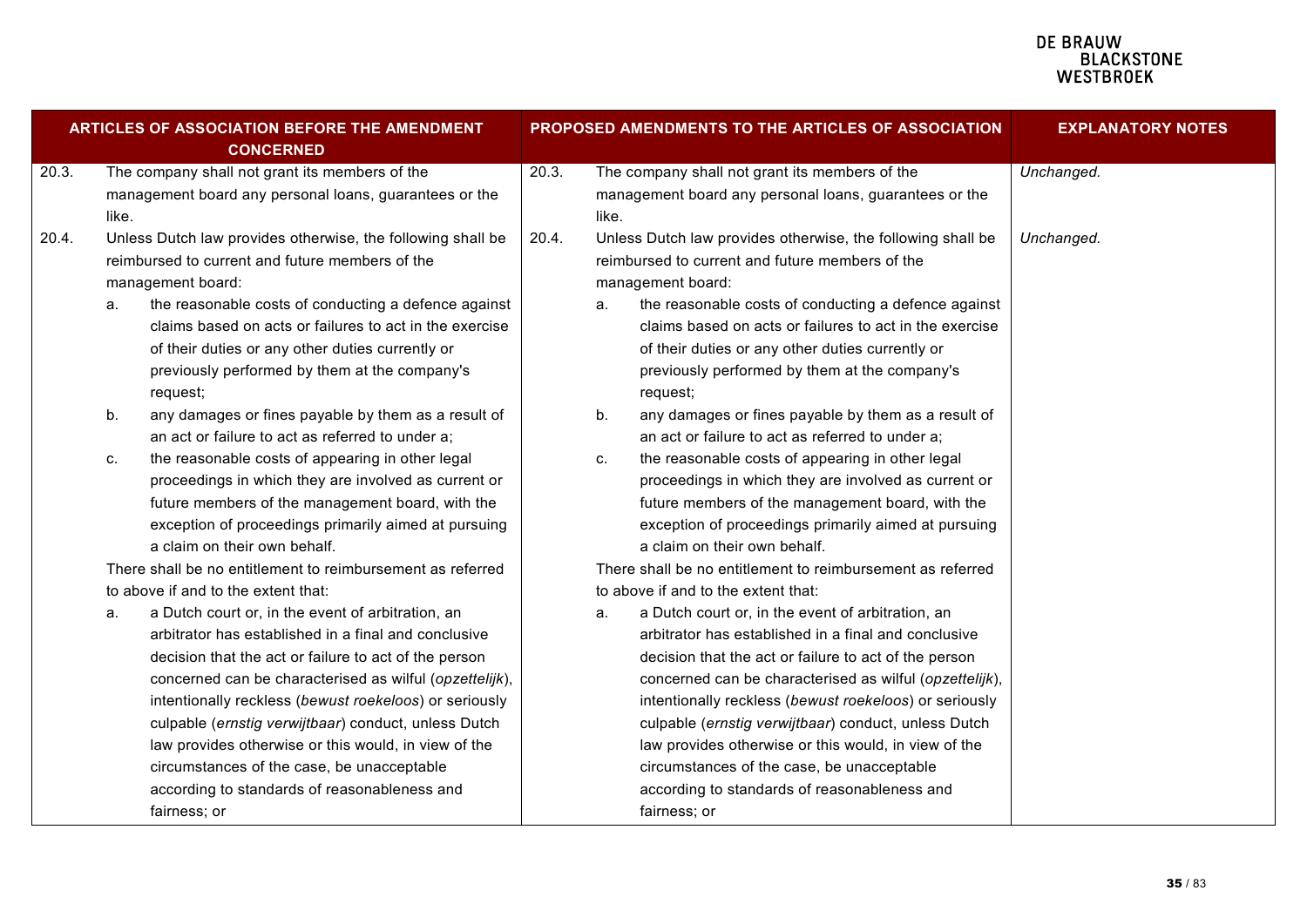| <b>ARTICLES OF ASSOCIATION BEFORE THE AMENDMENT</b><br><b>CONCERNED</b> |                                                                                                                                                                                                                                                                                                                                                                                                                                                                             |             | <b>PROPOSED AMENDMENTS TO THE ARTICLES OF ASSOCIATION</b>                                                                                                                                                                                                                                                                                                                                                                                                                   | <b>EXPLANATORY NOTES</b> |  |
|-------------------------------------------------------------------------|-----------------------------------------------------------------------------------------------------------------------------------------------------------------------------------------------------------------------------------------------------------------------------------------------------------------------------------------------------------------------------------------------------------------------------------------------------------------------------|-------------|-----------------------------------------------------------------------------------------------------------------------------------------------------------------------------------------------------------------------------------------------------------------------------------------------------------------------------------------------------------------------------------------------------------------------------------------------------------------------------|--------------------------|--|
|                                                                         | the costs or financial loss of the person concerned<br>b.<br>are covered by an insurance and the insurer has paid<br>out the costs or financial loss.<br>If and to the extent that it has been established by a Dutch<br>court or, in the event of arbitration, an arbitrator in a final<br>and conclusive decision that the person concerned is not<br>entitled to reimbursement as referred to above, he shall<br>immediately repay the amount reimbursed by the company. |             | b.<br>the costs or financial loss of the person concerned<br>are covered by an insurance and the insurer has paid<br>out the costs or financial loss.<br>If and to the extent that it has been established by a Dutch<br>court or, in the event of arbitration, an arbitrator in a final<br>and conclusive decision that the person concerned is not<br>entitled to reimbursement as referred to above, he shall<br>immediately repay the amount reimbursed by the company. |                          |  |
| 20.5.                                                                   | The company may take out liability insurance for the benefit                                                                                                                                                                                                                                                                                                                                                                                                                | 20.5.       | The company may take out liability insurance for the benefit                                                                                                                                                                                                                                                                                                                                                                                                                | Unchanged.               |  |
| 20.6.                                                                   | of the persons concerned.<br>The company may by agreement give further<br>implementation to the above.                                                                                                                                                                                                                                                                                                                                                                      | 20.6.       | of the persons concerned.<br>The company may by agreement give further<br>implementation to the above.                                                                                                                                                                                                                                                                                                                                                                      | Unchanged.               |  |
|                                                                         | <b>Supervisory board.</b>                                                                                                                                                                                                                                                                                                                                                                                                                                                   |             | <b>Supervisory board.</b>                                                                                                                                                                                                                                                                                                                                                                                                                                                   |                          |  |
| Article 21.                                                             |                                                                                                                                                                                                                                                                                                                                                                                                                                                                             | Article 21. |                                                                                                                                                                                                                                                                                                                                                                                                                                                                             |                          |  |
| 21.1.                                                                   | The supervisory board shall determine the number of its<br>members. Only natural persons shall qualify as members of<br>the supervisory board.                                                                                                                                                                                                                                                                                                                              | 21.1.       | The supervisory board shall determine the number of its<br>members. Only natural persons shall qualify as members of<br>the supervisory board.                                                                                                                                                                                                                                                                                                                              | Unchanged.               |  |
| 21.2.                                                                   | The supervisory board shall prepare a profile of its size and<br>composition, taking account of the nature of the business,<br>its activities and the desired expertise and background of<br>the supervisory board members. The supervisory board<br>shall discuss the profile and each amendment in respect of<br>such profile with the general meeting.                                                                                                                   | 21.2.       | The supervisory board shall prepare a profile of its size and<br>composition, taking account of the nature of the business,<br>its activities and the desired expertise and background of<br>the supervisory board members. The supervisory board<br>shall discuss the profile and each amendment in respect of<br>such profile with the general meeting.                                                                                                                   | Unchanged.               |  |
| 21.3.                                                                   | A member of the supervisory board shall be appointed for a<br>maximum period of four (4) years, except if such member of<br>the supervisory board has resigned at an earlier date, his<br>term of office shall lapse on the day of the annual general<br>meeting to be held in the fourth year after the year of his<br>appointment. A member may be re-appointed with due<br>observance of the preceding sentence. A person who has                                        | 21.3.       | A member of the supervisory board shall be appointed for a<br>maximum period of four (4) years, except if such member of<br>the supervisory board has resigned at an earlier date, his<br>term of office shall lapse on the day of the annual general<br>meeting to be held in the fourth year after the year of his<br>appointment. A member may be re-appointed with due<br>observance of the preceding sentence. A person who has                                        | Unchanged.               |  |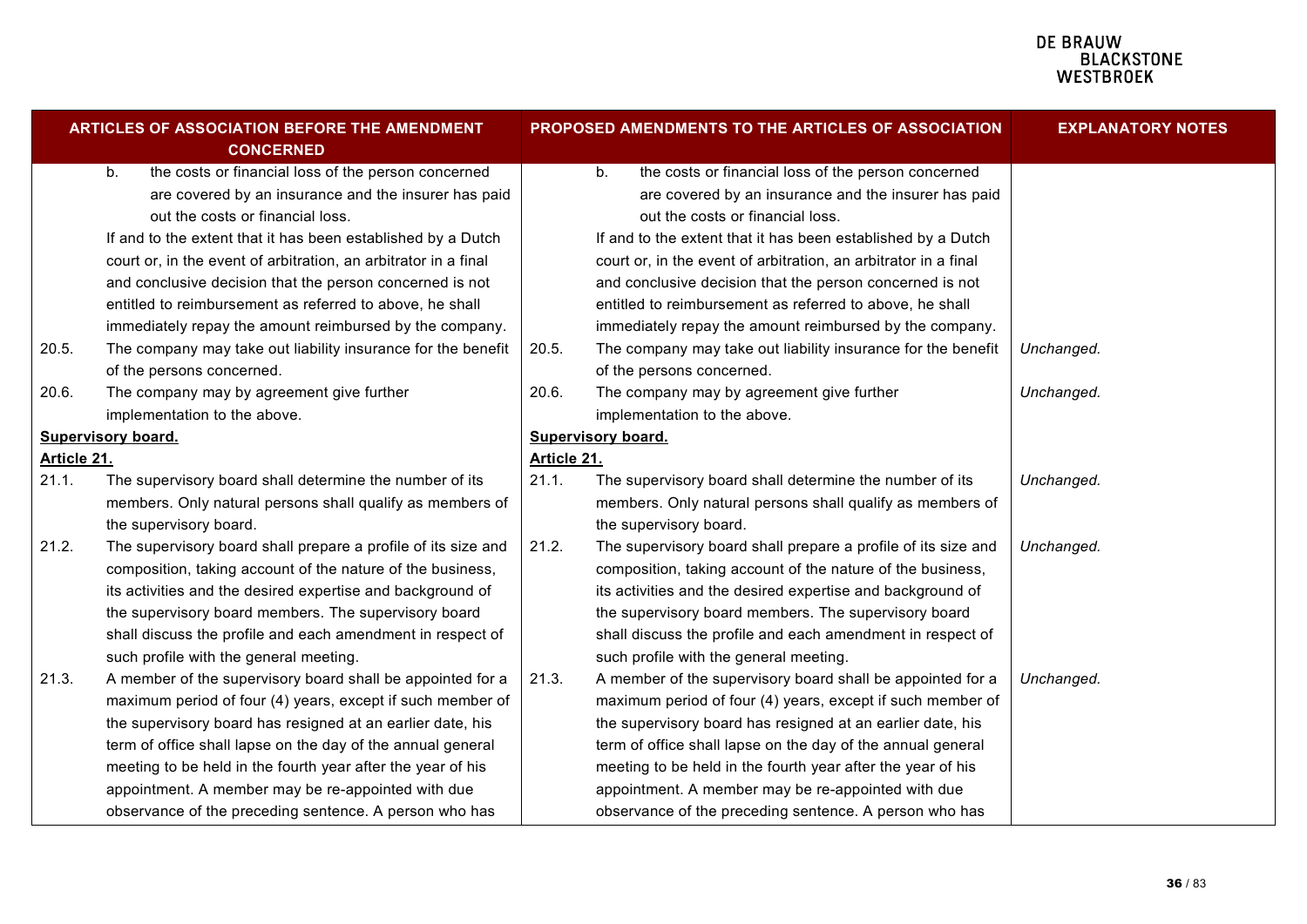| <b>ARTICLES OF ASSOCIATION BEFORE THE AMENDMENT</b><br><b>CONCERNED</b> |                                                                                                                                                                                                                                                                                                                                                                                                                                                                                                             |             | PROPOSED AMENDMENTS TO THE ARTICLES OF ASSOCIATION                                                                                                                                                                                                                                                                                                                                                                                                                                                          | <b>EXPLANATORY NOTES</b> |
|-------------------------------------------------------------------------|-------------------------------------------------------------------------------------------------------------------------------------------------------------------------------------------------------------------------------------------------------------------------------------------------------------------------------------------------------------------------------------------------------------------------------------------------------------------------------------------------------------|-------------|-------------------------------------------------------------------------------------------------------------------------------------------------------------------------------------------------------------------------------------------------------------------------------------------------------------------------------------------------------------------------------------------------------------------------------------------------------------------------------------------------------------|--------------------------|
|                                                                         | held office for twelve (12) years may not be reappointed.<br>Article 16, paragraph 5 equally applies in respect of the<br>appointment of a member of the supervisory board.                                                                                                                                                                                                                                                                                                                                 |             | held office for twelve (12) years may not be reappointed.<br>Article 16, paragraph 5 equally applies in respect of the<br>appointment of a member of the supervisory board.                                                                                                                                                                                                                                                                                                                                 |                          |
| 21.4.                                                                   | The supervisory board shall draw up a retirement schedule<br>for the members of the supervisory board.                                                                                                                                                                                                                                                                                                                                                                                                      | 21.4.       | The supervisory board shall draw up a retirement schedule<br>for the members of the supervisory board.                                                                                                                                                                                                                                                                                                                                                                                                      | Unchanged.               |
| 21.5.                                                                   | A member of the supervisory board may be suspended and<br>dismissed by the general meeting. Article 16, paragraph 6,<br>except for the second sentence of paragraph 6, equally<br>applies. In the event of a suspension of a member of the<br>supervisory board by the general meeting, article 16,<br>paragraph 10 equally applies.                                                                                                                                                                        | 21.5.       | A member of the supervisory board may be suspended and<br>dismissed by the general meeting. Article 16, paragraph 6,<br>except for the second sentence of paragraph 6, equally<br>applies. In the event of a suspension of a member of the<br>supervisory board by the general meeting, article 16,<br>paragraph 10 equally applies.                                                                                                                                                                        | Unchanged.               |
| 21.6.                                                                   | The particulars of the person to be appointed as member of<br>the supervisory board, as defined in section 142, subsection<br>3 of Book 2 of the Dutch Civil Code, shall be provided to the<br>general meeting.                                                                                                                                                                                                                                                                                             | 21.6.       | The particulars of the person to be appointed as member of<br>the supervisory board, as defined in section 142, subsection<br>3 of Book 2 of the Dutch Civil Code, shall be provided to the<br>general meeting.                                                                                                                                                                                                                                                                                             | Unchanged.               |
| Article 22.                                                             |                                                                                                                                                                                                                                                                                                                                                                                                                                                                                                             | Article 22. |                                                                                                                                                                                                                                                                                                                                                                                                                                                                                                             |                          |
| 22.1.                                                                   | Save for the other duties entrusted to the supervisory board<br>by law and under these articles of association, it shall be<br>the duty of the supervisory board to supervise the policy of<br>the management board and the general course of affairs of<br>the company and the enterprise connected therewith. The<br>supervisory board shall assist the management board with<br>advice and in the performance of its duties the supervisory<br>board shall be guided by the interests of the company and | 22.1.       | Save for the other duties entrusted to the supervisory board<br>by law and under these articles of association, it shall be<br>the duty of the supervisory board to supervise the policy of<br>the management board and the general course of affairs of<br>the company and the enterprise connected therewith. The<br>supervisory board shall assist the management board with<br>advice and in the performance of its duties the supervisory<br>board shall be guided by the interests of the company and | Unchanged.               |
| 22.2.                                                                   | the enterprise connected therewith.<br>The supervisory board shall appoint one (1) of its members<br>to be chairman. The chairman of the supervisory board shall<br>not be a former member of the management board of the<br>company. The supervisory board may also appoint a<br>secretary, who may or may not be a member of the                                                                                                                                                                          | 22.2.       | the enterprise connected therewith.<br>The supervisory board shall appoint one (1) of its members<br>to be chairman. The chairman of the supervisory board shall<br>not be a former member of the management board of the<br>company. The supervisory board may also appoint a<br>secretary, who may or may not be a member of the                                                                                                                                                                          | Unchanged.               |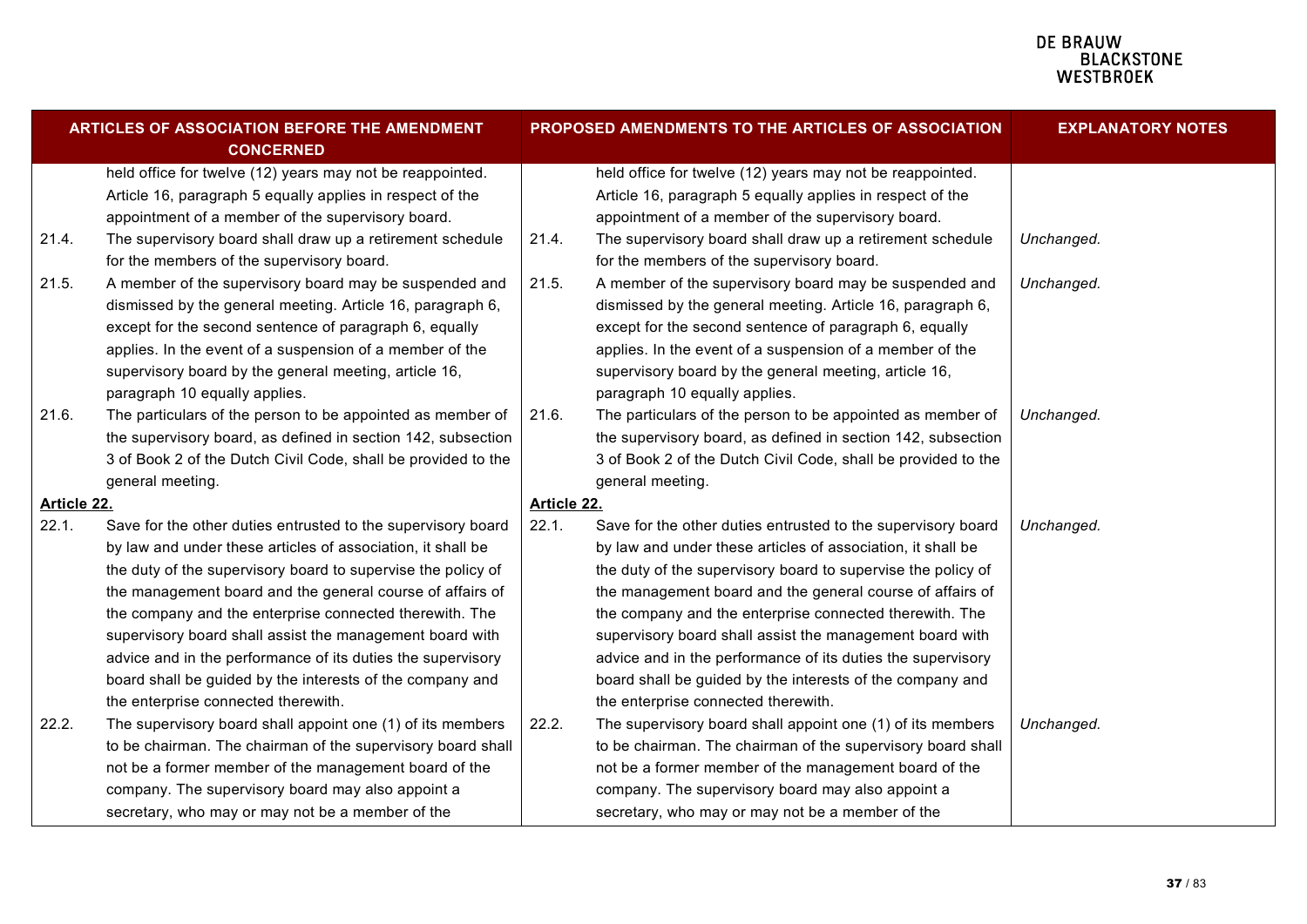| <b>ARTICLES OF ASSOCIATION BEFORE THE AMENDMENT</b><br><b>CONCERNED</b> |                                                                                                                                                                                                                                                                                                                                                                                                                                                            |       | PROPOSED AMENDMENTS TO THE ARTICLES OF ASSOCIATION                                                                                                                                                                                                                                                                                                                                                    | <b>EXPLANATORY NOTES</b>                                                                                                                                                                                                                   |
|-------------------------------------------------------------------------|------------------------------------------------------------------------------------------------------------------------------------------------------------------------------------------------------------------------------------------------------------------------------------------------------------------------------------------------------------------------------------------------------------------------------------------------------------|-------|-------------------------------------------------------------------------------------------------------------------------------------------------------------------------------------------------------------------------------------------------------------------------------------------------------------------------------------------------------------------------------------------------------|--------------------------------------------------------------------------------------------------------------------------------------------------------------------------------------------------------------------------------------------|
|                                                                         | supervisory board. The chairman so appointed shall have<br>the title of "chairman of the supervisory board" (president-<br>commissaris). The supervisory board shall be assisted by<br>the company secretary.                                                                                                                                                                                                                                              |       | supervisory board. The chairman so appointed shall have<br>the title of "chairman of the supervisory board" (president-<br>commissaris). The supervisory board shall be assisted by<br>the company secretary.                                                                                                                                                                                         |                                                                                                                                                                                                                                            |
| 22.3.                                                                   | The supervisory board shall meet as frequently as one (1)<br>of its members may request, at the place to be designated<br>by the chairman of the supervisory board or, failing this, to<br>be designated by the person who calls the meeting. The<br>meetings shall be called upon at least five (5) days' prior<br>notice, not including the day the notice is sent and the day<br>of the meeting, and the notice shall state the items on the<br>agenda. | 22.3. | The supervisory board shall meet as frequently as one (1)<br>of its members may request, at the place to be designated<br>by the chairman of the supervisory board or, failing this, to<br>be designated by the person who requests the meeting. The<br>meetings shall be called upon by the company secretary on<br>behalf of the person who requests the meeting V.                                 | This proposed amendment is to<br>enable the company secretary to<br>convene the meeting upon the<br>request of the member of the<br>supervisory board who requests the<br>meeting, and to arrange for all other<br>necessary preparations. |
|                                                                         |                                                                                                                                                                                                                                                                                                                                                                                                                                                            |       |                                                                                                                                                                                                                                                                                                                                                                                                       | This proposed amendment is also to<br>delete the notice period for<br>meetings of the supervisory board,<br>as this notice period is included in<br>the Rules of Procedure of the<br>supervisory board.                                    |
| 22.4.                                                                   | If the supervisory board so desires, members of the<br>management board shall be required to attend the meetings<br>of the supervisory board and to supply all information the<br>supervisory board may request.                                                                                                                                                                                                                                           | 22.4. | If the supervisory board so desires, members of the<br>management board shall be required to attend the meetings<br>of the supervisory board and to supply all information the<br>supervisory board may request.                                                                                                                                                                                      | Unchanged.                                                                                                                                                                                                                                 |
| 22.5.                                                                   | At least once per year, the management board shall inform<br>the supervisory board in writing in respect of the principles<br>of the strategic policy, the general and financial risks and<br>the management and control system of the company. The<br>management board shall at that time request the approval<br>of the supervisory board for the issues referred to in article<br>18, paragraph 2.                                                      | 22.5. | At least once per year, the management board shall inform<br>the supervisory board in writing in respect of the principles<br>of the strategic policy, the general and financial risks and<br>the management and control system of the company. The<br>management board shall at that time request the approval<br>of the supervisory board for the issues referred to in article<br>18, paragraph 2. | Unchanged.                                                                                                                                                                                                                                 |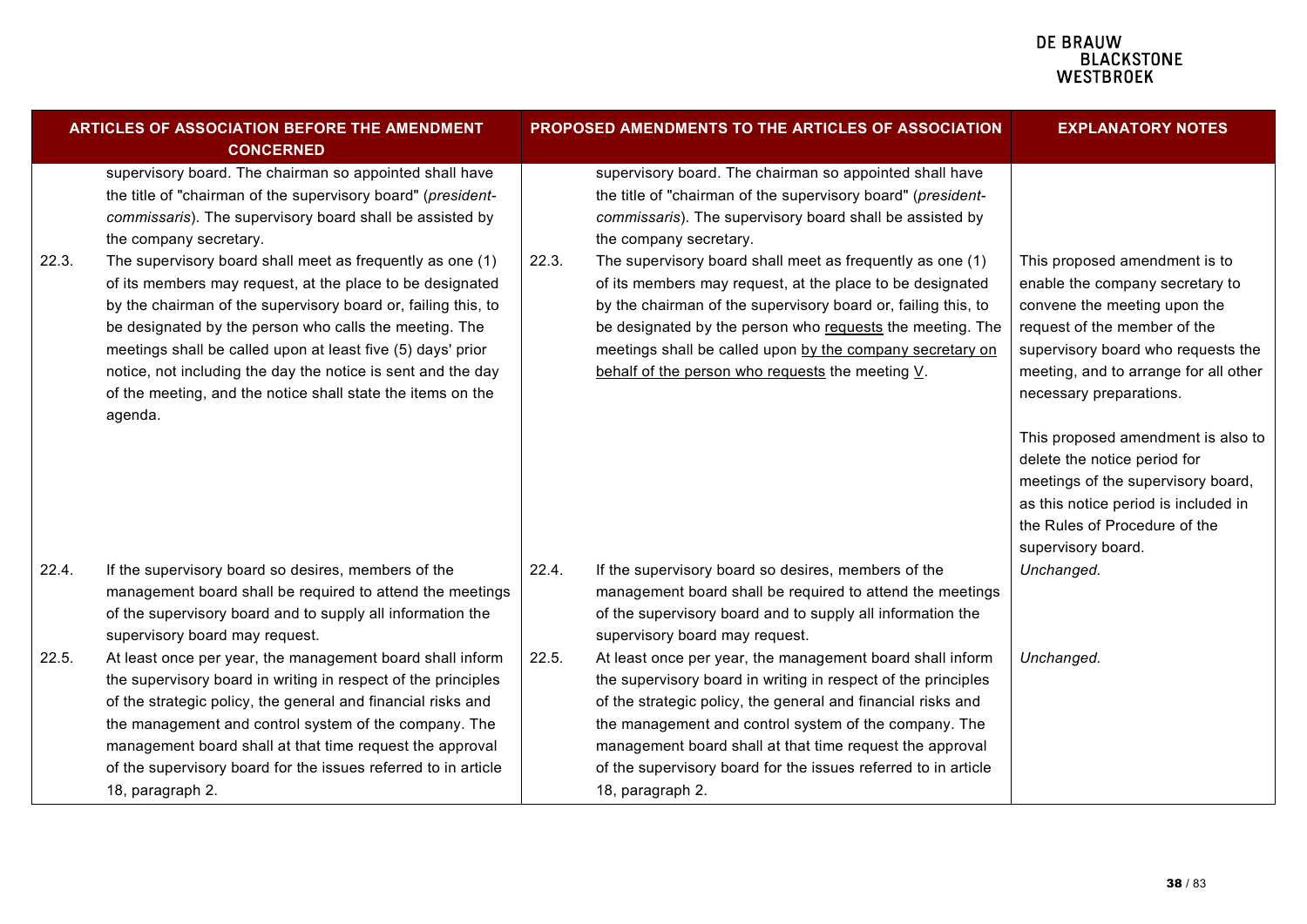| <b>ARTICLES OF ASSOCIATION BEFORE THE AMENDMENT</b><br><b>CONCERNED</b> |                                                                | PROPOSED AMENDMENTS TO THE ARTICLES OF ASSOCIATION |                                                                | <b>EXPLANATORY NOTES</b> |
|-------------------------------------------------------------------------|----------------------------------------------------------------|----------------------------------------------------|----------------------------------------------------------------|--------------------------|
| 22.6.                                                                   | The resolutions of the supervisory board shall be adopted      | 22.6.                                              | The resolutions of the supervisory board shall be adopted      | Unchanged.               |
|                                                                         | by an absolute majority of votes.                              |                                                    | by an absolute majority of votes.                              |                          |
| 22.7.                                                                   | Valid resolutions can be adopted by the supervisory board      | 22.7.                                              | Valid resolutions can be adopted by the supervisory board      | Unchanged.               |
|                                                                         | only if at least one- half of its members entitled to vote are |                                                    | only if at least one- half of its members entitled to vote are |                          |
|                                                                         | present at the meeting.                                        |                                                    | present at the meeting.                                        |                          |
|                                                                         | Any supervisory board member may be represented at the         |                                                    | Any supervisory board member may be represented at the         |                          |
|                                                                         | meeting of the supervisory board by one (1) of the other       |                                                    | meeting of the supervisory board by one (1) of the other       |                          |
|                                                                         | supervisory board members designated for that purpose by       |                                                    | supervisory board members designated for that purpose by       |                          |
|                                                                         | means of a written power of attorney valid for one (1)         |                                                    | means of a written power of attorney valid for one (1)         |                          |
|                                                                         | particular meeting.                                            |                                                    | particular meeting.                                            |                          |
|                                                                         | For the purposes of these articles of association any          |                                                    | For the purposes of these articles of association any          |                          |
|                                                                         | supervisory board member so represented shall be deemed        |                                                    | supervisory board member so represented shall be deemed        |                          |
|                                                                         | to be personally present at the meeting.                       |                                                    | to be personally present at the meeting.                       |                          |
|                                                                         | Resolutions of the supervisory board may also be adopted       |                                                    | Resolutions of the supervisory board may also be adopted       |                          |
|                                                                         | outside a meeting, provided that all supervisory board         |                                                    | outside a meeting, provided that all supervisory board         |                          |
|                                                                         | members entitled to vote have had the opportunity to voice     |                                                    | members entitled to vote have had the opportunity to voice     |                          |
|                                                                         | their opinion in respect of the proposal concerned and that    |                                                    | their opinion in respect of the proposal concerned and that    |                          |
|                                                                         | at least three-fourths of the supervisory board members        |                                                    | at least three-fourths of the supervisory board members        |                          |
|                                                                         | entitled to vote have declared themselves in favour of the     |                                                    | entitled to vote have declared themselves in favour of the     |                          |
|                                                                         | proposal and that no member of the supervisory board           |                                                    | proposal and that no member of the supervisory board           |                          |
|                                                                         | entitled to vote has opposed this manner of decision-          |                                                    | entitled to vote has opposed this manner of decision-          |                          |
|                                                                         | making.                                                        |                                                    | making.                                                        |                          |
| 22.8.                                                                   | A member of the supervisory board shall not take part in the   | 22.8.                                              | A member of the supervisory board shall not take part in the   | Unchanged.               |
|                                                                         | deliberations and decision-making on a subject or              |                                                    | deliberations and decision-making on a subject or              |                          |
|                                                                         | transaction in relation to which he has a conflict of interest |                                                    | transaction in relation to which he has a conflict of interest |                          |
|                                                                         | with the company. If as a result thereof no resolution of the  |                                                    | with the company. If as a result thereof no resolution of the  |                          |
|                                                                         | supervisory board can be adopted, the resolution is adopted    |                                                    | supervisory board can be adopted, the resolution is adopted    |                          |
|                                                                         | by the general meeting.                                        |                                                    | by the general meeting.                                        |                          |
| 22.9.                                                                   | The supervisory board members shall at all times have          | 22.9.                                              | The supervisory board members shall at all times have          | Unchanged.               |
|                                                                         | access to the buildings and premises of the company; they      |                                                    | access to the buildings and premises of the company; they      |                          |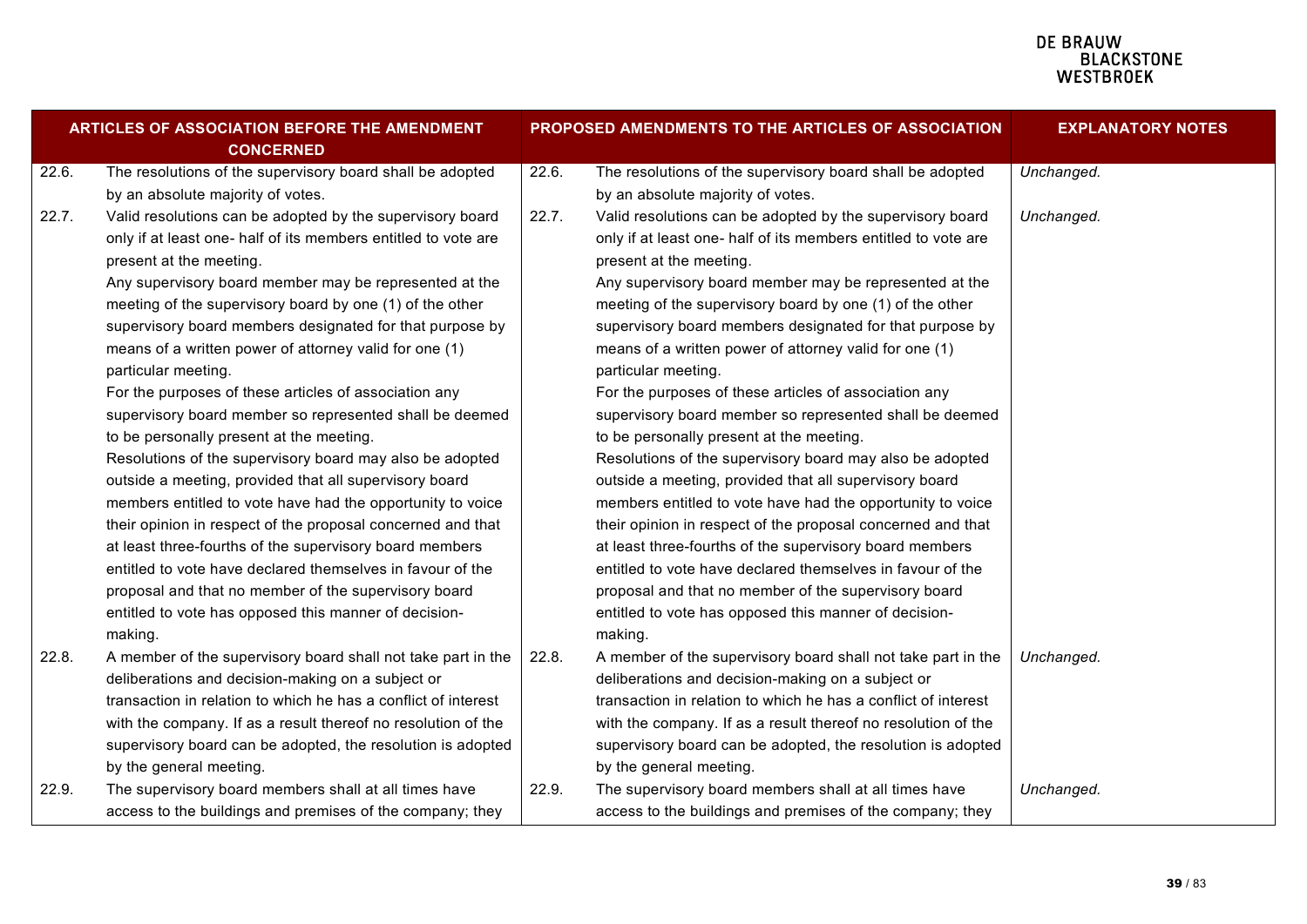|        | <b>ARTICLES OF ASSOCIATION BEFORE THE AMENDMENT</b><br><b>CONCERNED</b>                                            |        | PROPOSED AMENDMENTS TO THE ARTICLES OF ASSOCIATION                                                                 | <b>EXPLANATORY NOTES</b>         |
|--------|--------------------------------------------------------------------------------------------------------------------|--------|--------------------------------------------------------------------------------------------------------------------|----------------------------------|
|        | shall have the right to inspect the books, records and<br>correspondence of the company, as well as to examine its |        | shall have the right to inspect the books, records and<br>correspondence of the company, as well as to examine its |                                  |
|        | cash and other assets.                                                                                             |        | cash and other assets.                                                                                             |                                  |
| 22.10. | The division of duties within the supervisory board and the                                                        | 22.10. | The division of duties within the supervisory board and the                                                        | Unchanged.                       |
|        | procedure of the supervisory board shall be laid down in a                                                         |        | procedure of the supervisory board shall be laid down in a                                                         |                                  |
|        | set of regulations, including among other things, a                                                                |        | set of regulations, including among other things, a                                                                |                                  |
|        | paragraph dealing with its relations with the management                                                           |        | paragraph dealing with its relations with the management                                                           |                                  |
|        | board and the general meeting.                                                                                     |        | board and the general meeting.                                                                                     |                                  |
| 22.11. | The supervisory board may designate one of its members to                                                          | 22.11. | The supervisory board may designate one or more of its                                                             | This proposed amendment enables  |
|        | be charged in particular with the daily supervision of the                                                         |        | members to be charged in particular with the daily                                                                 | the supervisory board to appoint |
|        | conduct of the management board and the business affairs                                                           |        | supervision of the conduct of the management board and                                                             | more than one "delegate member"  |
|        | of the company.                                                                                                    |        | the business affairs of the company.                                                                               | of the supervisory board.        |
| 22.12. | The supervisory board member referred to in the preceding                                                          | 22.12. | $\underline{A}$ supervisory board member referred to in the preceding                                              | These proposed amendments will   |
|        | paragraph shall have the title of "delegate member" of the                                                         |        | paragraph shall have the title of "delegate member" of the                                                         | align this paragraph with the    |
|        | supervisory board (gedelegeerd commissaris). A delegate                                                            |        | supervisory board (gedelegeerd commissaris). A delegate                                                            | proposed amendments to paragraph |
|        | member of the supervisory board is a supervisory board                                                             |        | member of the supervisory board is a supervisory board                                                             | 11 of article 22.                |
|        | member who has a special duty. The delegation of duties to                                                         |        | member who has a special duty. The delegation of duties to                                                         |                                  |
|        | the delegate member may not extend beyond the duties of                                                            |        | $a$ /the delegate member(s) may not extend beyond the                                                              |                                  |
|        | the supervisory board itself and may not include the                                                               |        | duties of the supervisory board itself and may not include                                                         |                                  |
|        | management of the company. The delegate member's                                                                   |        | the management of the company. A delegate member's                                                                 |                                  |
|        | duties may entail more intensive supervision and advice                                                            |        | duties may entail more intensive supervision and advice                                                            |                                  |
|        | and more regular consultation with the management board.                                                           |        | and more regular consultation with the management board.                                                           |                                  |
|        | The delegation of duties to the delegate member shall be of                                                        |        | The delegation of duties to a delegate member shall be of a                                                        |                                  |
|        | a temporary nature only and may not detract from the role                                                          |        | temporary nature only and may not detract from the role                                                            |                                  |
|        | and power of the supervisory board. The delegate member                                                            |        | and power of the supervisory board. A delegate member of                                                           |                                  |
|        | of the supervisory board remains a member of the                                                                   |        | the supervisory board remains a member of the supervisory                                                          |                                  |
|        | supervisory board.                                                                                                 |        | board.                                                                                                             |                                  |
| 22.13. | The supervisory board may at any time revoke the                                                                   | 22.13. | The supervisory board may at any time revoke the                                                                   | This amendment only relates to a |
|        | appointment of a delegate member of the supervisory board                                                          |        | designation of a delegate member of the supervisory board                                                          | change in the unofficial English |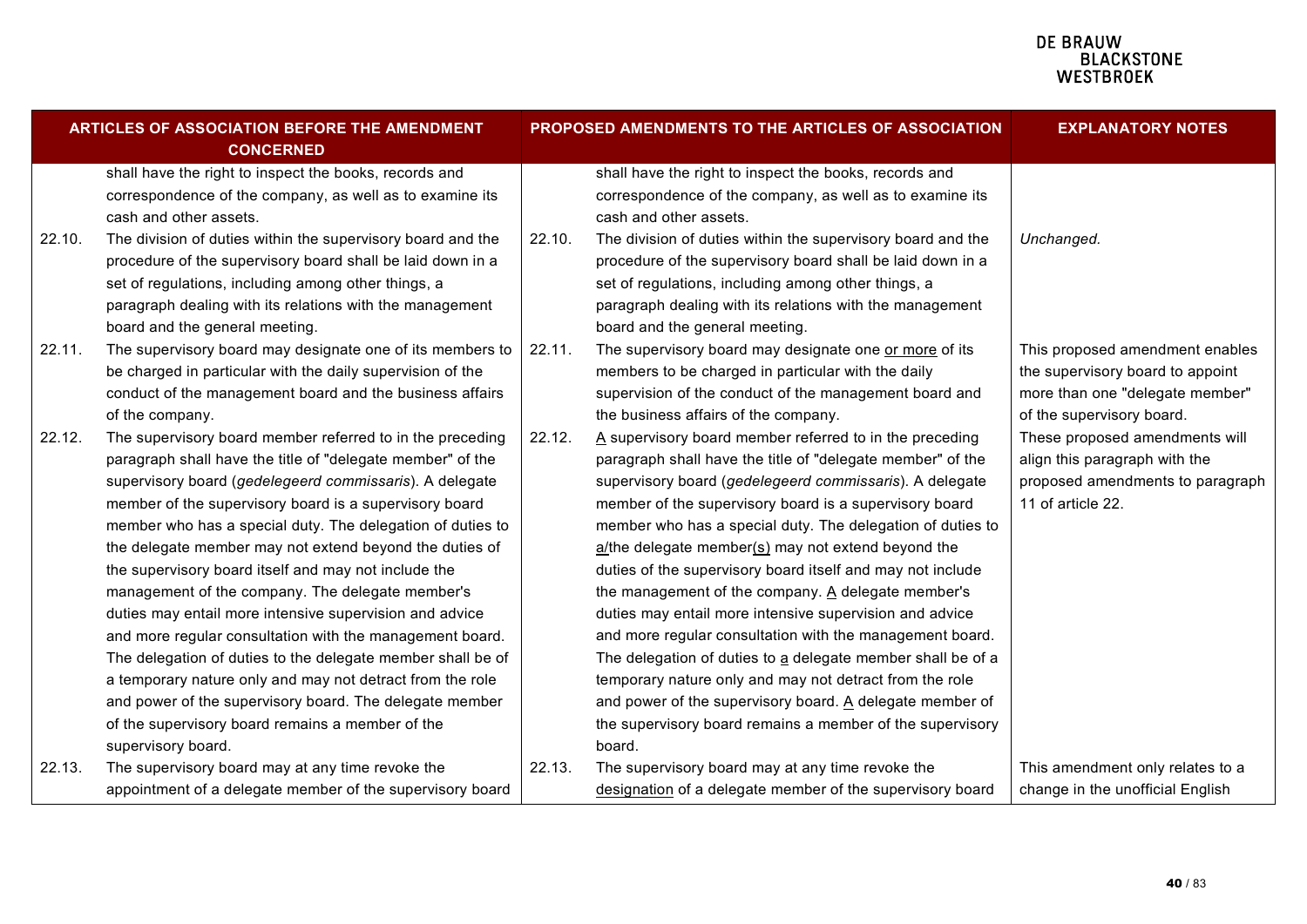### **DE BRAUW EDINACTOR**<br>BLACKSTONE<br>WESTBROEK

| ARTICLES OF ASSOCIATION BEFORE THE AMENDMENT<br><b>CONCERNED</b> |                                                                                                                                                                                                                                                                                                                   |                      | PROPOSED AMENDMENTS TO THE ARTICLES OF ASSOCIATION                                                                                                                                                                                                                                                                | <b>EXPLANATORY NOTES</b>                                                                                                                                                                      |
|------------------------------------------------------------------|-------------------------------------------------------------------------------------------------------------------------------------------------------------------------------------------------------------------------------------------------------------------------------------------------------------------|----------------------|-------------------------------------------------------------------------------------------------------------------------------------------------------------------------------------------------------------------------------------------------------------------------------------------------------------------|-----------------------------------------------------------------------------------------------------------------------------------------------------------------------------------------------|
| 22.14.                                                           | as well as the authority granted to him pursuant to<br>paragraph 11.<br>A member of the supervisory board who temporarily<br>assumes the management of the company, where the<br>management board members are absent or unable to fulfil<br>their duties, shall resign from the supervisory board.                | 22.14.               | as well as the authority granted to him pursuant to<br>paragraph 11.<br>A member of the supervisory board who temporarily<br>assumes the management of the company, where the<br>management board members are absent or unable to fulfil<br>their duties, shall resign from the supervisory board.                | translation of the articles of<br>association<br>Unchanged.                                                                                                                                   |
| 22.15.                                                           | The supervisory board shall appoint from among its<br>members an audit committee, a remuneration committee<br>and a selection and appointment committee.                                                                                                                                                          | 22.15.               | The supervisory board shall appoint from among its<br>members an audit, finance and risk committee, a<br>remuneration committee and a governance and nomination<br>committee. The supervisory board may establish other<br>committees.                                                                            | It is proposed to change the names<br>of the three committees of the<br>supervisory board. This proposed<br>amendment also enables the<br>supervisory board to establish other<br>committees. |
| Supervisory board; remuneration and indemnification.             |                                                                                                                                                                                                                                                                                                                   |                      | Supervisory board; remuneration and indemnification.                                                                                                                                                                                                                                                              |                                                                                                                                                                                               |
| Article 23.<br>23.1.                                             | The general meeting may resolve to reward the members of<br>the supervisory board.                                                                                                                                                                                                                                | Article 23.<br>23.1. | The general meeting may resolve to reward the members of<br>the supervisory board.                                                                                                                                                                                                                                | Unchanged.                                                                                                                                                                                    |
| 23.2.                                                            | The company shall reimburse the members of the<br>supervisory board for the expenses incurred by them in the<br>discharge of their duties of office.                                                                                                                                                              | 23.2.                | The company shall reimburse the members of the<br>supervisory board for the expenses incurred by them in the<br>discharge of their duties of office.                                                                                                                                                              | Unchanged.                                                                                                                                                                                    |
| 23.3.                                                            | A member of the supervisory board shall not be granted any<br>shares and/or rights to shares by way of remuneration.                                                                                                                                                                                              | 23.3.                | A member of the supervisory board shall not be granted any<br>shares and/or rights to shares by way of remuneration.                                                                                                                                                                                              | Unchanged.                                                                                                                                                                                    |
| 23.4.                                                            | The company shall not grant its members of the supervisory<br>board any personal loans, guarantees or the like.                                                                                                                                                                                                   | 23.4.                | The company shall not grant its members of the supervisory<br>board any personal loans, guarantees or the like.                                                                                                                                                                                                   | Unchanged.                                                                                                                                                                                    |
| 23.5.                                                            | Unless Dutch law provides otherwise, the following shall be<br>reimbursed to current and future members of the<br>supervisory board:<br>the reasonable costs of conducting a defence against<br>а.<br>claims based on acts or failures to act in the exercise<br>of their duties or any other duties currently or | 23.5.                | Unless Dutch law provides otherwise, the following shall be<br>reimbursed to current and future members of the<br>supervisory board:<br>the reasonable costs of conducting a defence against<br>a.<br>claims based on acts or failures to act in the exercise<br>of their duties or any other duties currently or | Unchanged.                                                                                                                                                                                    |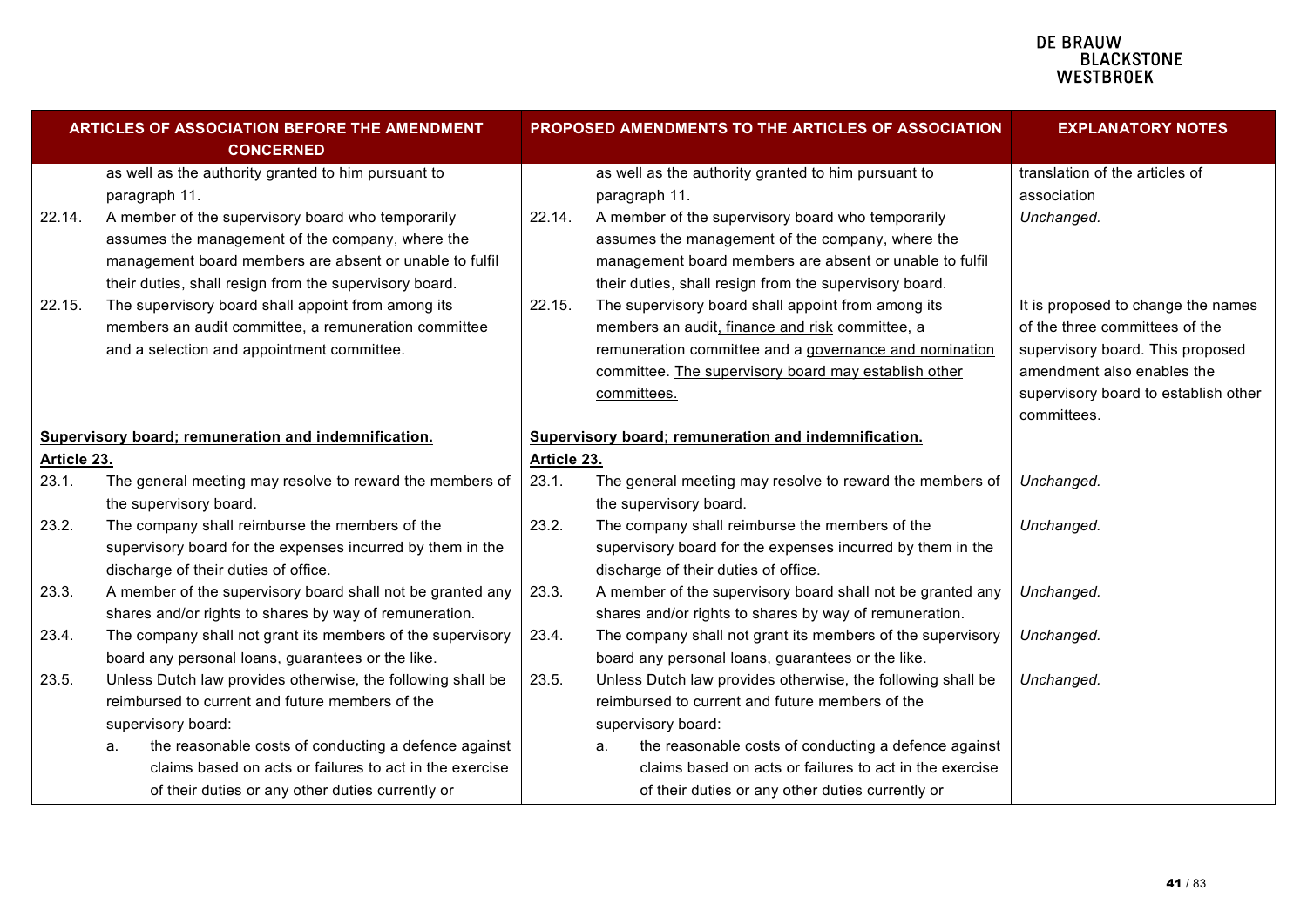| <b>ARTICLES OF ASSOCIATION BEFORE THE AMENDMENT</b><br><b>CONCERNED</b>                                                                                                                                                                                                                                                                                                                                                                                                                                                     | PROPOSED AMENDMENTS TO THE ARTICLES OF ASSOCIATION                                                                                                                                                                                                                                                                                                                                                                                                                                                                          | <b>EXPLANATORY NOTES</b> |
|-----------------------------------------------------------------------------------------------------------------------------------------------------------------------------------------------------------------------------------------------------------------------------------------------------------------------------------------------------------------------------------------------------------------------------------------------------------------------------------------------------------------------------|-----------------------------------------------------------------------------------------------------------------------------------------------------------------------------------------------------------------------------------------------------------------------------------------------------------------------------------------------------------------------------------------------------------------------------------------------------------------------------------------------------------------------------|--------------------------|
| previously performed by them at the company's<br>request;                                                                                                                                                                                                                                                                                                                                                                                                                                                                   | previously performed by them at the company's<br>request;                                                                                                                                                                                                                                                                                                                                                                                                                                                                   |                          |
| any damages or fines payable by them as a result of<br>b.<br>an act or failure to act as referred to under a;                                                                                                                                                                                                                                                                                                                                                                                                               | any damages or fines payable by them as a result of<br>b.<br>an act or failure to act as referred to under a;                                                                                                                                                                                                                                                                                                                                                                                                               |                          |
| the reasonable costs of appearing in other legal<br>c.<br>proceedings in which they are involved as current or<br>future members of the supervisory board, with the<br>exception of proceedings primarily aimed at pursuing                                                                                                                                                                                                                                                                                                 | the reasonable costs of appearing in other legal<br>C.<br>proceedings in which they are involved as current or<br>future members of the supervisory board, with the<br>exception of proceedings primarily aimed at pursuing                                                                                                                                                                                                                                                                                                 |                          |
| a claim on their own behalf.<br>There shall be no entitlement to reimbursement as referred                                                                                                                                                                                                                                                                                                                                                                                                                                  | a claim on their own behalf.<br>There shall be no entitlement to reimbursement as referred                                                                                                                                                                                                                                                                                                                                                                                                                                  |                          |
| to above if and to the extent that:                                                                                                                                                                                                                                                                                                                                                                                                                                                                                         | to above if and to the extent that:                                                                                                                                                                                                                                                                                                                                                                                                                                                                                         |                          |
| a Dutch court or, in the event of arbitration, an<br>a.<br>arbitrator has established in a final and conclusive<br>decision that the act or failure to act of the person<br>concerned can be characterised as wilful (opzettelijk),<br>intentionally reckless (bewust roekeloos) or seriously<br>culpable (ernstig verwijtbaar) conduct, unless Dutch<br>law provides otherwise or this would, in view of the<br>circumstances of the case, be unacceptable<br>according to standards of reasonableness and<br>fairness; or | a Dutch court or, in the event of arbitration, an<br>а.<br>arbitrator has established in a final and conclusive<br>decision that the act or failure to act of the person<br>concerned can be characterised as wilful (opzettelijk),<br>intentionally reckless (bewust roekeloos) or seriously<br>culpable (ernstig verwijtbaar) conduct, unless Dutch<br>law provides otherwise or this would, in view of the<br>circumstances of the case, be unacceptable<br>according to standards of reasonableness and<br>fairness; or |                          |
| the costs or financial loss of the person concerned<br>b.<br>are covered by an insurance and the insurer has paid<br>out the costs or financial loss.                                                                                                                                                                                                                                                                                                                                                                       | the costs or financial loss of the person concerned<br>b.<br>are covered by an insurance and the insurer has paid<br>out the costs or financial loss.                                                                                                                                                                                                                                                                                                                                                                       |                          |
| If and to the extent that it has been established by a Dutch<br>court or, in the event of arbitration, an arbitrator in a final                                                                                                                                                                                                                                                                                                                                                                                             | If and to the extent that it has been established by a Dutch<br>court or, in the event of arbitration, an arbitrator in a final                                                                                                                                                                                                                                                                                                                                                                                             |                          |
| and conclusive decision that the person concerned is not                                                                                                                                                                                                                                                                                                                                                                                                                                                                    | and conclusive decision that the person concerned is not                                                                                                                                                                                                                                                                                                                                                                                                                                                                    |                          |
| entitled to reimbursement as referred to above, he shall                                                                                                                                                                                                                                                                                                                                                                                                                                                                    | entitled to reimbursement as referred to above, he shall                                                                                                                                                                                                                                                                                                                                                                                                                                                                    |                          |
| immediately repay the amount reimbursed by the company.                                                                                                                                                                                                                                                                                                                                                                                                                                                                     | immediately repay the amount reimbursed by the company.                                                                                                                                                                                                                                                                                                                                                                                                                                                                     |                          |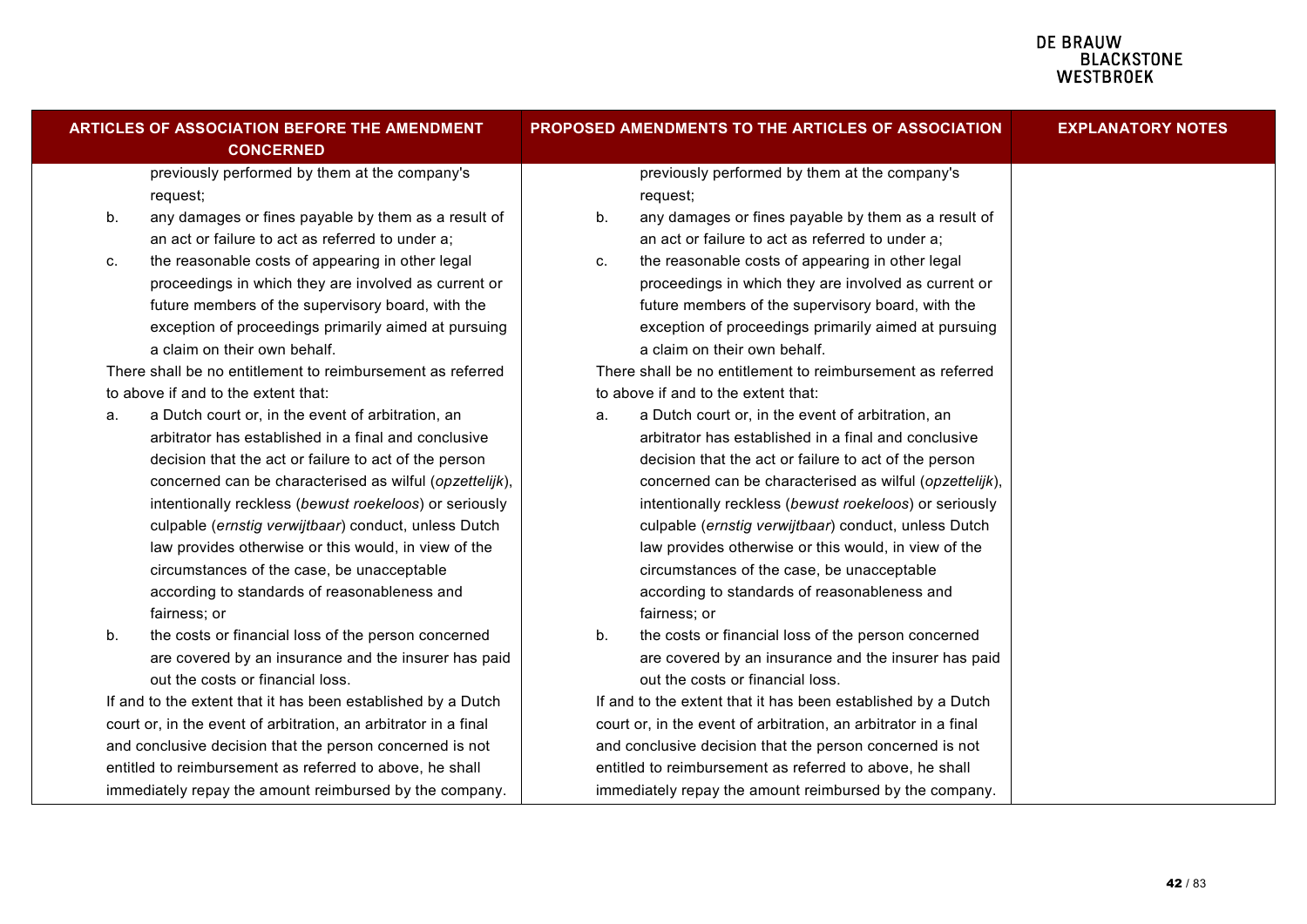| ARTICLES OF ASSOCIATION BEFORE THE AMENDMENT<br><b>CONCERNED</b> |          |                                                                                                                     | PROPOSED AMENDMENTS TO THE ARTICLES OF ASSOCIATION |                      |                                                                                                                     | <b>EXPLANATORY NOTES</b>           |
|------------------------------------------------------------------|----------|---------------------------------------------------------------------------------------------------------------------|----------------------------------------------------|----------------------|---------------------------------------------------------------------------------------------------------------------|------------------------------------|
| 23.6.                                                            |          | The company may take out liability insurance for the benefit                                                        | 23.6.                                              |                      | The company may take out liability insurance for the benefit                                                        | Unchanged.                         |
|                                                                  |          | of the persons concerned.                                                                                           |                                                    |                      | of the persons concerned.                                                                                           |                                    |
| 23.7.                                                            |          | The company may by agreement give further                                                                           | 23.7.                                              |                      | The company may by agreement give further                                                                           | Unchanged.                         |
|                                                                  |          | implementation to the above.                                                                                        |                                                    |                      | implementation to the above.                                                                                        |                                    |
|                                                                  |          | General meeting; general.                                                                                           |                                                    |                      | General meeting; general.                                                                                           |                                    |
| Article 24.                                                      |          |                                                                                                                     | Article 24.                                        |                      |                                                                                                                     |                                    |
|                                                                  |          | Where these articles of association refer to the general meeting this                                               |                                                    |                      | Where these articles of association refer to the general meeting this                                               | Unchanged.                         |
|                                                                  |          | means the meeting of the holders of all classes of shares, together                                                 |                                                    |                      | means the meeting of the holders of all classes of shares, together                                                 |                                    |
|                                                                  |          | constituting the body of the company as referred to in section 107 of                                               |                                                    |                      | constituting the body of the company as referred to in section 107 of                                               |                                    |
|                                                                  |          | Book 2 of the Dutch Civil Code.                                                                                     |                                                    |                      | Book 2 of the Dutch Civil Code.                                                                                     |                                    |
| Article 25.                                                      |          |                                                                                                                     | Article 25.                                        |                      |                                                                                                                     |                                    |
|                                                                  |          | The general meetings shall be held in the municipalities of Zaanstad,                                               |                                                    |                      | The general meetings shall be held in the municipalities of Zaanstad,                                               | Unchanged.                         |
|                                                                  |          | Amsterdam, The Hague, Rotterdam, Utrecht, Amersfoort or                                                             |                                                    |                      | Amsterdam, The Hague, Rotterdam, Utrecht, Amersfoort or                                                             |                                    |
|                                                                  |          | Haarlemmermeer. Further information to shareholders and holders of                                                  |                                                    |                      | Haarlemmermeer. Further information to shareholders and holders of                                                  |                                    |
|                                                                  |          | depositary receipts with regard to the venue of the meeting shall be                                                |                                                    |                      | depositary receipts with regard to the venue of the meeting shall be                                                |                                    |
|                                                                  |          | given in the notice convoking the meeting.                                                                          |                                                    |                      | given in the notice convoking the meeting.                                                                          |                                    |
| Article 26.                                                      |          |                                                                                                                     | Article 26.                                        |                      |                                                                                                                     |                                    |
| 26.1.                                                            |          | A general meeting shall be held once a year, no later than<br>six months after the end of the financial year of the | 26.1.                                              |                      | A general meeting shall be held once a year, no later than<br>six months after the end of the financial year of the | Unchanged.                         |
|                                                                  | company. |                                                                                                                     |                                                    | company.             |                                                                                                                     |                                    |
| 26.2.                                                            |          | The agenda of the annual meeting shall contain, inter alia,                                                         | 26.2.                                              |                      | The agenda of the annual meeting shall contain, inter alia,                                                         | It is proposed to align with the   |
|                                                                  |          | the following items:                                                                                                |                                                    | the following items: |                                                                                                                     | recently amended terminology used  |
|                                                                  |          |                                                                                                                     |                                                    |                      |                                                                                                                     | in Book 2 of the Dutch Civil Code. |
|                                                                  | a.       | consideration of the annual report, the annual                                                                      |                                                    | a.                   | consideration of the management report, the annual                                                                  |                                    |
|                                                                  |          | accounts and the particulars to be added thereto                                                                    |                                                    |                      | accounts and the particulars to be added thereto                                                                    |                                    |
|                                                                  |          | pursuant to the statutory regulations;                                                                              |                                                    |                      | pursuant to the statutory regulations;                                                                              |                                    |
|                                                                  | b.       | adoption of the annual accounts;                                                                                    |                                                    | b.                   | adoption of the annual accounts;                                                                                    |                                    |
|                                                                  | C.       | the policy of the company on additions to reserves                                                                  |                                                    | C.                   | the policy of the company on additions to reserves                                                                  |                                    |
|                                                                  |          | and on dividends;                                                                                                   |                                                    |                      | and on dividends;                                                                                                   |                                    |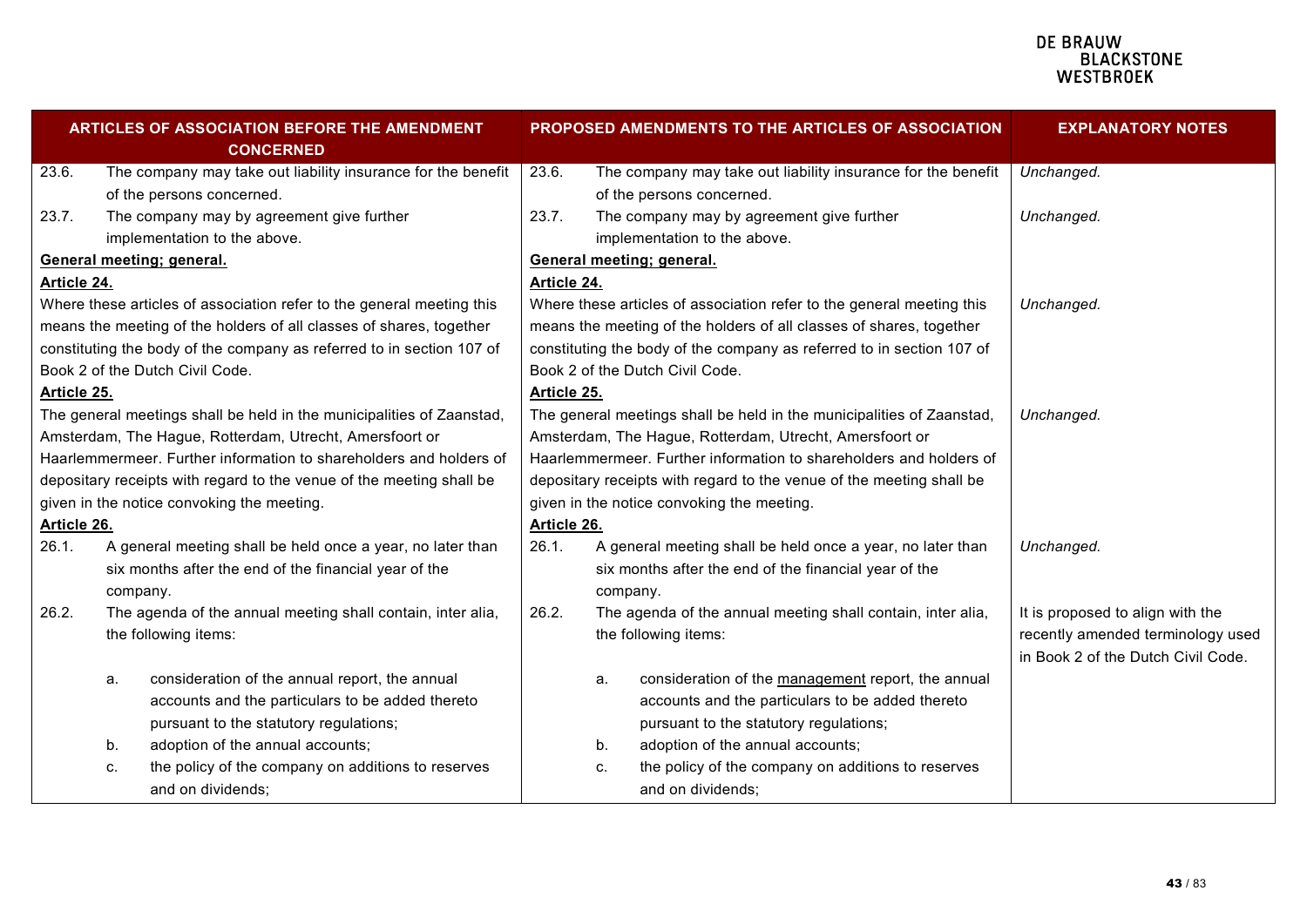| ARTICLES OF ASSOCIATION BEFORE THE AMENDMENT<br><b>CONCERNED</b> |    |                                                             |       |    | PROPOSED AMENDMENTS TO THE ARTICLES OF ASSOCIATION          | <b>EXPLANATORY NOTES</b> |
|------------------------------------------------------------------|----|-------------------------------------------------------------|-------|----|-------------------------------------------------------------|--------------------------|
|                                                                  | d. | allocation of the profit, insofar as this is at the         |       | d. | allocation of the profit, insofar as this is at the         |                          |
|                                                                  |    | disposal of the general meeting;                            |       |    | disposal of the general meeting;                            |                          |
|                                                                  | е. | if applicable, the proposal to pay a dividend;              |       | е. | if applicable, the proposal to pay a dividend;              |                          |
|                                                                  | f. | discussion of each substantial change in the                |       | f. | discussion of each substantial change in the                |                          |
|                                                                  |    | corporate governance structure of the company;              |       |    | corporate governance structure of the company;              |                          |
|                                                                  | g. | proposals relating to the composition of the                |       | g. | proposals relating to the composition of the                |                          |
|                                                                  |    | management board and the supervisory board,                 |       |    | management board and the supervisory board,                 |                          |
|                                                                  |    | including the filling of any vacancies in the               |       |    | including the filling of any vacancies in the               |                          |
|                                                                  |    | management board and the supervisory board;                 |       |    | management board and the supervisory board;                 |                          |
|                                                                  | h. | if applicable, the proposal to (re-)appoint the external    |       | h. | if applicable, the proposal to (re-)appoint the external    |                          |
|                                                                  |    | auditor (registeraccountant) or another expert              |       |    | auditor (registeraccountant) or another expert              |                          |
|                                                                  |    | appointed thereto in accordance with section 393 of         |       |    | appointed thereto in accordance with section 393 of         |                          |
|                                                                  |    | Book 2 of the Dutch Civil Code; and                         |       |    | Book 2 of the Dutch Civil Code; and                         |                          |
|                                                                  | j. | any proposals of the management board, the                  |       | i. | any proposals of the management board, the                  |                          |
|                                                                  |    | supervisory board, or shareholders or holders of            |       |    | supervisory board, or shareholders or holders of            |                          |
|                                                                  |    | depositary receipts, provided that these have been          |       |    | depositary receipts, provided that these have been          |                          |
|                                                                  |    | placed on the agenda with due observance of the             |       |    | placed on the agenda with due observance of the             |                          |
|                                                                  |    | requirements of the law and these articles of               |       |    | requirements of the law and these articles of               |                          |
|                                                                  |    | association. Without prejudice to the provision of the      |       |    | association. Without prejudice to the provision of the      |                          |
|                                                                  |    | previous sentence, the provision of article 28              |       |    | previous sentence, the provision of article 28              |                          |
|                                                                  |    | paragraph 4 is applicable in respect of proposals of        |       |    | paragraph 4 is applicable in respect of proposals of        |                          |
|                                                                  |    | shareholders and holders of depositary receipts.            |       |    | shareholders and holders of depositary receipts.            |                          |
| 26.3.                                                            |    | If the agenda of a general meeting includes the granting of | 26.3. |    | If the agenda of a general meeting includes the granting of | Unchanged.               |
|                                                                  |    | discharge to the members of the management board and        |       |    | discharge to the members of the management board and        |                          |
|                                                                  |    | the supervisory board with respect to the performance of    |       |    | the supervisory board with respect to the performance of    |                          |
|                                                                  |    | their duties in the respective financial year, the item of  |       |    | their duties in the respective financial year, the item of  |                          |
|                                                                  |    | discharge will be put on the agenda as a separate item for  |       |    | discharge will be put on the agenda as a separate item for  |                          |
|                                                                  |    | the management board and the supervisory board,             |       |    | the management board and the supervisory board,             |                          |
|                                                                  |    | respectively.                                               |       |    | respectively.                                               |                          |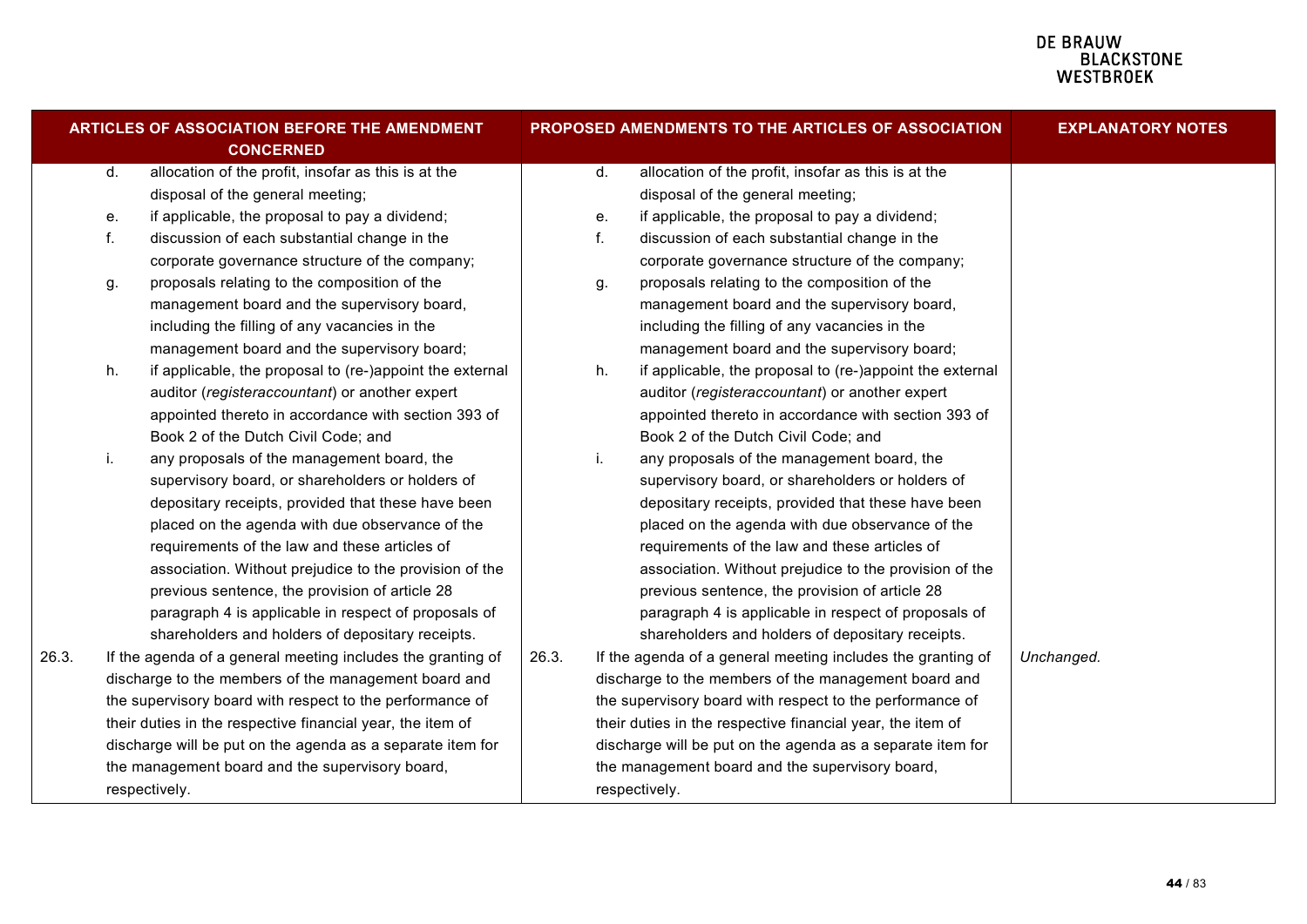### **DE BRAUW EDINACTOR**<br>BLACKSTONE<br>WESTBROEK

| ARTICLES OF ASSOCIATION BEFORE THE AMENDMENT<br><b>CONCERNED</b> |                                                                |             | PROPOSED AMENDMENTS TO THE ARTICLES OF ASSOCIATION             | <b>EXPLANATORY NOTES</b> |
|------------------------------------------------------------------|----------------------------------------------------------------|-------------|----------------------------------------------------------------|--------------------------|
| 26.4.                                                            | The management board and the supervisory board shall           | 26.4.       | The management board and the supervisory board shall           | Unchanged.               |
|                                                                  | provide the general meeting with all requested information,    |             | provide the general meeting with all requested information,    |                          |
|                                                                  | unless this would be contrary to an overriding interest of the |             | unless this would be contrary to an overriding interest of the |                          |
|                                                                  | company. If the management board and the supervisory           |             | company. If the management board and the supervisory           |                          |
|                                                                  | board invoke an overriding interest, they must give reasons.   |             | board invoke an overriding interest, they must give reasons.   |                          |
|                                                                  | <b>Extraordinary general meeting.</b>                          |             | <b>Extraordinary general meeting.</b>                          |                          |
| Article 27.                                                      |                                                                | Article 27. |                                                                |                          |
| 27.1.                                                            | Extraordinary general meetings shall be held as frequently     | 27.1.       | Extraordinary general meetings shall be held as frequently     | Unchanged.               |
|                                                                  | as they are convoked by the management board or by the         |             | as they are convoked by the management board or by the         |                          |
|                                                                  | supervisory board, or whenever one or more shareholders        |             | supervisory board, or whenever one or more shareholders        |                          |
|                                                                  | and/or holders of depositary receipts representing at least    |             | and/or holders of depositary receipts representing at least    |                          |
|                                                                  | one-tenth of the issued and outstanding capital so request     |             | one-tenth of the issued and outstanding capital so request     |                          |
|                                                                  | the supervisory board or the management board in writing.      |             | the supervisory board or the management board in writing.      |                          |
|                                                                  | Such request shall specify and elucidate the subjects which    |             | Such request shall specify and elucidate the subjects which    |                          |
|                                                                  | the applicants wish to be discussed.                           |             | the applicants wish to be discussed.                           |                          |
| 27.2.                                                            | If neither the supervisory board nor the management board      | 27.2.       | If neither the supervisory board nor the management board      | Unchanged.               |
|                                                                  | take the measures necessary to ensure that the                 |             | take the measures necessary to ensure that the                 |                          |
|                                                                  | extraordinary general meeting can be held within six (6)       |             | extraordinary general meeting can be held within six (6)       |                          |
|                                                                  | weeks from the aforesaid request of the shareholders           |             | weeks from the aforesaid request of the shareholders           |                          |
|                                                                  | and/or holders of depositary receipts, the applicants          |             | and/or holders of depositary receipts, the applicants          |                          |
|                                                                  | themselves may proceed to convoke the extraordinary            |             | themselves may proceed to convoke the extraordinary            |                          |
|                                                                  | general meeting in accordance with the rules set for that      |             | general meeting in accordance with the rules set for that      |                          |
|                                                                  | purpose in these articles of association.                      |             | purpose in these articles of association.                      |                          |
|                                                                  | General meeting; notice and agenda.                            |             | General meeting; notice and agenda.                            |                          |
| Article 28.                                                      |                                                                | Article 28. |                                                                |                          |
| 28.1.                                                            | Notice of the general meeting shall be given by the            | 28.1.       | Notice of the general meeting shall be given by the            | Unchanged.               |
|                                                                  | management board or the supervisory board or the               |             | management board or the supervisory board or the               |                          |
|                                                                  | shareholders and/or holders of depositary receipts, as         |             | shareholders and/or holders of depositary receipts, as         |                          |
|                                                                  | referred to in article 27, subject to a time limit and in      |             | referred to in article 27, subject to a time limit and in      |                          |
|                                                                  | accordance with the applicable statutory provisions and        |             | accordance with the applicable statutory provisions and        |                          |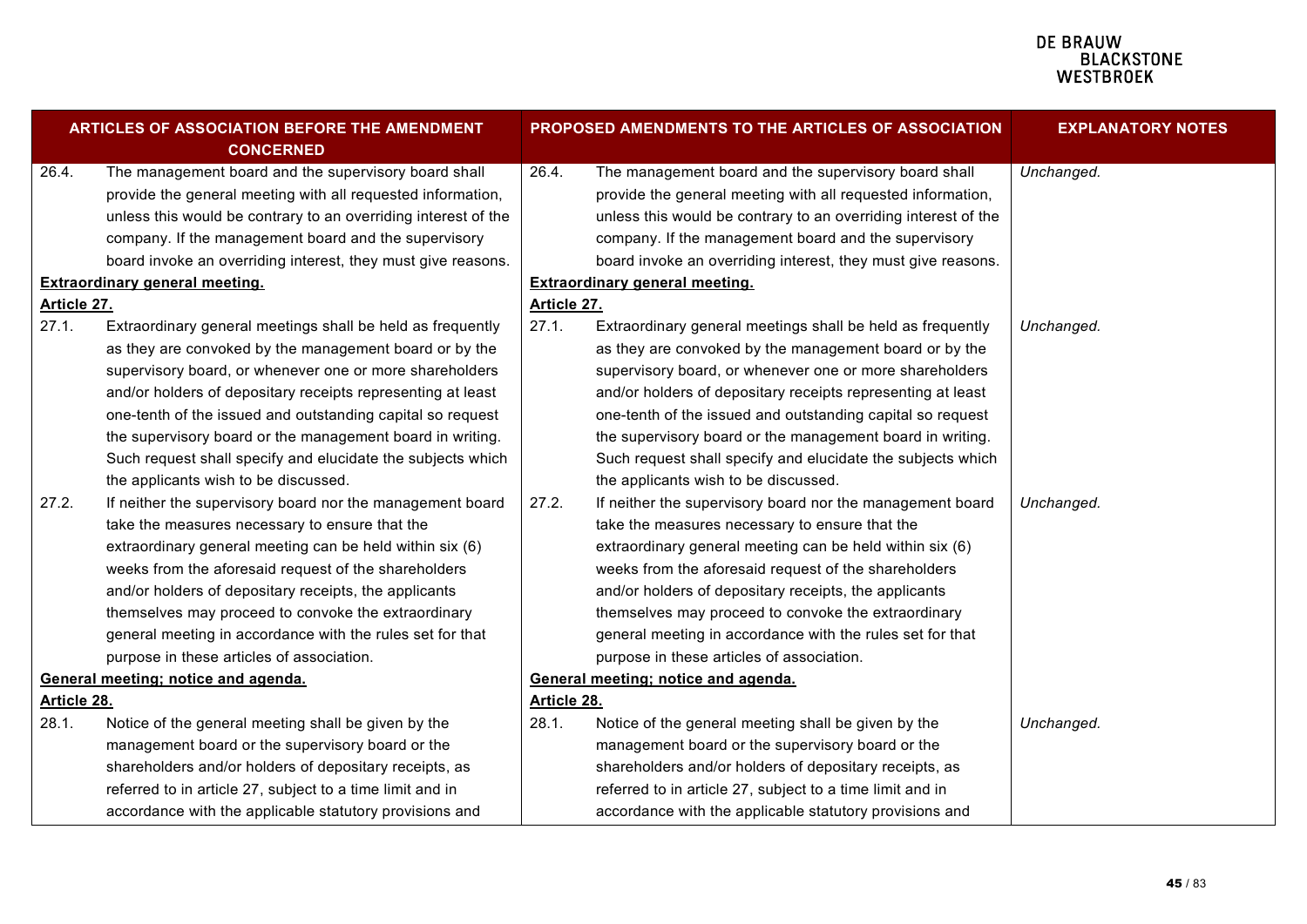| ARTICLES OF ASSOCIATION BEFORE THE AMENDMENT<br><b>CONCERNED</b> |                                                                                                                        |       | PROPOSED AMENDMENTS TO THE ARTICLES OF ASSOCIATION                                                                     | <b>EXPLANATORY NOTES</b> |
|------------------------------------------------------------------|------------------------------------------------------------------------------------------------------------------------|-------|------------------------------------------------------------------------------------------------------------------------|--------------------------|
|                                                                  | stock exchange regulations; notice to holders of registered<br>shares and to usufructuaries and pledgees of registered |       | stock exchange regulations; notice to holders of registered<br>shares and to usufructuaries and pledgees of registered |                          |
|                                                                  | shares who are entitled to vote shall also be given by                                                                 |       | shares who are entitled to vote shall also be given by                                                                 |                          |
|                                                                  | means of letters sent by registered post or by regular post.                                                           |       | means of letters sent by registered post or by regular post.                                                           |                          |
|                                                                  | Avoidance of resolutions of the general meeting cannot be                                                              |       | Avoidance of resolutions of the general meeting cannot be                                                              |                          |
|                                                                  | demanded on the grounds of non-receipt or late receipt of                                                              |       | demanded on the grounds of non-receipt or late receipt of                                                              |                          |
|                                                                  | the letter of notice if that letter was sent on time.                                                                  |       | the letter of notice if that letter was sent on time.                                                                  |                          |
| 28.2.                                                            | The management board may decide that the convocation                                                                   | 28.2. | The management board may decide that the convocation                                                                   | Unchanged.               |
|                                                                  | letters as referred to in paragraph 1 in respect of a person                                                           |       | letters as referred to in paragraph 1 in respect of a person                                                           |                          |
|                                                                  | entitled to attend shareholders' meetings pursuant to                                                                  |       | entitled to attend shareholders' meetings pursuant to                                                                  |                          |
|                                                                  | registered shares who agrees thereto, is replaced by a                                                                 |       | registered shares who agrees thereto, is replaced by a                                                                 |                          |
|                                                                  | legible and reproducible message sent by electronic mail to                                                            |       | legible and reproducible message sent by electronic mail to                                                            |                          |
|                                                                  | the address indicated by him to the company for such                                                                   |       | the address indicated by him to the company for such                                                                   |                          |
|                                                                  | purpose.                                                                                                               |       | purpose.                                                                                                               |                          |
| 28.3.                                                            | The notice shall state the subjects on the agenda and other                                                            | 28.3. | The notice shall state the subjects on the agenda and other                                                            | Unchanged.               |
|                                                                  | matters and particulars prescribed by law.                                                                             |       | matters and particulars prescribed by law.                                                                             |                          |
| 28.4.                                                            | A matter, the consideration of which has been requested in                                                             | 28.4. | A matter, the consideration of which has been requested in                                                             | Unchanged.               |
|                                                                  | writing by one or more holders of shares or depositary                                                                 |       | writing by one or more holders of shares or depositary                                                                 |                          |
|                                                                  | receipts for shares representing solely or jointly at least one                                                        |       | receipts for shares representing solely or jointly at least one                                                        |                          |
|                                                                  | percent (1%) of the issued share capital or representing a                                                             |       | percent (1%) of the issued share capital or representing a                                                             |                          |
|                                                                  | value of at least fifty million euro (EUR 50,000,000), will be                                                         |       | value of at least fifty million euro (EUR 50,000,000), will be                                                         |                          |
|                                                                  | placed on the notice convening a meeting or will be                                                                    |       | placed on the notice convening a meeting or will be                                                                    |                          |
|                                                                  | announced in the same manner if the company has                                                                        |       | announced in the same manner if the company has                                                                        |                          |
|                                                                  | received the request not later than on the sixtieth day prior                                                          |       | received the request not later than on the sixtieth day prior                                                          |                          |
|                                                                  | to the day of the meeting.                                                                                             |       | to the day of the meeting.                                                                                             |                          |
| 28.5.                                                            | The management board and the supervisory board shall                                                                   | 28.5. | The management board and the supervisory board shall                                                                   | Unchanged.               |
|                                                                  | inform the general meeting by means of a shareholders'                                                                 |       | inform the general meeting by means of a shareholders'                                                                 |                          |
|                                                                  | circular or explanatory notes to the agenda of all facts and                                                           |       | circular or explanatory notes to the agenda of all facts and                                                           |                          |
|                                                                  | circumstances relevant to the proposals on the agenda.                                                                 |       | circumstances relevant to the proposals on the agenda.                                                                 |                          |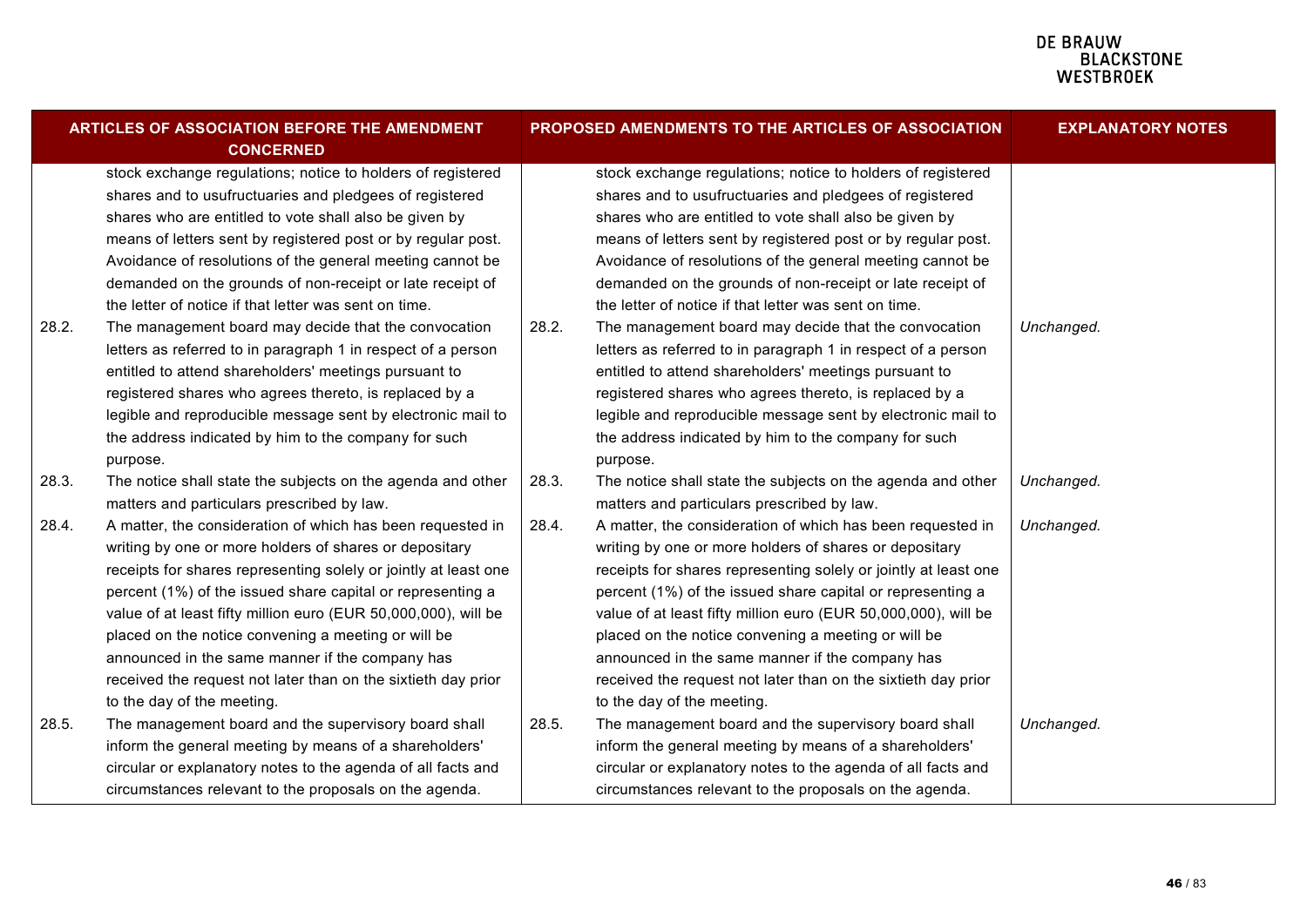| ARTICLES OF ASSOCIATION BEFORE THE AMENDMENT<br><b>CONCERNED</b> |                                                                |             | PROPOSED AMENDMENTS TO THE ARTICLES OF ASSOCIATION             | <b>EXPLANATORY NOTES</b> |
|------------------------------------------------------------------|----------------------------------------------------------------|-------------|----------------------------------------------------------------|--------------------------|
| 28.6.                                                            | Written requests as referred to in article 27 paragraph 1 and  | 28.6.       | Written requests as referred to in article 27 paragraph 1 and  | Unchanged.               |
|                                                                  | this article 28 paragraph 4, may not be submitted              |             | this article 28 paragraph 4, may not be submitted              |                          |
|                                                                  | electronically. Written requests as referred to in article 27  |             | electronically. Written requests as referred to in article 27  |                          |
|                                                                  | paragraph 1 and this article 28 paragraph 4 shall comply       |             | paragraph 1 and this article 28 paragraph 4 shall comply       |                          |
|                                                                  | with conditions stipulated by the management board, which      |             | with conditions stipulated by the management board, which      |                          |
|                                                                  | conditions shall be posted on the company's website.           |             | conditions shall be posted on the company's website.           |                          |
| Article 29.                                                      |                                                                | Article 29. |                                                                |                          |
| 29.1.                                                            | Shareholders and holders of depositary receipts shall only     | 29.1.       | Shareholders and holders of depositary receipts shall only     | Unchanged.               |
|                                                                  | be entitled to attend meetings and take part in the            |             | be entitled to attend meetings and take part in the            |                          |
|                                                                  | deliberations, and those who have voting rights may only       |             | deliberations, and those who have voting rights may only       |                          |
|                                                                  | vote at meetings, in accordance with the following             |             | vote at meetings, in accordance with the following             |                          |
|                                                                  | paragraphs of this article.                                    |             | paragraphs of this article.                                    |                          |
| 29.2.                                                            | The persons who are entitled to attend the meeting are         | 29.2.       | The persons who are entitled to attend the meeting are         | Unchanged.               |
|                                                                  | persons who (i) are a shareholder or a person who is           |             | persons who (i) are a shareholder or a person who is           |                          |
|                                                                  | otherwise entitled to attend the meeting as per a date         |             | otherwise entitled to attend the meeting as per a date         |                          |
|                                                                  | prescribed by law, such date hereinafter referred to as: the   |             | prescribed by law, such date hereinafter referred to as: the   |                          |
|                                                                  | "record date", and (ii) who are as such registered in a        |             | "record date", and (ii) who are as such registered in a        |                          |
|                                                                  | register (or one or more parts thereof) designated thereto by  |             | register (or one or more parts thereof) designated thereto by  |                          |
|                                                                  | the management board, hereinafter referred to as: the          |             | the management board, hereinafter referred to as: the          |                          |
|                                                                  | "register", inasfar as (iii) at the request of the relevant    |             | "register", inasfar as (iii) at the request of the relevant    |                          |
|                                                                  | shareholder or holder of depositary receipts, the holder of    |             | shareholder or holder of depositary receipts, the holder of    |                          |
|                                                                  | the register has given notice in writing to the company prior  |             | the register has given notice in writing to the company prior  |                          |
|                                                                  | to the meeting that the relevant shareholder or holder of      |             | to the meeting that the relevant shareholder or holder of      |                          |
|                                                                  | depositary receipts has the intention to attend the meeting,   |             | depositary receipts has the intention to attend the meeting,   |                          |
|                                                                  | regardless of who will be shareholder or holder of             |             | regardless of who will be shareholder or holder of             |                          |
|                                                                  | depositary receipts at the time of the meeting. The notice     |             | depositary receipts at the time of the meeting. The notice     |                          |
|                                                                  | will contain the name and the number of shares the             |             | will contain the name and the number of shares the             |                          |
|                                                                  | shareholder or holder of depositary receipts will represent in |             | shareholder or holder of depositary receipts will represent in |                          |
|                                                                  | the meeting. The provision above under (iii) concerning the    |             | the meeting. The provision above under (iii) concerning the    |                          |
|                                                                  | notice to the company also applies to the proxy holder of a    |             | notice to the company also applies to the proxy holder of a    |                          |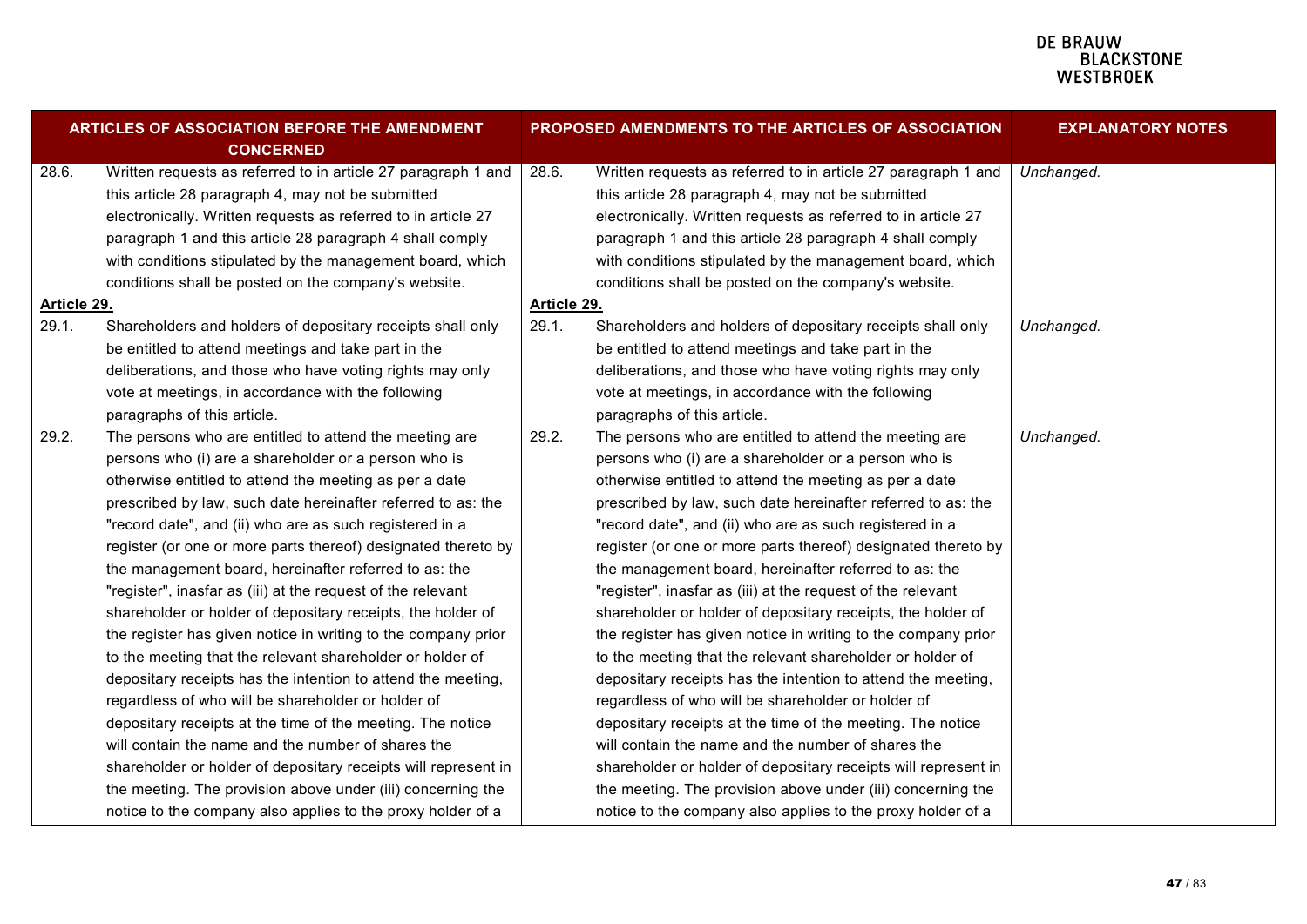### **DE BRAUW EDINACTOR**<br>BLACKSTONE<br>WESTBROEK

| <b>ARTICLES OF ASSOCIATION BEFORE THE AMENDMENT</b><br><b>CONCERNED</b> |                                                                                                                                                                                                                                                                                                                                                                                                                                                                                                                                                                                                                                                                                                                                                 |       | PROPOSED AMENDMENTS TO THE ARTICLES OF ASSOCIATION                                                                                                                                                                                                                                                                                                                                                                                                                                                                                                                                                                                                                                                                                              | <b>EXPLANATORY NOTES</b> |
|-------------------------------------------------------------------------|-------------------------------------------------------------------------------------------------------------------------------------------------------------------------------------------------------------------------------------------------------------------------------------------------------------------------------------------------------------------------------------------------------------------------------------------------------------------------------------------------------------------------------------------------------------------------------------------------------------------------------------------------------------------------------------------------------------------------------------------------|-------|-------------------------------------------------------------------------------------------------------------------------------------------------------------------------------------------------------------------------------------------------------------------------------------------------------------------------------------------------------------------------------------------------------------------------------------------------------------------------------------------------------------------------------------------------------------------------------------------------------------------------------------------------------------------------------------------------------------------------------------------------|--------------------------|
|                                                                         | shareholder or holder of depositary receipts, who has<br>written proxy.                                                                                                                                                                                                                                                                                                                                                                                                                                                                                                                                                                                                                                                                         |       | shareholder or holder of depositary receipts, who has<br>written proxy.                                                                                                                                                                                                                                                                                                                                                                                                                                                                                                                                                                                                                                                                         |                          |
| 29.3.                                                                   | The management board may decide that persons entitled to<br>attend shareholders' meetings and vote thereat may, within<br>a period prior to the shareholders' meeting to be set by the<br>management board, which period cannot begin prior to the<br>registration date as meant in the previous paragraph, cast<br>their votes electronically in a manner to be decided by the<br>management board or by letter. Votes cast in accordance                                                                                                                                                                                                                                                                                                      | 29.3. | The management board may decide that persons entitled to<br>attend shareholders' meetings and vote thereat may, within<br>a period prior to the shareholders' meeting to be set by the<br>management board, which period cannot begin prior to the<br>registration date as meant in the previous paragraph, cast<br>their votes electronically in a manner to be decided by the<br>management board or by letter. Votes cast in accordance                                                                                                                                                                                                                                                                                                      | Unchanged.               |
|                                                                         | with the previous sentence are equal to votes cast at the<br>meeting.                                                                                                                                                                                                                                                                                                                                                                                                                                                                                                                                                                                                                                                                           |       | with the previous sentence are equal to votes cast at the<br>meeting.                                                                                                                                                                                                                                                                                                                                                                                                                                                                                                                                                                                                                                                                           |                          |
| 29.4.                                                                   | The notice of convocation of the general meeting will<br>contain the record date as referred to in paragraph 2, the<br>place of meeting and the proceedings for registration.                                                                                                                                                                                                                                                                                                                                                                                                                                                                                                                                                                   | 29.4. | The notice of convocation of the general meeting will<br>contain the record date as referred to in paragraph 2, the<br>place of meeting and the proceedings for registration.                                                                                                                                                                                                                                                                                                                                                                                                                                                                                                                                                                   | Unchanged.               |
| 29.5.                                                                   | The written proxies relating to shares or depositary receipts<br>issued to bearer must be provided to the holder of the<br>register as referred to in paragraph 2 not later than the date<br>as mentioned in the notification for the general meeting. The<br>holder of the register will send the proxies together with the<br>notification to the company as described in paragraph 2,<br>sub (iii). The management board may resolve that the<br>proxies of holders of voting rights will be attached to the<br>attendance list.<br>If the written proxies relate to registered common shares or<br>registered depositary receipts for common shares, the<br>proxies must be deposited at the office of the company prior<br>to the meeting. | 29.5. | The written proxies relating to shares or depositary receipts<br>issued to bearer must be provided to the holder of the<br>register as referred to in paragraph 2 not later than the date<br>as mentioned in the notification for the general meeting.<br>The holder of the register will send the proxies together with<br>the notification to the company as described in paragraph 2,<br>sub (iii). The management board may resolve that the<br>proxies of holders of voting rights will be attached to the<br>attendance list.<br>If the written proxies relate to registered common shares or<br>registered depositary receipts for common shares, the<br>proxies must be deposited at the office of the company prior<br>to the meeting. | Unchanged.               |
|                                                                         | The notice as referred to in article 28, paragraph 1, shall<br>state the date on which such deposit may take place at the<br>latest. This date cannot be set any earlier than at seven (7)                                                                                                                                                                                                                                                                                                                                                                                                                                                                                                                                                      |       | The notice as referred to in article 28, paragraph 1, shall<br>state the date on which such deposit may take place at the<br>latest. This date cannot be set any earlier than at seven (7)                                                                                                                                                                                                                                                                                                                                                                                                                                                                                                                                                      |                          |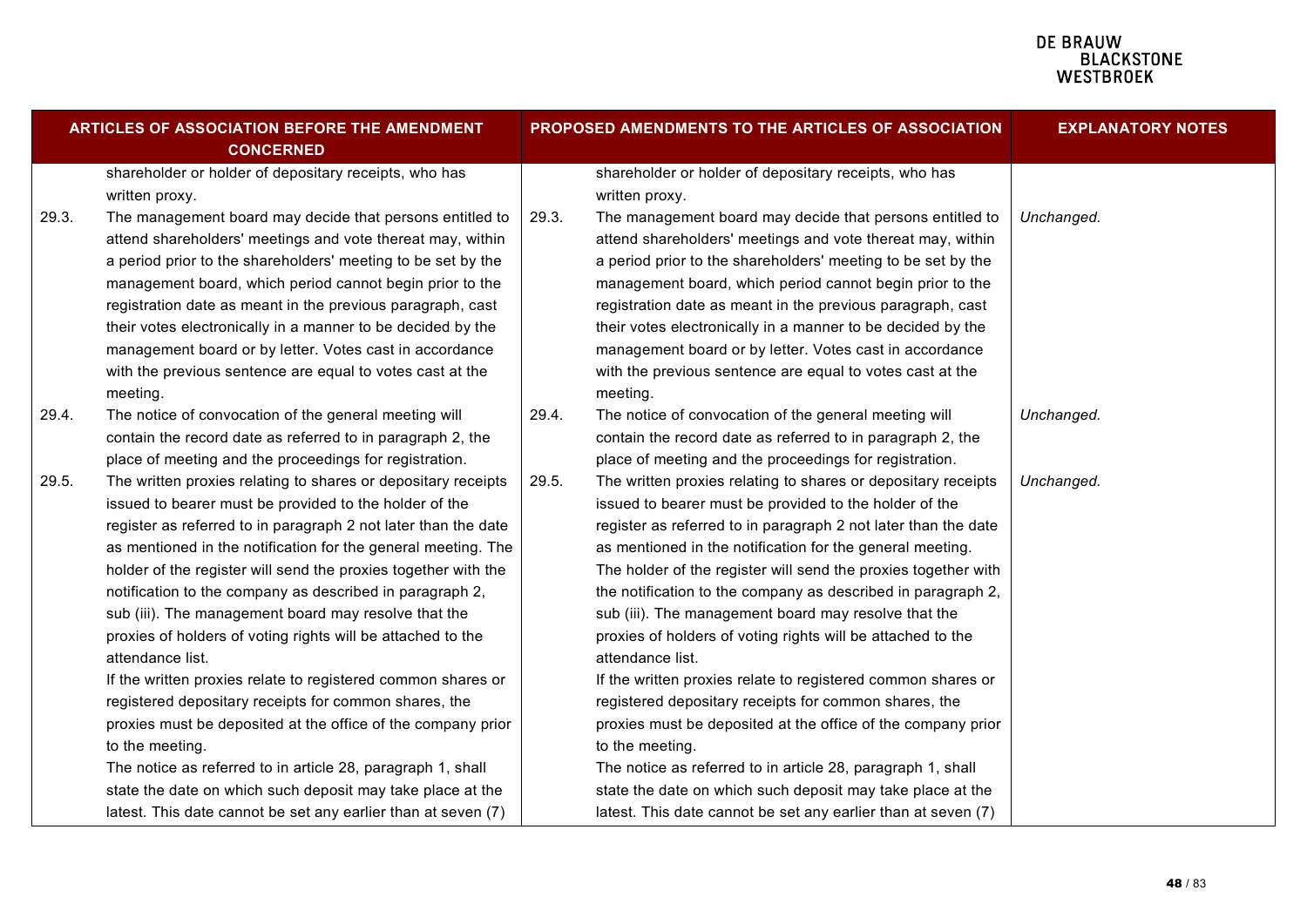|             | ARTICLES OF ASSOCIATION BEFORE THE AMENDMENT<br><b>CONCERNED</b>                                                                                                                                                                                                                                                                                                                                                                                                                                                                                                                                                                                                                                               |             | PROPOSED AMENDMENTS TO THE ARTICLES OF ASSOCIATION                                                                                                                                                                                                                                                                                                                                                                                                                                                                                                                                                                                                                                                             | <b>EXPLANATORY NOTES</b> |
|-------------|----------------------------------------------------------------------------------------------------------------------------------------------------------------------------------------------------------------------------------------------------------------------------------------------------------------------------------------------------------------------------------------------------------------------------------------------------------------------------------------------------------------------------------------------------------------------------------------------------------------------------------------------------------------------------------------------------------------|-------------|----------------------------------------------------------------------------------------------------------------------------------------------------------------------------------------------------------------------------------------------------------------------------------------------------------------------------------------------------------------------------------------------------------------------------------------------------------------------------------------------------------------------------------------------------------------------------------------------------------------------------------------------------------------------------------------------------------------|--------------------------|
|             | days and not later than at three (3) days before the day of<br>the meeting.                                                                                                                                                                                                                                                                                                                                                                                                                                                                                                                                                                                                                                    |             | days and not later than at three (3) days before the day of<br>the meeting.                                                                                                                                                                                                                                                                                                                                                                                                                                                                                                                                                                                                                                    |                          |
| 29.6.       | The management board may decide that the business<br>transacted at a shareholders' meeting can be taken note of<br>by electronic means of communication.                                                                                                                                                                                                                                                                                                                                                                                                                                                                                                                                                       | 29.6.       | The management board may decide that the business<br>transacted at a shareholders' meeting can be taken note of<br>by electronic means of communication.                                                                                                                                                                                                                                                                                                                                                                                                                                                                                                                                                       | Unchanged.               |
| 29.7.       | The management board may decide that each person<br>entitled to attend shareholders' meetings and vote thereat<br>may, either in person or by written proxy, vote at that<br>meeting by electronic means of communication, provided<br>that such person can be identified via the electronic means<br>of communication and furthermore provided that such<br>person can directly take note of the business transacted at<br>the shareholders' meeting concerned. The management<br>board may attach conditions to the use of the electronic<br>means of communication, which conditions shall be<br>announced at the convocation of the shareholders' meeting<br>and shall be posted on the company's website. | 29.7.       | The management board may decide that each person<br>entitled to attend shareholders' meetings and vote thereat<br>may, either in person or by written proxy, vote at that<br>meeting by electronic means of communication, provided<br>that such person can be identified via the electronic means<br>of communication and furthermore provided that such<br>person can directly take note of the business transacted at<br>the shareholders' meeting concerned. The management<br>board may attach conditions to the use of the electronic<br>means of communication, which conditions shall be<br>announced at the convocation of the shareholders' meeting<br>and shall be posted on the company's website. | Unchanged.               |
| Article 30. | General meeting; meeting proceedings and reporting.                                                                                                                                                                                                                                                                                                                                                                                                                                                                                                                                                                                                                                                            | Article 30. | General meeting; meeting proceedings and reporting.                                                                                                                                                                                                                                                                                                                                                                                                                                                                                                                                                                                                                                                            |                          |
| 30.1.       | The general meeting shall be presided by the chairman of<br>the supervisory board or, if he is absent, by one of the other<br>members of the supervisory board designated for that<br>purpose by the supervisory board. If no members of the<br>supervisory board are present at the meeting, the meeting<br>shall be presided by one of the members of the<br>management board designated for that purpose by the<br>management board. In the latter's absence the meeting<br>shall be presided by a person to be designated by the<br>persons entitled to vote present at the meeting.                                                                                                                       | 30.1.       | The general meeting shall be presided by the chairman of<br>the supervisory board or, if he is absent, by one of the other<br>members of the supervisory board designated for that<br>purpose by the supervisory board. If no members of the<br>supervisory board are present at the meeting, the meeting<br>shall be presided by one of the members of the<br>management board designated for that purpose by the<br>management board. In the latter's absence the meeting<br>shall be presided by a person to be designated by the<br>persons entitled to vote present at the meeting.                                                                                                                       | Unchanged.               |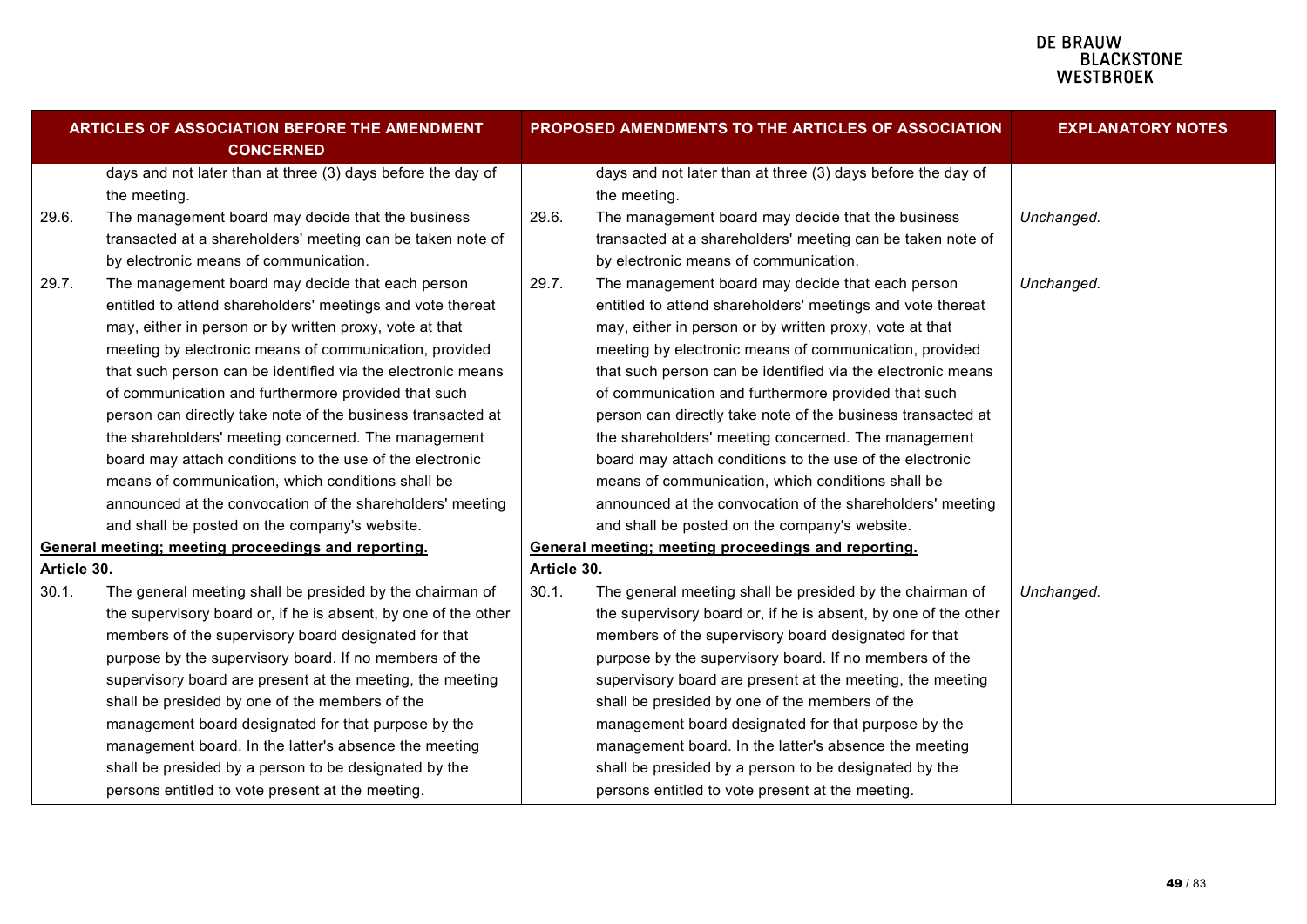| <b>ARTICLES OF ASSOCIATION BEFORE THE AMENDMENT</b><br><b>CONCERNED</b> |                                                                                                                                                                                                                                                                                                                                                                                                                                                                         |                      | PROPOSED AMENDMENTS TO THE ARTICLES OF ASSOCIATION                                                                                                                                                                                                                                                                                                                                                                                                                      | <b>EXPLANATORY NOTES</b> |
|-------------------------------------------------------------------------|-------------------------------------------------------------------------------------------------------------------------------------------------------------------------------------------------------------------------------------------------------------------------------------------------------------------------------------------------------------------------------------------------------------------------------------------------------------------------|----------------------|-------------------------------------------------------------------------------------------------------------------------------------------------------------------------------------------------------------------------------------------------------------------------------------------------------------------------------------------------------------------------------------------------------------------------------------------------------------------------|--------------------------|
| 30.2.                                                                   | The chairman shall determine the order of proceedings at<br>the meeting with due observance of the agenda and he may<br>restrict the allotted speaking time or take other measures to<br>ensure orderly progress of the meeting.                                                                                                                                                                                                                                        | 30.2.                | The chairman shall determine the order of proceedings at<br>the meeting with due observance of the agenda and he may<br>restrict the allotted speaking time or take other measures to<br>ensure orderly progress of the meeting.                                                                                                                                                                                                                                        | Unchanged.               |
| 30.3.                                                                   | A certificate signed by the chairman and the company<br>secretary confirming that the general meeting has adopted<br>a particular resolution, shall constitute evidence of such<br>resolution vis-à-vis third parties.                                                                                                                                                                                                                                                  | 30.3.                | A certificate signed by the chairman and the company<br>secretary confirming that the general meeting has adopted<br>a particular resolution, shall constitute evidence of such<br>resolution vis-à-vis third parties.                                                                                                                                                                                                                                                  | Unchanged.               |
| 30.4.                                                                   | Minutes of the meeting shall be kept by a person to be<br>designated by the chairman and shall be signed by the<br>chairman, the person who has kept the minutes, and one<br>(1) shareholder designated by the chairman, unless the<br>business transacted at the meeting is officially recorded by<br>a notary.                                                                                                                                                        | 30.4.                | Minutes of the meeting shall be kept by a person to be<br>designated by the chairman and shall be signed by the<br>chairman, the person who has kept the minutes, and one<br>(1) shareholder designated by the chairman, unless the<br>business transacted at the meeting is officially recorded by<br>a notary.                                                                                                                                                        | Unchanged.               |
| 30.5.<br>Article 31.                                                    | Unless the business transacted at the meeting is officially<br>recorded by a notary, the minutes of the general meeting<br>shall be made available, on request, to shareholders no<br>later than three (3) months after the end of the meeting,<br>after which the shareholders shall have the opportunity to<br>react to the minutes in the following three (3) months. The<br>minutes shall then be adopted in the manner as described<br>in the preceding paragraph. | 30.5.<br>Article 31. | Unless the business transacted at the meeting is officially<br>recorded by a notary, the minutes of the general meeting<br>shall be made available, on request, to shareholders no<br>later than three (3) months after the end of the meeting,<br>after which the shareholders shall have the opportunity to<br>react to the minutes in the following three (3) months. The<br>minutes shall then be adopted in the manner as described<br>in the preceding paragraph. | Unchanged.               |
| 31.1.                                                                   | Unless a larger majority of votes or a higher quorum is<br>required by virtue of the law or these articles of association,<br>resolutions in respect of all proposals that are stated on the<br>agenda in accordance with the provisions of article 28,<br>paragraph 4, shall be adopted by an absolute majority of the<br>votes cast, provided such majority represents at least one-<br>third of the issued share capital. If an absolute majority of                 | 31.1.                | Unless a larger majority of votes or a higher quorum is<br>required by virtue of the law or these articles of association,<br>resolutions in respect of all proposals that are stated on the<br>agenda in accordance with the provisions of article 28,<br>paragraph 4, shall be adopted by an absolute majority of the<br>votes cast, provided such majority represents at least one-<br>third of the issued share capital. If an absolute majority of                 | Unchanged.               |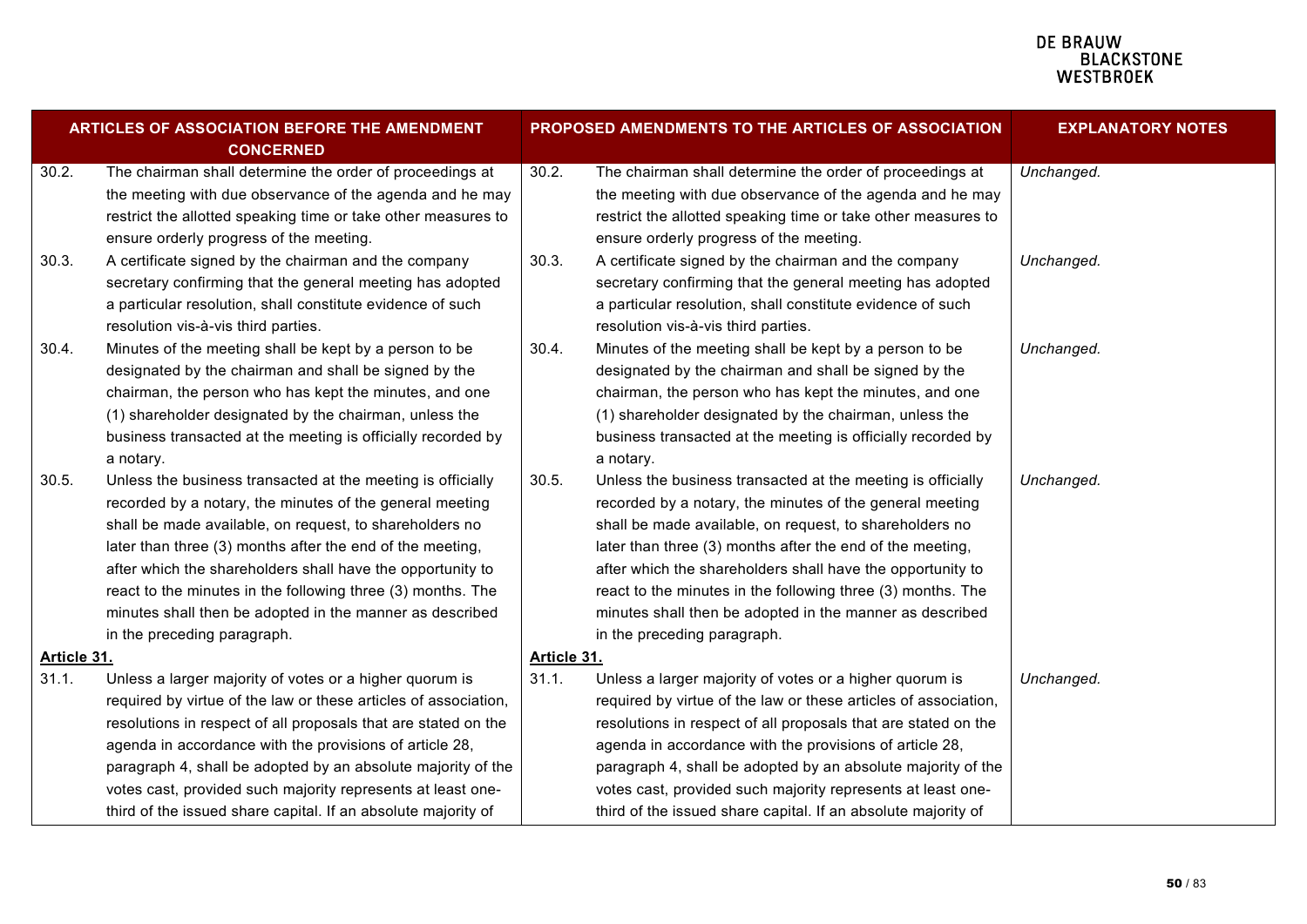| <b>ARTICLES OF ASSOCIATION BEFORE THE AMENDMENT</b><br><b>CONCERNED</b>                                                                                                                                                                                                                                                                                                                                                                                                                                                                                                                                                                                                                                                                                                                                                                                                                                                          | PROPOSED AMENDMENTS TO THE ARTICLES OF ASSOCIATION                                                                                                                                                                                                                                                                                                                                                                                                                                                                                                                                                                                                                                                                                                                                                                                                                                                                               | <b>EXPLANATORY NOTES</b> |
|----------------------------------------------------------------------------------------------------------------------------------------------------------------------------------------------------------------------------------------------------------------------------------------------------------------------------------------------------------------------------------------------------------------------------------------------------------------------------------------------------------------------------------------------------------------------------------------------------------------------------------------------------------------------------------------------------------------------------------------------------------------------------------------------------------------------------------------------------------------------------------------------------------------------------------|----------------------------------------------------------------------------------------------------------------------------------------------------------------------------------------------------------------------------------------------------------------------------------------------------------------------------------------------------------------------------------------------------------------------------------------------------------------------------------------------------------------------------------------------------------------------------------------------------------------------------------------------------------------------------------------------------------------------------------------------------------------------------------------------------------------------------------------------------------------------------------------------------------------------------------|--------------------------|
| the votes cast is in favour of the proposal, but such majority<br>does not represent at least one-third of the issued share<br>capital, a new meeting may be convened at which the<br>resolution may be adopted by an absolute majority of the<br>votes cast, regardless of the capital represented at such<br>meeting, unless a larger majority of votes or a quorum is<br>required by virtue of the law.<br>Unless another majority of votes or quorum is required by<br>31.2.<br>virtue of the law or these articles of association, all other<br>resolutions shall be adopted by an absolute majority of the<br>votes cast. If the votes on any other proposal than one for<br>the election of persons are equally divided, the proposal<br>shall be defeated. Blank votes and invalid votes shall not be<br>counted.                                                                                                        | the votes cast is in favour of the proposal, but such majority<br>does not represent at least one-third of the issued share<br>capital, a new meeting may be convened at which the<br>resolution may be adopted by an absolute majority of the<br>votes cast, regardless of the capital represented at such<br>meeting, unless a larger majority of votes or a quorum is<br>required by virtue of the law.<br>Unless another majority of votes or quorum is required by<br>31.2.<br>virtue of the law or these articles of association, all other<br>resolutions shall be adopted by an absolute majority of the<br>votes cast. If the votes on any other proposal than one for<br>the election of persons are equally divided, the proposal<br>shall be defeated. Blank votes and invalid votes shall not be<br>counted.                                                                                                        | Unchanged.               |
| 31.3.<br>The chairman determines the method of voting.<br>Without prejudice to the provisions of paragraph 1, at an<br>31.4.<br>election of persons where more than one (1) person is<br>nominated, the person who receives the absolute majority<br>of votes at the first ballot shall be elected.<br>If at the first ballot no one has received the absolute<br>majority of votes, a second vote shall be taken between the<br>two (2) persons who received the largest number of votes at<br>the first ballot.<br>If at the first ballot more than two (2) persons received the<br>largest number of votes, an interim vote shall be taken first<br>to decide which of those persons shall participate in the<br>second ballot.<br>If at the first ballot one (1) person has received the largest<br>number of votes and the second largest number of votes is<br>equally divided between two (2) or more persons, an interim | 31.3.<br>The chairman determines the method of voting.<br>31.4.<br>Without prejudice to the provisions of paragraph 1, at an<br>election of persons where more than one (1) person is<br>nominated, the person who receives the absolute majority<br>of votes at the first ballot shall be elected.<br>If at the first ballot no one has received the absolute<br>majority of votes, a second vote shall be taken between the<br>two (2) persons who received the largest number of votes at<br>the first ballot.<br>If at the first ballot more than two (2) persons received the<br>largest number of votes, an interim vote shall be taken first<br>to decide which of those persons shall participate in the<br>second ballot.<br>If at the first ballot one (1) person has received the largest<br>number of votes and the second largest number of votes is<br>equally divided between two (2) or more persons, an interim | Unchanged.<br>Unchanged. |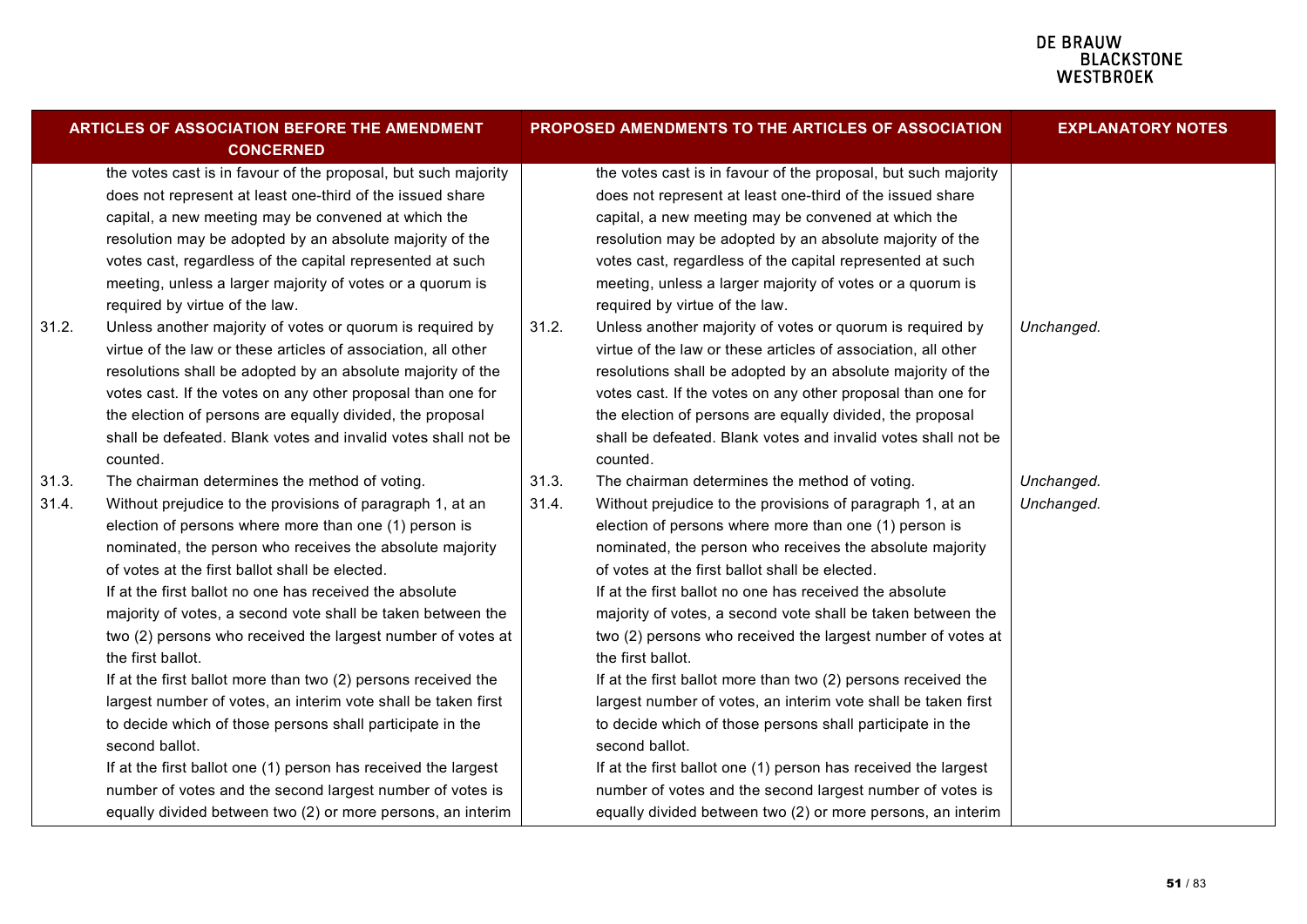|             | <b>ARTICLES OF ASSOCIATION BEFORE THE AMENDMENT</b><br><b>CONCERNED</b> |             | PROPOSED AMENDMENTS TO THE ARTICLES OF ASSOCIATION              | <b>EXPLANATORY NOTES</b> |
|-------------|-------------------------------------------------------------------------|-------------|-----------------------------------------------------------------|--------------------------|
|             | vote shall be taken first to decide which of the latter persons         |             | vote shall be taken first to decide which of the latter persons |                          |
|             | shall participate in the second ballot.                                 |             | shall participate in the second ballot.                         |                          |
|             | If the votes are equally divided at an interim ballot or                |             | If the votes are equally divided at an interim ballot or        |                          |
|             | second ballot, a drawing of lots shall decide.                          |             | second ballot, a drawing of lots shall decide.                  |                          |
| 31.5.       | Any and all disputes with regard to voting for which neither            | 31.5.       | Any and all disputes with regard to voting for which neither    | Unchanged.               |
|             | the law nor the articles of association provide shall be                |             | the law nor the articles of association provide shall be        |                          |
|             | decided by the chairman of the meeting.                                 |             | decided by the chairman of the meeting.                         |                          |
| 31.6.       | The ruling pronounced by the chairman of the meeting in                 | 31.6.       | The ruling pronounced by the chairman of the meeting in         | Unchanged.               |
|             | respect of the outcome of any vote taken at a general                   |             | respect of the outcome of any vote taken at a general           |                          |
|             | meeting shall be decisive. The same shall apply to the                  |             | meeting shall be decisive. The same shall apply to the          |                          |
|             | contents of any resolution passed, to the extent pronounced             |             | contents of any resolution passed, to the extent pronounced     |                          |
|             | by the chairman the correctness of that ruling is contested,            |             | by the chairman the correctness of that ruling is contested,    |                          |
|             | another vote shall be taken if so desired by the majority or -          |             | another vote shall be taken if so desired by the majority or -  |                          |
|             | if the original vote was not taken on a poll or by a secret             |             | if the original vote was not taken on a poll or by a secret     |                          |
|             | ballot - by any one (1) person present who is entitled to               |             | ballot - by any one (1) person present who is entitled to       |                          |
|             | vote. Such new vote shall override the legal consequences               |             | vote. Such new vote shall override the legal consequences       |                          |
|             | of the original vote.                                                   |             | of the original vote.                                           |                          |
| Article 32. |                                                                         | Article 32. |                                                                 |                          |
| 32.1.       | Each amount of shares equal to the nominal value of a                   | 32.1.       | Each amount of shares equal to the nominal value of a           | Unchanged.               |
|             | common share shall carry the right to cast one vote.                    |             | common share shall carry the right to cast one vote.            |                          |
| 32.2.       | No votes may be cast at the general meeting in respect of               | 32.2.       | No votes may be cast at the general meeting in respect of       | Unchanged.               |
|             | shares which are held by the company or any of its                      |             | shares which are held by the company or any of its              |                          |
|             | subsidiaries, nor in respect of shares the depositary                   |             | subsidiaries, nor in respect of shares the depositary           |                          |
|             | receipts for which are held by the company or by any of its             |             | receipts for which are held by the company or by any of its     |                          |
|             | subsidiaries. Usufructuaries and pledgees of shares which               |             | subsidiaries. Usufructuaries and pledgees of shares which       |                          |
|             | belong to the company or its subsidiaries shall not be                  |             | belong to the company or its subsidiaries shall not be          |                          |
|             | excluded from the right to vote if the right of usufruct or             |             | excluded from the right to vote if the right of usufruct or     |                          |
|             | pledge was created before the shares concerned were held                |             | pledge was created before the shares concerned were held        |                          |
|             | by the company or a subsidiary of the company. The                      |             | by the company or a subsidiary of the company. The              |                          |
|             | company or a subsidiary of the company may not cast votes               |             | company or a subsidiary of the company may not cast votes       |                          |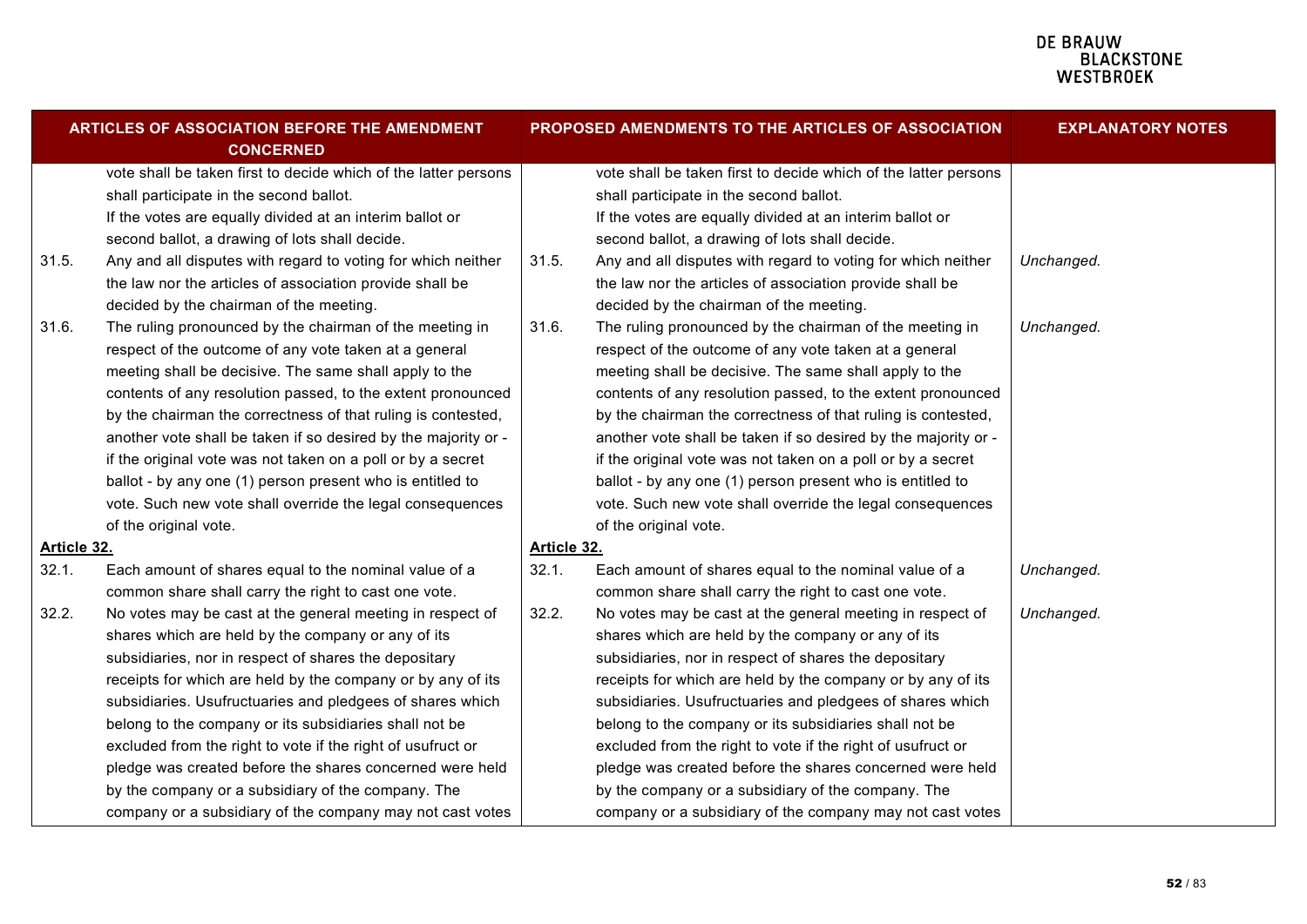| <b>ARTICLES OF ASSOCIATION BEFORE THE AMENDMENT</b><br><b>CONCERNED</b>                                                                                                                                                                                                                                                                                |                                                                                                                                                                                                                                                                                                                                                                                                                        |                                                                                                                                                                                                                                                                                                                                                        | PROPOSED AMENDMENTS TO THE ARTICLES OF ASSOCIATION                                                                                                                                                                                                                                                                                                                                                                     | <b>EXPLANATORY NOTES</b> |
|--------------------------------------------------------------------------------------------------------------------------------------------------------------------------------------------------------------------------------------------------------------------------------------------------------------------------------------------------------|------------------------------------------------------------------------------------------------------------------------------------------------------------------------------------------------------------------------------------------------------------------------------------------------------------------------------------------------------------------------------------------------------------------------|--------------------------------------------------------------------------------------------------------------------------------------------------------------------------------------------------------------------------------------------------------------------------------------------------------------------------------------------------------|------------------------------------------------------------------------------------------------------------------------------------------------------------------------------------------------------------------------------------------------------------------------------------------------------------------------------------------------------------------------------------------------------------------------|--------------------------|
| 32.3.                                                                                                                                                                                                                                                                                                                                                  | for shares in respect of which the company or the subsidiary<br>holds a right of pledge or usufruct.<br>For the purpose of determining how many shareholders are<br>voting and are present or represented, or how much of the<br>capital is provided or represented, no account shall be<br>taken of shares in respect whereof the law stipulates that no<br>votes can be cast for them.                               | 32.3.                                                                                                                                                                                                                                                                                                                                                  | for shares in respect of which the company or the subsidiary<br>holds a right of pledge or usufruct.<br>For the purpose of determining how many shareholders are<br>voting and are present or represented, or how much of the<br>capital is provided or represented, no account shall be<br>taken of shares in respect whereof the law stipulates that no<br>votes can be cast for them.                               | Unchanged.               |
| Article 33.                                                                                                                                                                                                                                                                                                                                            |                                                                                                                                                                                                                                                                                                                                                                                                                        | Article 33.                                                                                                                                                                                                                                                                                                                                            |                                                                                                                                                                                                                                                                                                                                                                                                                        |                          |
| Shareholders may exercise their voting rights even though the<br>resolution to be voted on would grant them any right against the<br>company or release them from any obligation towards the company<br>which they would have by virtue of their relation to the company in<br>any other capacity than as a shareholder of the company.<br>Article 34. |                                                                                                                                                                                                                                                                                                                                                                                                                        | Shareholders may exercise their voting rights even though the<br>resolution to be voted on would grant them any right against the<br>company or release them from any obligation towards the company<br>which they would have by virtue of their relation to the company in<br>any other capacity than as a shareholder of the company.<br>Article 34. |                                                                                                                                                                                                                                                                                                                                                                                                                        | Unchanged.               |
| 34.1.                                                                                                                                                                                                                                                                                                                                                  | Members of the management board and members of the<br>supervisory board shall have admission to the general<br>meetings. They shall have an advisory vote at the general<br>meetings.                                                                                                                                                                                                                                  | 34.1.                                                                                                                                                                                                                                                                                                                                                  | Members of the management board and members of the<br>supervisory board shall have admission to the general<br>meetings. They shall have an advisory vote at the general<br>meetings.                                                                                                                                                                                                                                  | Unchanged.               |
| 34.2.                                                                                                                                                                                                                                                                                                                                                  | Furthermore, admission shall be given to the persons<br>whose attendance at the meeting is approved by the<br>chairman.                                                                                                                                                                                                                                                                                                | 34.2.                                                                                                                                                                                                                                                                                                                                                  | Furthermore, admission shall be given to the persons<br>whose attendance at the meeting is approved by the<br>chairman.                                                                                                                                                                                                                                                                                                | Unchanged.               |
|                                                                                                                                                                                                                                                                                                                                                        | Meetings of holders of shares of a particular class.                                                                                                                                                                                                                                                                                                                                                                   | Meetings of holders of shares of a particular class.                                                                                                                                                                                                                                                                                                   |                                                                                                                                                                                                                                                                                                                                                                                                                        |                          |
| Article 35.                                                                                                                                                                                                                                                                                                                                            |                                                                                                                                                                                                                                                                                                                                                                                                                        | Article 35.                                                                                                                                                                                                                                                                                                                                            |                                                                                                                                                                                                                                                                                                                                                                                                                        |                          |
| 35.1.                                                                                                                                                                                                                                                                                                                                                  | Meetings of holders of shares of a particular class or<br>classes shall be held as frequently and whenever such a<br>meeting is required by virtue or any statutory regulation or<br>any regulation in these articles of association.<br>Meetings as referred to in the previous paragraph may be<br>convoked by the management board, by the supervisory<br>board, and by one (1) or more shareholders and/or holders | 35.1.                                                                                                                                                                                                                                                                                                                                                  | Meetings of holders of shares of a particular class or<br>classes shall be held as frequently and whenever such a<br>meeting is required by virtue or any statutory regulation or<br>any regulation in these articles of association.<br>Meetings as referred to in the previous paragraph may be<br>convoked by the management board, by the supervisory<br>board, and by one (1) or more shareholders and/or holders | Unchanged.               |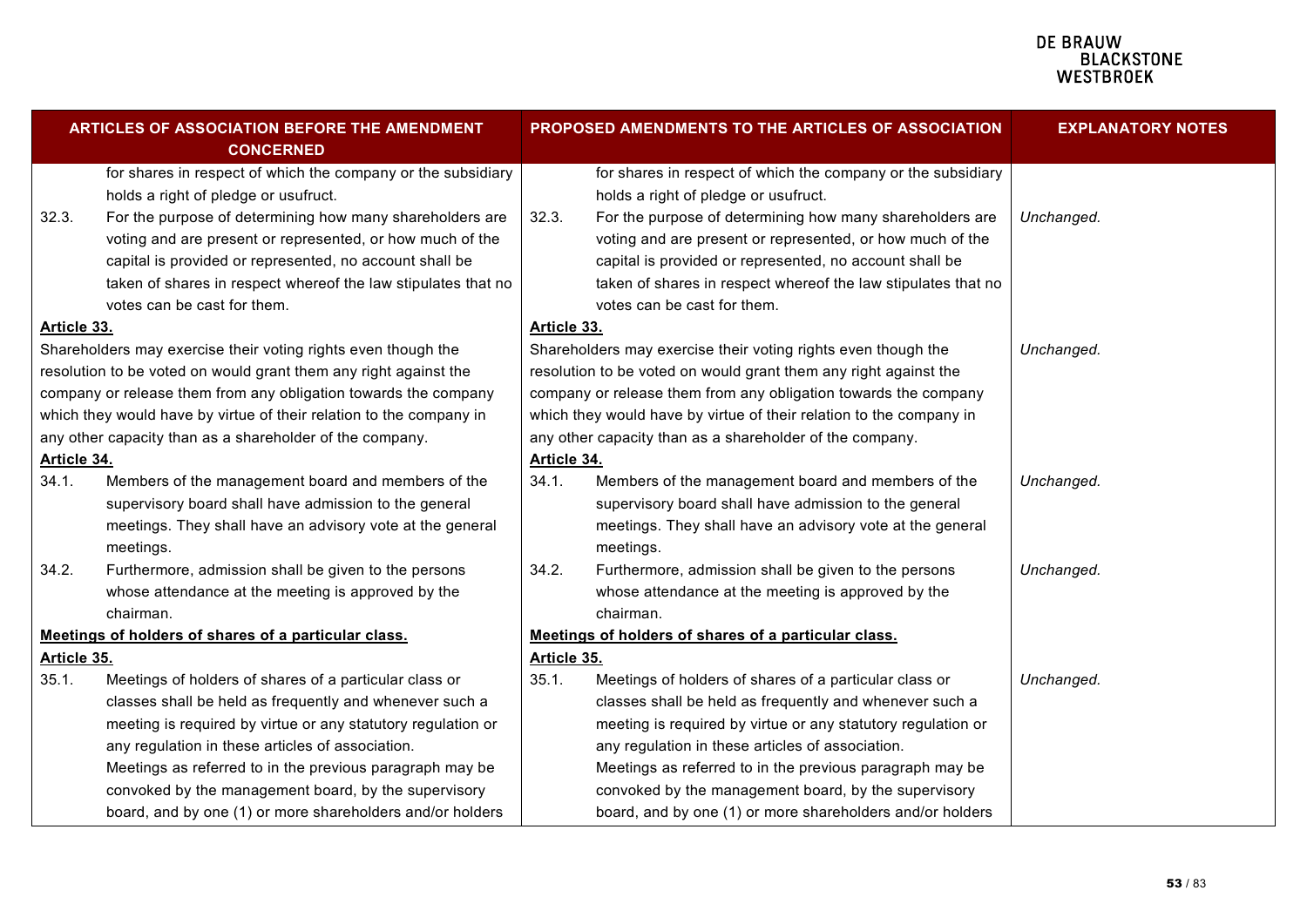| <b>ARTICLES OF ASSOCIATION BEFORE THE AMENDMENT</b><br><b>CONCERNED</b> |                                                                                                                                                                                                                                                                                                                                                                                                                                                                                                                                                                                                   |             | PROPOSED AMENDMENTS TO THE ARTICLES OF ASSOCIATION                                                                                                                                                                                                                                                                                                                                                                                                                                                                                                                                                    | <b>EXPLANATORY NOTES</b>                                                                                    |
|-------------------------------------------------------------------------|---------------------------------------------------------------------------------------------------------------------------------------------------------------------------------------------------------------------------------------------------------------------------------------------------------------------------------------------------------------------------------------------------------------------------------------------------------------------------------------------------------------------------------------------------------------------------------------------------|-------------|-------------------------------------------------------------------------------------------------------------------------------------------------------------------------------------------------------------------------------------------------------------------------------------------------------------------------------------------------------------------------------------------------------------------------------------------------------------------------------------------------------------------------------------------------------------------------------------------------------|-------------------------------------------------------------------------------------------------------------|
| 35.2.                                                                   | of depositary receipts who jointly represent at least one-<br>tenth of the capital issued and outstanding in shares of the<br>class concerned.<br>The provisions of articles 25 and 27 through 33 shall apply                                                                                                                                                                                                                                                                                                                                                                                     | 35.2.       | of depositary receipts who jointly represent at least one-<br>tenth of the capital issued and outstanding in shares of the<br>class concerned.<br>The provisions of articles 25 and 27 through 33 shall apply                                                                                                                                                                                                                                                                                                                                                                                         | Unchanged.                                                                                                  |
|                                                                         | mutatis mutandis, provided that paragraph 1 of article 28<br>and paragraphs 1 and 2 of article 29 shall not apply to<br>meetings of holders of cumulative preferred shares and<br>meetings of holders of shares of a series of financing<br>preferred shares. Those meetings shall be convoked by<br>means of letters sent by registered post or by regular post.                                                                                                                                                                                                                                 |             | mutatis mutandis, provided that paragraph 1 of article 28<br>and paragraphs 1 and 2 of article 29 shall not apply to<br>meetings of holders of cumulative preferred shares and<br>meetings of holders of shares of a series of financing<br>preferred shares. Those meetings shall be convoked by<br>means of letters sent by registered post or by regular post.                                                                                                                                                                                                                                     |                                                                                                             |
|                                                                         | <b>External auditor.</b>                                                                                                                                                                                                                                                                                                                                                                                                                                                                                                                                                                          |             | <b>External auditor.</b>                                                                                                                                                                                                                                                                                                                                                                                                                                                                                                                                                                              |                                                                                                             |
| <u>Article 36.</u>                                                      |                                                                                                                                                                                                                                                                                                                                                                                                                                                                                                                                                                                                   | Article 36. |                                                                                                                                                                                                                                                                                                                                                                                                                                                                                                                                                                                                       |                                                                                                             |
| 36.1.                                                                   | The company shall instruct a chartered accountant (the<br>"external auditor") to examine the annual accounts drawn<br>up by the management board to determine whether the<br>annual accounts satisfy the requirements imposed by and<br>pursuant to the law, and further to ascertain whether, as far<br>as he is able to judge, the annual report has been drawn up<br>in accordance with the requirements imposed by and<br>pursuant to the law and is consistent with the annual<br>accounts, and whether the other particulars required by law<br>have been added to the aforesaid documents. | 36.1.       | The company shall instruct a chartered accountant (the<br>"external auditor") to examine the annual accounts drawn<br>up by the management board to determine whether the<br>annual accounts satisfy the requirements imposed by and<br>pursuant to the law, and further to ascertain whether, as far<br>as he is able to judge, the management report has been<br>drawn up in accordance with the requirements imposed by<br>and pursuant to the law and is consistent with the annual<br>accounts, and whether the other particulars required by law<br>have been added to the aforesaid documents. | It is proposed to align with the<br>recently amended terminology used<br>in Book 2 of the Dutch Civil Code. |
| 36.2.                                                                   | The body authorised to so instruct the external auditor shall<br>be the general meeting. If the general meeting fails to give<br>instruction to an external auditor the supervisory board shall<br>have the power to do so, or, if the supervisory board fails to<br>give the instruction, the management board shall have the<br>power to do so.                                                                                                                                                                                                                                                 | 36.2.       | The body authorised to so instruct the external auditor shall<br>be the general meeting. If the general meeting fails to give<br>instruction to an external auditor the supervisory board shall<br>have the power to do so, or, if the supervisory board fails to<br>give the instruction, the management board shall have the<br>power to do so.                                                                                                                                                                                                                                                     | Unchanged.                                                                                                  |
| 36.3.                                                                   | The selection of the external auditor shall not be restricted<br>by any nomination; the instruction may only be cancelled for                                                                                                                                                                                                                                                                                                                                                                                                                                                                     | 36.3.       | The selection of the external auditor shall not be restricted<br>by any nomination; the instruction may only be cancelled for                                                                                                                                                                                                                                                                                                                                                                                                                                                                         | Unchanged.                                                                                                  |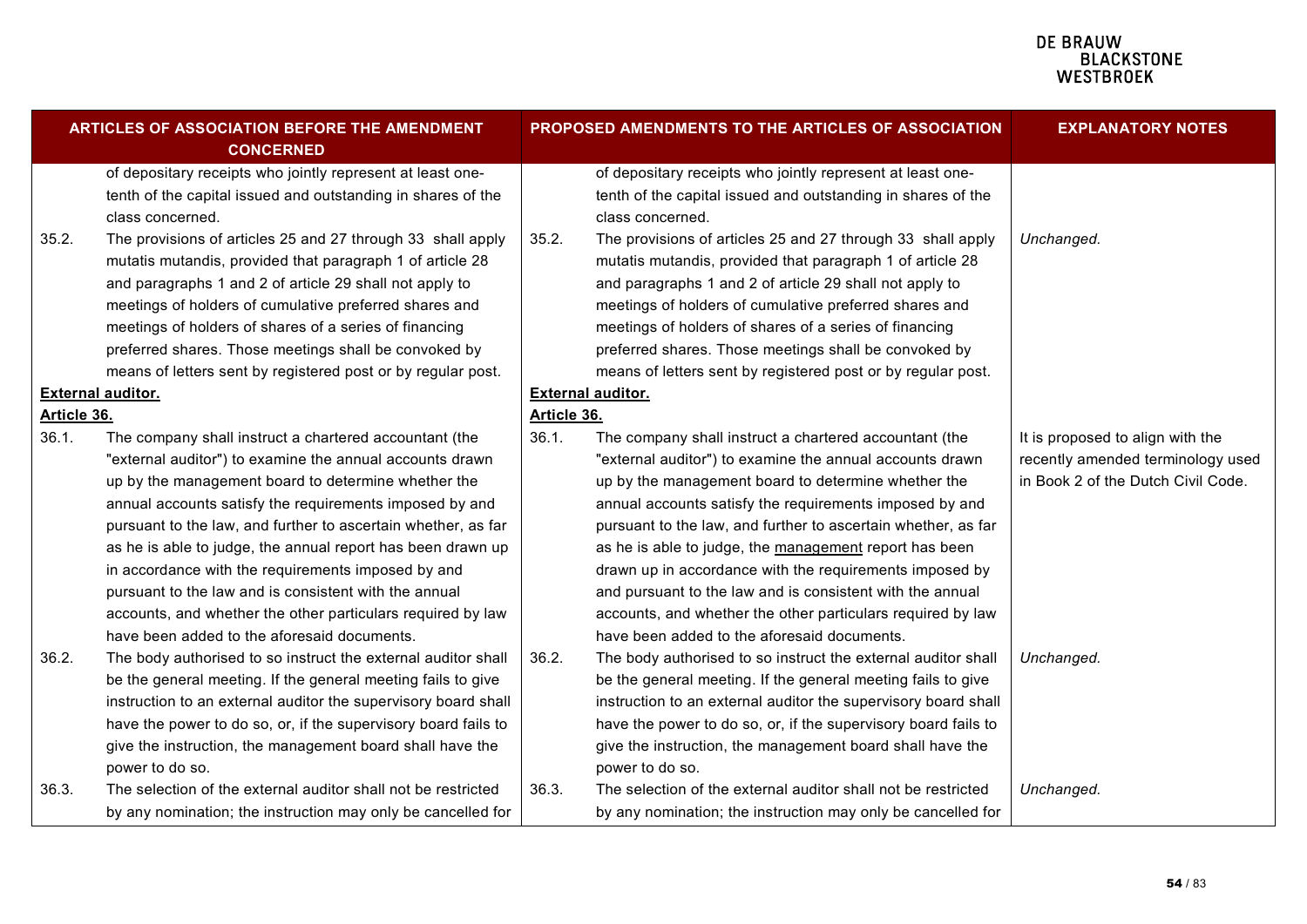|                      | ARTICLES OF ASSOCIATION BEFORE THE AMENDMENT<br><b>CONCERNED</b>                                                                                                                                                                                                                      |                      | PROPOSED AMENDMENTS TO THE ARTICLES OF ASSOCIATION                                                                                                                                                                                                                                    | <b>EXPLANATORY NOTES</b>                                                                                    |
|----------------------|---------------------------------------------------------------------------------------------------------------------------------------------------------------------------------------------------------------------------------------------------------------------------------------|----------------------|---------------------------------------------------------------------------------------------------------------------------------------------------------------------------------------------------------------------------------------------------------------------------------------|-------------------------------------------------------------------------------------------------------------|
|                      | good reasons with due observance of section 2:393<br>subsection 2 of the Dutch Civil Code by the general meeting<br>or by the body who gave the instruction. Furthermore, if the<br>instruction was given by the management board it may be<br>cancelled by the supervisory board.    |                      | good reasons with due observance of section 2:393<br>subsection 2 of the Dutch Civil Code by the general meeting<br>or by the body who gave the instruction. Furthermore, if the<br>instruction was given by the management board it may be<br>cancelled by the supervisory board.    |                                                                                                             |
| 36.4.                | If the external auditor so requires, the general meeting shall<br>hear the external auditor with respect to the cancellation of<br>his instruction or the intent of cancellation announced to<br>him.                                                                                 | 36.4.                | If the external auditor so requires, the general meeting shall<br>hear the external auditor with respect to the cancellation of<br>his instruction or the intent of cancellation announced to<br>him.                                                                                 | Unchanged.                                                                                                  |
| 36.5.                | The external auditor may be questioned by participants in<br>the general meeting in relation to his statement on the<br>fairness of the annual accounts. The external auditor shall<br>therefore be invited to attend the general meeting and be<br>entitled to address this meeting. | 36.5.                | The external auditor may be questioned by participants in<br>the general meeting in relation to his statement on the<br>fairness of the annual accounts. The external auditor shall<br>therefore be invited to attend the general meeting and be<br>entitled to address this meeting. | Unchanged.                                                                                                  |
| 36.6.                | The external auditor shall report his findings to the<br>supervisory board and to the management board and he<br>shall set out the result of his audit in a certificate.                                                                                                              | 36.6.                | The external auditor shall report his findings to the<br>supervisory board and to the management board and he<br>shall set out the result of his audit in a certificate.                                                                                                              | Unchanged.                                                                                                  |
| 36.7.                | The external auditor shall in any event attend the meeting of<br>the supervisory board, at which the report of the external<br>auditor with respect to the audit of the annual accounts is<br>discussed.                                                                              | 36.7.                | The external auditor shall in any event attend the meeting of<br>the supervisory board, at which the report of the external<br>auditor with respect to the audit of the annual accounts is<br>discussed.                                                                              | Unchanged.                                                                                                  |
|                      | Financial year, annual report and annual accounts.                                                                                                                                                                                                                                    |                      | Financial year, management report and annual accounts.                                                                                                                                                                                                                                | It is proposed to align with the<br>recently amended terminology used<br>in Book 2 of the Dutch Civil Code. |
| Article 37.<br>37.1. | The financial year of the company shall end on the Sunday<br>nearest to the thirty-first of December of the calendar year,<br>and the next financial year shall begin on the next following<br>Monday.                                                                                | Article 37.<br>37.1. | The financial year of the company shall end on the Sunday<br>nearest to the thirty-first of December of the calendar year,<br>and the next financial year shall begin on the next following<br>Monday.                                                                                | Unchanged.                                                                                                  |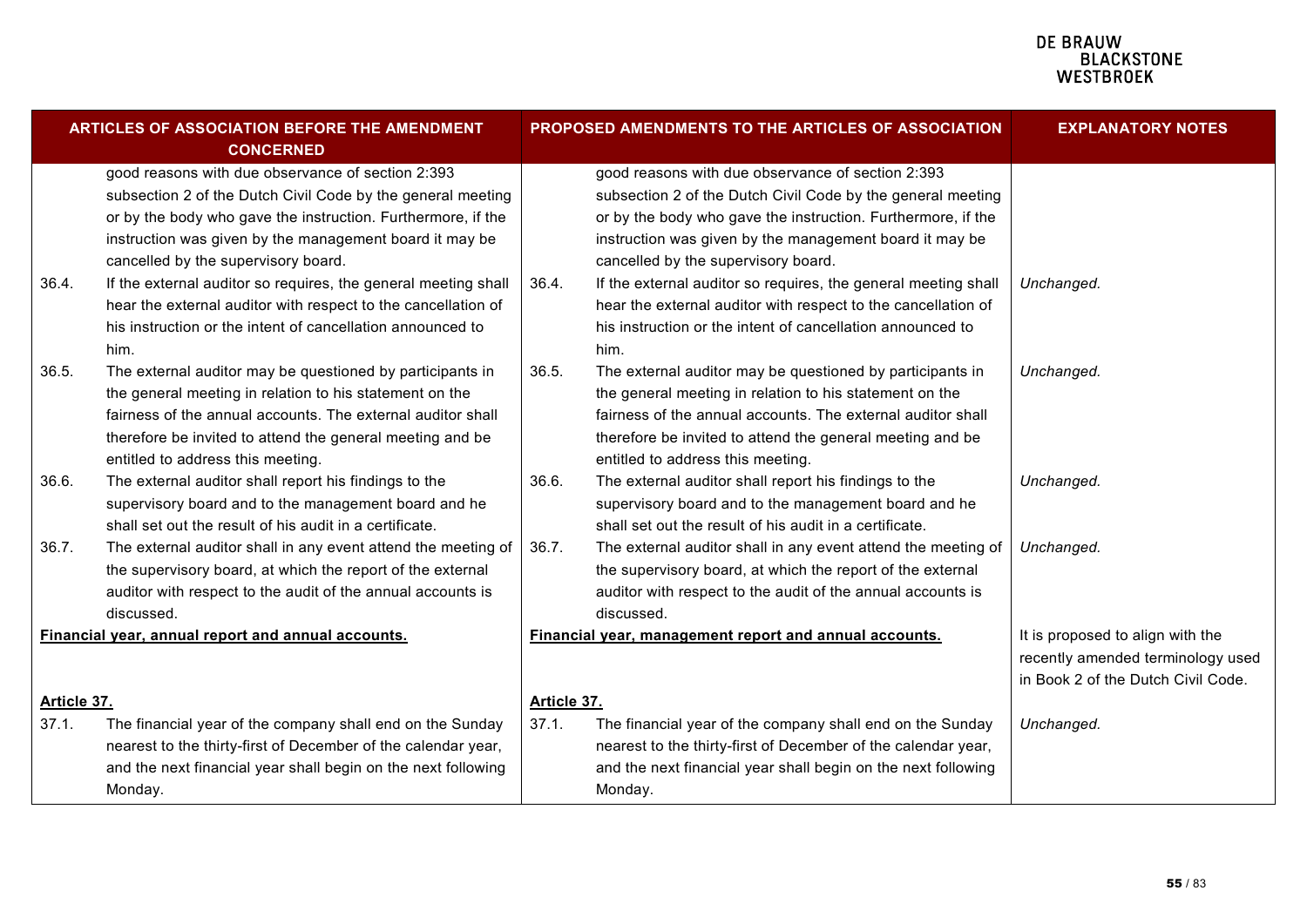|                     | ARTICLES OF ASSOCIATION BEFORE THE AMENDMENT<br><b>CONCERNED</b>                                                                                                                                                                                                                                                                                                                                                                                                                                                                                                                                                                                                                                                                 |             | PROPOSED AMENDMENTS TO THE ARTICLES OF ASSOCIATION                                                                                                                                                                                                                                                                                                                                                                                                                                                                                                                                                                                                                                                                                          | <b>EXPLANATORY NOTES</b>                                                                                    |
|---------------------|----------------------------------------------------------------------------------------------------------------------------------------------------------------------------------------------------------------------------------------------------------------------------------------------------------------------------------------------------------------------------------------------------------------------------------------------------------------------------------------------------------------------------------------------------------------------------------------------------------------------------------------------------------------------------------------------------------------------------------|-------------|---------------------------------------------------------------------------------------------------------------------------------------------------------------------------------------------------------------------------------------------------------------------------------------------------------------------------------------------------------------------------------------------------------------------------------------------------------------------------------------------------------------------------------------------------------------------------------------------------------------------------------------------------------------------------------------------------------------------------------------------|-------------------------------------------------------------------------------------------------------------|
| $\overline{37.2}$ . | Each year, within the period prescribed by or pursuant to<br>the law, the management board makes generally available:<br>the annual accounts, the annual report, the auditor's<br>statement and the other information to be made generally<br>available with the annual accounts by or pursuant to a<br>statutory obligation.                                                                                                                                                                                                                                                                                                                                                                                                    | 37.2.       | Each year, within the period prescribed by or pursuant to<br>the law, the management board makes generally available:<br>the annual accounts, the management report, the auditor's<br>statement and the other information to be made generally<br>available with the annual accounts by or pursuant to a<br>statutory obligation.                                                                                                                                                                                                                                                                                                                                                                                                           | It is proposed to align with the<br>recently amended terminology used<br>in Book 2 of the Dutch Civil Code. |
| 37.3.               | The management board shall explain, in a separate chapter<br>of the annual report, the principles of the corporate<br>governance structure of the company. The management<br>board shall state in the explanatory notes to the annual<br>accounts, in addition to the information to be included<br>pursuant to section 383d of Book 2 of the Dutch Civil Code,<br>the value of any options granted to the management board<br>and the personnel and shall indicate how this value is<br>determined. The management board shall provide a survey<br>of all existing or potential anti-takeover measures in the<br>annual report and shall also indicate in what circumstances<br>it is expected that these measures may be used. | 37.3.       | The management board shall explain, in a separate chapter<br>of the management report, the principles of the corporate<br>governance structure of the company. The management<br>board shall state in the explanatory notes to the annual<br>accounts, in addition to the information to be included<br>pursuant to section 383d of Book 2 of the Dutch Civil Code,<br>the value of any options granted to the management board<br>and the personnel and shall indicate how this value is<br>determined. The management board shall provide a survey<br>of all existing or potential anti-takeover measures in the<br>management report and shall also indicate in what<br>circumstances it is expected that these measures may be<br>used. | It is proposed to align with the<br>recently amended terminology used<br>in Book 2 of the Dutch Civil Code. |
| 37.4.               | The annual accounts shall be signed by all members of the<br>management board and by all members of the supervisory<br>board. If any of these signatures be missing, the reason for<br>such absence shall be stated on the document concerned.                                                                                                                                                                                                                                                                                                                                                                                                                                                                                   | 37.4.       | The annual accounts shall be signed by all members of the<br>management board and by all members of the supervisory<br>board. If any of these signatures be missing, the reason for<br>such absence shall be stated on the document concerned.                                                                                                                                                                                                                                                                                                                                                                                                                                                                                              | Unchanged.                                                                                                  |
| 37.5.               | The company shall publish its semi-annual and quarterly<br>figures within the time limits prescribed by or pursuant to<br>the law.                                                                                                                                                                                                                                                                                                                                                                                                                                                                                                                                                                                               | 37.5.       | The company shall publish its semi-annual and quarterly<br>figures within the time limits prescribed by or pursuant to<br>the law.                                                                                                                                                                                                                                                                                                                                                                                                                                                                                                                                                                                                          | Unchanged.                                                                                                  |
| Article 38.         |                                                                                                                                                                                                                                                                                                                                                                                                                                                                                                                                                                                                                                                                                                                                  | Article 38. |                                                                                                                                                                                                                                                                                                                                                                                                                                                                                                                                                                                                                                                                                                                                             |                                                                                                             |
|                     | The granting of discharge of the annual accounts by the general                                                                                                                                                                                                                                                                                                                                                                                                                                                                                                                                                                                                                                                                  |             | The granting of discharge of the annual accounts by the general                                                                                                                                                                                                                                                                                                                                                                                                                                                                                                                                                                                                                                                                             | Unchanged.                                                                                                  |
|                     | meeting, as mentioned in article 26, paragraph 3, shall constitute a                                                                                                                                                                                                                                                                                                                                                                                                                                                                                                                                                                                                                                                             |             | meeting, as mentioned in article 26, paragraph 3, shall constitute a                                                                                                                                                                                                                                                                                                                                                                                                                                                                                                                                                                                                                                                                        |                                                                                                             |
|                     | discharge and release from liability of the members of the                                                                                                                                                                                                                                                                                                                                                                                                                                                                                                                                                                                                                                                                       |             | discharge and release from liability of the members of the                                                                                                                                                                                                                                                                                                                                                                                                                                                                                                                                                                                                                                                                                  |                                                                                                             |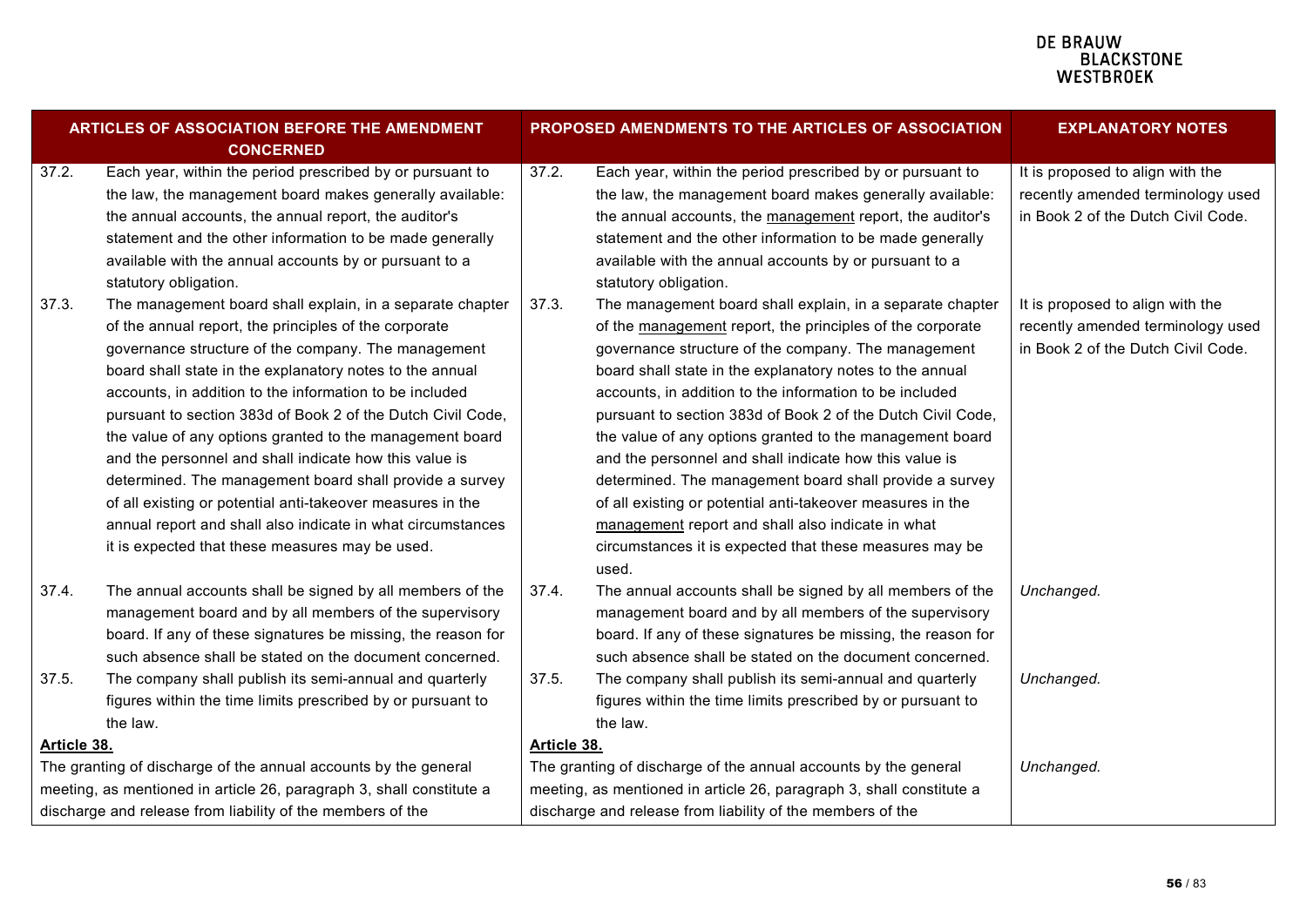| ARTICLES OF ASSOCIATION BEFORE THE AMENDMENT<br><b>CONCERNED</b>                                                                                                                                                                                                                                                                                               |       | PROPOSED AMENDMENTS TO THE ARTICLES OF ASSOCIATION                                                                                                                                                                                                                                                                                                                                                                                                                                                                                                                                                                                                                                                                                                                                                                                                                                                                                                                                                                                                                                                                                   | <b>EXPLANATORY NOTES</b>                                                                                                                                                                                                                                                                                                                                                                                                                                                                                                                                                            |
|----------------------------------------------------------------------------------------------------------------------------------------------------------------------------------------------------------------------------------------------------------------------------------------------------------------------------------------------------------------|-------|--------------------------------------------------------------------------------------------------------------------------------------------------------------------------------------------------------------------------------------------------------------------------------------------------------------------------------------------------------------------------------------------------------------------------------------------------------------------------------------------------------------------------------------------------------------------------------------------------------------------------------------------------------------------------------------------------------------------------------------------------------------------------------------------------------------------------------------------------------------------------------------------------------------------------------------------------------------------------------------------------------------------------------------------------------------------------------------------------------------------------------------|-------------------------------------------------------------------------------------------------------------------------------------------------------------------------------------------------------------------------------------------------------------------------------------------------------------------------------------------------------------------------------------------------------------------------------------------------------------------------------------------------------------------------------------------------------------------------------------|
| management board for their management and of the members of the<br>supervisory board for their supervision and verification insofar as<br>these acts of management, supervision and verification are<br>demonstrated by the documents submitted, all this without prejudice<br>to the provisions of sections 138 and 149 of Book 2 of the Dutch Civil<br>Code. |       | management board for their management and of the members of the<br>supervisory board for their supervision and verification insofar as<br>these acts of management, supervision and verification are<br>demonstrated by the documents submitted, all this without prejudice<br>to the provisions of sections 138 and 149 of Book 2 of the Dutch Civil                                                                                                                                                                                                                                                                                                                                                                                                                                                                                                                                                                                                                                                                                                                                                                                |                                                                                                                                                                                                                                                                                                                                                                                                                                                                                                                                                                                     |
| Profit and loss. Distributions.                                                                                                                                                                                                                                                                                                                                |       | Share premium reserves. Profit and loss. Distributions.                                                                                                                                                                                                                                                                                                                                                                                                                                                                                                                                                                                                                                                                                                                                                                                                                                                                                                                                                                                                                                                                              | Because of the proposed<br>amendments to article 39 paragraph<br>1, it is proposed to align the header<br>of article 39 with these proposed<br>amendments.                                                                                                                                                                                                                                                                                                                                                                                                                          |
| Article 39.                                                                                                                                                                                                                                                                                                                                                    |       | Article 39.                                                                                                                                                                                                                                                                                                                                                                                                                                                                                                                                                                                                                                                                                                                                                                                                                                                                                                                                                                                                                                                                                                                          |                                                                                                                                                                                                                                                                                                                                                                                                                                                                                                                                                                                     |
| 39.1.<br>The company may make distributions on shares only to the<br>extent that its shareholders' equity exceeds the sum of the<br>paid-in and called-up part of the capital and the reserves<br>which must be maintained by law.                                                                                                                             | 39.1. | The company will keep a share premium reserve A and a<br>share premium reserve B, to which share premium reserves<br>all holders of common shares are entitled unless provided<br>otherwise in these articles of association and without<br>prejudice to article 39, paragraph 3, sub c and article 39,<br>paragraph 4, sub d. The company will also keep a share<br>premium reserve to which all holders of financing preferred<br>shares are entitled unless provided otherwise in these<br>articles of association and without prejudice to article 39,<br>paragraph 3, sub c. Upon (i) a conversion into common<br>shares referred to in article 4, paragraph 3, (ii) an issue of<br>common shares referred to in article 5, (iii) a repurchase of<br>common shares referred to in article 7, (iv) a cancellation of<br>common shares or a reduction of capital referred to in<br>article 8 with respect to common shares or $(v)$ a conversion<br>of share premium into share capital relating to common<br>shares, the general meeting (or the management board, if<br>the management board has been authorised thereto by the | It is proposed to create two different<br>share premium reserves (share<br>premium reserve A and share<br>premium reserve B), to which all<br>holders of common shares are<br>entitled (unless stated otherwise). At<br>the occasion of the Merger, part of<br>the share premium created upon the<br>Merger shall be allocated to the<br>share premium reserve A.<br>This paragraph also includes a<br>share premium reserve to which<br>holders of shares of cumulative<br>preferred financing shares are<br>entitled (unless these articles of<br>association provide otherwise). |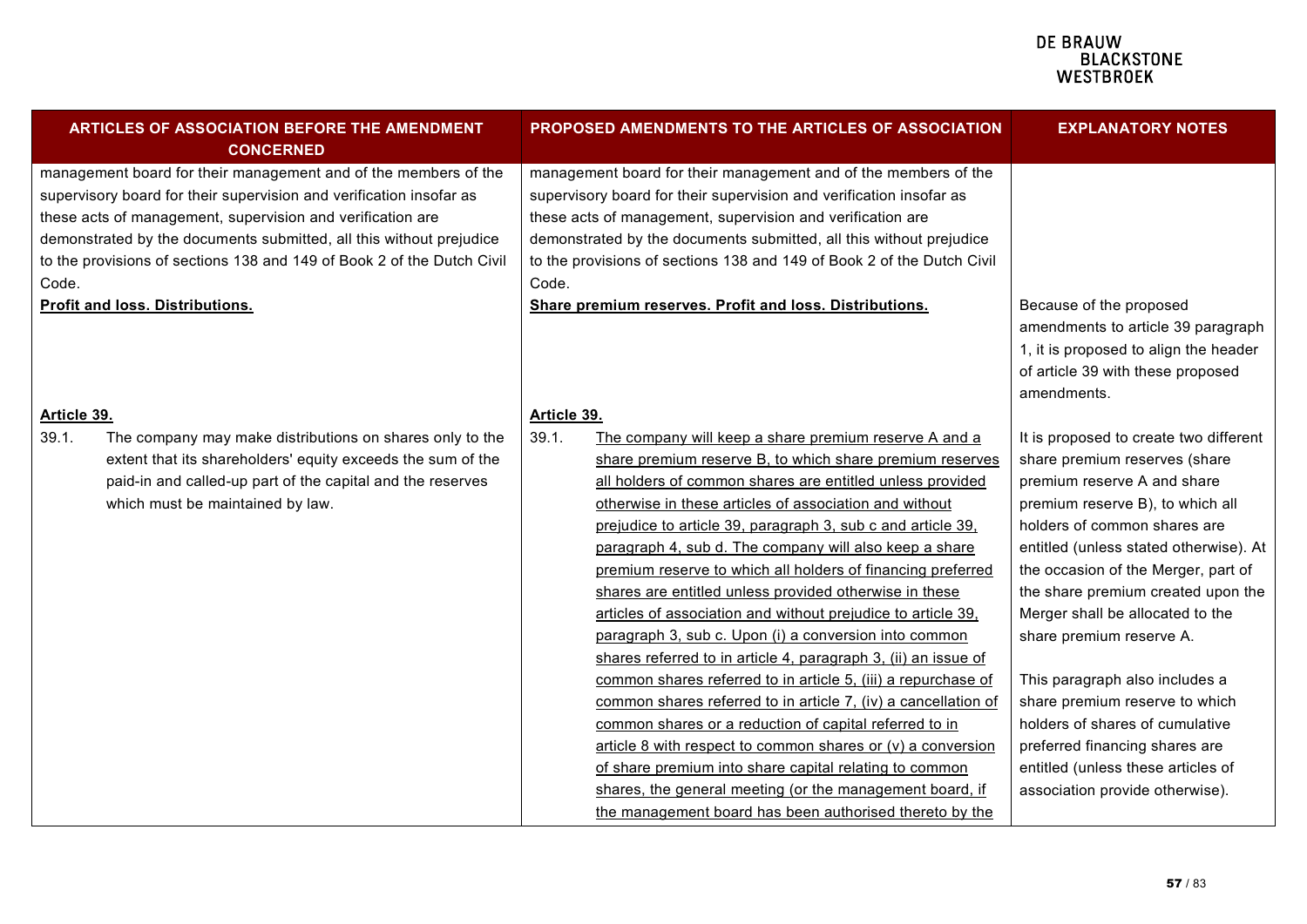|       | ARTICLES OF ASSOCIATION BEFORE THE AMENDMENT<br><b>CONCERNED</b> |       | PROPOSED AMENDMENTS TO THE ARTICLES OF ASSOCIATION            | <b>EXPLANATORY NOTES</b>              |
|-------|------------------------------------------------------------------|-------|---------------------------------------------------------------|---------------------------------------|
|       |                                                                  |       | general meeting) shall resolve against which of the share     | It is proposed that the management    |
|       |                                                                  |       | premium reserve A and the share premium reserve B, and        | board can resolve on the credits and  |
|       |                                                                  |       | to what extent the envisaged transaction is credited or       | debits to the share premium reserve   |
|       |                                                                  |       | debited to the share premium reserve A and the share          | A and/or the share premium reserve    |
|       |                                                                  |       | premium reserve B, and such resolution shall, if applicable,  | B, provided that the management       |
|       |                                                                  |       | specify the amount of each of the share premium reserve A     | board is authorised by the general    |
|       |                                                                  |       | and the share premium reserve B available for the             | meeting to do so. Each                |
|       |                                                                  |       | envisaged transaction, as well as the impact of the           | authorisation by the general meeting  |
|       |                                                                  |       | envisaged transaction thereon. If the management board is     | to the management board for the       |
|       |                                                                  |       | authorised by the general meeting to resolve in respect of    | matters as described in this          |
|       |                                                                  |       | any of the matters referred to above under (i) up and to      | proposed amendment under (i) up       |
|       |                                                                  |       | including (v), such authorisation shall be deemed to include  | to and including (v) shall be deemed  |
|       |                                                                  |       | the authorisation to resolve to which of the share premium    | to include an authorisation to        |
|       |                                                                  |       | reserve A and the share premium reserve B, and to what        | resolve on a relating credit or debit |
|       |                                                                  |       | extent the envisaged transaction is credited or debited to    | to the share premium reserve A        |
|       |                                                                  |       | the share premium reserve A and the share premium             | and/or the share premium reserve      |
|       |                                                                  |       | reserve B, as referred to in the previous sentence. If no     | Β.                                    |
|       |                                                                  |       | decision is made to which of the share premium A and the      |                                       |
|       |                                                                  |       | share premium reserve B the envisaged transaction will be     | A further explanation of this         |
|       |                                                                  |       | credited or debited, the booking will be made to the share    | proposed amendment is provided        |
|       |                                                                  |       | premium reserve A and the share premium reserve B             | for in the Shareholder Circular.      |
|       |                                                                  |       | proportionally.                                               |                                       |
|       |                                                                  |       | The company may make distributions on shares only to the      |                                       |
|       |                                                                  |       | extent that its shareholders' equity exceeds the sum of the   |                                       |
|       |                                                                  |       | paid-in and called-up part of the capital and the reserves    |                                       |
|       |                                                                  |       | which must be maintained by law.                              |                                       |
| 39.2. | Distributions of profit, meaning the net earnings after taxes    | 39.2. | Distributions of profit, meaning the net earnings after taxes | Unchanged.                            |
|       | shown by the adopted annual accounts, shall be made after        |       | shown by the adopted annual accounts, shall be made after     |                                       |
|       | the determining of the annual accounts from which it             |       | the determining of the annual accounts from which it          |                                       |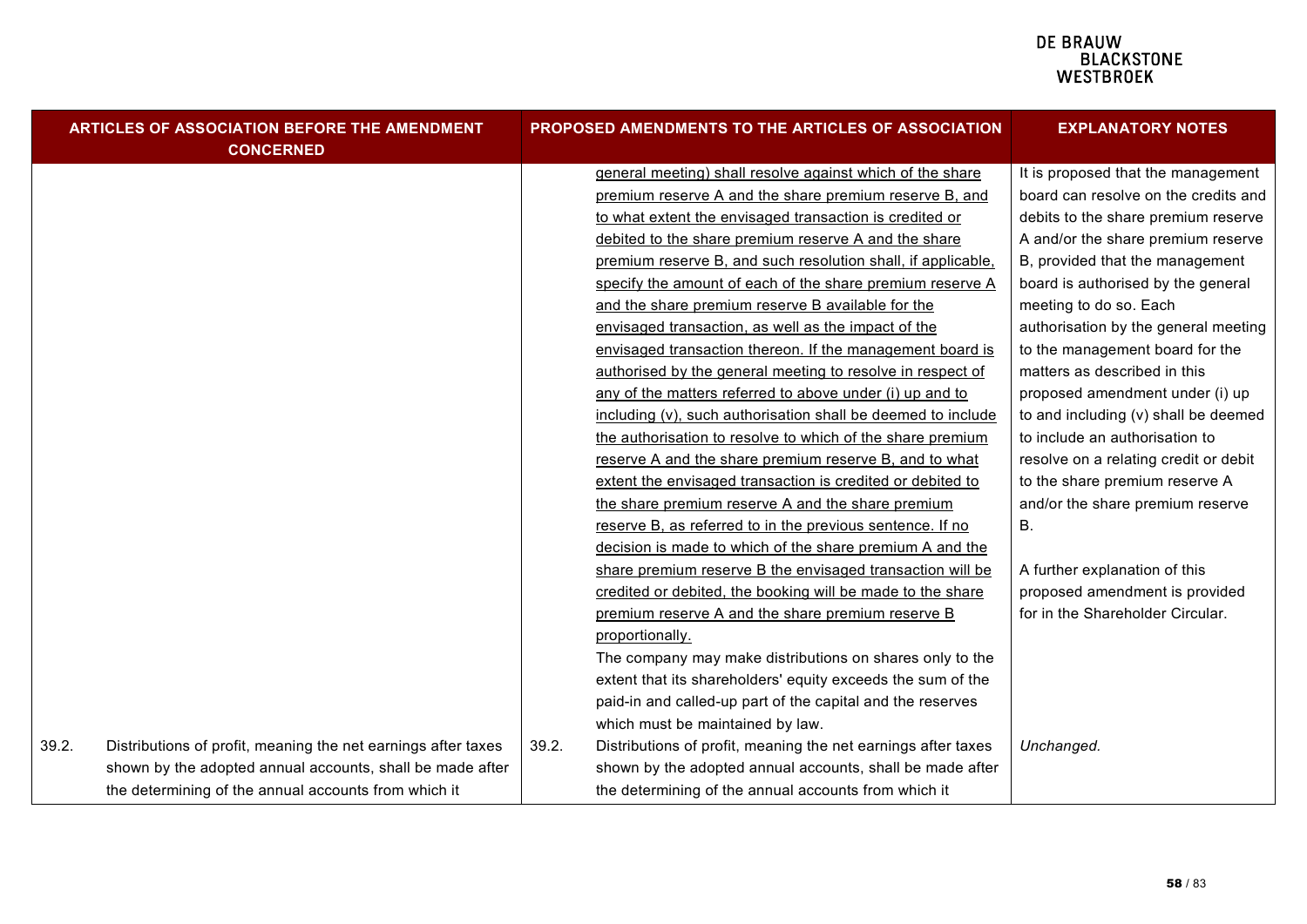| <b>ARTICLES OF ASSOCIATION BEFORE THE AMENDMENT</b><br><b>CONCERNED</b> |    |                                                                |       |    | PROPOSED AMENDMENTS TO THE ARTICLES OF ASSOCIATION             | <b>EXPLANATORY NOTES</b> |
|-------------------------------------------------------------------------|----|----------------------------------------------------------------|-------|----|----------------------------------------------------------------|--------------------------|
|                                                                         |    | appears that they are justified, entirely without prejudice to |       |    | appears that they are justified, entirely without prejudice to |                          |
|                                                                         |    | any of the other provisions of these articles of association.  |       |    | any of the other provisions of these articles of association.  |                          |
| 39.3.                                                                   | а. | A dividend shall be paid out of the profit, if available       | 39.3. | a. | A dividend shall be paid out of the profit, if available       | Unchanged.               |
|                                                                         |    | for distribution, first of all on the cumulative preferred     |       |    | for distribution, first of all on the cumulative preferred     |                          |
|                                                                         |    | shares, based on the percentage, mentioned                     |       |    | shares, based on the percentage, mentioned                     |                          |
|                                                                         |    | immediately below, of the amount called up and paid            |       |    | immediately below, of the amount called up and paid            |                          |
|                                                                         |    | in on those shares. This percentage shall be equal to          |       |    | in on those shares. This percentage shall be equal to          |                          |
|                                                                         |    | the average percentage of the basic refinancing                |       |    | the average percentage of the basic refinancing                |                          |
|                                                                         |    | transaction interest rate (basis-                              |       |    | transaction interest rate (basis-                              |                          |
|                                                                         |    | herfinancieringstransactierente) of The European               |       |    | herfinancieringstransactierente) of The European               |                          |
|                                                                         |    | Central Bank – measured by the number of days                  |       |    | Central Bank - measured by the number of days                  |                          |
|                                                                         |    | during which that rate was in force in the financial           |       |    | during which that rate was in force in the financial           |                          |
|                                                                         |    | year over which the dividend is paid, increased by             |       |    | year over which the dividend is paid, increased by             |                          |
|                                                                         |    | two and one tenth (2.1) percentage point and                   |       |    | two and one tenth (2.1) percentage point and                   |                          |
|                                                                         |    | increased by the average interest surcharge rate -             |       |    | increased by the average interest surcharge rate -             |                          |
|                                                                         |    | likewise measured by the number of days during                 |       |    | likewise measured by the number of days during                 |                          |
|                                                                         |    | which that rate was in force - as applied by the credit        |       |    | which that rate was in force - as applied by the credit        |                          |
|                                                                         |    | institution in the Netherlands which, according to its         |       |    | institution in the Netherlands which, according to its         |                          |
|                                                                         |    | balance sheet total as at the close of the financial           |       |    | balance sheet total as at the close of the financial           |                          |
|                                                                         |    | year immediately preceding the financial year over             |       |    | year immediately preceding the financial year over             |                          |
|                                                                         |    | which the dividend is paid, is the largest credit              |       |    | which the dividend is paid, is the largest credit              |                          |
|                                                                         |    | institution in the Netherlands. This is applicable             |       |    | institution in the Netherlands. This is applicable             |                          |
|                                                                         |    | provided that, if the percentage as referred to in the         |       |    | provided that, if the percentage as referred to in the         |                          |
|                                                                         |    | last sentence - after having been determined in the            |       |    | last sentence - after having been determined in the            |                          |
|                                                                         |    | manner stated above - is less than five and seventy-           |       |    | manner stated above - is less than five and seventy-           |                          |
|                                                                         |    | five hundredth percent (5.75%), the percentage                 |       |    | five hundredth percent (5.75%), the percentage                 |                          |
|                                                                         |    | referred to in the previous sentence, shall be five and        |       |    | referred to in the previous sentence, shall be five and        |                          |
|                                                                         |    | seventy-five hundredth percent (5.75%).                        |       |    | seventy-five hundredth percent (5.75%).                        |                          |
|                                                                         | b. | If in the financial year over which the aforesaid              |       | b. | If in the financial year over which the aforesaid              | Unchanged.               |
|                                                                         |    | dividend is paid the amount called up and paid in on           |       |    | dividend is paid the amount called up and paid in on           |                          |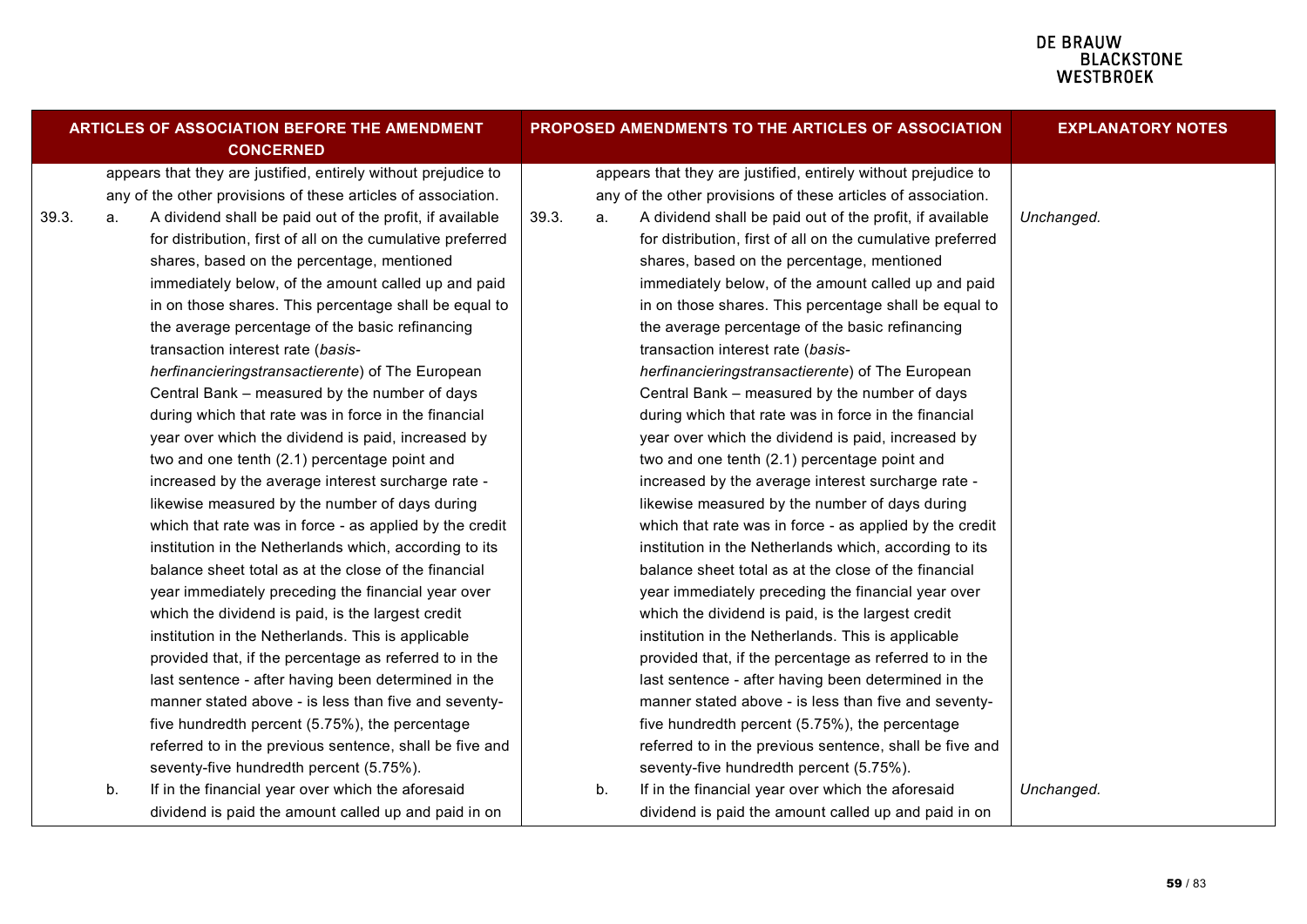|    | ARTICLES OF ASSOCIATION BEFORE THE AMENDMENT<br><b>CONCERNED</b> |    | PROPOSED AMENDMENTS TO THE ARTICLES OF ASSOCIATION        | <b>EXPLANATORY NOTES</b>           |
|----|------------------------------------------------------------------|----|-----------------------------------------------------------|------------------------------------|
|    | the cumulative preferred shares has been reduced                 |    | the cumulative preferred shares has been reduced          |                                    |
|    | or, pursuant to a resolution to make a further call on           |    | or, pursuant to a resolution to make a further call on    |                                    |
|    | said shares, has been increased, the dividend shall              |    | said shares, has been increased, the dividend shall       |                                    |
|    | be reduced or, if possible, increased by an amount               |    | be reduced or, if possible, increased by an amount        |                                    |
|    | equal to the aforesaid percentage of the amount of               |    | equal to the aforesaid percentage of the amount of        |                                    |
|    | such reduction or increase, as the case may be,                  |    | such reduction or increase, as the case may be,           |                                    |
|    | calculated from the date of the reduction or, as the             |    | calculated from the date of the reduction or, as the      |                                    |
|    | case may be, from the date when the further call on              |    | case may be, from the date when the further call on       |                                    |
|    | the shares was made.                                             |    | the shares was made.                                      |                                    |
| C. | If and to the extent that the profit is not sufficient to        | C. | If and to the extent that the profit is not sufficient to | The first proposed amendment is to |
|    | pay in full the dividend referred to under a. of this            |    | pay in full the dividend referred to under a. of this     | make no changes to the reference   |
|    | paragraph, the deficit shall be paid to the debit of the         |    | paragraph, the deficit shall be paid to the debit of the  | to the last sentence of article 39 |
|    | reserves, provided that doing so shall not be in                 |    | reserves, provided that doing so shall not be in          | paragraph 1.                       |
|    | violation of paragraph 1 of this article.                        |    | violation of paragraph 1, last sentence, of this article. |                                    |
|    | If and to the extent that the dividend referred to under         |    | If and to the extent that the dividend referred to under  | The second proposed change is for  |
|    | a. of this paragraph cannot be paid to the debit of the          |    | a. of this paragraph cannot be paid to the debit of the   | clarification purposes.            |
|    | reserves either, the profits earned in subsequent                |    | reserves either, the profits earned in subsequent         |                                    |
|    | years shall be applied first towards making to the               |    | years shall be applied first towards making to the        |                                    |
|    | holders of cumulative preferred shares such payment              |    | holders of cumulative preferred shares such payment       |                                    |
|    | as will fully clear the deficit, before the provisions of        |    | as will fully clear the deficit, before the provisions of |                                    |
|    | the following paragraphs of this article can be                  |    | the following paragraphs of this article can be           |                                    |
|    | applied. No further dividends on the cumulative                  |    | applied. No further dividends on the cumulative           |                                    |
|    | preferred shares shall be paid than as stipulated in             |    | preferred shares shall be paid than as stipulated in      |                                    |
|    | this article, in article 40 and in article 44. Interim           |    | this article, in article 40 and in article 44. Interim    |                                    |
|    | dividends paid over any financial year in accordance             |    | dividends paid on the cumulative preferred shares         |                                    |
|    | with article 40 shall be deducted from the dividend              |    | over any financial year in accordance with article 40     |                                    |
|    | paid by virtue of this paragraph 3.                              |    | shall be deducted from the dividend paid by virtue of     |                                    |
|    |                                                                  |    | this paragraph 3.                                         |                                    |
| d. | If the profit earned in any financial year has been              | d. | If the profit earned in any financial year has been       | This proposed change is for        |
|    | determined and in that financial year one (1) or more            |    | determined and in that financial year one (1) or more     | clarification purposes.            |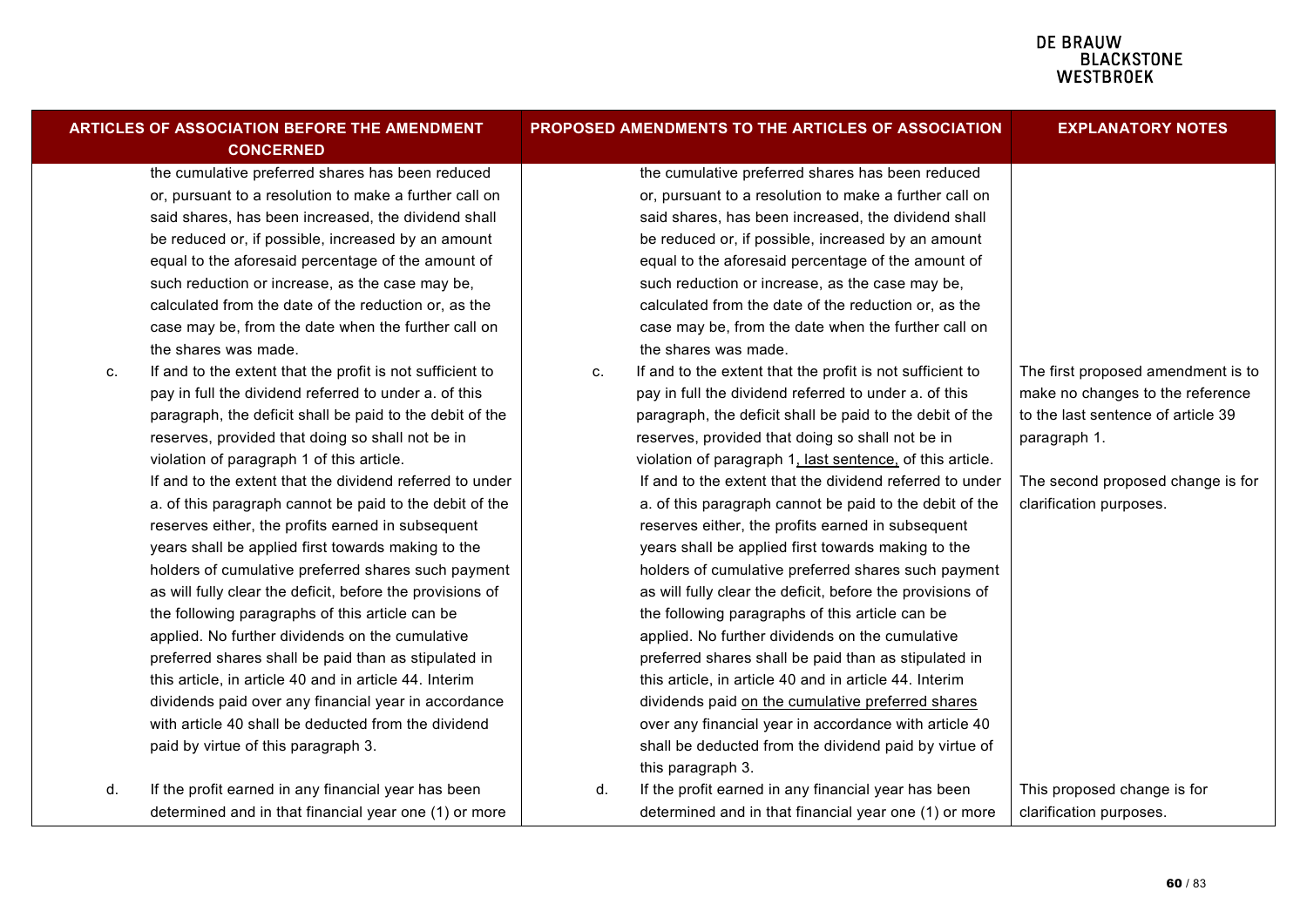|       |    | <b>ARTICLES OF ASSOCIATION BEFORE THE AMENDMENT</b><br><b>CONCERNED</b> |       |    | PROPOSED AMENDMENTS TO THE ARTICLES OF ASSOCIATION          | <b>EXPLANATORY NOTES</b> |
|-------|----|-------------------------------------------------------------------------|-------|----|-------------------------------------------------------------|--------------------------|
|       |    | cumulative preferred shares have been cancelled                         |       |    | cumulative preferred shares have been cancelled             |                          |
|       |    | against repayment, the persons who were the holders                     |       |    | against repayment, the persons who were the holders         |                          |
|       |    | of those shares shall have an inalienable right to                      |       |    | of those shares shall have an inalienable right to          |                          |
|       |    | payment of dividend as described below. The amount                      |       |    | payment of dividend as described below. The amount          |                          |
|       |    | of profit, if available for distribution, to be distributed             |       |    | of profit, if available for distribution, to be distributed |                          |
|       |    | to the aforesaid persons shall be equal to the amount                   |       |    | to the aforesaid persons shall be equal to the amount       |                          |
|       |    | of the dividend to which by virtue of the provision                     |       |    | of the dividend to which by virtue of the provision         |                          |
|       |    | under a. of this paragraph they would be entitled if on                 |       |    | under a. of this paragraph they would be entitled if on     |                          |
|       |    | the date of determination of the profit they had still                  |       |    | the date of determination of the profit they had still      |                          |
|       |    | been the holders of the aforesaid cumulative                            |       |    | been the holders of the aforesaid cumulative                |                          |
|       |    | preferred shares, calculated on the basis of the                        |       |    | preferred shares, calculated on the basis of the            |                          |
|       |    | period during which in the financial year concerned                     |       |    | period during which in the financial year concerned         |                          |
|       |    | said persons were holders of said shares, this                          |       |    | said persons were holders of said shares, this              |                          |
|       |    | dividend to be reduced by the amount of any interim                     |       |    | dividend to be reduced by the amount of any interim         |                          |
|       |    | dividend paid in accordance with article 40.                            |       |    | dividend paid on the relevant cumulative preferred          |                          |
|       |    |                                                                         |       |    | shares in accordance with article 40.                       |                          |
|       | е. | If in the course of any financial year cumulative                       |       | е. | If in the course of any financial year cumulative           | Unchanged.               |
|       |    | preferred shares have been issued, with respect to                      |       |    | preferred shares have been issued, with respect to          |                          |
|       |    | that financial year the dividend to be paid on the                      |       |    | that financial year the dividend to be paid on the          |                          |
|       |    | shares concerned shall be reduced pro rata to the                       |       |    | shares concerned shall be reduced pro rata to the           |                          |
|       |    | day of issue of said shares.                                            |       |    | day of issue of said shares.                                |                          |
| 39.4. | а. | Subsequently, if possible, on each share of financing                   | 39.4. | a. | Subsequently, if possible, on each share of financing       | Unchanged.               |
|       |    | preferred shares of a series shall be paid a dividend                   |       |    | preferred shares of a series shall be paid a dividend       |                          |
|       |    | equal to a percentage referred to in the following                      |       |    | equal to a percentage referred to in the following          |                          |
|       |    | sentence multiplied by the amount paid in on that                       |       |    | sentence multiplied by the amount paid in on that           |                          |
|       |    | share after that amount has been increased by the                       |       |    | share after that amount has been increased by the           |                          |
|       |    | premium paid on that share of financing preferred                       |       |    | premium paid on that share of financing preferred           |                          |
|       |    | shares at the beginning of the financial year in                        |       |    | shares at the beginning of the financial year in            |                          |
|       |    | question. The percentage referred to in the previous                    |       |    | question. The percentage referred to in the previous        |                          |
|       |    | sentence shall be equal to the arithmetical average of                  |       |    | sentence shall be equal to the arithmetical average of      |                          |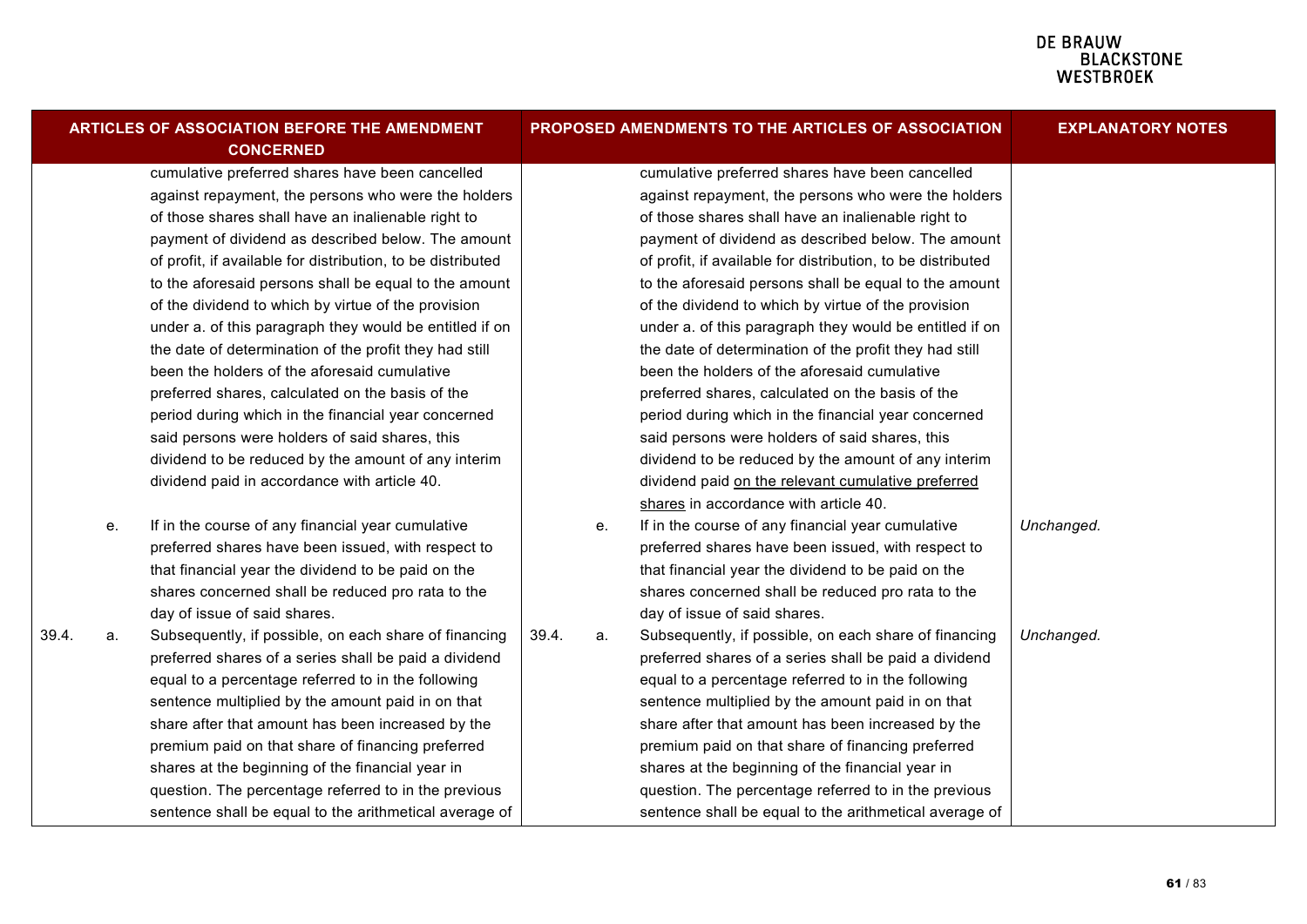|    | <b>ARTICLES OF ASSOCIATION BEFORE THE AMENDMENT</b><br><b>CONCERNED</b> |    | PROPOSED AMENDMENTS TO THE ARTICLES OF ASSOCIATION         | <b>EXPLANATORY NOTES</b> |
|----|-------------------------------------------------------------------------|----|------------------------------------------------------------|--------------------------|
|    | the Euro SWAP rate over the last three (3) days                         |    | the Euro SWAP rate over the last three (3) days            |                          |
|    | preceding the day when the first share of financing                     |    | preceding the day when the first share of financing        |                          |
|    | preferred shares of the series concerned was issued,                    |    | preferred shares of the series concerned was issued,       |                          |
|    | increased by any mark-up, not to exceed three                           |    | increased by any mark-up, not to exceed three              |                          |
|    | hundred (300) basis points, depending on the then                       |    | hundred (300) basis points, depending on the then          |                          |
|    | prevailing market conditions, determined by the                         |    | prevailing market conditions, determined by the            |                          |
|    | management board and approved by the supervisory                        |    | management board and approved by the supervisory           |                          |
|    | board, which mark-up may vary with each individual                      |    | board, which mark-up may vary with each individual         |                          |
|    | series, entirely without prejudice to the provisions of                 |    | series, entirely without prejudice to the provisions of    |                          |
|    | paragraph 10 of this article. The dividend to be paid                   |    | paragraph 10 of this article. The dividend to be paid      |                          |
|    | on each share of financing preferred shares of a                        |    | on each share of financing preferred shares of a           |                          |
|    | series will be calculated on the basis of the ratio                     |    | series will be calculated on the basis of the ratio        |                          |
|    | thirty/three hundred and sixty (30/360) (thirty days                    |    | thirty/three hundred and sixty (30/360) (thirty days       |                          |
|    | per month, three hundred and sixty days per year)                       |    | per month, three hundred and sixty days per year)          |                          |
|    | multiplied by the percentage referred to in the                         |    | multiplied by the percentage referred to in the            |                          |
|    | previous sentence and calculated by the aforesaid                       |    | previous sentence and calculated by the aforesaid          |                          |
|    | method.                                                                 |    | method.                                                    |                          |
| b. | Euro SWAP rate means the ten (10) year Euro SWAP                        | b. | Euro SWAP rate means the ten (10) year Euro SWAP           | Unchanged.               |
|    | rate as published on 'Reuters Telerate', page                           |    | rate as published on 'Reuters Telerate', page              |                          |
|    | ISDAFIX2 (or a replacing page) based on Euribor                         |    | ISDAFIX2 (or a replacing page) based on Euribor            |                          |
|    | (European Interbank Offered Rate) mid rate. If the                      |    | (European Interbank Offered Rate) mid rate. If the         |                          |
|    | preceding publication no longer takes place, Euro                       |    | preceding publication no longer takes place, Euro          |                          |
|    | SWAP rate means the latest determined price of ten                      |    | SWAP rate means the latest determined price of ten         |                          |
|    | (10) year Euro SWAP rate as published on                                |    | (10) year Euro SWAP rate as published on                   |                          |
|    | 'Bloomberg ticker' EUSA10 <index> HP <go>. If</go></index>              |    | 'Bloomberg ticker' EUSA10 <index> HP <go>. If</go></index> |                          |
|    | the preceding Euro SWAP is no longer published in                       |    | the preceding Euro SWAP is no longer published in          |                          |
|    | the manner as mentioned before, the percentage                          |    | the manner as mentioned before, the percentage             |                          |
|    | referred to in sub-paragraph a shall be equal to the                    |    | referred to in sub-paragraph a shall be equal to the       |                          |
|    | arithmetical average of the effective yield on the                      |    | arithmetical average of the effective yield on the         |                          |
|    | government loans as referred to in article 46 and to                    |    | government loans as referred to in article 46 and to       |                          |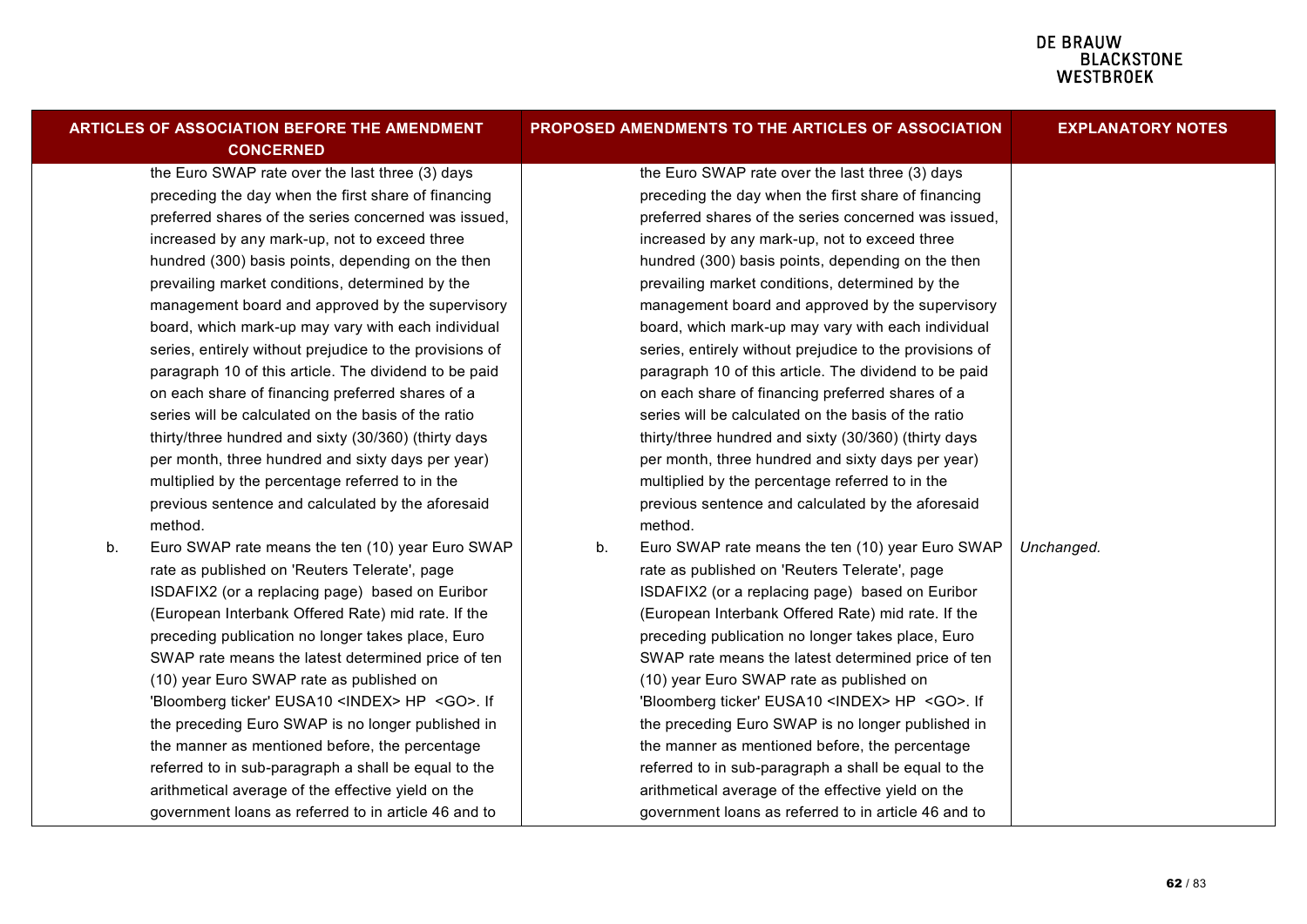|    | ARTICLES OF ASSOCIATION BEFORE THE AMENDMENT<br><b>CONCERNED</b> |    | PROPOSED AMENDMENTS TO THE ARTICLES OF ASSOCIATION        | <b>EXPLANATORY NOTES</b>           |
|----|------------------------------------------------------------------|----|-----------------------------------------------------------|------------------------------------|
|    | be calculated in accordance with the provisions of               |    | be calculated in accordance with the provisions of        |                                    |
|    | article 46.                                                      |    | article 46.                                               |                                    |
| C. | As of the day when ten (10) years have passed since              | C. | As of the day when ten (10) years have passed since       | Unchanged.                         |
|    | the date on which a financing preferred share of a               |    | the date on which a financing preferred share of a        |                                    |
|    | series was first issued, and subsequently every ten              |    | series was first issued, and subsequently every ten       |                                    |
|    | (10) years thereafter the dividend percentage of                 |    | (10) years thereafter the dividend percentage of          |                                    |
|    | financing preferred shares of the series concerned               |    | financing preferred shares of the series concerned        |                                    |
|    | shall be adjusted to the then effective percentage               |    | shall be adjusted to the then effective percentage        |                                    |
|    | referred to in the sub-paragraph a, calculated by the            |    | referred to in the sub-paragraph a, calculated by the     |                                    |
|    | aforesaid method, and may be increased by any                    |    | aforesaid method, and may be increased by any             |                                    |
|    | mark-up not to exceed three hundred (300) basis                  |    | mark-up not to exceed three hundred (300) basis           |                                    |
|    | points, depending on the then prevailing market                  |    | points, depending on the then prevailing market           |                                    |
|    | conditions, determined by the management board                   |    | conditions, determined by the management board            |                                    |
|    | and approved by the supervisory board, which mark-               |    | and approved by the supervisory board, which mark-        |                                    |
|    | up may vary with each individual series, entirely                |    | up may vary with each individual series, entirely         |                                    |
|    | without prejudice to the provisions of paragraph 10 of           |    | without prejudice to the provisions of paragraph 10 of    |                                    |
|    | this article.                                                    |    | this article.                                             |                                    |
|    | If the dividend percentage has been adjusted in the              |    | If the dividend percentage has been adjusted in the       |                                    |
|    | course of a financial year, then for the purposes of             |    | course of a financial year, then for the purposes of      |                                    |
|    | calculating the dividend over that financial year the            |    | calculating the dividend over that financial year the     |                                    |
|    | applicable rate until the date of adjustment shall be            |    | applicable rate until the date of adjustment shall be     |                                    |
|    | the percentage in force prior to that adjustment and             |    | the percentage in force prior to that adjustment and      |                                    |
|    | the applicable rate after the date of adjustment shall           |    | the applicable rate after the date of adjustment shall    |                                    |
|    | be the altered percentage.                                       |    | be the altered percentage.                                |                                    |
| d. | If and to the extent that the profit is not sufficient to        | d. | If and to the extent that the profit is not sufficient to | The first proposed amendment is to |
|    | pay in full the dividend referred to in this paragraph 4,        |    | pay in full the dividend referred to in this paragraph 4, | make no changes to the reference   |
|    | the deficit shall be paid to the debit of the reserves,          |    | the deficit shall be paid to the debit of the reserves,   | to the last sentence of article 39 |
|    | provided that doing so shall not be in violation of              |    | provided that doing so shall not be in violation of       | paragraph 1.                       |
|    | paragraph 1 of this article. If and to the extent that           |    | paragraph 1, last sentence, of this article. If and to    |                                    |
|    | the dividend referred to under a. cannot be paid to              |    | the extent that the dividend referred to under a.         |                                    |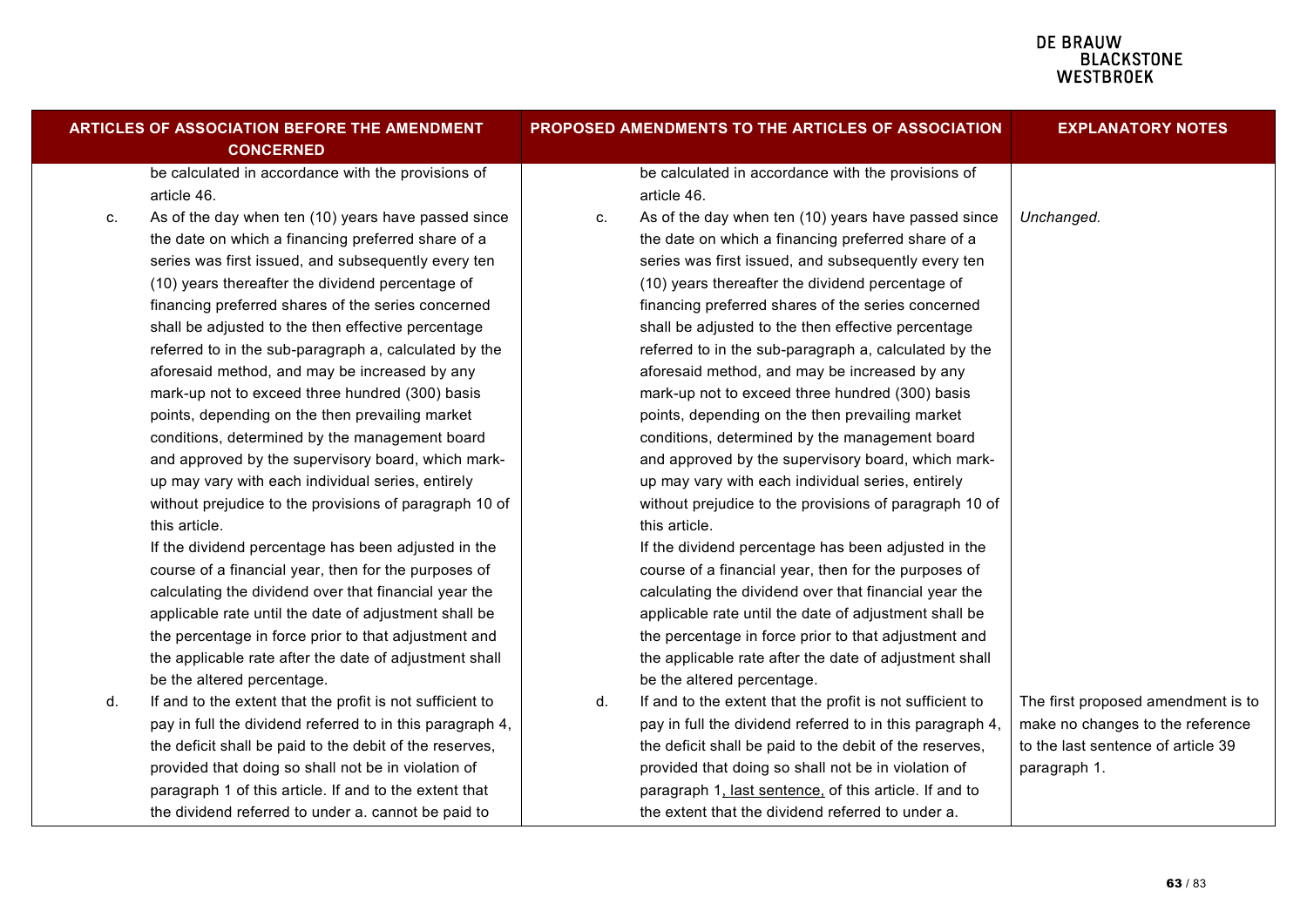|    | <b>ARTICLES OF ASSOCIATION BEFORE THE AMENDMENT</b><br><b>CONCERNED</b> |    | PROPOSED AMENDMENTS TO THE ARTICLES OF ASSOCIATION       | <b>EXPLANATORY NOTES</b>          |  |
|----|-------------------------------------------------------------------------|----|----------------------------------------------------------|-----------------------------------|--|
|    | the debit of the reserves either, the profits earned in                 |    | cannot be paid to the debit of the reserves either, the  | The second proposed change is for |  |
|    | subsequent years shall be applied first towards                         |    | profits earned in subsequent years shall be applied      | clarification purposes.           |  |
|    | making to the holders of financing preferred shares                     |    | first towards making to the holders of financing         |                                   |  |
|    | such payment as will fully clear the deficit, before the                |    | preferred shares such payment as will fully clear the    |                                   |  |
|    | provisions of the following paragraphs of this article                  |    | deficit, before the provisions of the following          |                                   |  |
|    | can be applied. In the implementation of the                            |    | paragraphs of this article can be applied. In the        |                                   |  |
|    | provisions of this sub-paragraph d. the holders of the                  |    | implementation of the provisions of this sub-            |                                   |  |
|    | various series of financing preferred shares shall be                   |    | paragraph d. the holders of the various series of        |                                   |  |
|    | treated equally.                                                        |    | financing preferred shares shall be treated equally.     |                                   |  |
|    | No further dividends on the financing preferred                         |    | No further dividends on the financing preferred          |                                   |  |
|    | shares shall be paid than as stipulated in this article,                |    | shares shall be paid than as stipulated in this article, |                                   |  |
|    | in article 40 and in article 44; interim dividends paid                 |    | in article 40 and in article 44; interim dividends paid  |                                   |  |
|    | over any financial year in accordance with article 40                   |    | on the relevant financing preferred shares over any      |                                   |  |
|    | shall be deducted from the dividend paid by virtue of                   |    | financial year in accordance with article 40 shall be    |                                   |  |
|    | this paragraph 4.                                                       |    | deducted from the dividend paid by virtue of this        |                                   |  |
|    |                                                                         |    | paragraph 4.                                             |                                   |  |
| е. | If in the financial year over which the aforesaid                       | е. | If in the financial year over which the aforesaid        | Unchanged.                        |  |
|    | dividend is paid the amount paid in on the financing                    |    | dividend is paid the amount paid in on the financing     |                                   |  |
|    | preferred shares of a particular series has been                        |    | preferred shares of a particular series has been         |                                   |  |
|    | reduced, the dividend shall be reduced by an amount                     |    | reduced, the dividend shall be reduced by an amount      |                                   |  |
|    | equal to the percentage, as referred to hereinabove,                    |    | equal to the percentage, as referred to hereinabove,     |                                   |  |
|    | of the amount of the reduction calculated from the                      |    | of the amount of the reduction calculated from the       |                                   |  |
|    | date of the reduction.                                                  |    | date of the reduction.                                   |                                   |  |
| f. | If the profit earned in any financial year has been                     | f. | If the profit earned in any financial year has been      | This proposed change is for       |  |
|    | determined and in that financial year one or more                       |    | determined and in that financial year one or more        | clarification purposes.           |  |
|    | financing preferred shares have been cancelled                          |    | financing preferred shares have been cancelled           |                                   |  |
|    | against repayment, the persons who as shown by the                      |    | against repayment, the persons who as shown by the       |                                   |  |
|    | shareholders register referred to in article 9 were the                 |    | shareholders register referred to in article 9 were the  |                                   |  |
|    | holders of those financing preferred shares at the                      |    | holders of those financing preferred shares at the       |                                   |  |
|    | time of that cancellation shall have an inalienable                     |    | time of that cancellation shall have an inalienable      |                                   |  |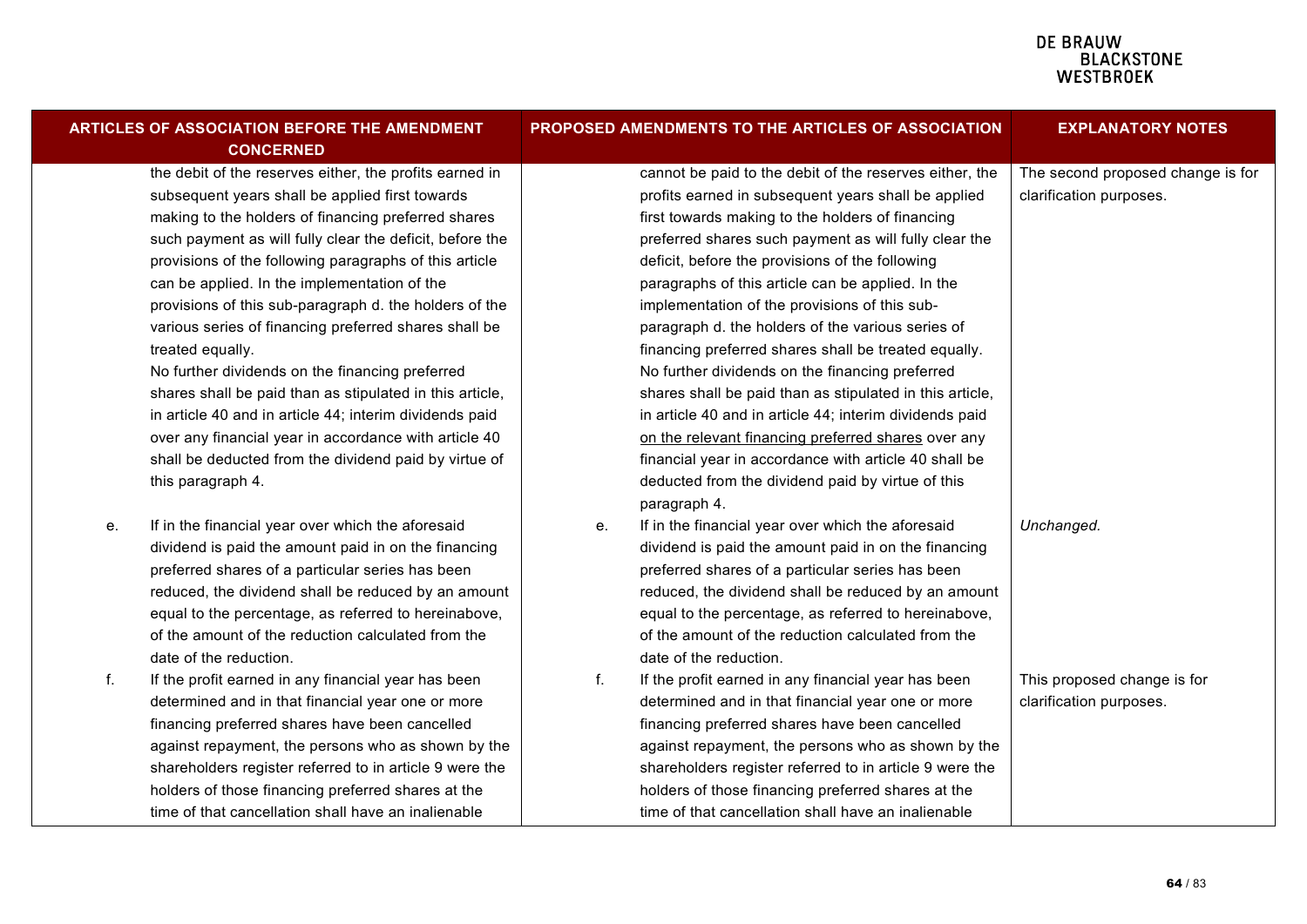|    | ARTICLES OF ASSOCIATION BEFORE THE AMENDMENT<br><b>CONCERNED</b> |    | PROPOSED AMENDMENTS TO THE ARTICLES OF ASSOCIATION      | <b>EXPLANATORY NOTES</b> |
|----|------------------------------------------------------------------|----|---------------------------------------------------------|--------------------------|
|    | right to payment of dividend as described below. The             |    | right to payment of dividend as described below. The    |                          |
|    | amount of profit, if available for distribution, to be           |    | amount of profit, if available for distribution, to be  |                          |
|    | distributed to the aforesaid persons shall be equal to           |    | distributed to the aforesaid persons shall be equal to  |                          |
|    | the amount of the dividend to which by virtue of the             |    | the amount of the dividend to which by virtue of the    |                          |
|    | provisions of this paragraph each such holder of                 |    | provisions of this paragraph each such holder of        |                          |
|    | financing preferred shares would be entitled if on the           |    | financing preferred shares would be entitled if on the  |                          |
|    | date of determination of the profit he had still been            |    | date of determination of the profit he had still been   |                          |
|    | the holder of the aforesaid financing preferred                  |    | the holder of the aforesaid financing preferred         |                          |
|    | shares, calculated on the basis of the period during             |    | shares, calculated on the basis of the period during    |                          |
|    | which in the financial year concerned he was holder              |    | which in the financial year concerned he was holder     |                          |
|    | of said shares, this dividend to be reduced by the               |    | of said shares, this dividend to be reduced by the      |                          |
|    | amount of any interim dividend paid in accordance                |    | amount of any interim dividend paid on the relevant     |                          |
|    | with article 40.                                                 |    | financing preferred shares in accordance with article   |                          |
|    |                                                                  |    | 40.                                                     |                          |
| g. | If in the course of any financial year financing                 | g. | If in the course of any financial year financing        | Unchanged.               |
|    | preferred shares have been issued, with respect to               |    | preferred shares have been issued, with respect to      |                          |
|    | that financial year the dividend to be paid on the               |    | that financial year the dividend to be paid on the      |                          |
|    | financing preferred shares concerned shall be                    |    | financing preferred shares concerned shall be           |                          |
|    | reduced pro rata to the day of issue of said shares.             |    | reduced pro rata to the day of issue of said shares.    |                          |
| h. | If in the course of any financial year financing                 | h. | If in the course of any financial year financing        | Unchanged.               |
|    | preferred shares are converted into common shares,               |    | preferred shares are converted into common shares,      |                          |
|    | the right to dividend that a holder of financing                 |    | the right to dividend that a holder of financing        |                          |
|    | preferred shares has, shall continue to exist on all             |    | preferred shares has, shall continue to exist on all    |                          |
|    | shares of the relevant series until the moment of                |    | shares of the relevant series until the moment of       |                          |
|    | conversion in the relevant financial year. Distribution          |    | conversion in the relevant financial year. Distribution |                          |
|    | of the dividend as mentioned in the previous                     |    | of the dividend as mentioned in the previous            |                          |
|    | sentence shall take place after the adoption of the              |    | sentence shall take place after the adoption of the     |                          |
|    | annual accounts of the financial year in which the               |    | annual accounts of the financial year in which the      |                          |
|    | conversion took place, with due observance of the                |    | conversion took place, with due observance of the       |                          |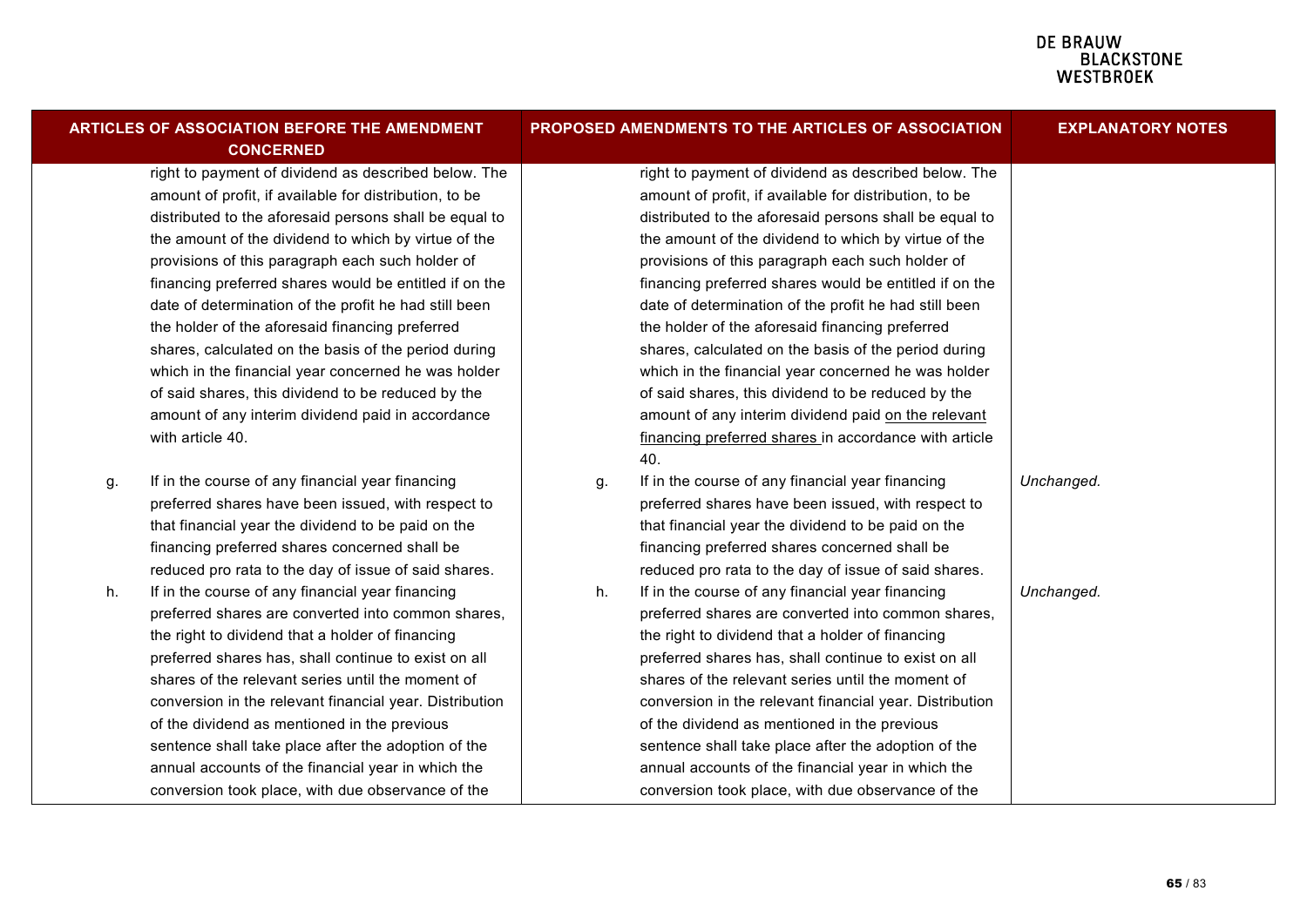| ARTICLES OF ASSOCIATION BEFORE THE AMENDMENT<br><b>CONCERNED</b> |                                                                                                                                                                                                                                                                                                                                                                      |       | PROPOSED AMENDMENTS TO THE ARTICLES OF ASSOCIATION                                                                                                                                                                                                                                                                                                                                                                                                                                                                | <b>EXPLANATORY NOTES</b>                                                                           |
|------------------------------------------------------------------|----------------------------------------------------------------------------------------------------------------------------------------------------------------------------------------------------------------------------------------------------------------------------------------------------------------------------------------------------------------------|-------|-------------------------------------------------------------------------------------------------------------------------------------------------------------------------------------------------------------------------------------------------------------------------------------------------------------------------------------------------------------------------------------------------------------------------------------------------------------------------------------------------------------------|----------------------------------------------------------------------------------------------------|
| 39.5.                                                            | other provisions in these articles of association in<br>respect of distributions.<br>Any amount remaining out of the profit, after application of<br>paragraphs 3 and 4, shall be carried to reserve as the<br>supervisory board, in consultation with the management<br>board, may deem necessary and with due observance of                                        | 39.5. | other provisions in these articles of association in<br>respect of distributions.<br>Any amount remaining out of the profit, after application of<br>paragraphs 3 and 4, shall be carried to reserve as the<br>supervisory board, in consultation with the management<br>board, may deem necessary and with due observance of                                                                                                                                                                                     | Unchanged.                                                                                         |
|                                                                  | the policy of the company on additions to reserves and on<br>dividends.                                                                                                                                                                                                                                                                                              |       | the policy of the company on additions to reserves and on<br>dividends.                                                                                                                                                                                                                                                                                                                                                                                                                                           |                                                                                                    |
| 39.6.                                                            | The profit remaining after application of paragraphs 3, 4 and<br>5 shall be at the disposal of the general meeting, which may<br>resolve to carry it to reserve or to distribute it among the<br>holders of common shares.                                                                                                                                           | 39.6. | The profit remaining after application of paragraphs 3, 4 and<br>5 shall be at the disposal of the general meeting, which may<br>resolve to carry it to reserve or to distribute it among the<br>holders of common shares.                                                                                                                                                                                                                                                                                        | Unchanged.                                                                                         |
| 39.7.                                                            | On a proposal of the management board made with the<br>approval of the supervisory board, the general meeting may<br>resolve to distribute to the holders of common shares a<br>dividend in the form of common shares in the capital of the<br>company.                                                                                                              | 39.7. | On a proposal of the management board made with the<br>approval of the supervisory board, the general meeting may<br>resolve to distribute to the holders of common shares a<br>dividend in the form of common shares in the capital of the<br>company.                                                                                                                                                                                                                                                           | Unchanged.                                                                                         |
| 39.8.                                                            | Subject to the other provisions of this article the general<br>meeting may, on a proposal made by the management<br>board with the approval of the supervisory board, resolve to<br>make distributions to the holders of common shares to the<br>debit of one (1) or several reserves which the company is<br>not prohibited from distributing by virtue of the law. | 39.8. | Subject to the other provisions of this article the general<br>meeting may, on a proposal made by the management<br>board with the approval of the supervisory board, resolve to<br>make distributions to the holders of common shares to the<br>debit of one (1) or several reserves which the company is<br>not prohibited from distributing by virtue of the law or which<br>the company is not prohibited from distributing to the<br>holders of common shares by virtue of these articles of<br>association. | This proposed amendment is to<br>align this paragraph with the<br>proposed article 39 paragraph 1. |
| 39.9.                                                            | No dividends shall be paid to the company on shares which<br>the company itself holds in its own capital or the depositary<br>receipts issued for which are held by the company, unless                                                                                                                                                                              | 39.9. | No dividends shall be paid to the company on shares which<br>the company itself holds in its own capital or the depositary<br>receipts issued for which are held by the company, unless                                                                                                                                                                                                                                                                                                                           | Unchanged.                                                                                         |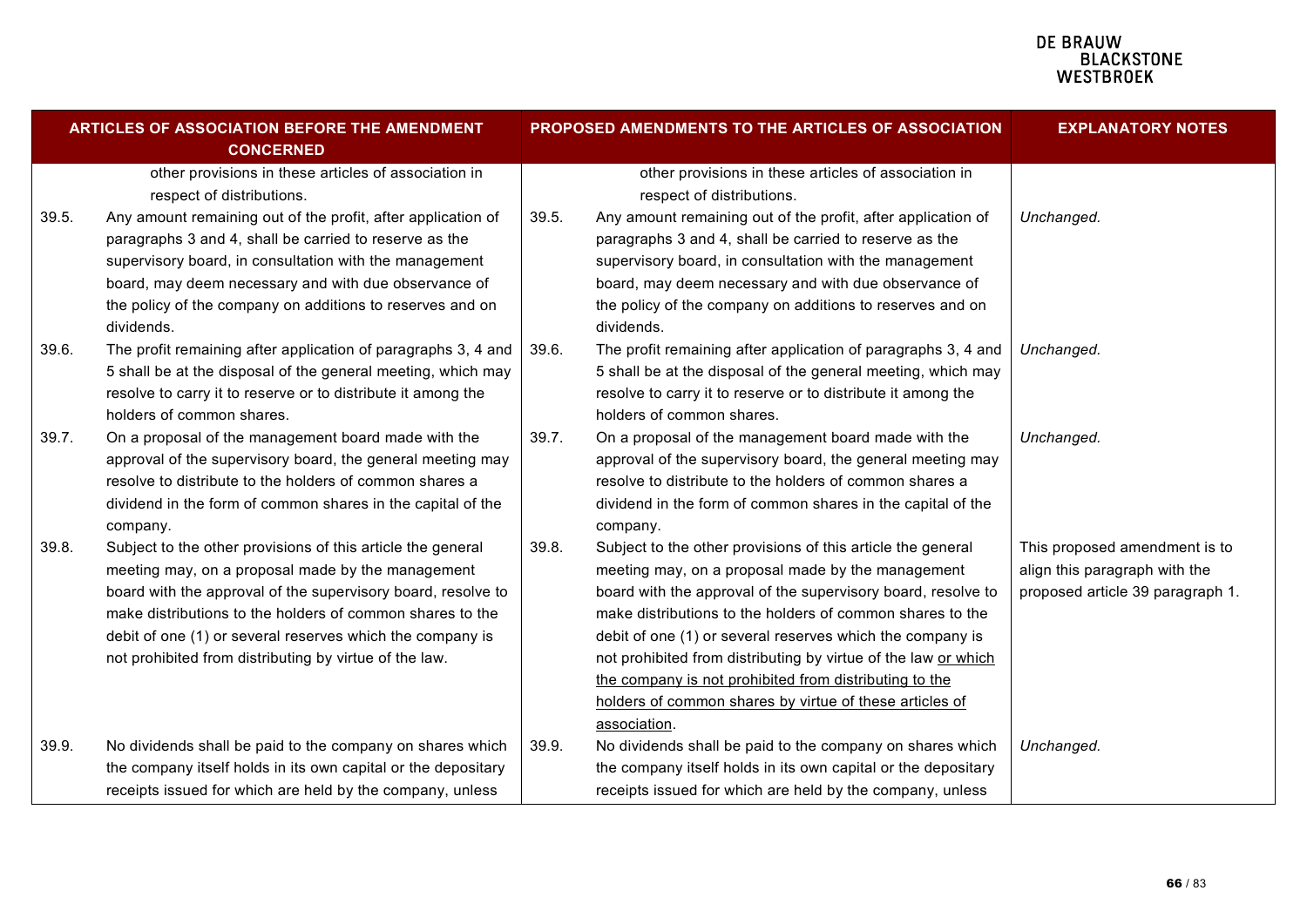| <b>ARTICLES OF ASSOCIATION BEFORE THE AMENDMENT</b><br><b>CONCERNED</b> |                                                                                                                                                                                                                                                                                             | PROPOSED AMENDMENTS TO THE ARTICLES OF ASSOCIATION |                                                                                                                                                                                                                                                                                             | <b>EXPLANATORY NOTES</b>           |
|-------------------------------------------------------------------------|---------------------------------------------------------------------------------------------------------------------------------------------------------------------------------------------------------------------------------------------------------------------------------------------|----------------------------------------------------|---------------------------------------------------------------------------------------------------------------------------------------------------------------------------------------------------------------------------------------------------------------------------------------------|------------------------------------|
| 39.10.                                                                  | such shares or depositary receipts are encumbered with a<br>right of usufruct or pledge.<br>Any change to an addition as referred to in paragraph 4<br>under a. and c. in relation to an addition previously                                                                                | 39.10.                                             | such shares or depositary receipts are encumbered with a<br>right of usufruct or pledge.<br>Any change to an addition as referred to in paragraph 4<br>under a. and c. in relation to an addition previously                                                                                | Unchanged.                         |
|                                                                         | determined by the management board with the approval of<br>the supervisory board shall require the approval of the<br>meeting of holders of financing preferred shares of the<br>series concerned. If the approval is withheld the previously<br>determined addition shall remain in force. |                                                    | determined by the management board with the approval of<br>the supervisory board shall require the approval of the<br>meeting of holders of financing preferred shares of the<br>series concerned. If the approval is withheld the previously<br>determined addition shall remain in force. |                                    |
| 39.11.                                                                  | If the company has made a loss after the end of a financial<br>year, the supervisory board, in consultation with the<br>management board, shall decide on the treatment of the<br>loss.                                                                                                     | 39.11.                                             | If the company has made a loss after the end of a financial<br>year, the supervisory board, in consultation with the<br>management board, shall decide on the treatment of the<br>loss.                                                                                                     | Unchanged.                         |
| <b>Interim distributions.</b>                                           |                                                                                                                                                                                                                                                                                             |                                                    | Interim distributions.                                                                                                                                                                                                                                                                      |                                    |
| Article 40.                                                             |                                                                                                                                                                                                                                                                                             | Article 40.                                        |                                                                                                                                                                                                                                                                                             |                                    |
| 40.1.                                                                   | Subject to the prior approval of the supervisory board the                                                                                                                                                                                                                                  | 40.1.                                              | Subject to the prior approval of the supervisory board the                                                                                                                                                                                                                                  | This proposed amendment is to      |
|                                                                         | management board may resolve to make interim                                                                                                                                                                                                                                                |                                                    | management board may resolve to make interim                                                                                                                                                                                                                                                | make no changes to the reference   |
|                                                                         | distributions to the shareholders or to holders of shares of a                                                                                                                                                                                                                              |                                                    | distributions to the shareholders or to holders of shares of a                                                                                                                                                                                                                              | to the last sentence of article 39 |
|                                                                         | particular class or series if an interim statement of assets                                                                                                                                                                                                                                |                                                    | particular class or series if an interim statement of assets                                                                                                                                                                                                                                | paragraph 1.                       |
|                                                                         | and liabilities shows that the requirement of paragraph 1 of                                                                                                                                                                                                                                |                                                    | and liabilities shows that the requirement of paragraph 1,                                                                                                                                                                                                                                  |                                    |
|                                                                         | article 39 has been met and with due observance of the                                                                                                                                                                                                                                      |                                                    | last sentence, of article 39 has been met and with due                                                                                                                                                                                                                                      |                                    |
|                                                                         | policy of the company on additions to reserves and on                                                                                                                                                                                                                                       |                                                    | observance of the policy of the company on additions to                                                                                                                                                                                                                                     |                                    |
|                                                                         | dividends.                                                                                                                                                                                                                                                                                  |                                                    | reserves and on dividends.                                                                                                                                                                                                                                                                  |                                    |
| 40.2.                                                                   | The interim statement of assets and liabilities shall relate to                                                                                                                                                                                                                             | 40.2.                                              | The interim statement of assets and liabilities shall relate to                                                                                                                                                                                                                             | Unchanged.                         |
|                                                                         | the condition of the assets and liabilities on a date no earlier                                                                                                                                                                                                                            |                                                    | the condition of the assets and liabilities on a date no earlier                                                                                                                                                                                                                            |                                    |
|                                                                         | than the first day of the third month preceding the month in                                                                                                                                                                                                                                |                                                    | than the first day of the third month preceding the month in                                                                                                                                                                                                                                |                                    |
|                                                                         | which the resolution to distribute is published. It shall be                                                                                                                                                                                                                                |                                                    | which the resolution to distribute is published. It shall be                                                                                                                                                                                                                                |                                    |
|                                                                         | prepared on the basis of generally acceptable valuation                                                                                                                                                                                                                                     |                                                    | prepared on the basis of generally acceptable valuation                                                                                                                                                                                                                                     |                                    |
|                                                                         | methods. The amounts to be reserved under the law and                                                                                                                                                                                                                                       |                                                    | methods. The amounts to be reserved under the law and                                                                                                                                                                                                                                       |                                    |
|                                                                         | the articles of association shall be included in the statement                                                                                                                                                                                                                              |                                                    | the articles of association shall be included in the statement                                                                                                                                                                                                                              |                                    |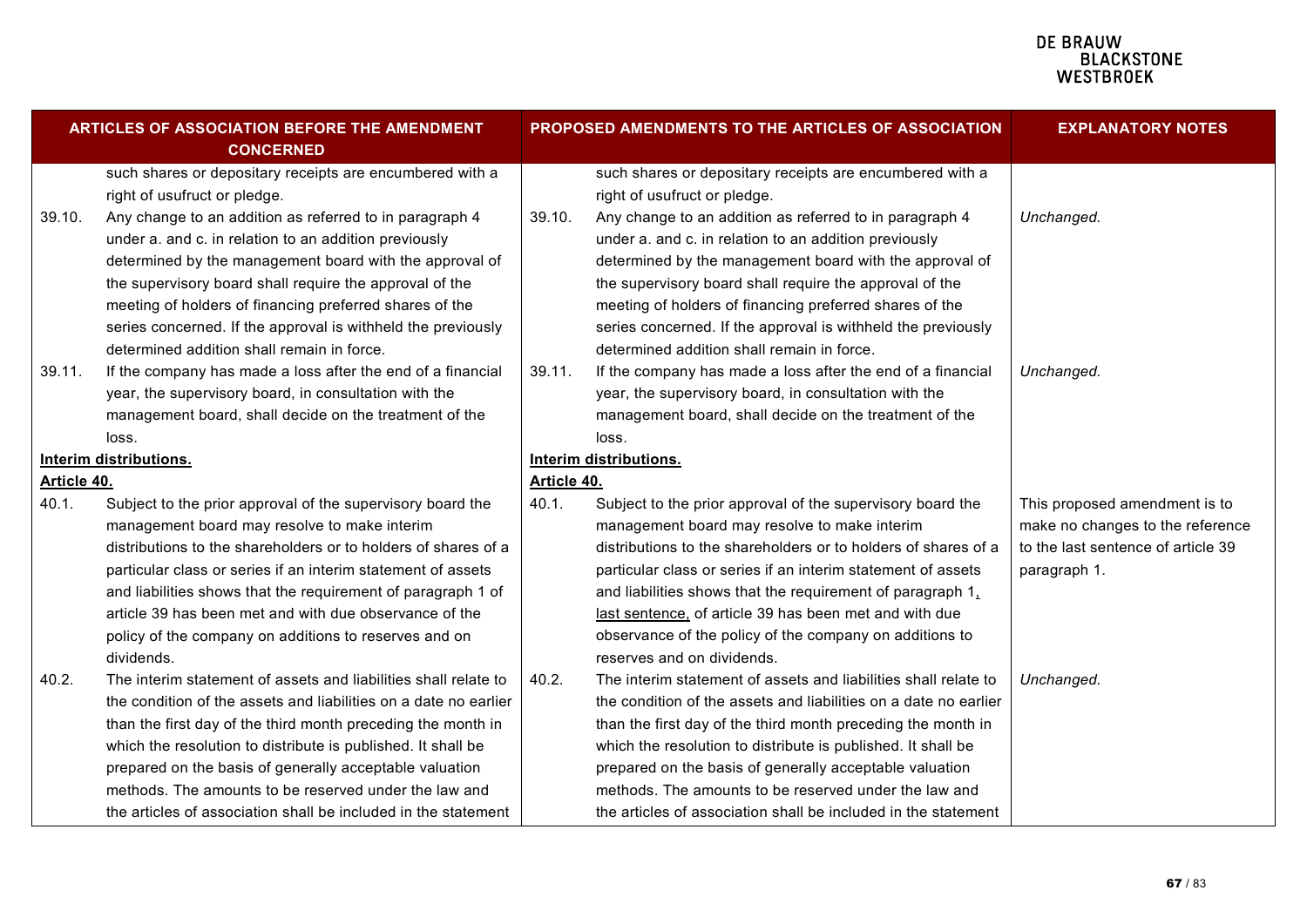| ARTICLES OF ASSOCIATION BEFORE THE AMENDMENT<br><b>CONCERNED</b>                                                                                                                                                                                                                                                                                                                                                                                                                                                                                                                                                                                                                                                                                                                                        | PROPOSED AMENDMENTS TO THE ARTICLES OF ASSOCIATION                                                                                                                                                                                                                                                                                                                                                                                                                                                                                                                                                                                                                                                                                                                                                                      | <b>EXPLANATORY NOTES</b>                                                                                                |
|---------------------------------------------------------------------------------------------------------------------------------------------------------------------------------------------------------------------------------------------------------------------------------------------------------------------------------------------------------------------------------------------------------------------------------------------------------------------------------------------------------------------------------------------------------------------------------------------------------------------------------------------------------------------------------------------------------------------------------------------------------------------------------------------------------|-------------------------------------------------------------------------------------------------------------------------------------------------------------------------------------------------------------------------------------------------------------------------------------------------------------------------------------------------------------------------------------------------------------------------------------------------------------------------------------------------------------------------------------------------------------------------------------------------------------------------------------------------------------------------------------------------------------------------------------------------------------------------------------------------------------------------|-------------------------------------------------------------------------------------------------------------------------|
| of assets and liabilities. It shall be signed by the members<br>of the management board. If one or more of their signatures<br>are missing, this absence and the reason for this absence<br>shall be stated.                                                                                                                                                                                                                                                                                                                                                                                                                                                                                                                                                                                            | of assets and liabilities. It shall be signed by the members<br>of the management board. If one or more of their signatures<br>are missing, this absence and the reason for this absence<br>shall be stated.                                                                                                                                                                                                                                                                                                                                                                                                                                                                                                                                                                                                            |                                                                                                                         |
| In the event that cumulative preferred shares are cancelled<br>40.3.<br>against repayment, on the day of such repayment a<br>dividend on the cancelled cumulative preferred shares shall<br>be paid, calculated in accordance with the provisions of<br>paragraph 3 of article 39 and over the period over which<br>until the date of repayment no earlier distribution as referred<br>to in the first sentence of paragraph 3 of article 39 has been<br>made, all this provided that the requirement of paragraph 1<br>of article 39 has been met as demonstrated by an interim<br>statement of assets and liabilities as referred to in<br>paragraph 2.                                                                                                                                               | 40.3.<br>In the event that cumulative preferred shares are cancelled<br>against repayment, on the day of such repayment a<br>dividend on the cancelled cumulative preferred shares shall<br>be paid, calculated in accordance with the provisions of<br>paragraph 3 of article 39 and over the period over which<br>until the date of repayment no earlier distribution as referred<br>to in the first sentence of paragraph 3 of article 39 has been<br>made, all this provided that the requirement of paragraph 1,<br>last sentence, of article 39 has been met as demonstrated<br>by an interim statement of assets and liabilities as referred<br>to in paragraph 2.                                                                                                                                               | This proposed amendment is to<br>make no changes to the reference<br>to the last sentence of article 39<br>paragraph 1. |
| In the event that all issued and outstanding shares of one<br>40.4.<br>(1) or several series of financing preferred shares are<br>cancelled against repayment, on the day of such repayment<br>a dividend shall be paid, this dividend to be equal to the<br>premium paid on the share concerned at its issue increased<br>by a distribution to be calculated in accordance with the<br>provisions of paragraph 4 of article 39 and over the period<br>over which until the date of repayment no earlier distribution<br>as referred to in the first sentence of paragraph 4 of article<br>39 has been made, all this provided that the requirement of<br>paragraph 1 of article 39 has been met as demonstrated by<br>an interim statement of assets and liabilities as referred to<br>in paragraph 2. | In the event that all issued and outstanding shares of one<br>40.4.<br>(1) or several series of financing preferred shares are<br>cancelled against repayment, on the day of such repayment<br>a dividend shall be paid, this dividend to be equal to the<br>premium paid on the share concerned at its issue increased<br>by a distribution to be calculated in accordance with the<br>provisions of paragraph 4 of article 39 and over the period<br>over which until the date of repayment no earlier distribution<br>as referred to in the first sentence of paragraph 4 of article<br>39 has been made, all this provided that the requirement of<br>paragraph 1, last sentence, of article 39 has been met as<br>demonstrated by an interim statement of assets and<br>liabilities as referred to in paragraph 2. | This proposed amendment is to<br>make no changes to the reference<br>to the last sentence of article 39<br>paragraph 1. |
| Article 41.                                                                                                                                                                                                                                                                                                                                                                                                                                                                                                                                                                                                                                                                                                                                                                                             | Article 41.                                                                                                                                                                                                                                                                                                                                                                                                                                                                                                                                                                                                                                                                                                                                                                                                             |                                                                                                                         |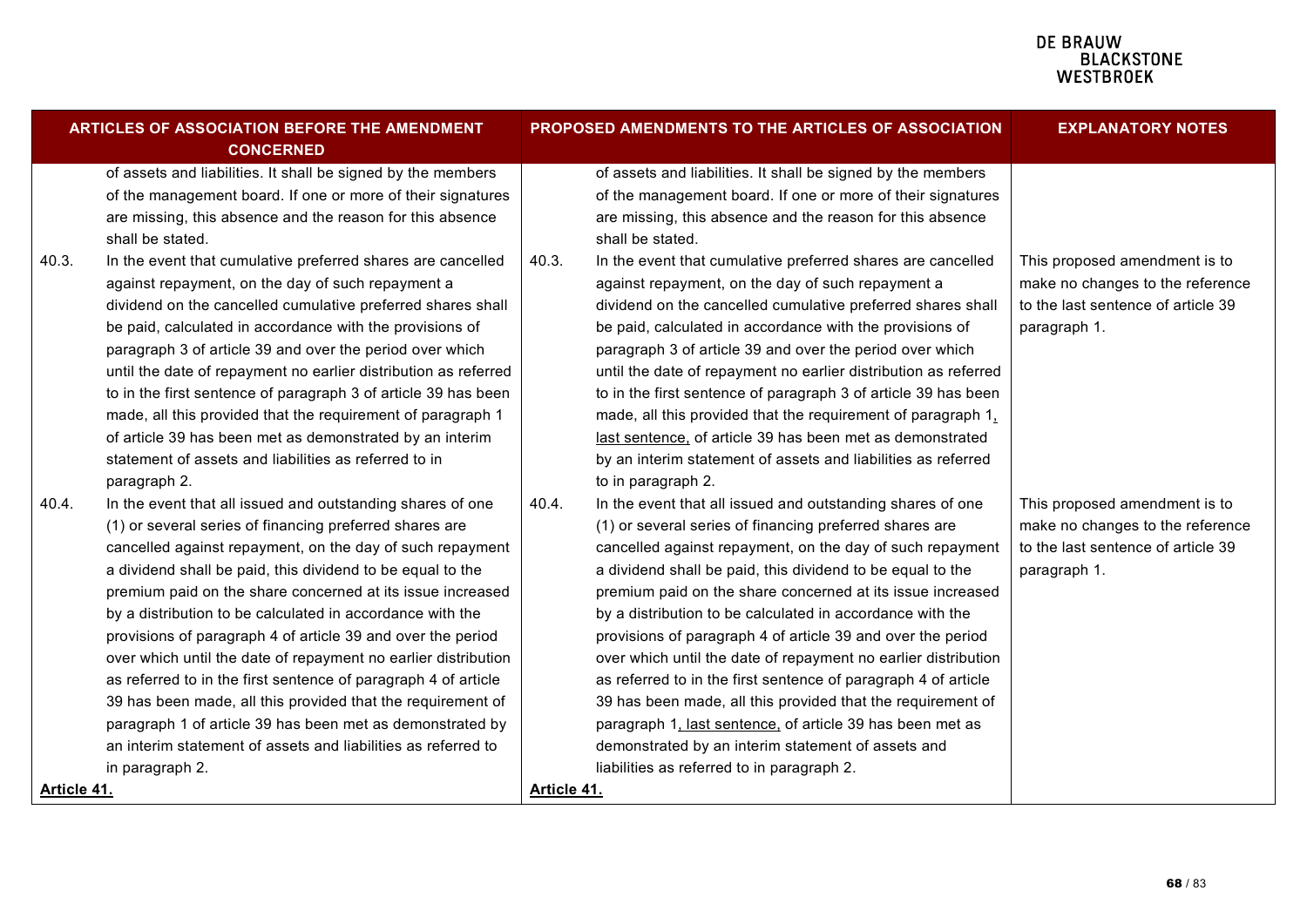| ARTICLES OF ASSOCIATION BEFORE THE AMENDMENT<br><b>CONCERNED</b> |                                                                                                                                                                                                                                                                                                                                                                                                                                         |             | PROPOSED AMENDMENTS TO THE ARTICLES OF ASSOCIATION                                                                                                                                                                                                                                                                                                                                                                                      | <b>EXPLANATORY NOTES</b> |
|------------------------------------------------------------------|-----------------------------------------------------------------------------------------------------------------------------------------------------------------------------------------------------------------------------------------------------------------------------------------------------------------------------------------------------------------------------------------------------------------------------------------|-------------|-----------------------------------------------------------------------------------------------------------------------------------------------------------------------------------------------------------------------------------------------------------------------------------------------------------------------------------------------------------------------------------------------------------------------------------------|--------------------------|
| 41.1.                                                            | Any proposal for distribution of dividend on shares and any<br>resolution to distribute an interim dividend shall immediately<br>be published by the management board in the manner as<br>prescribed by or pursuant to the law.<br>The publication shall specify the date when and the place<br>where the dividend shall be payable or - in the case of a<br>proposal for distribution of dividend - is expected to be<br>made payable. | 41.1.       | Any proposal for distribution of dividend on shares and any<br>resolution to distribute an interim dividend shall immediately<br>be published by the management board in the manner as<br>prescribed by or pursuant to the law.<br>The publication shall specify the date when and the place<br>where the dividend shall be payable or - in the case of a<br>proposal for distribution of dividend - is expected to be<br>made payable. | Unchanged.               |
| 41.2.                                                            | Dividends shall be payable no later than thirty (30) days<br>after the date when they were declared, unless the body<br>declaring the dividend determines a different date.                                                                                                                                                                                                                                                             | 41.2.       | Dividends shall be payable no later than thirty (30) days<br>after the date when they were declared, unless the body<br>declaring the dividend determines a different date.                                                                                                                                                                                                                                                             | Unchanged.               |
| 41.3.                                                            | Dividends which have not been claimed upon the expiry of<br>five (5) years and one (1) month after the date when they<br>became payable shall be forfeited to the company and shall<br>be added to the general reserve.                                                                                                                                                                                                                 | 41.3.       | Dividends which have not been claimed upon the expiry of<br>five (5) years and one (1) month after the date when they<br>became payable shall be forfeited to the company and shall<br>be added to the general reserve.                                                                                                                                                                                                                 | Unchanged.               |
| 41.4.                                                            | The management board may determine that distributions on<br>shares shall be made payable either in euro or in another<br>currency, whichever the shareholder may select.                                                                                                                                                                                                                                                                | 41.4.       | The management board may determine that distributions on<br>shares shall be made payable either in euro or in another<br>currency, whichever the shareholder may select.                                                                                                                                                                                                                                                                | Unchanged.               |
|                                                                  | Amendment of the articles of association.                                                                                                                                                                                                                                                                                                                                                                                               |             | Amendment of the articles of association.                                                                                                                                                                                                                                                                                                                                                                                               |                          |
| Article 42.                                                      |                                                                                                                                                                                                                                                                                                                                                                                                                                         | Article 42. |                                                                                                                                                                                                                                                                                                                                                                                                                                         |                          |
| 42.1.                                                            | Any and all provisions of these articles of association may<br>be amended by the general meeting with due observance of<br>the provisions of the law and these articles of association.                                                                                                                                                                                                                                                 | 42.1.       | Any and all provisions of these articles of association may<br>be amended by the general meeting with due observance of<br>the provisions of the law and these articles of association.                                                                                                                                                                                                                                                 | Unchanged.               |
| 42.2.                                                            | A resolution to amend these articles of association shall be<br>adopted by an absolute majority of the votes cast, if such<br>majority represents at least one- third of the issued share<br>capital, unless the proposal to amend these articles of<br>association was made by the management board, with the<br>approval of the supervisory board, in which case the                                                                  | 42.2.       | A resolution to amend these articles of association shall be<br>adopted by an absolute majority of the votes cast, if such<br>majority represents at least one- third of the issued share<br>capital, unless the proposal to amend these articles of<br>association was made by the management board, with the<br>approval of the supervisory board, in which case the                                                                  | Unchanged.               |
|                                                                  | resolution shall be adopted by an absolute majority of votes,                                                                                                                                                                                                                                                                                                                                                                           |             | resolution shall be adopted by an absolute majority of votes,                                                                                                                                                                                                                                                                                                                                                                           |                          |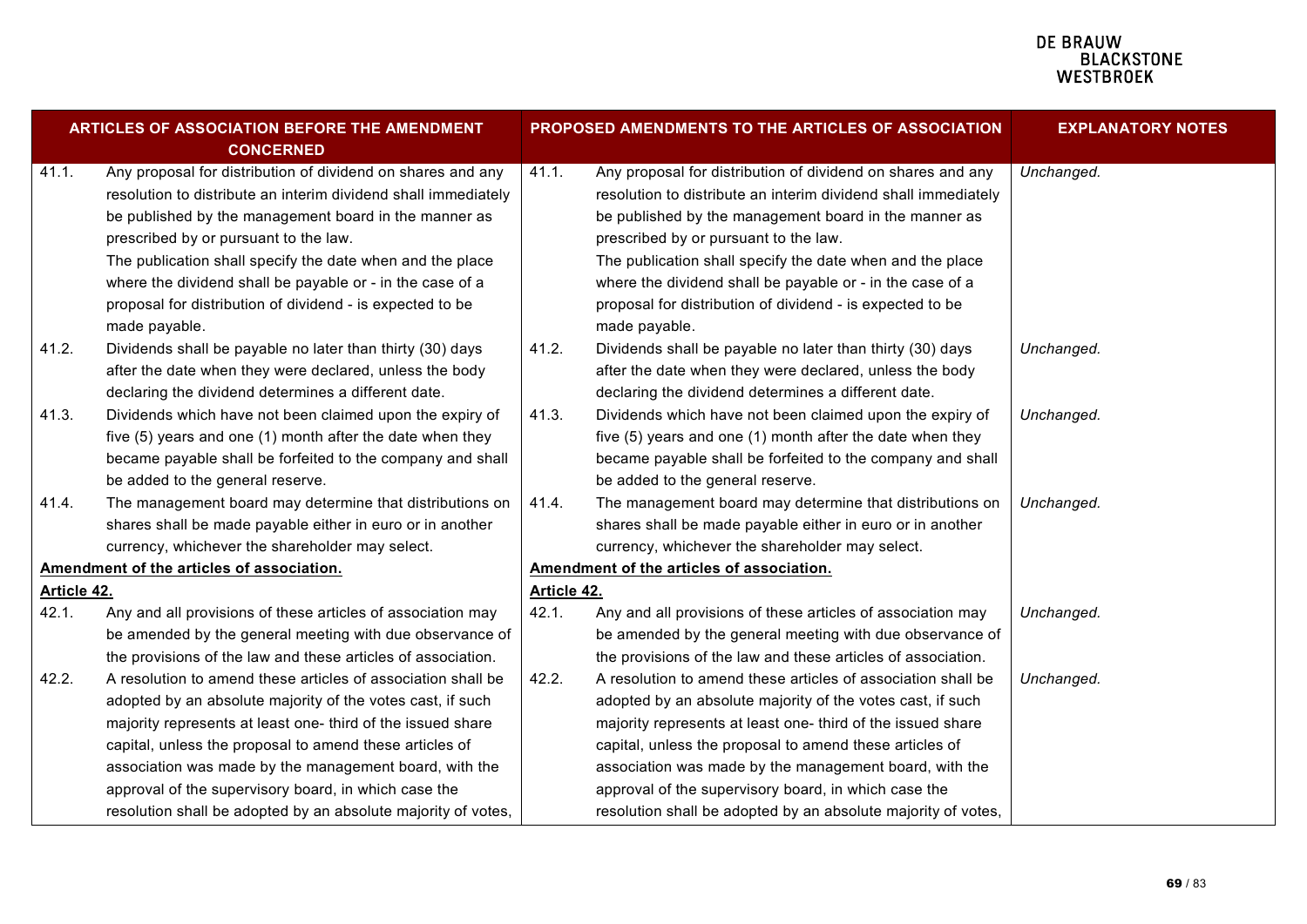| <b>ARTICLES OF ASSOCIATION BEFORE THE AMENDMENT</b><br><b>CONCERNED</b> |                                                                                                                                                                                                                                                                                                                                                                                                                                                |             | <b>PROPOSED AMENDMENTS TO THE ARTICLES OF ASSOCIATION</b>                                                                                                                                                                                                                                                                                                                                                                                      | <b>EXPLANATORY NOTES</b> |
|-------------------------------------------------------------------------|------------------------------------------------------------------------------------------------------------------------------------------------------------------------------------------------------------------------------------------------------------------------------------------------------------------------------------------------------------------------------------------------------------------------------------------------|-------------|------------------------------------------------------------------------------------------------------------------------------------------------------------------------------------------------------------------------------------------------------------------------------------------------------------------------------------------------------------------------------------------------------------------------------------------------|--------------------------|
|                                                                         | without a quorum being required. If an absolute majority of<br>the votes cast is in favour of the resolution to amend these<br>articles of association, - such resolution not being based on<br>a proposal thereto by the management board -, but such<br>majority does not represent at least one-third of the issued<br>share capital, a new meeting may be convened at which the<br>resolution may be passed by an absolute majority of the |             | without a quorum being required. If an absolute majority of<br>the votes cast is in favour of the resolution to amend these<br>articles of association, - such resolution not being based on<br>a proposal thereto by the management board -, but such<br>majority does not represent at least one-third of the issued<br>share capital, a new meeting may be convened at which the<br>resolution may be passed by an absolute majority of the |                          |
|                                                                         | votes cast, regardless of the proportion of the capital<br>represented at such meeting.                                                                                                                                                                                                                                                                                                                                                        |             | votes cast, regardless of the proportion of the capital<br>represented at such meeting.                                                                                                                                                                                                                                                                                                                                                        |                          |
| 42.3.                                                                   | A proposal to amend the articles of association whereby<br>any change would be made in the rights which vest in the<br>holders of shares of a particular class in their capacity as<br>such shall require the prior approval of the meeting of<br>holders of shares of that particular class.                                                                                                                                                  | 42.3.       | A proposal to amend the articles of association whereby<br>any change would be made in the rights which vest in the<br>holders of shares of a particular class in their capacity as<br>such shall require the prior approval of the meeting of<br>holders of shares of that particular class.                                                                                                                                                  | Unchanged.               |
| 42.4.                                                                   | If a proposal to amend the articles of association is to be<br>made to the general meeting, this must always be stated in<br>the notice convoking the general meeting at which that<br>proposal is to be considered, and at the same time a copy<br>of the proposal, containing the proposed amendment<br>verbatim, must be placed with the notice on the company's<br>website.                                                                | 42.4.       | If a proposal to amend the articles of association is to be<br>made to the general meeting, this must always be stated in<br>the notice convoking the general meeting at which that<br>proposal is to be considered, and at the same time a copy<br>of the proposal, containing the proposed amendment<br>verbatim, must be placed with the notice on the company's<br>website.                                                                | Unchanged.               |
| <u>Winding up.</u>                                                      |                                                                                                                                                                                                                                                                                                                                                                                                                                                | Winding up. |                                                                                                                                                                                                                                                                                                                                                                                                                                                |                          |
| Article 43.                                                             |                                                                                                                                                                                                                                                                                                                                                                                                                                                | Article 43. |                                                                                                                                                                                                                                                                                                                                                                                                                                                |                          |
| 43.1.                                                                   | A resolution to wind up the company may be adopted only<br>by the general meeting on a proposal of the management<br>board made with the approval of the supervisory board.                                                                                                                                                                                                                                                                    | 43.1.       | A resolution to wind up the company may be adopted only<br>by the general meeting on a proposal of the management<br>board made with the approval of the supervisory board.                                                                                                                                                                                                                                                                    | Unchanged.               |
| 43.2.                                                                   | If a proposal to wind up the company is to be made to the<br>general meeting, this must always be stated in the notice<br>convoking the general meeting at which that proposal is to<br>be considered.                                                                                                                                                                                                                                         | 43.2.       | If a proposal to wind up the company is to be made to the<br>general meeting, this must always be stated in the notice<br>convoking the general meeting at which that proposal is to<br>be considered.                                                                                                                                                                                                                                         | Unchanged.               |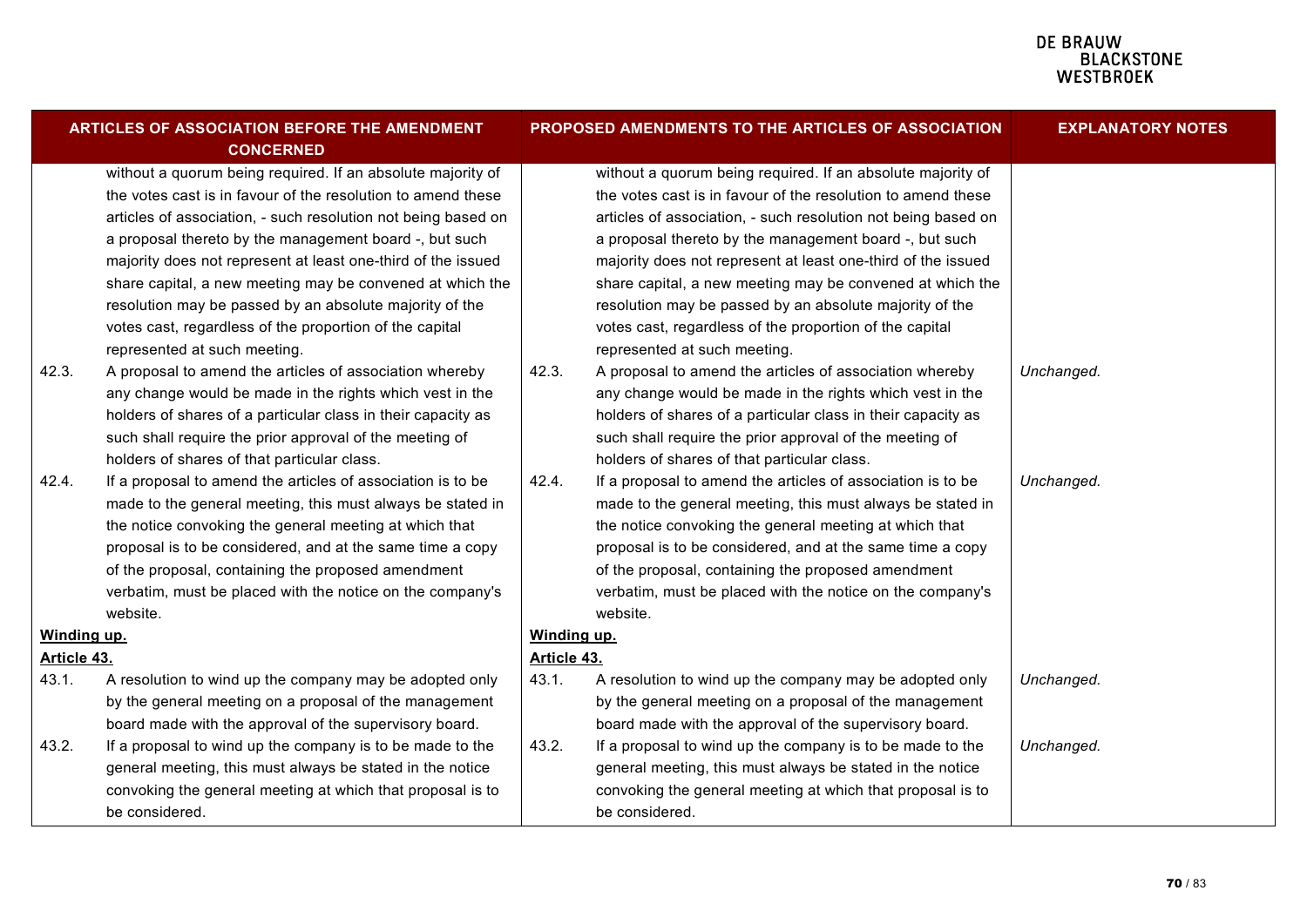| ARTICLES OF ASSOCIATION BEFORE THE AMENDMENT<br><b>CONCERNED</b> |                                                                                                                                                                                                                                                                                                                                                                                                                                                                                                                     |              | PROPOSED AMENDMENTS TO THE ARTICLES OF ASSOCIATION                                                                                                                                                                                                                                                                                                                                                                                                                                                                  | <b>EXPLANATORY NOTES</b> |
|------------------------------------------------------------------|---------------------------------------------------------------------------------------------------------------------------------------------------------------------------------------------------------------------------------------------------------------------------------------------------------------------------------------------------------------------------------------------------------------------------------------------------------------------------------------------------------------------|--------------|---------------------------------------------------------------------------------------------------------------------------------------------------------------------------------------------------------------------------------------------------------------------------------------------------------------------------------------------------------------------------------------------------------------------------------------------------------------------------------------------------------------------|--------------------------|
| Liquidation.                                                     |                                                                                                                                                                                                                                                                                                                                                                                                                                                                                                                     | Liquidation. |                                                                                                                                                                                                                                                                                                                                                                                                                                                                                                                     |                          |
| Article 44.                                                      |                                                                                                                                                                                                                                                                                                                                                                                                                                                                                                                     | Article 44.  |                                                                                                                                                                                                                                                                                                                                                                                                                                                                                                                     |                          |
| 44.1.                                                            | If no other liquidator has been appointed by the court, the                                                                                                                                                                                                                                                                                                                                                                                                                                                         | 44.1.        | If no other liquidator has been appointed by the court, the                                                                                                                                                                                                                                                                                                                                                                                                                                                         | Unchanged.               |
|                                                                  | liquidation of the assets of the company shall be carried out                                                                                                                                                                                                                                                                                                                                                                                                                                                       |              | liquidation of the assets of the company shall be carried out                                                                                                                                                                                                                                                                                                                                                                                                                                                       |                          |
|                                                                  | by the management board under the supervision of the                                                                                                                                                                                                                                                                                                                                                                                                                                                                |              | by the management board under the supervision of the                                                                                                                                                                                                                                                                                                                                                                                                                                                                |                          |
|                                                                  | supervisory board, unless the supervisory board should                                                                                                                                                                                                                                                                                                                                                                                                                                                              |              | supervisory board, unless the supervisory board should                                                                                                                                                                                                                                                                                                                                                                                                                                                              |                          |
|                                                                  | appoint one or several liquidators. The general meeting,                                                                                                                                                                                                                                                                                                                                                                                                                                                            |              | appoint one or several liquidators. The general meeting,                                                                                                                                                                                                                                                                                                                                                                                                                                                            |                          |
|                                                                  | acting on a proposal of the supervisory board, shall                                                                                                                                                                                                                                                                                                                                                                                                                                                                |              | acting on a proposal of the supervisory board, shall                                                                                                                                                                                                                                                                                                                                                                                                                                                                |                          |
|                                                                  | determine the remuneration to be paid to the liquidators                                                                                                                                                                                                                                                                                                                                                                                                                                                            |              | determine the remuneration to be paid to the liquidators                                                                                                                                                                                                                                                                                                                                                                                                                                                            |                          |
|                                                                  | jointly and the remuneration to be paid to the supervisory<br>board.                                                                                                                                                                                                                                                                                                                                                                                                                                                |              | jointly and the remuneration to be paid to the supervisory<br>board.                                                                                                                                                                                                                                                                                                                                                                                                                                                |                          |
| 44.2.                                                            | The liquidation shall further be carried out in accordance<br>with the provisions of these articles of association and the<br>applicable statutory provisions.                                                                                                                                                                                                                                                                                                                                                      | 44.2.        | The liquidation shall further be carried out in accordance<br>with the provisions of these articles of association and the<br>applicable statutory provisions.                                                                                                                                                                                                                                                                                                                                                      | Unchanged.               |
| 44.3.                                                            | Pending the liquidation the provisions of these articles of<br>association shall remain in force to the fullest possible<br>extent.                                                                                                                                                                                                                                                                                                                                                                                 | 44.3.        | Pending the liquidation the provisions of these articles of<br>association shall remain in force to the fullest possible<br>extent.                                                                                                                                                                                                                                                                                                                                                                                 | Unchanged.               |
| 44.4.                                                            | The surplus assets of the company remaining after<br>satisfaction of its debts shall be divided, in accordance with<br>the provisions of section 23b of Book 2 of the Dutch Civil<br>Code, as follows:                                                                                                                                                                                                                                                                                                              | 44.4.        | The surplus assets of the company remaining after<br>satisfaction of its debts shall be divided, in accordance with<br>the provisions of section 23b of Book 2 of the Dutch Civil<br>Code, as follows:                                                                                                                                                                                                                                                                                                              | Unchanged.               |
|                                                                  | firstly, the holders of the cumulative preferred shares<br>a.<br>shall be paid, if possible, the par value amount of<br>their shares or, if those shares are not fully paid in,<br>the amount paid thereon, that payment to be<br>increased by an amount equal to the percentage,<br>referred to in paragraph 3 of article 39, of the amount<br>called up and paid in on the cumulative preferred<br>shares, calculated over each year or part of a year in<br>the period beginning on the day following the period |              | firstly, the holders of the cumulative preferred shares<br>a.<br>shall be paid, if possible, the par value amount of<br>their shares or, if those shares are not fully paid in,<br>the amount paid thereon, that payment to be<br>increased by an amount equal to the percentage,<br>referred to in paragraph 3 of article 39, of the amount<br>called up and paid in on the cumulative preferred<br>shares, calculated over each year or part of a year in<br>the period beginning on the day following the period | Unchanged.               |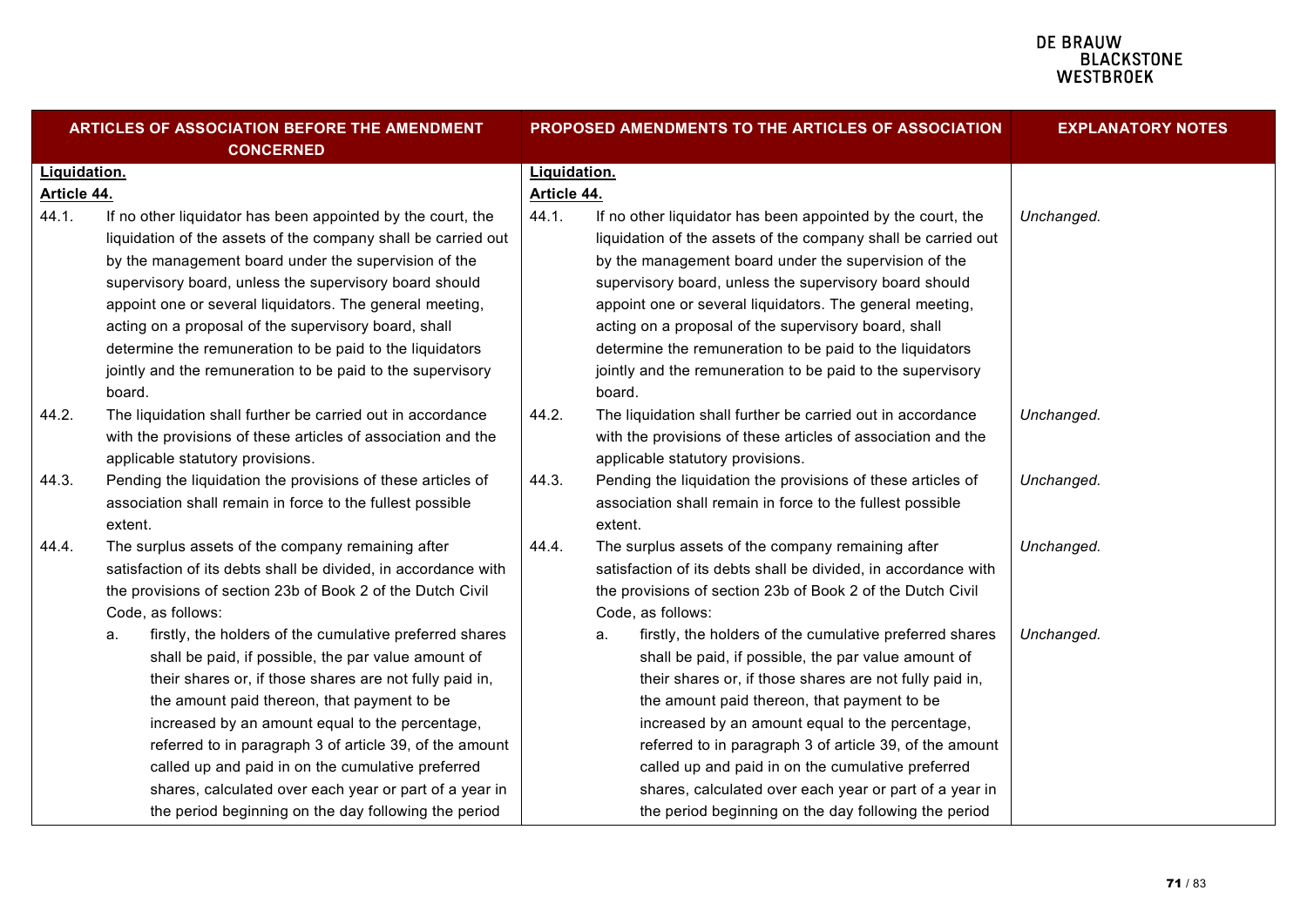|    | <b>ARTICLES OF ASSOCIATION BEFORE THE AMENDMENT</b><br><b>CONCERNED</b> |    | PROPOSED AMENDMENTS TO THE ARTICLES OF ASSOCIATION        | <b>EXPLANATORY NOTES</b>              |
|----|-------------------------------------------------------------------------|----|-----------------------------------------------------------|---------------------------------------|
|    | over which the last dividend on the cumulative                          |    | over which the last dividend on the cumulative            |                                       |
|    | preferred shares was paid and ending on the day of                      |    | preferred shares was paid and ending on the day of        |                                       |
|    | the distribution, as referred to in this article, made on               |    | the distribution, as referred to in this article, made on |                                       |
|    | cumulative preferred shares;                                            |    | cumulative preferred shares;                              |                                       |
| b. | secondly, the holders of financing preferred shares                     | b. | secondly, the holders of financing preferred shares       | Unchanged.                            |
|    | shall be paid, if possible, the par value amount of                     |    | shall be paid, if possible, the par value amount of       |                                       |
|    | their shares increased by the premium paid on the                       |    | their shares increased by the premium paid on the         |                                       |
|    | share concerned at its issue, that payment to be                        |    | share concerned at its issue, that payment to be          |                                       |
|    | increased by an amount equal to the percentage,                         |    | increased by an amount equal to the percentage,           |                                       |
|    | referred to under a. in paragraph 4 of article 39, on                   |    | referred to under a. in paragraph 4 of article 39, on     |                                       |
|    | the amounts mentioned there, calculated over the                        |    | the amounts mentioned there, calculated over the          |                                       |
|    | period beginning on the first day of the financial year                 |    | period beginning on the first day of the financial year   |                                       |
|    | following the financial year over which the last                        |    | following the financial year over which the last          |                                       |
|    | dividend on those shares was paid and ending on the                     |    | dividend on those shares was paid and ending on the       |                                       |
|    | day of the distribution, as referred to in this article,                |    | day of the distribution, as referred to in this article,  |                                       |
|    | made on financing preferred shares, always provided                     |    | made on financing preferred shares, always provided       |                                       |
|    | that all distributions paid over that period on the                     |    | that all distributions paid over that period on the       |                                       |
|    | financing preferred shares shall be deducted from the                   |    | financing preferred shares shall be deducted from the     |                                       |
|    | distribution pursuant to this sub-paragraph b.                          |    | distribution pursuant to this sub-paragraph b.            |                                       |
|    | If the company's surplus assets are not sufficient to                   |    | If the company's surplus assets are not sufficient to     |                                       |
|    | make the distributions as referred to in this sub-                      |    | make the distributions as referred to in this sub-        |                                       |
|    | paragraph b., these distributions shall be made to the                  |    | paragraph b., these distributions shall be made to the    |                                       |
|    | holders of the financing preferred shares pro rata to                   |    | holders of the financing preferred shares pro rata to     |                                       |
|    | the amounts that would be paid if the surplus assets                    |    | the amounts that would be paid if the surplus assets      |                                       |
|    | were sufficient for distribution in full;                               |    | were sufficient for distribution in full;                 |                                       |
| c. | thirdly, the holders of common shares shall be paid, if                 | C. | thirdly, the holders of common shares shall be paid, if   | This proposed amendment is to         |
|    | possible, the par value amount of their shares, such                    |    | possible, the par value amount of their shares, such      | align the paragraph with the          |
|    | payment to be increased by a part of the capital                        |    | payment to be increased by the balances of the            | proposed article 39 paragraph 1 and   |
|    | surplus to which holders of common shares are                           |    | share premium reserve A and of the share premium          | will result in an entitlement for all |
|    |                                                                         |    |                                                           | holders of common shares, after the   |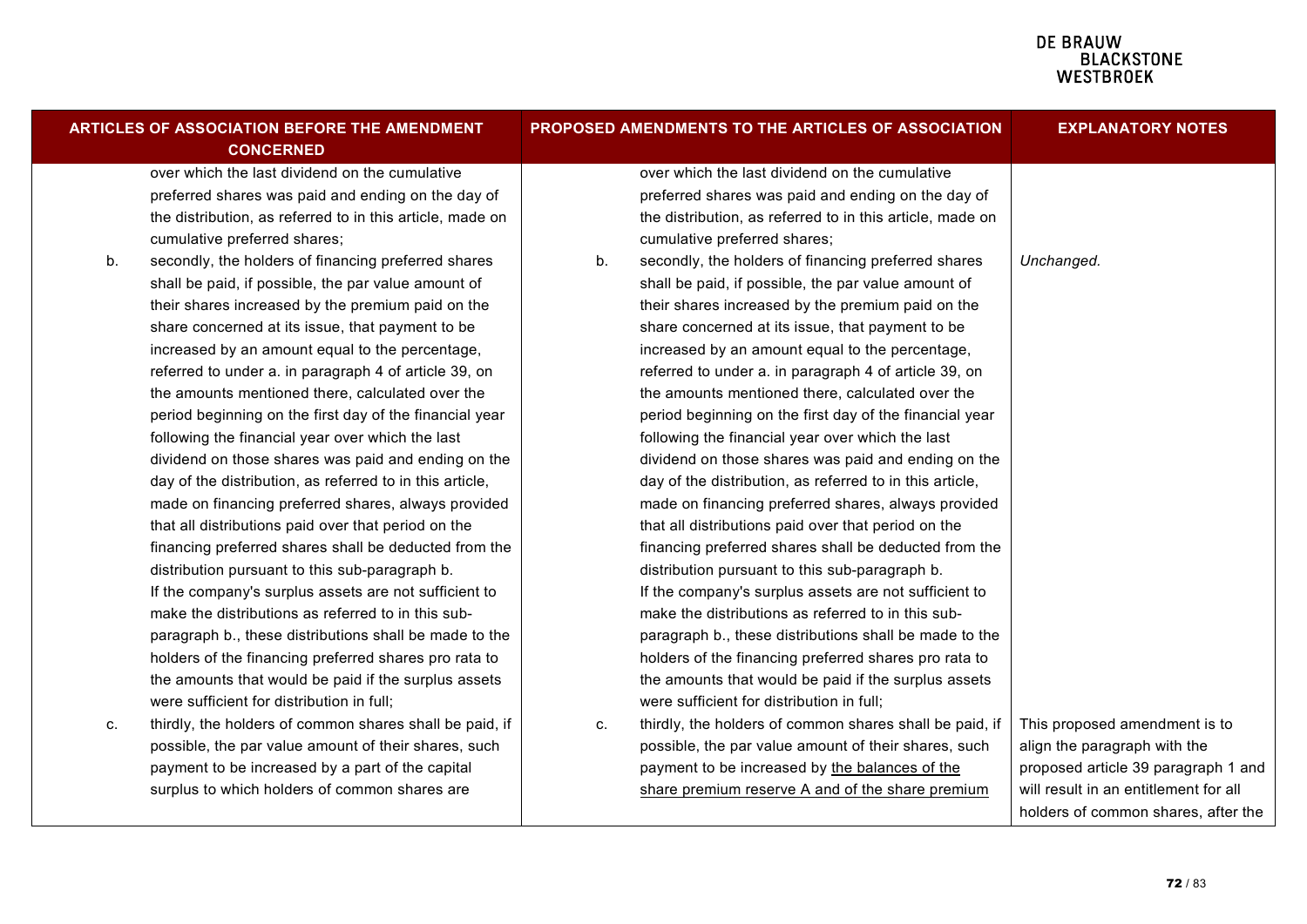|             |          | ARTICLES OF ASSOCIATION BEFORE THE AMENDMENT<br><b>CONCERNED</b>                                                                                                                                                                                                                                                                                                                                                                                                                                                                                                                                                                                                                                  |             |          | PROPOSED AMENDMENTS TO THE ARTICLES OF ASSOCIATION                                                                                                                                                                                                                                                                                                                                                                                                                                                                                                                                                                                                                                                | <b>EXPLANATORY NOTES</b>                                                                                                                                                     |
|-------------|----------|---------------------------------------------------------------------------------------------------------------------------------------------------------------------------------------------------------------------------------------------------------------------------------------------------------------------------------------------------------------------------------------------------------------------------------------------------------------------------------------------------------------------------------------------------------------------------------------------------------------------------------------------------------------------------------------------------|-------------|----------|---------------------------------------------------------------------------------------------------------------------------------------------------------------------------------------------------------------------------------------------------------------------------------------------------------------------------------------------------------------------------------------------------------------------------------------------------------------------------------------------------------------------------------------------------------------------------------------------------------------------------------------------------------------------------------------------------|------------------------------------------------------------------------------------------------------------------------------------------------------------------------------|
|             |          | entitled, to be divided in proportion to the par value<br>amount of common shares held by each of them;                                                                                                                                                                                                                                                                                                                                                                                                                                                                                                                                                                                           |             |          | reserve B, to be divided in proportion to the par value<br>amount of common shares held by each of them;                                                                                                                                                                                                                                                                                                                                                                                                                                                                                                                                                                                          | distributions of the amounts as<br>mentioned under a and b, on the<br>balances of the share premium A<br>and the share premium B in case of<br>a liquidation of the Company. |
|             | d.<br>е. | fourthly, the balance then remaining shall be used to<br>pay to the holders of founders' shares, of which there<br>are one hundred and twenty (120) outstanding, ten<br>percent (10%) of said remaining amount after it has<br>been reduced by that part of the general reserve and<br>of the other reserves created from the allocation of<br>profits by which said reserves exceed the reserves<br>shown on the balance sheet as at the thirty-first of<br>December nineteen hundred and sixty-one, to be<br>divided among the holders of founders' shares in<br>proportion to the number of founders' shares held by<br>each of them; and<br>finally, the balance, if any, remaining after the |             | d.<br>е. | fourthly, the balance then remaining shall be used to<br>pay to the holders of founders' shares, of which there<br>are one hundred and twenty (120) outstanding, ten<br>percent (10%) of said remaining amount after it has<br>been reduced by that part of the general reserve and<br>of the other reserves created from the allocation of<br>profits by which said reserves exceed the reserves<br>shown on the balance sheet as at the thirty-first of<br>December nineteen hundred and sixty-one, to be<br>divided among the holders of founders' shares in<br>proportion to the number of founders' shares held by<br>each of them; and<br>finally, the balance, if any, remaining after the | Unchanged.<br>Unchanged.                                                                                                                                                     |
|             |          | payments referred to under a., b., c. and d. shall be<br>for the benefit of the holders of common shares in<br>proportion to the par value amount of common shares<br>held by each of them.<br><b>Transitional provisions.</b>                                                                                                                                                                                                                                                                                                                                                                                                                                                                    |             |          | payments referred to under a., b., c. and d. shall be<br>for the benefit of the holders of common shares in<br>proportion to the par value amount of common shares<br>held by each of them.<br><b>Transitional provisions.</b>                                                                                                                                                                                                                                                                                                                                                                                                                                                                    |                                                                                                                                                                              |
| Article 45. |          |                                                                                                                                                                                                                                                                                                                                                                                                                                                                                                                                                                                                                                                                                                   | Article 45. |          |                                                                                                                                                                                                                                                                                                                                                                                                                                                                                                                                                                                                                                                                                                   |                                                                                                                                                                              |
| 45.1.       |          | Where in the articles 39, paragraph 4a, 40, paragraph 4 and<br>44, paragraph 4b a paid premium is referred to, with regard<br>to shares issued on a date prior to the twenty-first day of<br>July nineteen hundred and ninety-seven, reference is made<br>to the amount that is the result of the following formula:                                                                                                                                                                                                                                                                                                                                                                              | 45.1.       |          | Where in the articles 39, paragraph 4a, 40, paragraph 4 and<br>44, paragraph 4b a paid premium is referred to, with regard<br>to shares issued on a date prior to the twenty-first day of<br>July nineteen hundred and ninety-seven, reference is made<br>to the amount that is the result of the following formula:                                                                                                                                                                                                                                                                                                                                                                              | This proposed change if for<br>clarification purposes.                                                                                                                       |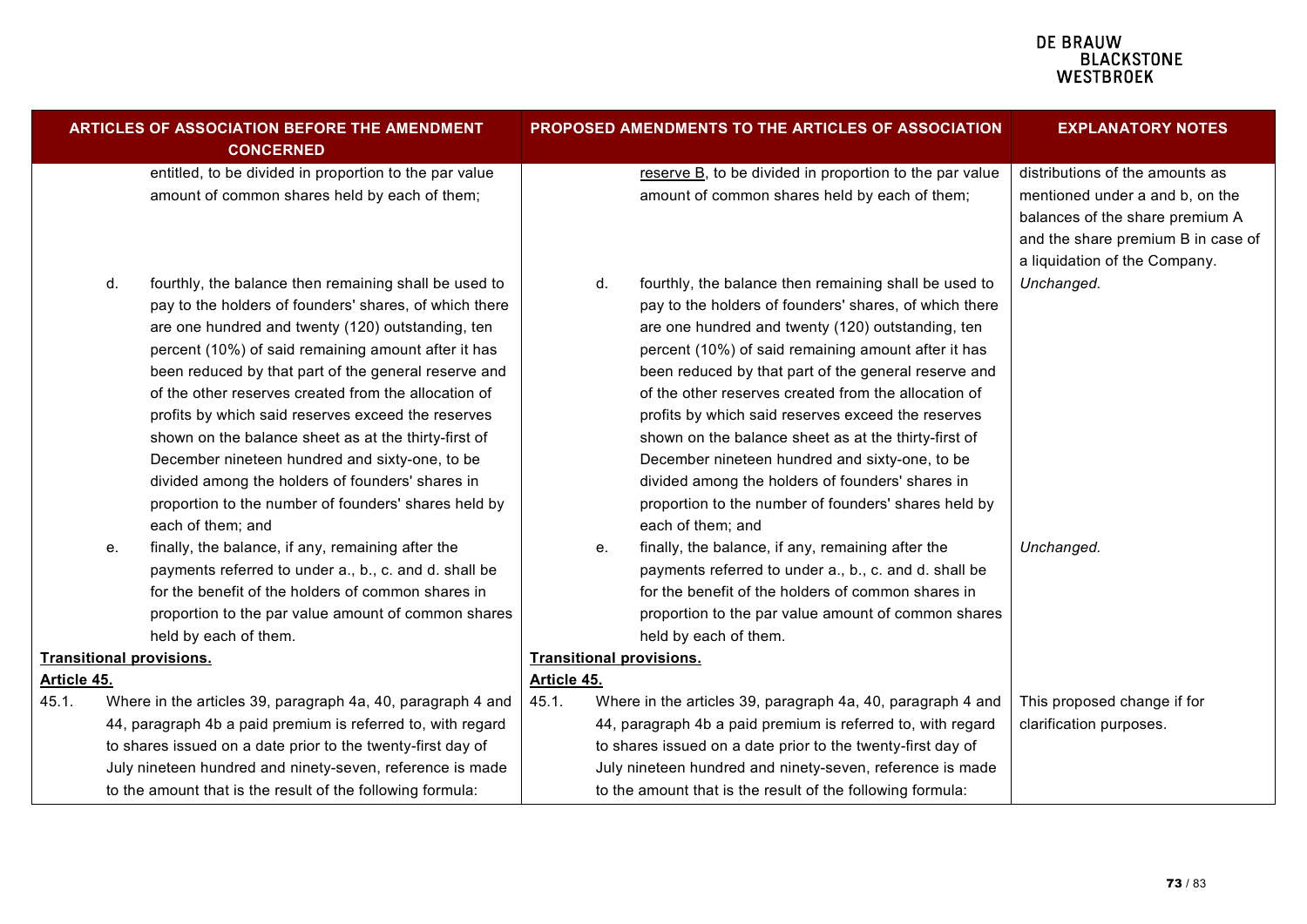| <b>ARTICLES OF ASSOCIATION BEFORE THE AMENDMENT</b><br><b>CONCERNED</b> |                                                                                                                                                                                                                                                                                                                                                                                                                                                                                                                                                                                                                                                                                                                                                     |                      | PROPOSED AMENDMENTS TO THE ARTICLES OF ASSOCIATION                                                                                                                                                                                                                                                                                                                                                                                                                                                                                                                                                                                                                                                                                                  | <b>EXPLANATORY NOTES</b> |  |
|-------------------------------------------------------------------------|-----------------------------------------------------------------------------------------------------------------------------------------------------------------------------------------------------------------------------------------------------------------------------------------------------------------------------------------------------------------------------------------------------------------------------------------------------------------------------------------------------------------------------------------------------------------------------------------------------------------------------------------------------------------------------------------------------------------------------------------------------|----------------------|-----------------------------------------------------------------------------------------------------------------------------------------------------------------------------------------------------------------------------------------------------------------------------------------------------------------------------------------------------------------------------------------------------------------------------------------------------------------------------------------------------------------------------------------------------------------------------------------------------------------------------------------------------------------------------------------------------------------------------------------------------|--------------------------|--|
|                                                                         | $A = B - NLG$ 0.25, in which 3 'A' stands for the relevant<br>amount that should be applied in the provision; and<br>'B' stands for the original amount of paid premium.                                                                                                                                                                                                                                                                                                                                                                                                                                                                                                                                                                            |                      | A = B - twenty-five Dutch cents (NLG 0.25), in which $\underline{V}$ 'A'<br>stands for the relevant amount that should be applied in the<br>provision; and<br>'B' stands for the original amount of paid premium.                                                                                                                                                                                                                                                                                                                                                                                                                                                                                                                                   |                          |  |
| 45.2.                                                                   | Where in the articles 39, paragraph 42, 40, paragraph 4 and<br>44, paragraph 4b a paid premium is referred to, with regard<br>to shares issued on a date prior to the date of the<br>amendment to the articles of association of the tenth day of<br>October two thousand, reference is made to the amount<br>that is the result of the following formula:<br>$A = B - C$ , in which:<br>'A' stands for the relevant amount that should be applied in<br>the provision;<br>'B' stands for the original amount to paid premium, adjusted<br>pursuant to articles 45, paragraph 1, if applicable; and<br>'C' stands for two and thirty-one hundredth eurocents<br>(EUR 0.0231).                                                                       | 45.2.                | Where in the articles 39, paragraph 42, 40, paragraph 4 and<br>44, paragraph 4b a paid premium is referred to, with regard<br>to shares issued on a date prior to the date of the<br>amendment to the articles of association of the tenth day of<br>October two thousand, reference is made to the amount<br>that is the result of the following formula:<br>$A = B - C$ , in which:<br>'A' stands for the relevant amount that should be applied in<br>the provision;<br>'B' stands for the original amount to paid premium, adjusted<br>pursuant to articles 45, paragraph 1, if applicable; and<br>'C' stands for two and thirty-one hundredth eurocents<br>(EUR 0.0231).                                                                       | Unchanged.               |  |
| Article 46.<br>46.1.                                                    | Contrary to the provision of paragraph 4 of article 39, the<br>following applies for financing preferred shares which were<br>issued at the time of the amendment of the articles of<br>association of the twenty-sixth day of November two<br>thousand and three. After application of the provision of<br>paragraph 3 of article 39, to persons who as shown by the<br>shareholders register referred to in article 9 were the<br>holders of financing preferred shares at the time of the<br>amendment of the articles of association of the twenty-sixth<br>day of November two thousand and three, if possible, a<br>dividend shall be paid equal to a percentage calculated on<br>the amount paid in on that share after that amount has been | Article 46.<br>46.1. | Contrary to the provision of paragraph 4 of article 39, the<br>following applies for financing preferred shares which were<br>issued at the time of the amendment of the articles of<br>association of the twenty-sixth day of November two<br>thousand and three. After application of the provision of<br>paragraph 3 of article 39, to persons who as shown by the<br>shareholders register referred to in article 9 were the<br>holders of financing preferred shares at the time of the<br>amendment of the articles of association of the twenty-sixth<br>day of November two thousand and three, if possible, a<br>dividend shall be paid equal to a percentage calculated on<br>the amount paid in on that share after that amount has been | Unchanged.               |  |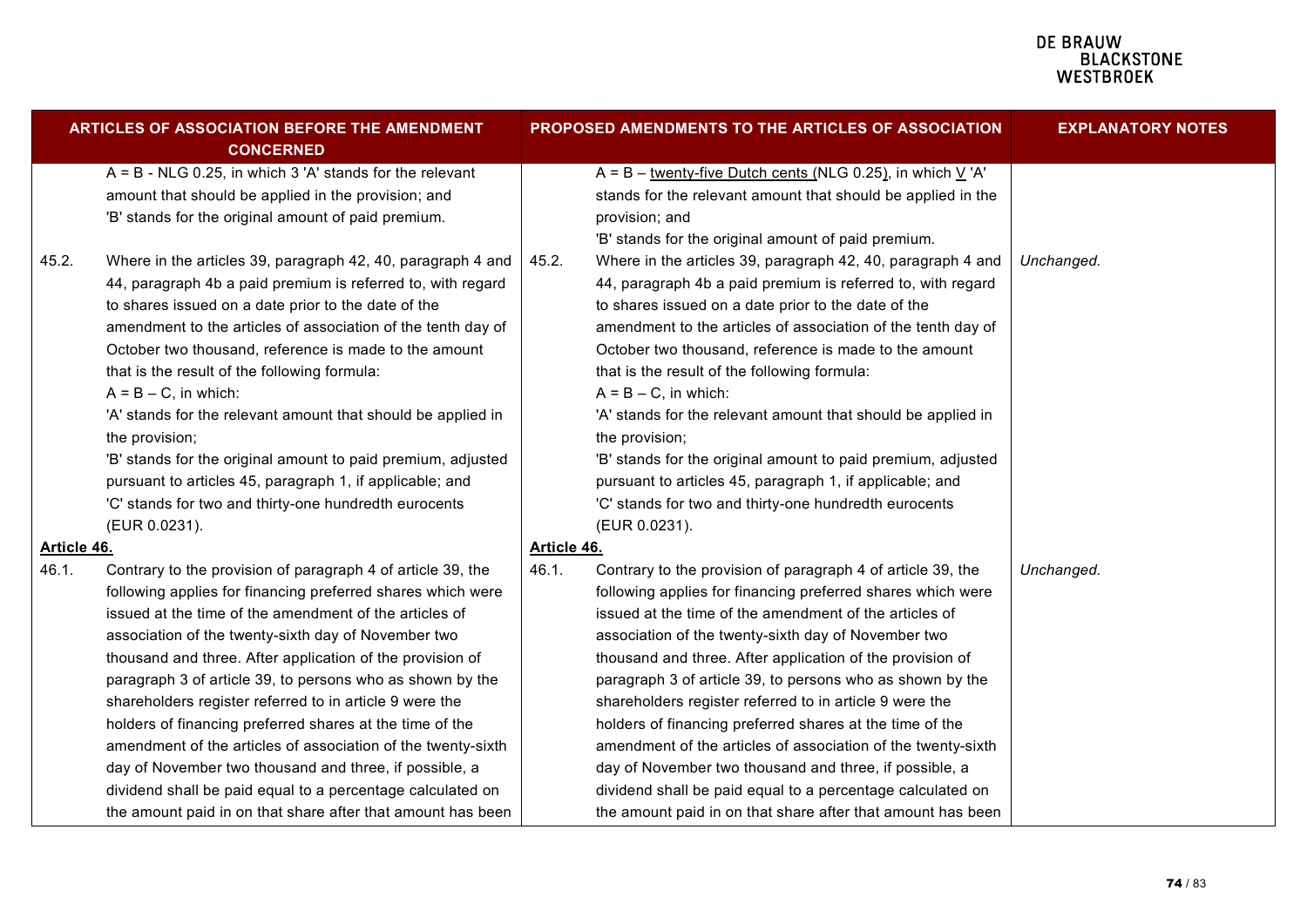| <b>ARTICLES OF ASSOCIATION BEFORE THE AMENDMENT</b><br><b>CONCERNED</b> |                                                                |       | <b>PROPOSED AMENDMENTS TO THE ARTICLES OF ASSOCIATION</b>      | <b>EXPLANATORY NOTES</b> |
|-------------------------------------------------------------------------|----------------------------------------------------------------|-------|----------------------------------------------------------------|--------------------------|
|                                                                         | increased by the premium paid on the first share of            |       | increased by the premium paid on the first share of            |                          |
|                                                                         | financing preferred shares which was issued of that series,    |       | financing preferred shares which was issued of that series,    |                          |
|                                                                         | by taking the arithmetical average of the effective yield on   |       | by taking the arithmetical average of the effective yield on   |                          |
|                                                                         | the government loans referred to in paragraph 2 of this        |       | the government loans referred to in paragraph 2 of this        |                          |
|                                                                         | article, as published by Bloomberg or, if Bloomberg has not    |       | article, as published by Bloomberg or, if Bloomberg has not    |                          |
|                                                                         | published this information, by Reuters over the last ten (10)  |       | published this information, by Reuters over the last ten (10)  |                          |
|                                                                         | stock exchange days preceding the day when the first share     |       | stock exchange days preceding the day when the first share     |                          |
|                                                                         | of financing preferred shares of the series concerned was      |       | of financing preferred shares of the series concerned was      |                          |
|                                                                         | issued, increased by any mark-up, not to exceed one            |       | issued, increased by any mark-up, not to exceed one            |                          |
|                                                                         | hundred and fifty (150) basis points, depending on the then    |       | hundred and fifty (150) basis points, depending on the then    |                          |
|                                                                         | prevailing market conditions, determined by the                |       | prevailing market conditions, determined by the                |                          |
|                                                                         | management board and approved by the supervisory board,        |       | management board and approved by the supervisory board,        |                          |
|                                                                         | which mark-up may vary with each individual series, entirely   |       | which mark-up may vary with each individual series, entirely   |                          |
|                                                                         | without prejudice to the provisions of paragraph 10 of article |       | without prejudice to the provisions of paragraph 10 of article |                          |
|                                                                         | 39.                                                            |       | 39.                                                            |                          |
| 46.2.                                                                   | The government loans referred to in paragraph 1, mean the      | 46.2. | The government loans referred to in paragraph 1, mean the      | Unchanged.               |
|                                                                         | government loans in Dutch guilders to the debit of the         |       | government loans in Dutch guilders to the debit of the         |                          |
|                                                                         | Kingdom of the Netherlands with a (remaining) life of nine to  |       | Kingdom of the Netherlands with a (remaining) life of nine to  |                          |
|                                                                         | ten (9-10) years. If the effective yield on those government   |       | ten (9-10) years. If the effective yield on those government   |                          |
|                                                                         | loans is not published by Bloomberg or Reuters at the time     |       | loans is not published by Bloomberg or Reuters at the time     |                          |
|                                                                         | of calculation of the dividend percentage, the government      |       | of calculation of the dividend percentage, the government      |                          |
|                                                                         | loans referred to in paragraph 1, shall mean the government    |       | loans referred to in paragraph 1, shall mean the government    |                          |
|                                                                         | loans in Dutch guilders to the debit of the Kingdom of the     |       | loans in Dutch guilders to the debit of the Kingdom of the     |                          |
|                                                                         | Netherlands with a (remaining) life as near as possible to a   |       | Netherlands with a (remaining) life as near as possible to a   |                          |
|                                                                         | (remaining) life of nine to ten (9-10) years, but with a       |       | (remaining) life of nine to ten (9-10) years, but with a       |                          |
|                                                                         | maximum (remaining) life of ten (10) years, the effective      |       | maximum (remaining) life of ten (10) years, the effective      |                          |
|                                                                         | yield of which at the time of calculation of the dividend      |       | yield of which at the time of calculation of the dividend      |                          |
|                                                                         | percentage is published by Bloomberg or Reuters as             |       | percentage is published by Bloomberg or Reuters as             |                          |
|                                                                         | aforesaid. If these publications are not available or no such  |       | aforesaid. If these publications are not available or no such  |                          |
|                                                                         | government loans are outstanding, the management board         |       | government loans are outstanding, the management board         |                          |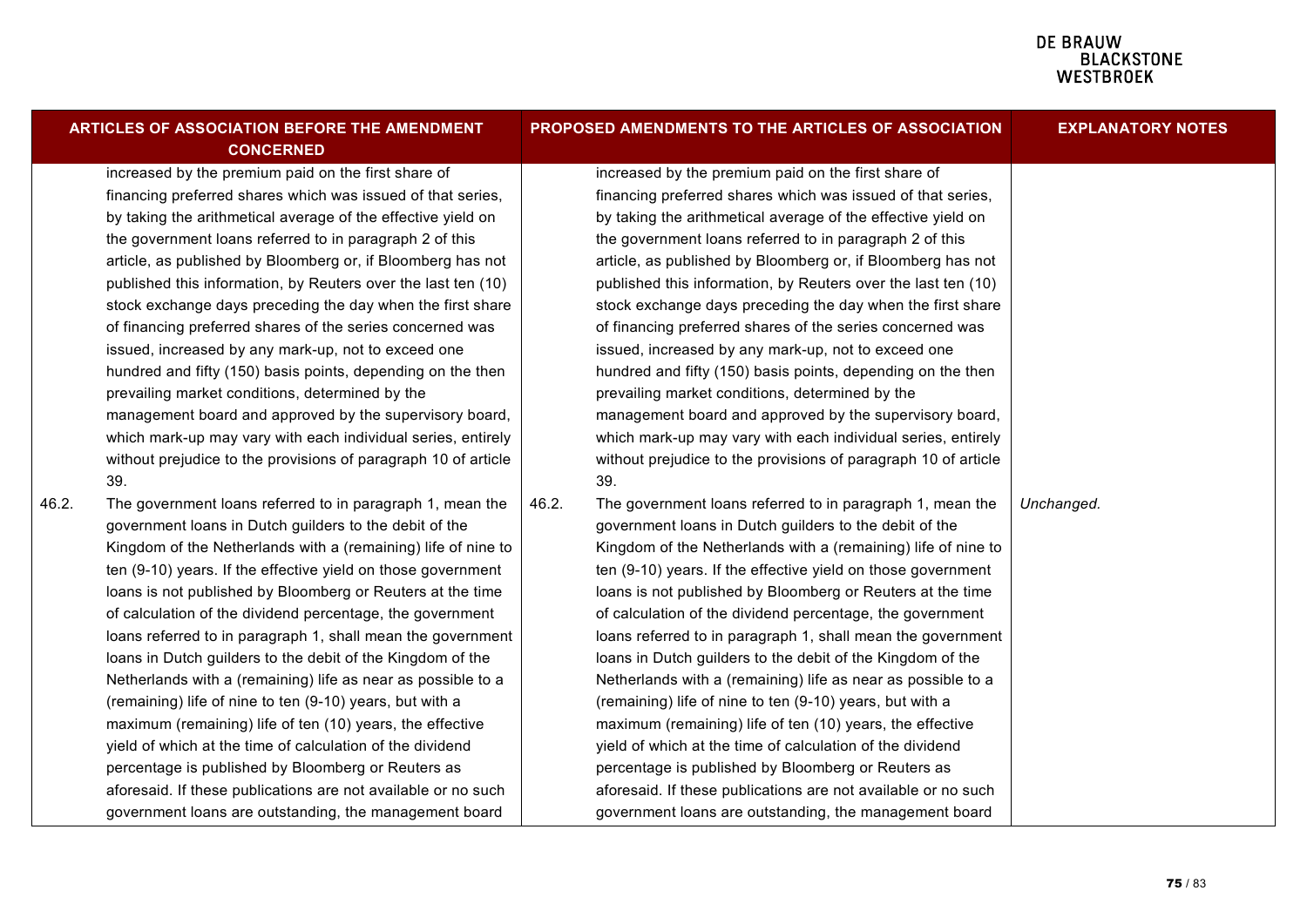| <b>ARTICLES OF ASSOCIATION BEFORE THE AMENDMENT</b><br><b>CONCERNED</b> |                                                                  |       | PROPOSED AMENDMENTS TO THE ARTICLES OF ASSOCIATION               | <b>EXPLANATORY NOTES</b> |
|-------------------------------------------------------------------------|------------------------------------------------------------------|-------|------------------------------------------------------------------|--------------------------|
|                                                                         | may, subject to the approval of the supervisory board,           |       | may, subject to the approval of the supervisory board,           |                          |
|                                                                         | determine a comparable source of information or                  |       | determine a comparable source of information or                  |                          |
|                                                                         | government loan.                                                 |       | government loan.                                                 |                          |
| 46.3.                                                                   | As of the day when ten (10) years have elapsed since the         | 46.3. | As of the day when ten (10) years have elapsed since the         | Unchanged.               |
|                                                                         | date on which a financing preferred share of a series was        |       | date on which a financing preferred share of a series was        |                          |
|                                                                         | first issued, at the time of the amendment of the articles of    |       | first issued, at the time of the amendment of the articles of    |                          |
|                                                                         | association of the twenty-sixth day of November two              |       | association of the twenty-sixth day of November two              |                          |
|                                                                         | thousand and three and entered into the shareholders             |       | thousand and three and entered into the shareholders             |                          |
|                                                                         | register referred to in article 9, and subsequently every ten    |       | register referred to in article 9, and subsequently every ten    |                          |
|                                                                         | (10) years thereafter, the dividend percentage of financing      |       | (10) years thereafter, the dividend percentage of financing      |                          |
|                                                                         | preferred shares of the series concerned shall be adjusted       |       | preferred shares of the series concerned shall be adjusted       |                          |
|                                                                         | in accordance with the provisions of article 39, paragraph 4,    |       | in accordance with the provisions of article 39, paragraph 4,    |                          |
|                                                                         | subparagraph c, notwithstanding the provisions of article 39,    |       | subparagraph c, notwithstanding the provisions of article        |                          |
|                                                                         | paragraph 10.                                                    |       | 39, paragraph 10.                                                |                          |
| 46.4                                                                    | In derogation from the provision of paragraph 4, sub-            | 46.4  | In derogation from the provision of paragraph 4, sub-            | Unchanged.               |
|                                                                         | paragraph b. of article 44, in case of liquidation referred to   |       | paragraph b. of article 44, in case of liquidation referred to   |                          |
|                                                                         | in this article 44, to persons who as shown by the               |       | in this article 44, to persons who as shown by the               |                          |
|                                                                         | shareholders register referred to in article 9 were the          |       | shareholders register referred to in article 9 were the          |                          |
|                                                                         | holders of financing preferred shares issued at the time of      |       | holders of financing preferred shares issued at the time of      |                          |
|                                                                         | the amendment of the articles of association of the twenty-      |       | the amendment of the articles of association of the twenty-      |                          |
|                                                                         | sixth day of November two thousand and three, if possible,       |       | sixth day of November two thousand and three, if possible,       |                          |
|                                                                         | the par value amount of their shares shall be paid increased     |       | the par value amount of their shares shall be paid increased     |                          |
|                                                                         | by the premium paid on the share concerned upon its issue,       |       | by the premium paid on the share concerned upon its issue,       |                          |
|                                                                         | that payment to be increased by an amount equal to the           |       | that payment to be increased by an amount equal to the           |                          |
|                                                                         | percentage, referred to under paragraph 1. on the amounts        |       | percentage, referred to under paragraph 1. on the amounts        |                          |
|                                                                         | mentioned there, calculated over the period beginning on         |       | mentioned there, calculated over the period beginning on         |                          |
|                                                                         | the first day of the financial year following the financial year |       | the first day of the financial year following the financial year |                          |
|                                                                         | over which the last dividend on those shares was paid and        |       | over which the last dividend on those shares was paid and        |                          |
|                                                                         | ending on the day of the distribution, as referred to in article |       | ending on the day of the distribution, as referred to in article |                          |
|                                                                         | 44, made on financing preferred shares, always provided          |       | 44, made on financing preferred shares, always provided          |                          |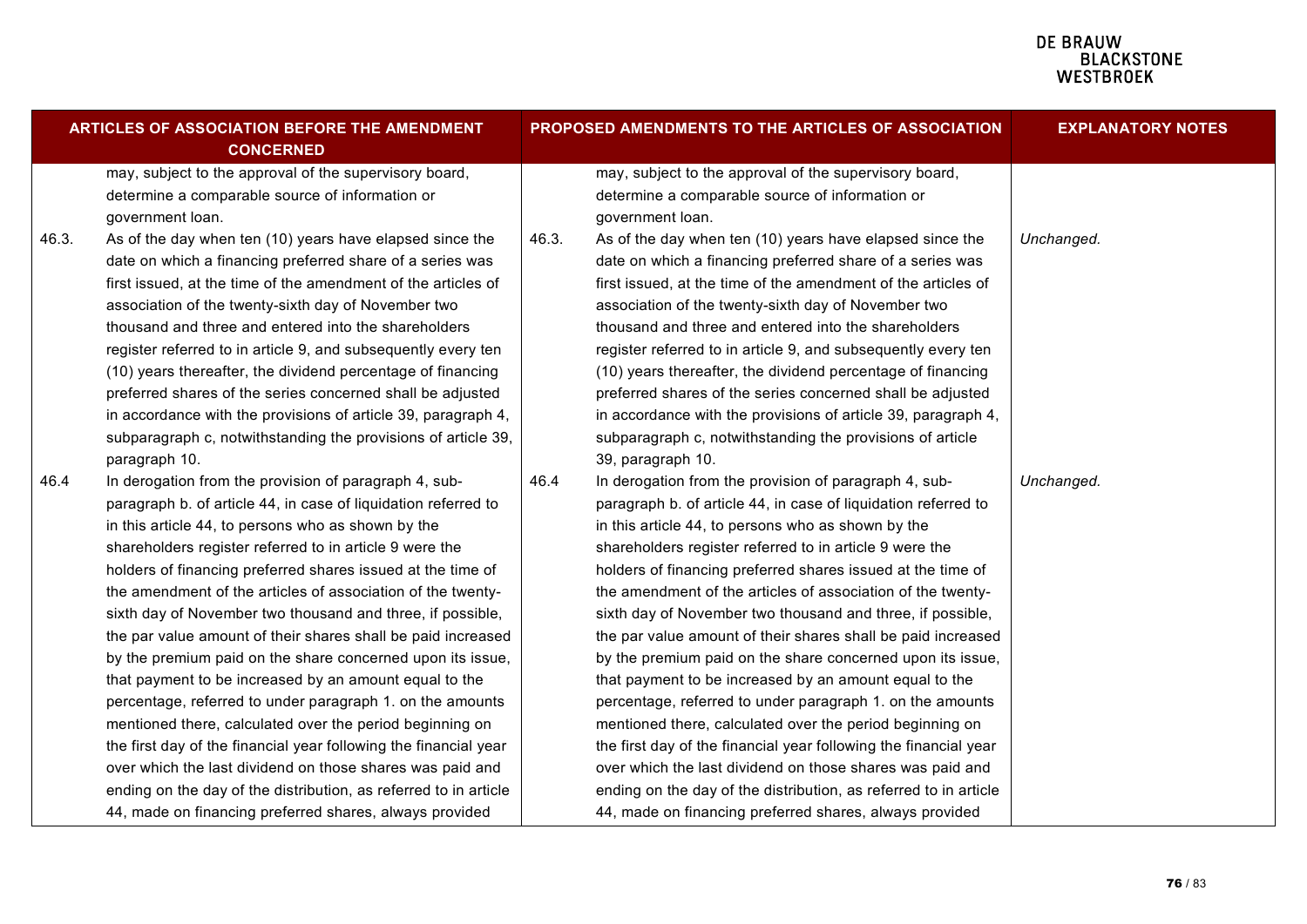| <b>ARTICLES OF ASSOCIATION BEFORE THE AMENDMENT</b><br><b>CONCERNED</b> |                                                                                                                                                                                                                                                                                                                                                                                                                                                                                                                                                                                                                                                                                                                                                                                                                                                                                                                                                                                                                                                                                                                                   |             | PROPOSED AMENDMENTS TO THE ARTICLES OF ASSOCIATION                                                                                                                                                                                                                                                                                                                                                                                                                                                                                                                                                                                                                                                                                                                                                                                                                                                                                                                                                                                                                                                                                | <b>EXPLANATORY NOTES</b> |
|-------------------------------------------------------------------------|-----------------------------------------------------------------------------------------------------------------------------------------------------------------------------------------------------------------------------------------------------------------------------------------------------------------------------------------------------------------------------------------------------------------------------------------------------------------------------------------------------------------------------------------------------------------------------------------------------------------------------------------------------------------------------------------------------------------------------------------------------------------------------------------------------------------------------------------------------------------------------------------------------------------------------------------------------------------------------------------------------------------------------------------------------------------------------------------------------------------------------------|-------------|-----------------------------------------------------------------------------------------------------------------------------------------------------------------------------------------------------------------------------------------------------------------------------------------------------------------------------------------------------------------------------------------------------------------------------------------------------------------------------------------------------------------------------------------------------------------------------------------------------------------------------------------------------------------------------------------------------------------------------------------------------------------------------------------------------------------------------------------------------------------------------------------------------------------------------------------------------------------------------------------------------------------------------------------------------------------------------------------------------------------------------------|--------------------------|
| 46.5.                                                                   | that all distributions paid over that period on the financing<br>preferred shares shall be deducted from the distribution<br>pursuant to this paragraph 4.<br>If the company's surplus assets are not sufficient to make<br>the distributions as referred to in this paragraph, these<br>distributions shall be made to the holders of the financing<br>preferred shares pro rata to the amounts that would be paid<br>if the surplus assets were sufficient for distribution in full.<br>As of the day when ten (10) years have elapsed since the<br>date on which a financing preferred share of a series was<br>first issued, at the time of the amendment of the articles of<br>association of the twenty-sixth day of November two<br>thousand and three and entered into the shareholders<br>register referred to in article 9, and subsequently every ten<br>(10) years thereafter, the distribution to the holders of the<br>financing preferred shares in case of liquidation as referred<br>to in article 44, shall be made in accordance with the<br>provisions of paragraph 4, sub-paragraph b of this article<br>44. | 46.5.       | that all distributions paid over that period on the financing<br>preferred shares shall be deducted from the distribution<br>pursuant to this paragraph 4.<br>If the company's surplus assets are not sufficient to make<br>the distributions as referred to in this paragraph, these<br>distributions shall be made to the holders of the financing<br>preferred shares pro rata to the amounts that would be paid<br>if the surplus assets were sufficient for distribution in full.<br>As of the day when ten (10) years have elapsed since the<br>date on which a financing preferred share of a series was<br>first issued, at the time of the amendment of the articles of<br>association of the twenty-sixth day of November two<br>thousand and three and entered into the shareholders<br>register referred to in article 9, and subsequently every ten<br>(10) years thereafter, the distribution to the holders of the<br>financing preferred shares in case of liquidation as referred<br>to in article 44, shall be made in accordance with the<br>provisions of paragraph 4, sub-paragraph b of this article<br>44. | Unchanged.               |
|                                                                         | <b>Consolidation of shares, fractional shares.</b>                                                                                                                                                                                                                                                                                                                                                                                                                                                                                                                                                                                                                                                                                                                                                                                                                                                                                                                                                                                                                                                                                |             | <b>Consolidation of shares, fractional shares.</b>                                                                                                                                                                                                                                                                                                                                                                                                                                                                                                                                                                                                                                                                                                                                                                                                                                                                                                                                                                                                                                                                                |                          |
| <u>Article 47.</u>                                                      |                                                                                                                                                                                                                                                                                                                                                                                                                                                                                                                                                                                                                                                                                                                                                                                                                                                                                                                                                                                                                                                                                                                                   | Article 47. |                                                                                                                                                                                                                                                                                                                                                                                                                                                                                                                                                                                                                                                                                                                                                                                                                                                                                                                                                                                                                                                                                                                                   |                          |
| 47.1.                                                                   | With effect from the amendment to the articles of<br>association of the twenty-second day of August two<br>thousand and seven the common shares with a nominal<br>value of at that time twenty-four eurocent (EUR 0.24) each<br>held immediately prior thereto by a shareholder, were<br>consolidated into such number of common shares with a<br>nominal value of at that time thirty eurocent (EUR 0.30)<br>each, as shall be found by multiplying the total number of<br>common shares with a nominal value at that time of twenty-                                                                                                                                                                                                                                                                                                                                                                                                                                                                                                                                                                                            | 47.1.       | With effect from the amendment to the articles of<br>association of the twenty-second day of August two<br>thousand and seven the common shares with a nominal<br>value of at that time twenty-four eurocent (EUR 0.24) each<br>held immediately prior thereto by a shareholder, were<br>consolidated into such number of common shares with a<br>nominal value of at that time thirty eurocent (EUR 0.30)<br>each, as shall be found by multiplying the total number of<br>common shares with a nominal value at that time of twenty-                                                                                                                                                                                                                                                                                                                                                                                                                                                                                                                                                                                            | Unchanged.               |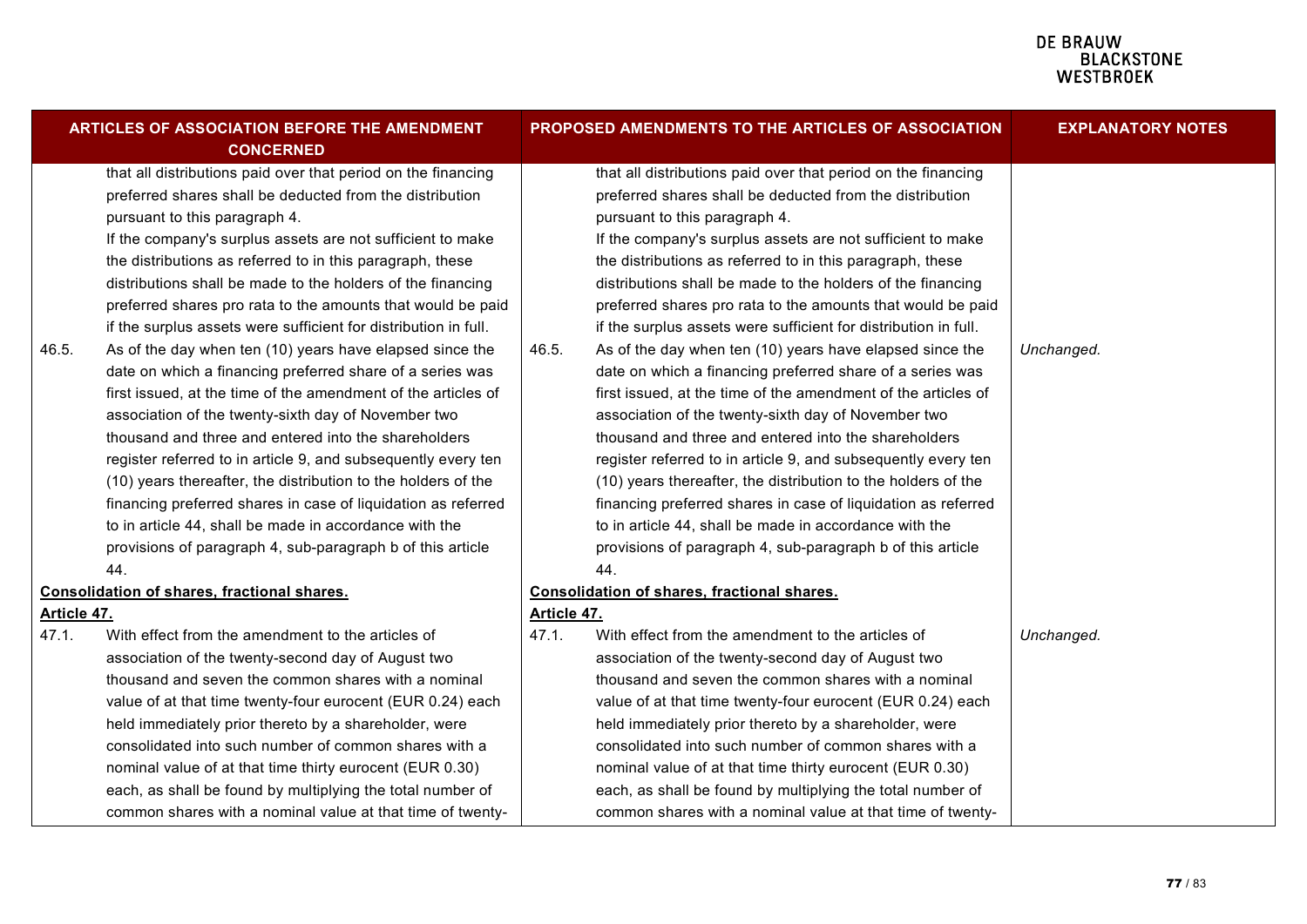| <b>ARTICLES OF ASSOCIATION BEFORE THE AMENDMENT</b><br><b>CONCERNED</b> | PROPOSED AMENDMENTS TO THE ARTICLES OF ASSOCIATION              | <b>EXPLANATORY NOTES</b> |
|-------------------------------------------------------------------------|-----------------------------------------------------------------|--------------------------|
| four eurocent (EUR 0.24) each, held by the respective                   | four eurocent (EUR 0.24) each, held by the respective           |                          |
| shareholder immediately prior to this amendment to the                  | shareholder immediately prior to this amendment to the          |                          |
| articles of association, by four/fifth (0.8), with the further          | articles of association, by four/fifth (0.8), with the further  |                          |
| provision that the numerator of a fraction of one (1) common            | provision that the numerator of a fraction of one (1) common    |                          |
| share with a nominal value of at that time thirty eurocent              | share with a nominal value of at that time thirty eurocent      |                          |
| (EUR 0.30) resulting after such multiplication, of which                | (EUR 0.30) resulting after such multiplication, of which        |                          |
| fraction the denominator equals ten (10), designated the                | fraction the denominator equals ten (10), designated the        |                          |
| number of fractional shares with a nominal value of at that             | number of fractional shares with a nominal value of at that     |                          |
| time three eurocent (EUR 0.03), that the respective                     | time three eurocent (EUR 0.03), that the respective             |                          |
| shareholder also held as of that amendment to the articles              | shareholder also held as of that amendment to the articles      |                          |
| of association in connection with the aforementioned                    | of association in connection with the aforementioned            |                          |
| consolidation of common shares.                                         | consolidation of common shares.                                 |                          |
| With effect of the amendment to the articles of association             | With effect of the amendment to the articles of association     |                          |
| of the twenty-seventh day of March two thousand and                     | of the twenty-seventh day of March two thousand and             |                          |
| fourteen (part II) the common shares with a nominal value               | fourteen (part II) the common shares with a nominal value       |                          |
| of at that time one euro and fifty-six eurocent (EUR 1.56)              | of at that time one euro and fifty-six eurocent (EUR 1.56)      |                          |
| per share and fractional shares with a nominal value of at              | per share and fractional shares with a nominal value of at      |                          |
| that time one/tenth (1/10) part of one euro and fifty-six               | that time one/tenth (1/10) part of one euro and fifty-six       |                          |
| eurocent (EUR 1.56) each held immediately prior thereto by              | eurocent (EUR 1.56) each held immediately prior thereto by      |                          |
| a shareholder, were consolidated into such number of                    | a shareholder, were consolidated into such number of            |                          |
| common shares with a nominal value of at that time one                  | common shares with a nominal value of at that time one          |                          |
| euro and sixty-nine eurocent (EUR 1.69) each, as was                    | euro and sixty-nine eurocent (EUR 1.69) each, as was            |                          |
| found by multiplying the total number of common shares                  | found by multiplying the total number of common shares          |                          |
| with a nominal value of at that time one euro and fifty-six             | with a nominal value of at that time one euro and fifty-six     |                          |
| eurocent (EUR 1.56) and fractional shares with a nominal                | eurocent (EUR 1.56) and fractional shares with a nominal        |                          |
| value of at that time one/tenth part of one euro and fifty-six          | value of at that time one/tenth part of one euro and fifty-six  |                          |
| eurocent (EUR 1.56) each, held by the respective                        | eurocent (EUR 1.56) each, held by the respective                |                          |
| shareholder immediately prior to that amendment to the                  | shareholder immediately prior to that amendment to the          |                          |
| articles of association, by twelve/thirteenth (12/13), with the         | articles of association, by twelve/thirteenth (12/13), with the |                          |
| further provision that the numerator of a fraction of one (1)           | further provision that the numerator of a fraction of one (1)   |                          |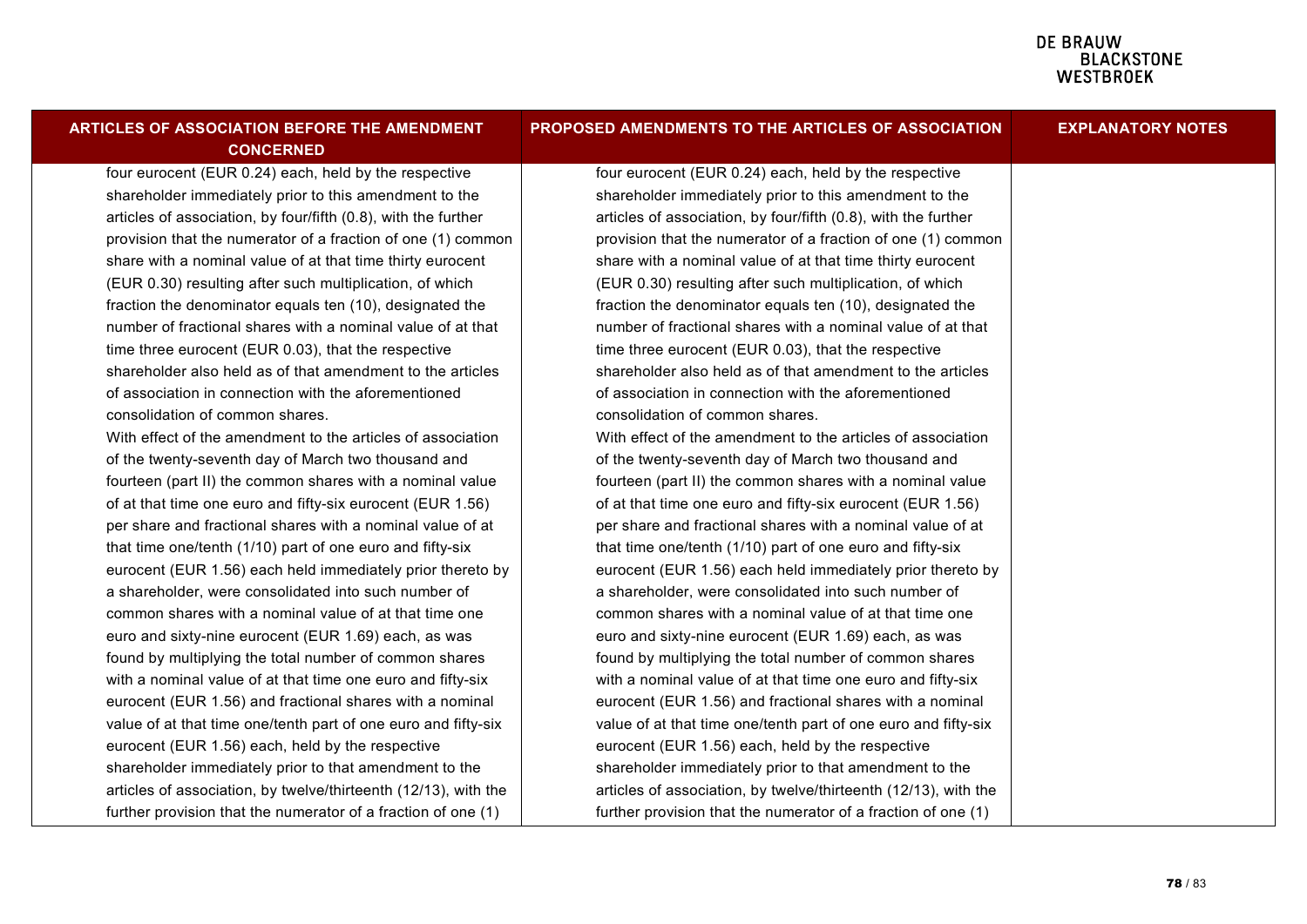| <b>ARTICLES OF ASSOCIATION BEFORE THE AMENDMENT</b><br><b>CONCERNED</b>                               | PROPOSED AMENDMENTS TO THE ARTICLES OF ASSOCIATION                                                    | <b>EXPLANATORY NOTES</b> |
|-------------------------------------------------------------------------------------------------------|-------------------------------------------------------------------------------------------------------|--------------------------|
| common share with a nominal value of at that time one euro                                            | common share with a nominal value of at that time one euro                                            |                          |
| and sixty-nine eurocent (EUR 1.69) resulting after such                                               | and sixty-nine eurocent (EUR 1.69) resulting after such                                               |                          |
| multiplication, of which fraction the denominator equaled                                             | multiplication, of which fraction the denominator equaled                                             |                          |
| thirteen (13), and which result has been rounded up by                                                | thirteen (13), and which result has been rounded up by                                                |                          |
| fractions of ten (10), designated the number of fractional                                            | fractions of ten (10), designated the number of fractional                                            |                          |
| shares with a claim on one/thirteenth (1/13) part of a                                                | shares with a claim on one/thirteenth (1/13) part of a                                                |                          |
| common share with a nominal value of at that time                                                     | common share with a nominal value of at that time                                                     |                          |
| one/thirteenth (1/13) part of one euro and sixty-nine                                                 | one/thirteenth (1/13) part of one euro and sixty-nine                                                 |                          |
| eurocent (EUR 1.69) designating that the respective                                                   | eurocent (EUR 1.69) designating that the respective                                                   |                          |
| shareholder also held as of that amendment to the articles                                            | shareholder also held as of that amendment to the articles                                            |                          |
| of association in connection with the aforementioned                                                  | of association in connection with the aforementioned                                                  |                          |
| consolidation of common shares.                                                                       | consolidation of common shares.                                                                       |                          |
| With effect from the amendment to the articles of                                                     | With effect from the amendment to the articles of                                                     |                          |
| association of the twenty-seventh day of March two                                                    | association of the twenty-seventh day of March two                                                    |                          |
| thousand and fourteen (part III), in observance of the                                                | thousand and fourteen (part III), in observance of the                                                |                          |
| provisions in this paragraph, every fractional share will                                             | provisions in this paragraph, every fractional share will                                             |                          |
| represent an entitlement of one/thirteenth (1/13) part of one                                         | represent an entitlement of one/thirteenth (1/13) part of one                                         |                          |
| (1) common share with a nominal value of at that time one                                             | (1) common share with a nominal value of at that time one                                             |                          |
| eurocent (EUR 0.01) each.                                                                             | eurocent (EUR 0.01) each.                                                                             |                          |
| With effect of the amendment to the articles of association                                           | With effect of the amendment to the articles of association                                           |                          |
| of [•] (part II) the common shares with a nominal value of at                                         | of [•] (part II) the common shares with a nominal value of at                                         |                          |
| that time $[\bullet]$ euro (EUR $[\bullet]$ ) per share and fractional shares                         | that time $[\bullet]$ euro (EUR $[\bullet]$ ) per share and fractional shares                         |                          |
| with a nominal value of at that time $\lceil \bullet \rceil$ euro (EUR $\lceil \bullet \rceil$ ) each | with a nominal value of at that time $\lceil \bullet \rceil$ euro (EUR $\lceil \bullet \rceil$ ) each |                          |
| held immediately prior thereto by a shareholder, were                                                 | held immediately prior thereto by a shareholder, were                                                 |                          |
| consolidated into such number of common shares with a                                                 | consolidated into such number of common shares with a                                                 |                          |
| nominal value of at that time [ $\bullet$ ] euro (EUR [ $\bullet$ ]) each, as                         | nominal value of at that time [ $\bullet$ ] euro (EUR [ $\bullet$ ]) each, as                         |                          |
| shall be found by multiplying the total number of common                                              | shall be found by multiplying the total number of common                                              |                          |
| shares with a nominal value of at that time [.] euro                                                  | shares with a nominal value of at that time [.] euro                                                  |                          |
| (EUR [•]) and fractional shares with a nominal value of at                                            | (EUR [•]) and fractional shares with a nominal value of at                                            |                          |
| that time $\lceil \bullet \rceil$ euro (EUR $\lceil \bullet \rceil$ ) each, held by the respective    | that time $\lceil \bullet \rceil$ euro (EUR $\lceil \bullet \rceil$ ) each, held by the respective    |                          |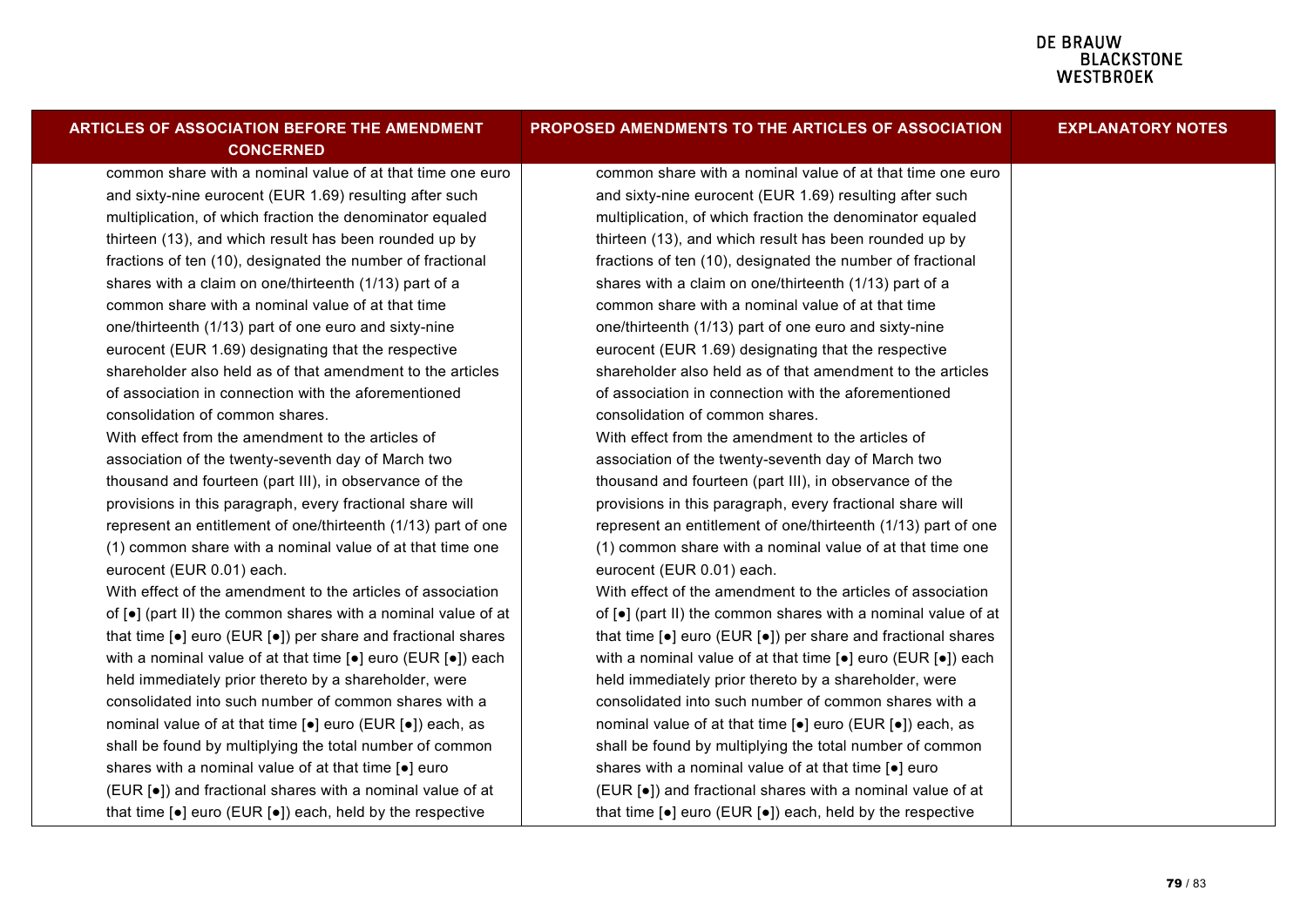|       | <b>ARTICLES OF ASSOCIATION BEFORE THE AMENDMENT</b><br><b>CONCERNED</b>                                                       |       | PROPOSED AMENDMENTS TO THE ARTICLES OF ASSOCIATION                                                                           | <b>EXPLANATORY NOTES</b> |
|-------|-------------------------------------------------------------------------------------------------------------------------------|-------|------------------------------------------------------------------------------------------------------------------------------|--------------------------|
|       | shareholder immediately prior to this amendment to the                                                                        |       | shareholder immediately prior to this amendment to the                                                                       |                          |
|       | articles of association, by $\lbrack \bullet \rbrack / \lbrack \bullet \rbrack / \lbrack \bullet \rbrack$ ), with the further |       | articles of association, by $\lbrack \bullet \rbrack / \lbrack \bullet \rbrack (\lbrack \bullet \rbrack)$ , with the further |                          |
|       | provision that the numerator of a fraction of one (1) common                                                                  |       | provision that the numerator of a fraction of one (1) common                                                                 |                          |
|       | share with a nominal value of at that time $\left[\bullet\right]$ euro (EUR $\left[\bullet\right]$ )                          |       | share with a nominal value of at that time $\left[\bullet\right]$ euro (EUR $\left[\bullet\right]$ )                         |                          |
|       | resulting after such multiplication, of which fraction the                                                                    |       | resulting after such multiplication, of which fraction the                                                                   |                          |
|       | denominator equaled $\lceil \bullet \rceil$ ( $\lceil \bullet \rceil$ ), and which result will be                             |       | denominator equaled $\lceil \bullet \rceil$ ( $\lceil \bullet \rceil$ ), and which result will be                            |                          |
|       | rounded up by fractions of ten (10), designated the number                                                                    |       | rounded up by fractions of ten (10), designated the number                                                                   |                          |
|       | of fractional shares with a claim on [ $\bullet$ ] ( $\lceil\bullet\rceil$ ) part of a                                        |       | of fractional shares with a claim on [•] ([•]) part of a                                                                     |                          |
|       | common share with a nominal value of at that time $[\bullet]$ ( $[\bullet]$ )                                                 |       | common share with a nominal value of at that time $\lbrack \bullet \rbrack$ ( $\lbrack \bullet \rbrack$ )                    |                          |
|       | designating that the respective shareholder also holds as of                                                                  |       | designating that the respective shareholder also holds as of                                                                 |                          |
|       | this particular amendment to the articles of association in                                                                   |       | this particular amendment to the articles of association in                                                                  |                          |
|       | connection with the aforementioned consolidation of                                                                           |       | connection with the aforementioned consolidation of                                                                          |                          |
|       | common shares.                                                                                                                |       | common shares.                                                                                                               |                          |
|       | With effect from the amendment to the articles of                                                                             |       | With effect from the amendment to the articles of                                                                            |                          |
|       | association of [•] (part III), in observance of the provisions                                                                |       | association of [•] (part III), in observance of the provisions                                                               |                          |
|       | in this paragraph, every fractional share will represent an                                                                   |       | in this paragraph, every fractional share will represent an                                                                  |                          |
|       | entitlement to $\lbrack \bullet \rbrack$ ( $\lbrack \bullet \rbrack$ ) part of one (1) common share with a                    |       | entitlement to $\lbrack \bullet \rbrack$ ( $\lbrack \bullet \rbrack$ ) part of one (1) common share with a                   |                          |
|       | nominal value of one euro cent (EUR 0.01) each.                                                                               |       | nominal value of one euro cent (EUR 0.01) each.                                                                              |                          |
| 47.2. | Every fractional share shall be in registered form.                                                                           | 47.2. | Every fractional share shall be in registered form.                                                                          | Unchanged.               |
| 47.3. | Without prejudice to the other provisions of this article 47,                                                                 | 47.3. | Without prejudice to the other provisions of this article 47,                                                                | Unchanged.               |
|       | the provisions of Title 4 of Book 2 of the Dutch Civil Code                                                                   |       | the provisions of Title 4 of Book 2 of the Dutch Civil Code                                                                  |                          |
|       | on shares and shareholders shall apply accordingly to                                                                         |       | on shares and shareholders shall apply accordingly to                                                                        |                          |
|       | fractional shares and holders of fractional shares, to the                                                                    |       | fractional shares and holders of fractional shares, to the                                                                   |                          |
|       | extent not stipulated otherwise in those provisions.                                                                          |       | extent not stipulated otherwise in those provisions.                                                                         |                          |
| 47.4. | The provisions of these articles of association with respect                                                                  | 47.4. | The provisions of these articles of association with respect                                                                 | Unchanged.               |
|       | to shares and shareholders shall apply accordingly to                                                                         |       | to shares and shareholders shall apply accordingly to                                                                        |                          |
|       | fractional shares and holders of fractional shares, to the                                                                    |       | fractional shares and holders of fractional shares, to the                                                                   |                          |
|       | extent not stipulated otherwise in those provisions and                                                                       |       | extent not stipulated otherwise in those provisions and                                                                      |                          |
|       | paragraphs 5 up to and including 7 of this article 47.                                                                        |       | paragraphs 5 up to and including 7 of this article 47.                                                                       |                          |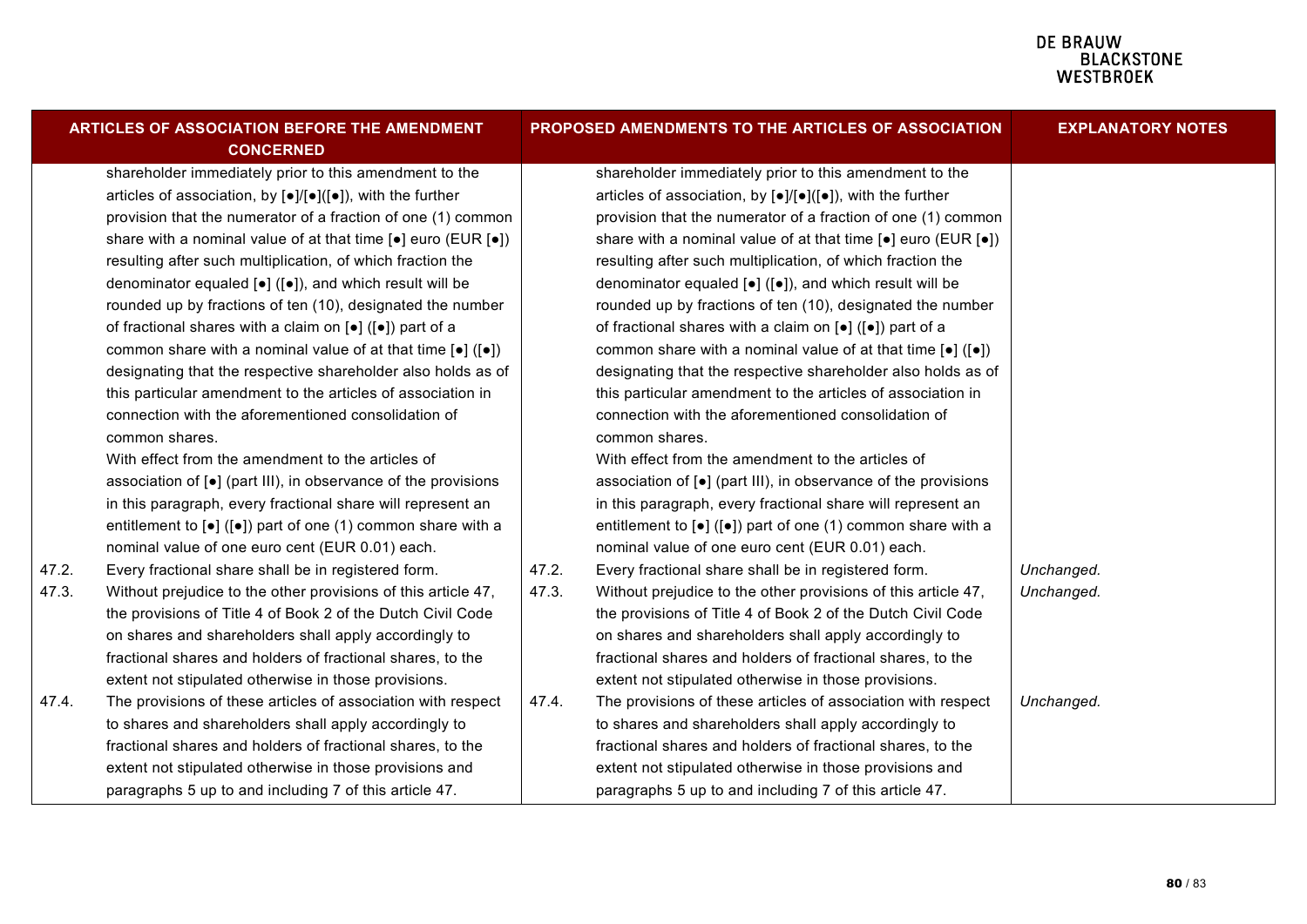| ARTICLES OF ASSOCIATION BEFORE THE AMENDMENT<br><b>CONCERNED</b> |                                                                                                      |             | PROPOSED AMENDMENTS TO THE ARTICLES OF ASSOCIATION                                                | <b>EXPLANATORY NOTES</b> |
|------------------------------------------------------------------|------------------------------------------------------------------------------------------------------|-------------|---------------------------------------------------------------------------------------------------|--------------------------|
| 47.5.                                                            | A holder of one or more fractional shares may exercise the                                           | 47.5.       | A holder of one or more fractional shares may exercise the                                        | Unchanged.               |
|                                                                  | meeting and voting rights attaching to a common share with                                           |             | meeting and voting rights attaching to a common share with                                        |                          |
|                                                                  | a nominal value of one eurocent (EUR 0.01) together with                                             |             | a nominal value of one eurocent (EUR 0.01) together with                                          |                          |
|                                                                  | one or more other holders of one or more fractional shares                                           |             | one or more other holders of one or more fractional shares                                        |                          |
|                                                                  | to the extent the total number of fractional shares held by                                          |             | to the extent the total number of fractional shares held by                                       |                          |
|                                                                  | such holders of fractional shares equals [•] ([•]) or a                                              |             | such holders of fractional shares equals [•] ([•]) or a                                           |                          |
|                                                                  | multiple thereof. These rights shall be exercised either by                                          |             | multiple thereof. These rights shall be exercised either by                                       |                          |
|                                                                  | one of them who has been authorized to that effect by the                                            |             | one of them who has been authorized to that effect by the                                         |                          |
|                                                                  | others in writing, or by a proxy authorized to that effect by                                        |             | others in writing, or by a proxy authorized to that effect by                                     |                          |
|                                                                  | those holders of fractional shares in writing.                                                       |             | those holders of fractional shares in writing.                                                    |                          |
| 47.6.                                                            | Every holder of a fractional share is entitled to $\lceil \bullet \rceil / \lceil \bullet \rceil$    | 47.6.       | Every holder of a fractional share is entitled to $\lceil \bullet \rceil / \lceil \bullet \rceil$ | Unchanged.               |
|                                                                  | $([•] / [•])$ part of the (interim) dividend and any other                                           |             | $([•] / [•])$ part of the (interim) dividend and any other                                        |                          |
|                                                                  | distribution to which the holder of one common share with a                                          |             | distribution to which the holder of one common share with a                                       |                          |
|                                                                  | nominal value of one eurocent (EUR 0.01) is entitled.                                                |             | nominal value of one eurocent (EUR 0.01) is entitled.                                             |                          |
| 47.7.                                                            | In the event the holder of one or more fractional shares                                             | 47.7.       | In the event the holder of one or more fractional shares                                          | Unchanged.               |
|                                                                  | acquires such number of fractional shares that the total                                             |             | acquires such number of fractional shares that the total                                          |                          |
|                                                                  | number of fractional shares held by him at least $[•]$ ( $[•]$ ),                                    |             | number of fractional shares held by him at least equals [ $\bullet$ ]                             |                          |
|                                                                  | then each time $\left[\bullet\right]$ ( $\left[\bullet\right]$ ) fractional shares held by him shall |             | $([•])$ , then each time $[•]$ ( $[•]$ ) fractional shares held by him                            |                          |
|                                                                  | by operation of law be consolidated into one common share                                            |             | shall by operation of law be consolidated into one common                                         |                          |
|                                                                  | with a nominal value of one eurocent (EUR 0.01).                                                     |             | share with a nominal value of one eurocent (EUR 0.01).                                            |                          |
| 47.8.                                                            | This article and its heading shall (under renumbering of the                                         | 47.8.       | This article and its heading shall (under renumbering of the                                      | Unchanged.               |
|                                                                  | articles included in the articles of association after this                                          |             | articles included in the articles of association after this                                       |                          |
|                                                                  | article and the references to those articles) lapse per the                                          |             | article and the references to those articles) lapse per the                                       |                          |
|                                                                  | moment that no fractional shares are outstanding anymore.                                            |             | moment that no fractional shares are outstanding anymore.                                         |                          |
| Article 48.                                                      |                                                                                                      | Article 48. |                                                                                                   |                          |
| 48.1                                                             | With effect from this amendment to the articles of                                                   | 48.1.       | With effect from this amendment to the articles of                                                | Unchanged.               |
|                                                                  | association of the [•] day of [•] two thousand and sixteen                                           |             | association of the [ $\bullet$ ] day of [ $\bullet$ ] two thousand and sixteen                    |                          |
|                                                                  | (part III) the share certificates of common shares with a                                            |             | (part III) the share certificates of common shares with a                                         |                          |
|                                                                  | nominal value of fifty Dutch cents (NLG 0.50) held                                                   |             | nominal value of fifty Dutch cents (NLG 0.50) held                                                |                          |
|                                                                  | immediately prior thereto by a shareholder represent such                                            |             | immediately prior thereto by a shareholder represent such                                         |                          |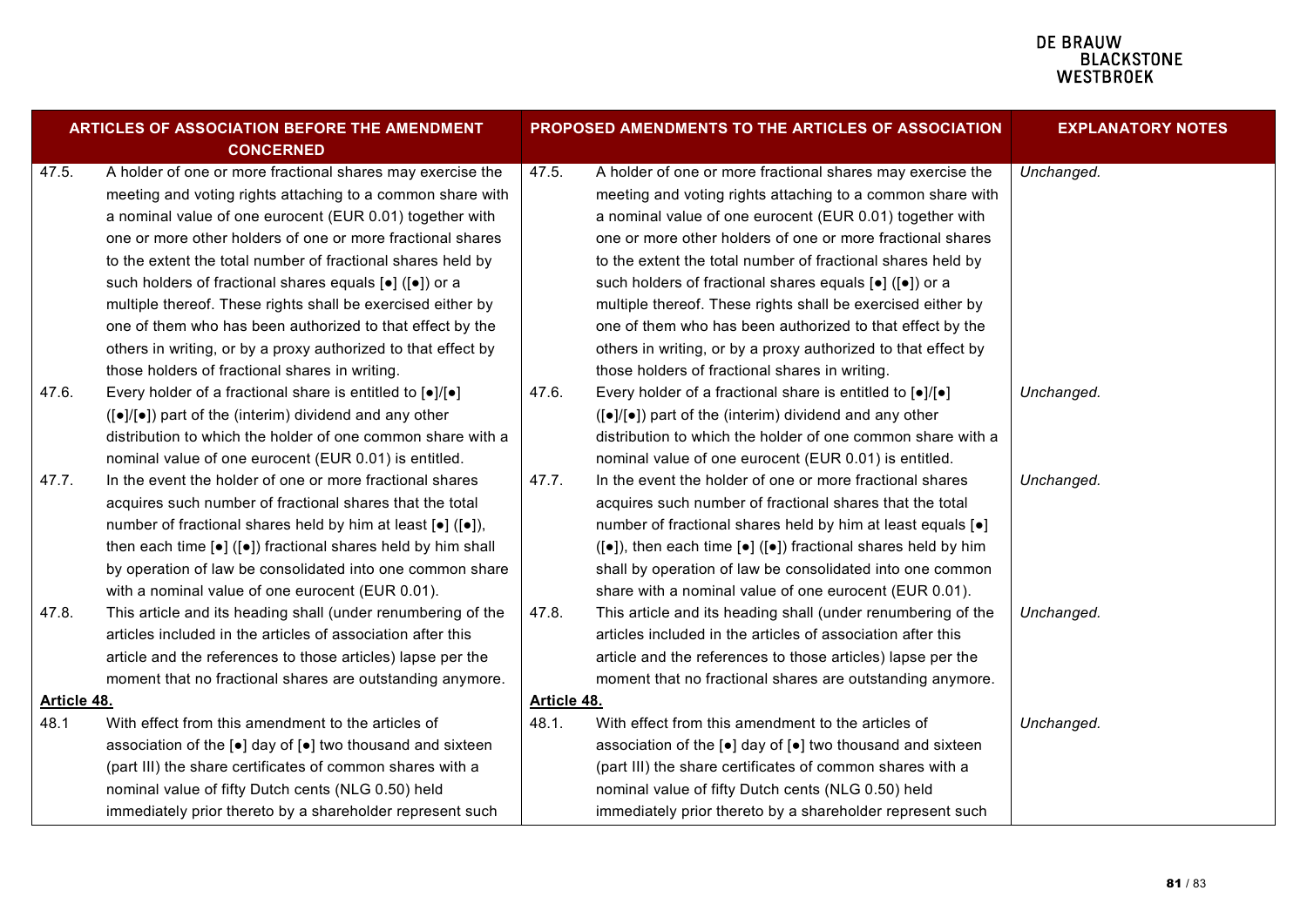## **DE BRAUW EDINACTOR**<br>BLACKSTONE<br>WESTBROEK

| <b>ARTICLES OF ASSOCIATION BEFORE THE AMENDMENT</b><br><b>CONCERNED</b> |                                                                                                                                                                                                                                                                                                                                                                                                                                                                                                                                                                                                                                                                                                                                                                                                                                                                                                                                                                                                                                                                                                                                                                                                                                                                                                                       |       | PROPOSED AMENDMENTS TO THE ARTICLES OF ASSOCIATION                                                                                                                                                                                                                                                                                                                                                                                                                                                                                                                                                                                                                                                                                                                                                                                                                                                                                                                                                                                                                                                                                                                                                                                                                                                                    | <b>EXPLANATORY NOTES</b>                                                                                     |
|-------------------------------------------------------------------------|-----------------------------------------------------------------------------------------------------------------------------------------------------------------------------------------------------------------------------------------------------------------------------------------------------------------------------------------------------------------------------------------------------------------------------------------------------------------------------------------------------------------------------------------------------------------------------------------------------------------------------------------------------------------------------------------------------------------------------------------------------------------------------------------------------------------------------------------------------------------------------------------------------------------------------------------------------------------------------------------------------------------------------------------------------------------------------------------------------------------------------------------------------------------------------------------------------------------------------------------------------------------------------------------------------------------------|-------|-----------------------------------------------------------------------------------------------------------------------------------------------------------------------------------------------------------------------------------------------------------------------------------------------------------------------------------------------------------------------------------------------------------------------------------------------------------------------------------------------------------------------------------------------------------------------------------------------------------------------------------------------------------------------------------------------------------------------------------------------------------------------------------------------------------------------------------------------------------------------------------------------------------------------------------------------------------------------------------------------------------------------------------------------------------------------------------------------------------------------------------------------------------------------------------------------------------------------------------------------------------------------------------------------------------------------|--------------------------------------------------------------------------------------------------------------|
| 48.2.                                                                   | number of common shares respectively fractional shares<br>following from the provisions of article 47 paragraph 1; in<br>which respect the number of common shares with a nominal<br>value of fifty Dutch cents (NLG 0.50) embodied in the share<br>certificate are considered to represent common shares of<br>one eurocent (EUR 0.01).<br>Against delivery of the share certificates and the separate<br>dividend coupons, if any, at the company or an affiliated<br>institution, (i) share certificates can with due observance of<br>the provisions of paragraph 1 of this article and article 47 be<br>exchanged by the holder thereof into bearer common<br>shares embodied in the share certificate (global) and (ii), if<br>applicable, registered fractional shares shall be included in<br>the shareholders' register. The company shall charge for<br>such an exchange and registration. A holder of a bearer<br>common share embodied by a share certificate of a<br>common shares with a nominal value of fifty Dutch cents<br>(NLG 0.50) and a person with a right of pledge or a right of<br>usufruct on such shares can only exercise all rights vested<br>in a common share vis-à-vis the company after the<br>exchange and, if applicable, the registration as referred to<br>above, has occurred. | 48.2. | number of common shares respectively fractional shares<br>following from the provisions of article 47 paragraph 1; in<br>which respect the number of common shares with a nominal<br>value of fifty Dutch cents (NLG 0.50) embodied in the share<br>certificate are considered to represent common shares of<br>one eurocent (EUR 0.01).<br>Against delivery of the share certificates and the separate<br>dividend coupons, if any, at the company or an affiliated<br>institution, (i) share certificates can with due observance of<br>the provisions of paragraph 1 of this article and article 47 be<br>exchanged by the holder thereof into bearer common<br>shares embodied in the share certificate (global) and (ii), if<br>applicable, registered fractional shares shall be included in<br>the shareholders' register. The company shall charge for<br>such an exchange and registration. A holder of a bearer<br>common share embodied by a share certificate of a<br>common shares with a nominal value of fifty Dutch cents<br>(NLG 0.50) and a person with a right of pledge or a right of<br>usufruct on such shares can only exercise all rights vested<br>in a common share vis-à-vis the company after the<br>exchange and, if applicable, the registration as referred to<br>above, has occurred. | Unchanged.                                                                                                   |
|                                                                         |                                                                                                                                                                                                                                                                                                                                                                                                                                                                                                                                                                                                                                                                                                                                                                                                                                                                                                                                                                                                                                                                                                                                                                                                                                                                                                                       |       | <b>CONCLUDING STATEMENT</b>                                                                                                                                                                                                                                                                                                                                                                                                                                                                                                                                                                                                                                                                                                                                                                                                                                                                                                                                                                                                                                                                                                                                                                                                                                                                                           |                                                                                                              |
|                                                                         |                                                                                                                                                                                                                                                                                                                                                                                                                                                                                                                                                                                                                                                                                                                                                                                                                                                                                                                                                                                                                                                                                                                                                                                                                                                                                                                       |       | Finally the person appearing declares:<br>as a consequence of the execution of this deed the issued and paid<br>up share capital of the Company amounts to $\lceil \bullet \rceil$ (EUR $\lceil \bullet \rceil$ ).                                                                                                                                                                                                                                                                                                                                                                                                                                                                                                                                                                                                                                                                                                                                                                                                                                                                                                                                                                                                                                                                                                    | This final provision includes the<br>issued and paid up share capital at<br>the time of the execution of the |